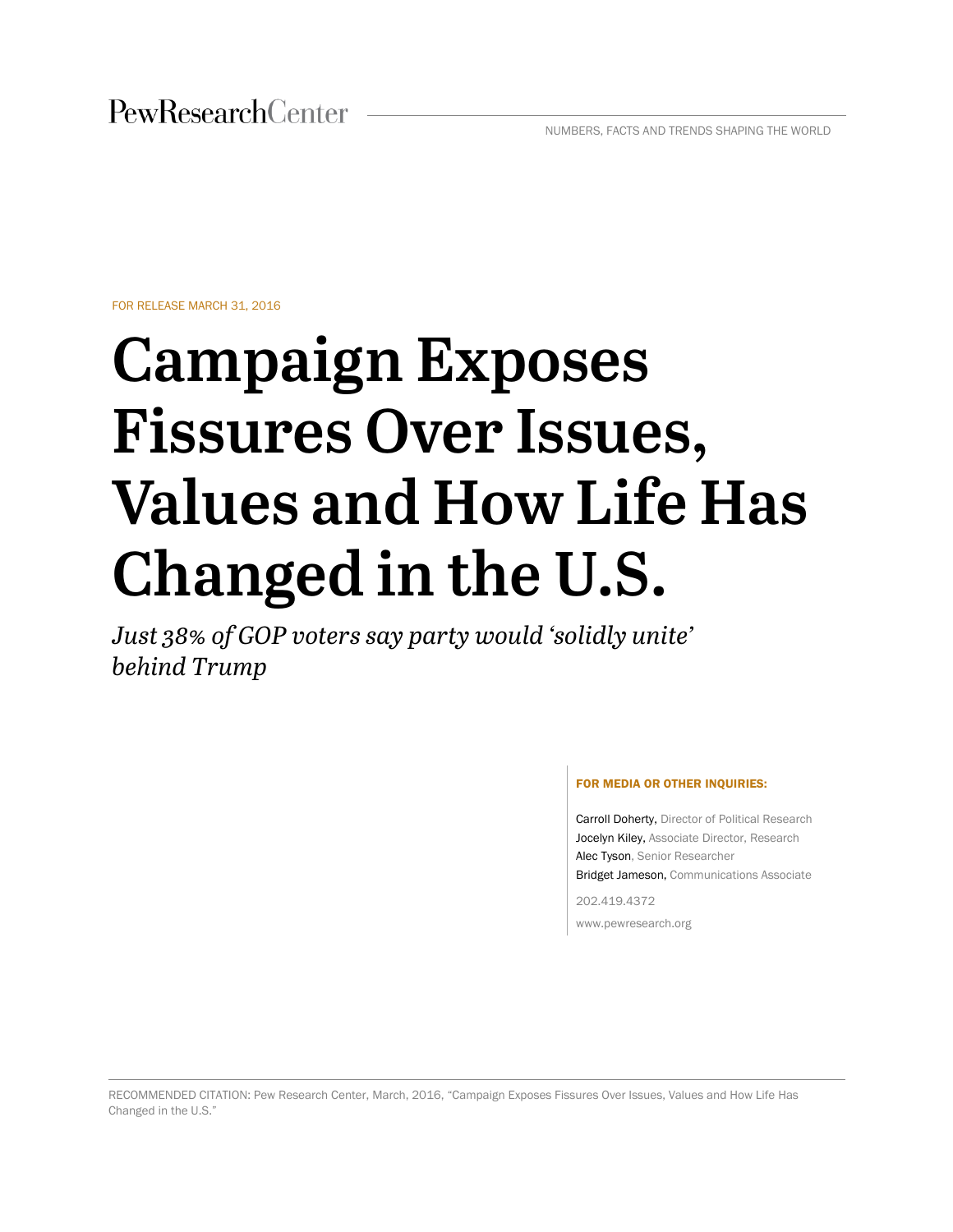# **Campaign Exposes Fissures Over Issues, Values and How Life Has Changed in the U.S.**

*Just 38% of GOP voters say party would 'solidly unite' behind Trump*

The 2016 presidential campaign has exposed deep disagreements between – and within – the two parties on a range of major policy issues. But these divisions go well beyond the issues and extend to fundamentally different visions of the way that life in the United States has changed.

Overall, 46% of registered voters say that life in America today is worse than it was 50 years ago "for people like them," while 34% say life is better and 14% think it is about the same. Republican and Republican-leaning voters are more than twice as likely as Democratic voters to say life in this country has gotten worse over the past half-century for people like them (66% to 28%).

Among GOP voters, fully 75% of those who support Donald Trump for the Republican presidential nomination say life for people like them has gotten worse, compared with 63% of Ted Cruz supporters and 54% of those who back John Kasich. While Democratic voters generally express more positive views of how life in the U.S. has changed over the past 50 years, those who favor Bernie Sanders are more negative (34% say life has gotten worse) than those who support Hillary Clinton (22%).

The latest national survey by Pew Research Center, conducted March 17-27 among 2,254 adults, including 1,787 registered voters, finds higher levels of dissatisfaction – with long-term changes in the country, the federal government, as well as with the economy and personal finances – among Trump supporters than among those who back any other candidate, Republican or Democrat.

Overall, there has been no increase in voter anger toward the federal government since

## GOP voters say life in U.S. has gotten worse for people like them

Compared with 50 years ago, life for people like you in America is ...



Source: Survey conducted March 17-27, 2016. Don't know responses not shown. Based on registered voters.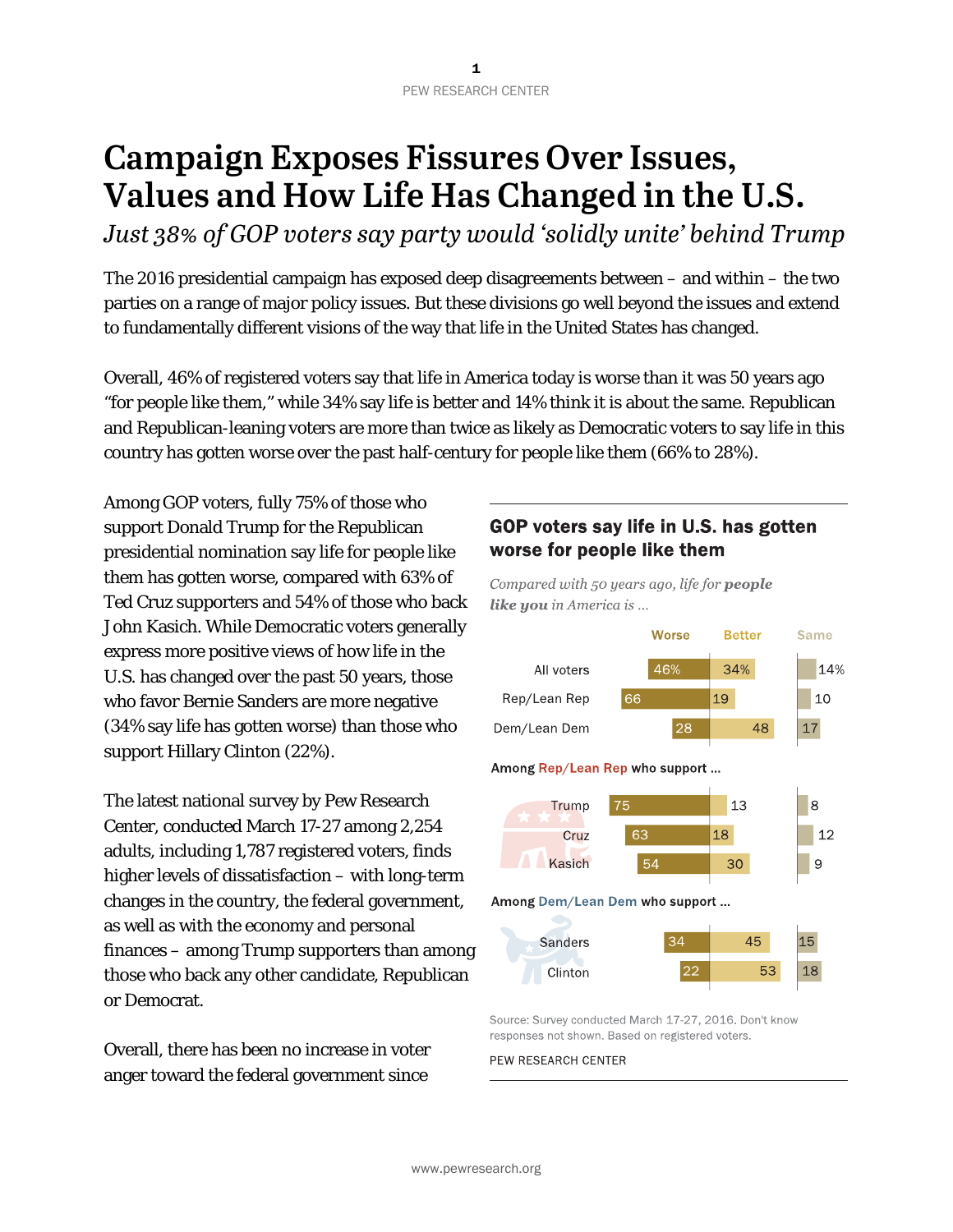before the start of the presidential campaign. Currently, 22% of registered voters say they are "angry" at the federal government, while 59% are "frustrated" and 17% "basically content." These opinions are little changed from last fall, in Pew Research Center's major study of attitudes toward [government,](http://www.people-press.org/2015/11/23/beyond-distrust-how-americans-view-their-government/) and from early 2014.

Republican and Republican-leaning voters (35%) continue to be more likely than Democrats and

Democratic leaners (10%) to express anger at government. Within the GOP, anger at government is heavily concentrated among Trump supporters  $-50\%$  say they are angry at government, compared with 30% of Cruz backers and just 18% of those who support Kasich.

GOP voters who support Trump also stand out for their pessimism about the nation's economy and their own financial situations: 48% rate current economic conditions in the U.S. as "poor" – no more than about a third of any other candidate's supporters say the same. And 50% of Trump supporters are not satisfied with their financial situations, the highest among any candidate's supporters.

The major issues that have emerged in the presidential campaign reveal divisions within the two parties in different ways. But for the most part, the gaps are much wider among Republican voters than among Democrats, especially when it comes to

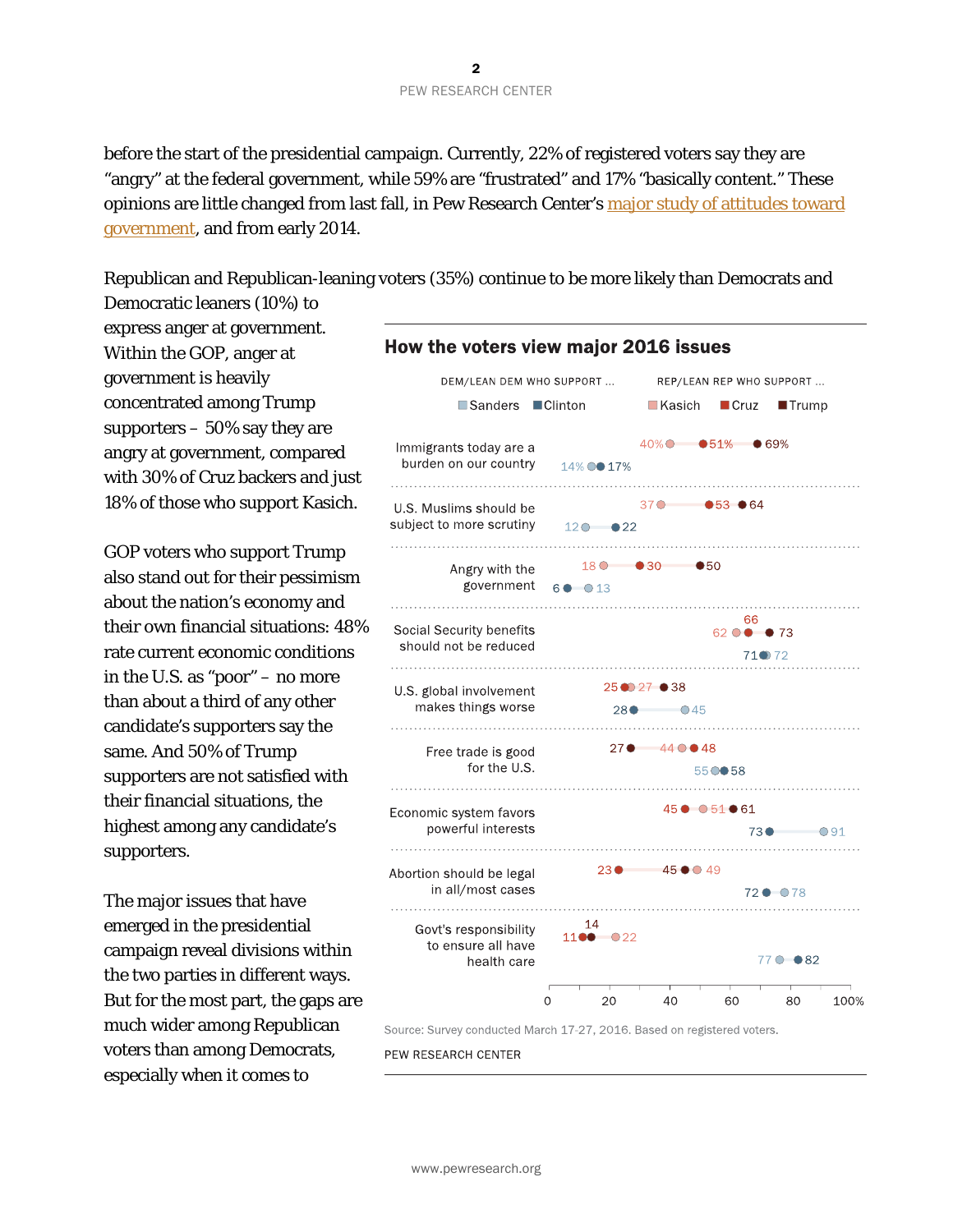opinions about immigrants and immigration policy, government scrutiny of Muslims in the United States, and abortion and other social issues.

Overall, 57% of all registered voters say that immigrants in the United States today strengthen the country because of their hard work and talents, while 35% say they are a burden because they take jobs, housing and health care. Republican and Republican-leaning voters are more than three times more likely than Democrats and Democratic leaners to view immigrants as a burden (56% vs. 17%).

Among those who support Trump for the GOP nomination, 69% say immigrants are a burden, compared with 51% of Cruz supporters and 40% of Kasich supporters. Fewer than one-in-five Clinton (17%) and Sanders supporters (14%) consider immigrants a burden on the country.

Overall, most voters [continue to oppose](http://www.people-press.org/2015/12/15/views-of-governments-handling-of-terrorism-fall-to-post-911-low/) subjecting Muslims living in the United States to greater scrutiny solely because of their religion. Again, GOP voters are divided: most Trump (64%) and Cruz supporters (53%) say U.S. Muslims should be subject to heightened scrutiny; most of those who support Kasich (58%) say they should not. Large majorities of Sanders (85%) and Clinton supporters (75%) oppose subjecting U.S. Muslims to additional scrutiny solely because of their religion.

On the other hand, there are differences within both parties in opinions about the fairness of the U.S. economic system. Democrats overall say the system unfairly favors powerful interests, but Sanders supporters (91%) are more likely than Clinton supporters (73%) to describe the economic system as unfair. Among Republicans, a majority of those who back Trump (61%) view the system as unfair, compared with 51% of Kasich supporters and 45% of Cruz supporters.

A majority of all voters (60%) say that global problems would be worse without U.S. involvement, while 34% say U.S. efforts to solve problems "usually end up making things worse." Among Sanders supporters, 45% say U.S. international efforts make things worse, compared with 28% of Clinton supporters. Trump supporters (38%) are more likely than Kasich (27%) or Cruz (25%) supporters to say the same.

Trade has emerged as a contentious issue in both parties' candidate debates, but majorities of both Clinton (58%) and Sanders supporters (55%) say that free trade agreements have been a good thing for the United States. Cruz supporters (48% good thing) and Kasich supporters (44%) are divided, but among Trump supporters, just 27% say trade agreements are beneficial for the U.S, while 67% say they are bad thing.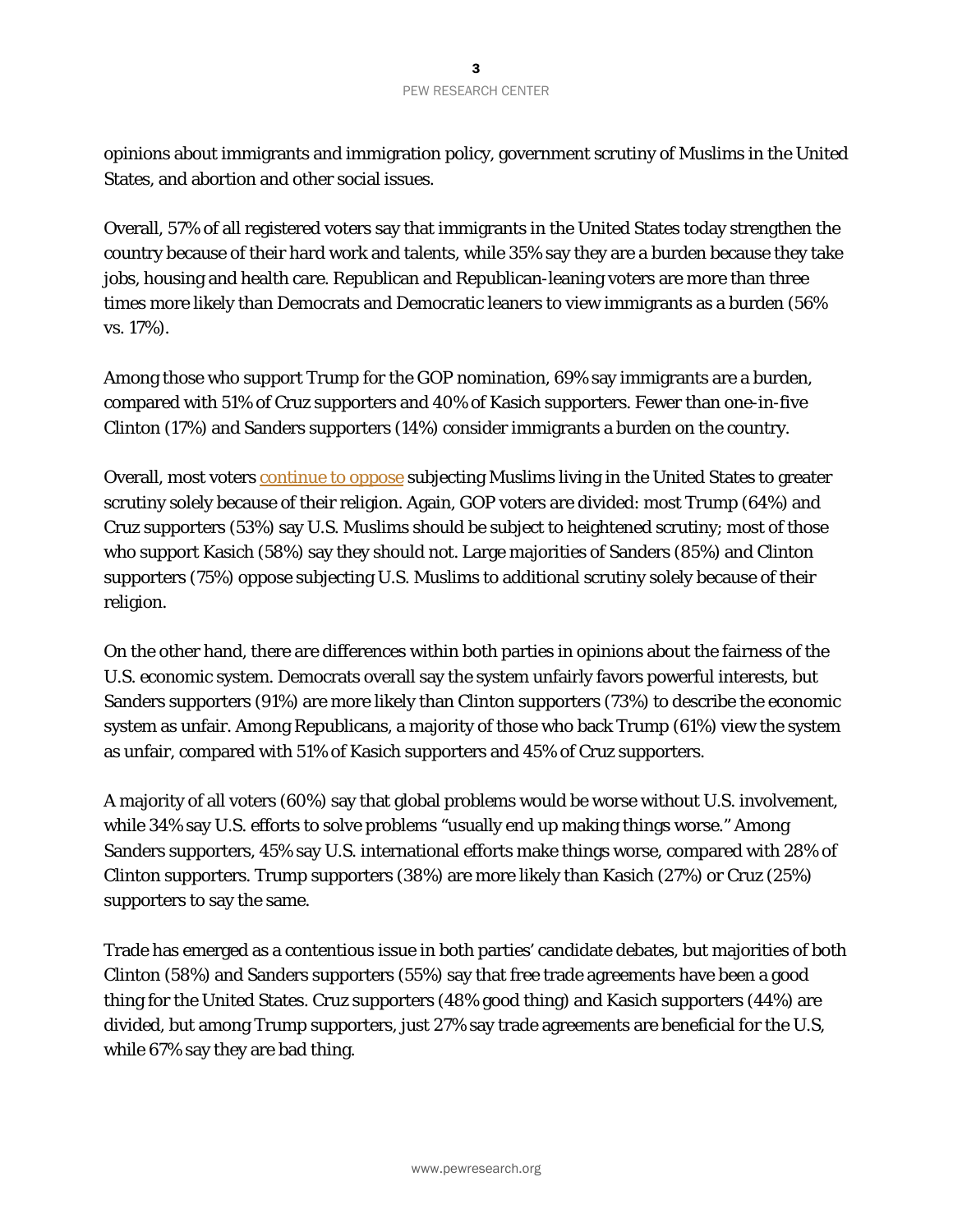Social issues, such as abortion and same-sex marriage, divide Republicans along different lines than do immigration or trade. Far more Cruz supporters (73%) than Trump (53%) or Kasich (50%) supporters say abortion should be illegal in most or all cases. Only about a quarter of Clinton supporters (24%) and 21% of Sanders supporters favor making abortion illegal in at least most cases.

Not all issues are so divisive. Among all voters, 71% say that, when thinking about the future of Social Security, benefits should not be reduced (26% say reductions need to be considered). Among supporters of the presidential candidates, majorities ranging from 62% to 73% say Social Security benefits should not be reduced.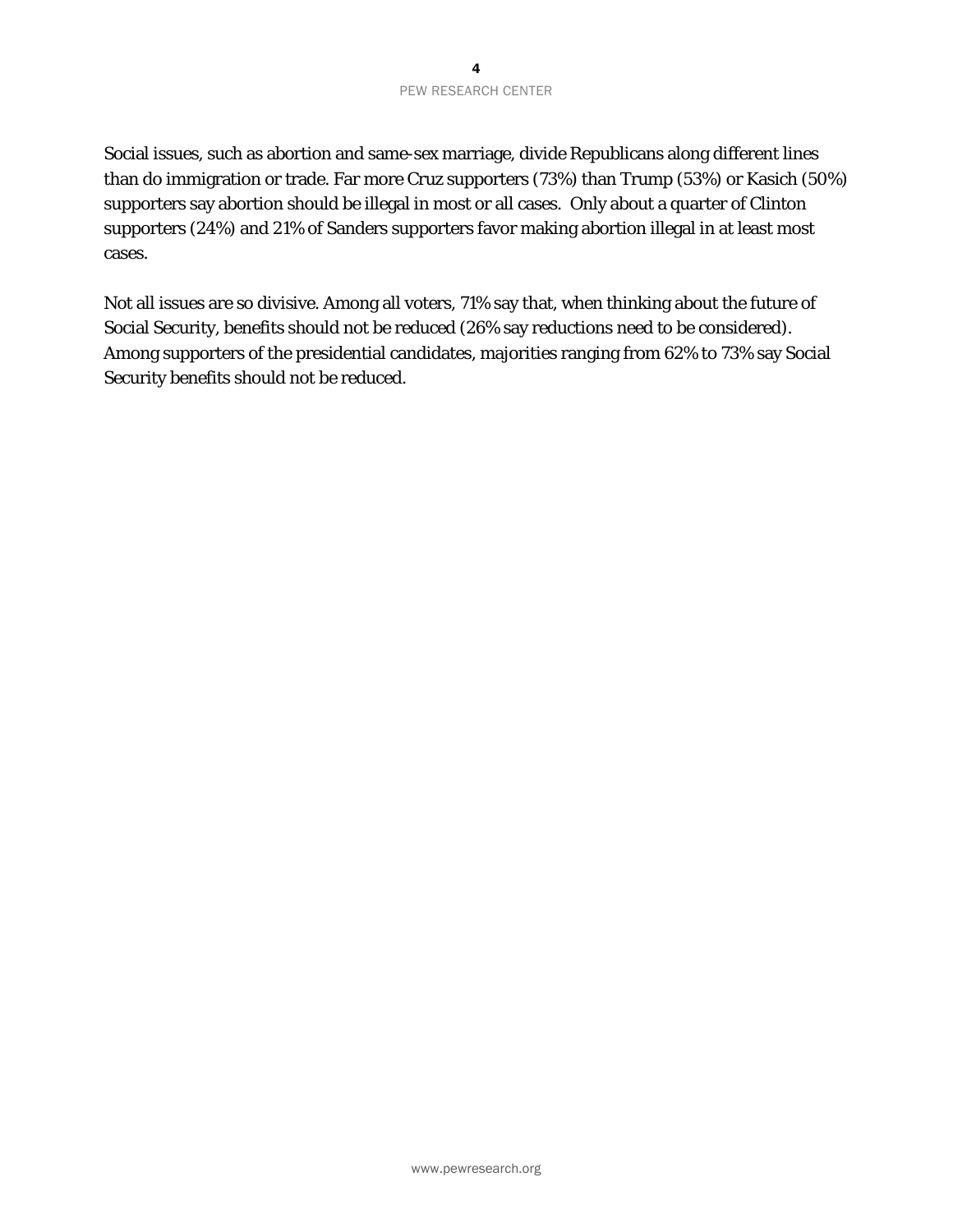# **The 2016 Campaign**

As the primary campaigns move into a pivotal stage, 41% of Republican and Republican-leaning registered voters say they would like to see Trump nominated as the party's presidential candidate, compared with 32% who favor Cruz and 20% who support Kasich. Reflecting the pattern seen in several GOP primary contests thus far, Trump nationally draws more support from Republican voters who have not completed college than from college graduates.

Kasich's strongest groups are the mirror image of Trump's – he fares better among bettereducated Republican voters and those with higher incomes. Cruz gets higher levels of support among religiously observant GOP voters than those who are less observant.

Among Democratic and Democratic-leaning registered voters, 49% prefer Clinton, while 43% support Sanders. As has been the case in several primary contests to date, Clinton nationally draws greater support among blacks than whites. Sanders has much broader appeal among young voters, especially young men, than among older voters.

#### [As they were in January,](http://www.people-press.org/2016/01/20/voters-skeptical-that-2016-candidates-would-make-good-presidents/)

registered voters are generally skeptical that any of the presidential candidates would make a good president. Far more voters continue to say that Trump would make a poor or terrible president (59%) than a good or great chief executive (26%). The share anticipating that Trump would be a "terrible" potential president has increased six percentage points, from 38% to 44%, since January.





Source: Survey conducted March 17-27, 2016. Q25. Don't know responses not shown. Based on registered voters.

#### PEW RESEARCH CENTER

Though viewed less negatively than Trump, more voters also say both Clinton and Cruz would make poor or terrible presidents than good or great ones, while expectations of a Sanders presidency remain mixed. These views are little changed since January.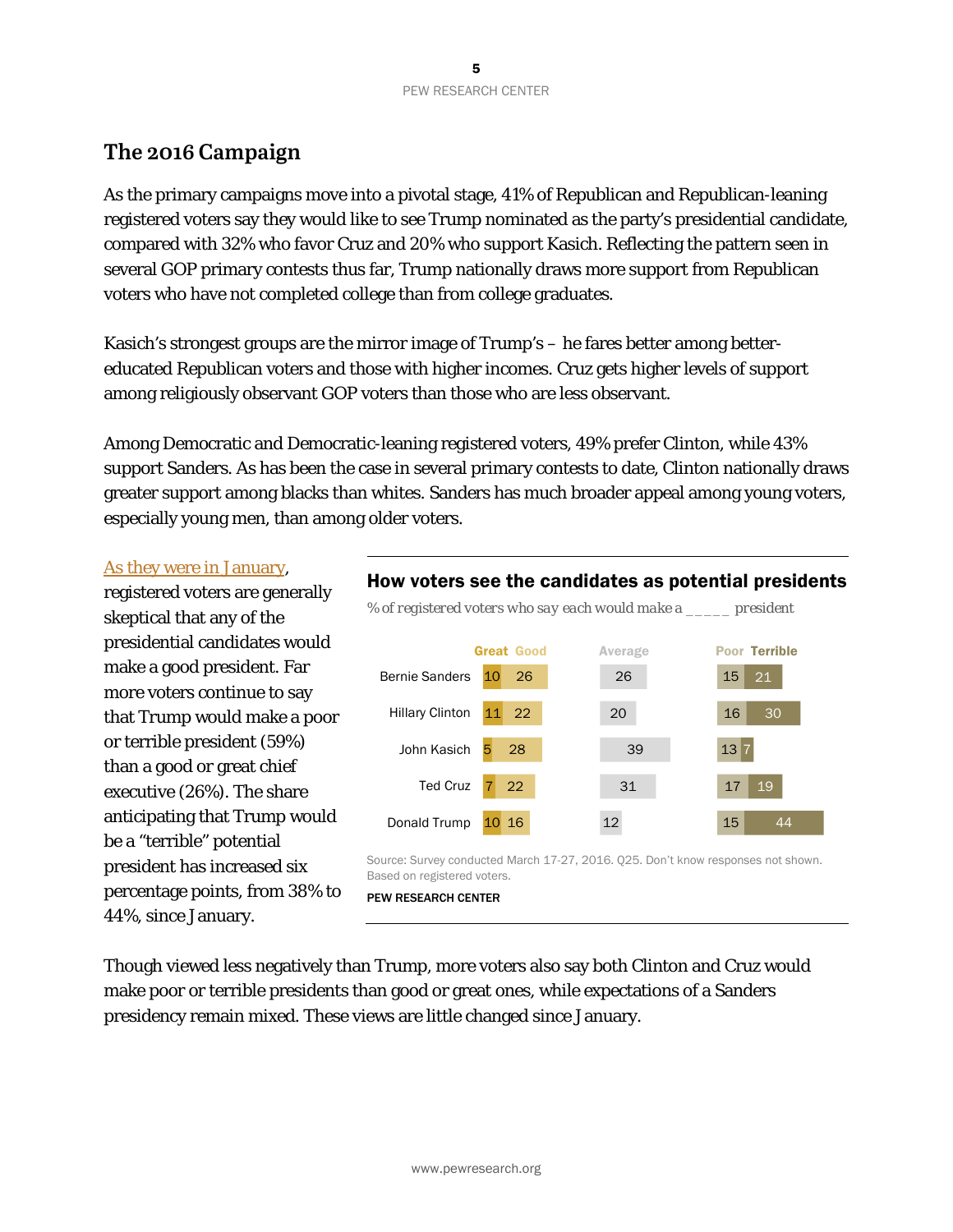Kasich, meanwhile, is better known than he was in January and more voters view him as a potentially good or great president than did so then (33% now, 13% then). One-in-five voters (19%) say Kasich would be poor or terrible in the White House (24% said this in January), while 39% view him as a potentially average president (up from 32% two months ago.)

Presidential primary campaigns are typically bruising affairs, but the current contest has taken an especially heavy toll on Republican unity. Many supporters of both Kasich and Cruz take a dim view of Trump as a potential president. A majority of Kasich supporters (55%) say Trump would be a poor or terrible president, with 36% describing him as terrible. Half of Cruz supporters (50%) think a Trump presidency would be poor or terrible, with 28% saying Trump would make a terrible president.

Among Democrats, only about a quarter of Sanders supporters (28%) say Clinton would make a poor or terrible president.

GOP voters also are skeptical that the party will unite behind Trump if he is the party's nominee. Just 38% say the party would "unite solidly" behind Trump, while 56% say disagreements within

the party would keep many Republicans from supporting him. That is much lower than the share of Republican voters who expected the party to unite behind Mitt Romney (65%) and John McCain (64%) at comparable points in the 2012 and 2008 nomination campaigns.

By contrast, most Democratic voters (64%) think their party will solidly unite behind Clinton if she is the nominee. In March 2008, about as many Democrats (66%) said the party would unite behind Barack Obama if he won the Democratic nomination.

Thus far, the 2016 presidential campaign has attracted very high levels of interest – fully 85% of registered voters say they have given "quite a lot" of thought to the election. That is higher than the shares of voters who said they had given a great deal of thought to the

## GOP voters are skeptical the party would 'solidly unite' behind Trump



*% saying their party will solidly unite behind \_\_\_ if they are party's nominee*

Source: Survey conducted March 17-27, 2016. Q99/Q100. Rep/Lean Rep asked about McCain and Trump; Dem/Lean Dem asked about Obama and Clinton. Based on registered voters.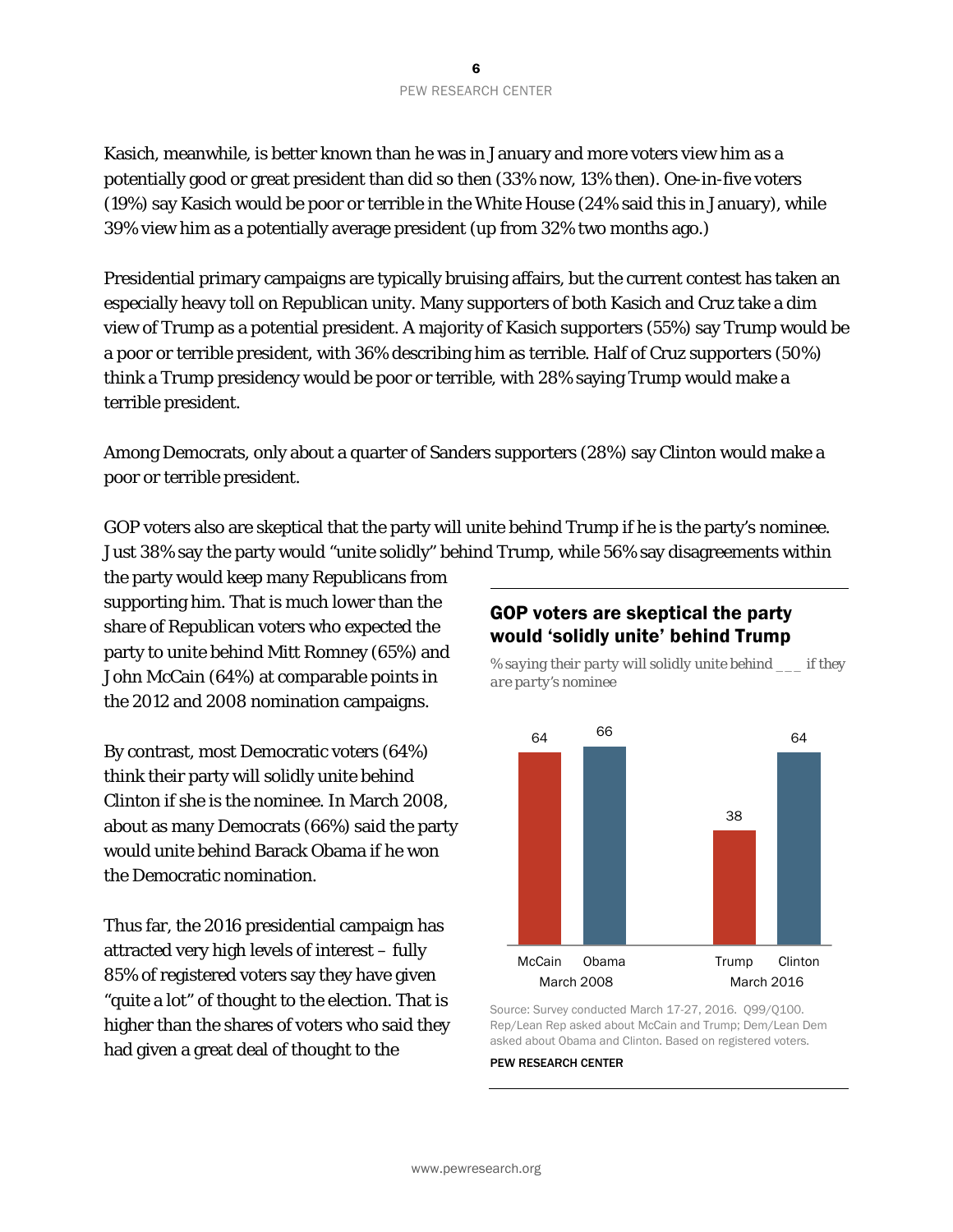election at this point in 2012 (66%) and 2008 (78%).

Yet the primary process gets relatively low marks from voters in both parties, with the notable exception of Trump supporters. Just 35% of registered voters – including 42% of Republicans and 30% of Democrats – view the primary system as a good way of determining the best-qualified nominees. Among Trump supporters, however, 60% have a positive view of the primary process, compared with no more than about 40% of the supporters of any other candidate.

There also is general agreement among the supporters of the remaining candidates – again, with the exception of Trump backers – that the billionaire has received too much press coverage. Overall, 75% of voters say news organizations have given too much coverage to Trump. No more than about four-in-ten say that about any of the other candidates (41% say Clinton has gotten too much coverage).

In a campaign that has been punctuated by harsh personal attacks, about two-thirds of voters (68%) say that "personally insulting political opponents is never fair game;" only 30% say personal attacks are sometimes fair game. Two-thirds or more of supporters of all candidates — with the exception of Trump supporters — say personal attacks are off-limits; Trump supporters are more divided (47% say they are sometimes fair game, while 51% say they never are).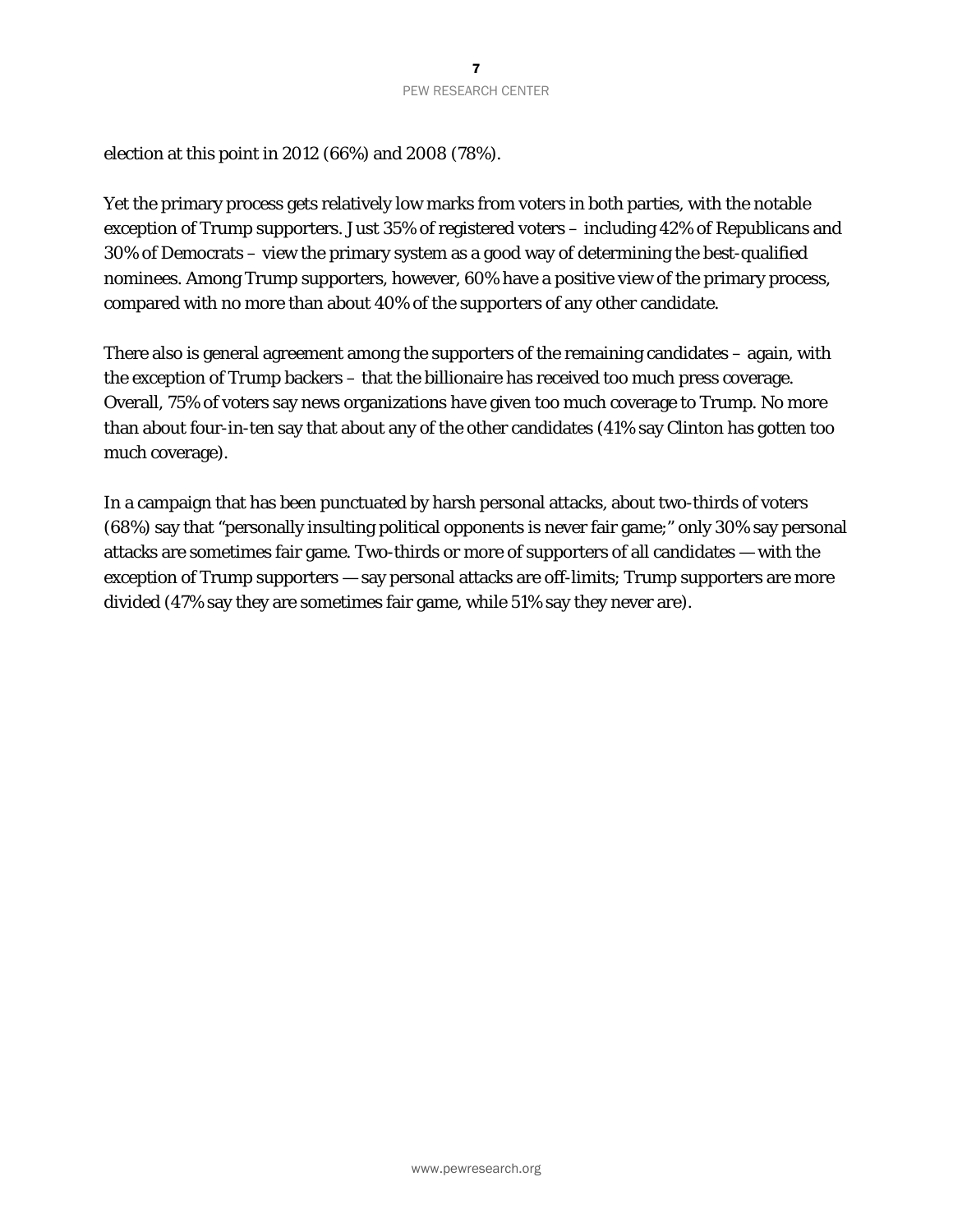# **The Political Landscape**

With less than a year to go in his presidency, Barack Obama's job rating is in positive territory for the first time in nearly three years. Currently, 51% of the public approves of the way Obama is handling his job as president, while 44% disapprove. In January, Obama's job ratings were more mixed (46% approve vs. 48% disapprove).

The public's views of the nation's economy are little changed from December: 29% view economic conditions as excellent or good, 43% say they are only fair, while 28% say they are poor. As was the case in December, economic optimism remains somewhat limited. Currently, 22% say they expect conditions to be better a year from now, 17% say they will be worse and 55% say they will be the same.

#### Obama job approval: 2009-2016

*% who of way Barack Obama is handling his job …*



Source: Survey conducted March 17-27, 2016. Q1. Don't know responses not shown. Based on general public.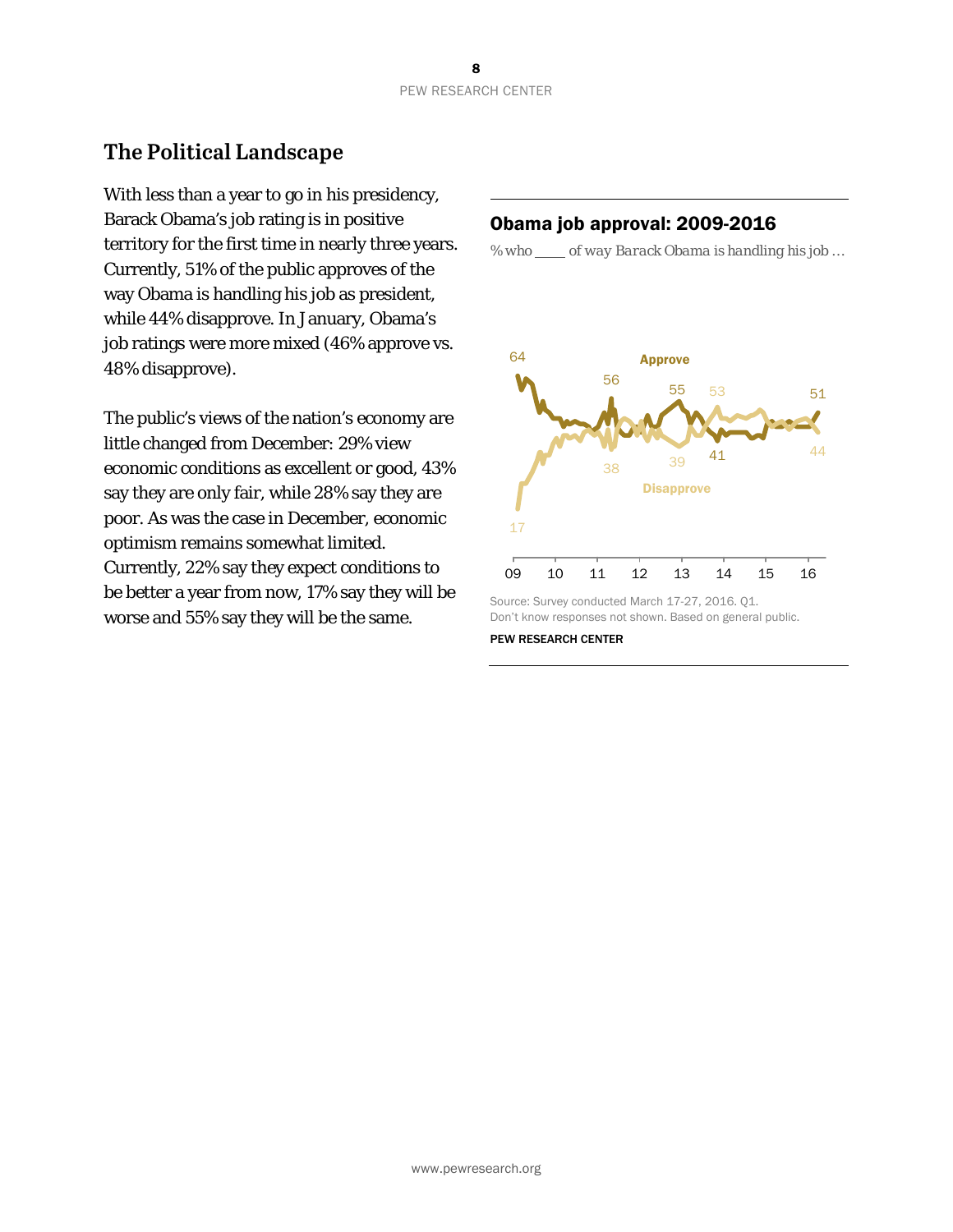The public's perceptions of the Republican and Democratic parties have shown little change over the past year. A majority of Americans (54%) say the Republican Party is "too extreme," which is unchanged since last fall. Fewer (37%) continue to describe the Democratic Party as too extreme.

Similarly, perceptions of whether the parties are tolerant and open to all groups of people, care about the middle class and have good policy ideas have changed little since February 2015. About twice as many view the Democratic Party as tolerant and open than describe the GOP this way (65% vs. 32%). More also say the Democratic Party cares about the middle class (61%) and has good policy ideas (53%) than say this about the Republican Party (43% and 45%, respectively).

#### Little change in party images over the course of the past year

*Does each describe the Republican/Democratic Party?*

|                                              | 0ct<br>2015 | March<br>2016 | Change |
|----------------------------------------------|-------------|---------------|--------|
| Too extreme                                  | %           | %             |        |
| Republican Party                             | 54          | 54            | Ω      |
| Democratic Party                             | 39          | 37            | $-2$   |
|                                              | Feb<br>2015 | March<br>2016 |        |
| Tolerant and open to<br>all groups of people |             |               |        |
| Republican Party                             | 35          | 32            | -3     |
| Democratic Party                             | 59          | 65            | $+6$   |
| <b>Cares about the</b><br>middle class       |             |               |        |
| Republican Party                             | 43          | 43            | Ω      |
| Democratic Party                             | 60          | 61            | $+1$   |
| Has good policy ideas                        |             |               |        |
| Republican Party                             | 48          | 45            | -3     |
| Democratic Party                             | 52          | 53            | $+1$   |

Source: Survey conducted March 17-27, 2016. Q54/Q55. Based on general public.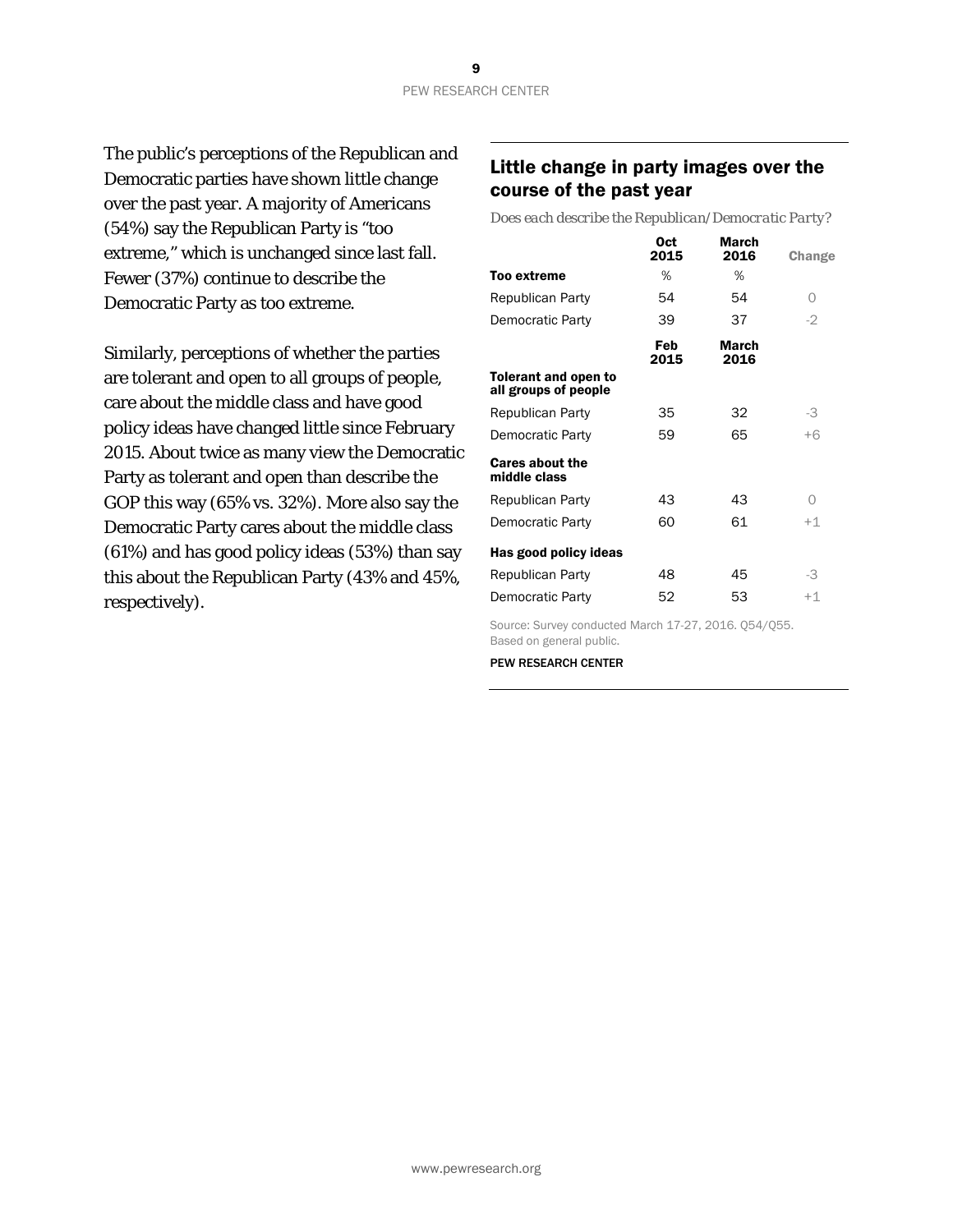# 1. Views of the primaries, press coverage of candidates, attitudes about government and the country

The 2016 presidential campaign continues to attract strong interest, even as the primary process draws widespread criticism. Most registered voters do not think the presidential primaries have been a good way of determining the best-qualified nominees. This is in line with opinions in recent campaigns, but two decades ago voters had a more positive view of the primary process.

[As was seen in a major report on attitudes](http://www.people-press.org/2015/11/23/beyond-distrust-how-americans-view-their-government/) about government released last fall, voters continue to be more frustrated than angry with government. Frustration – rather than anger – is the dominant emotion in voters' views of politics as well. That report also found that neither Republicans nor Democrats have a great deal of confidence in the political wisdom of the American people. These sentiments have persisted into the presidential campaign.

Views of the nation's long-term progress – and its future prospects – are deeply divided along racial, age and political lines. More than half of white voters say life for "people like them" has gotten worse over the past half-century, while black and Hispanic voters are more positive in these evaluations.

## **Campaign draws interest, primaries engender skepticism**

Fully 85% of registered voters say they have given a lot of thought to the 2016 election. That is not only greater interest than at comparable points in recent campaigns, it is the highest level of interest measured at *any* point in all elections since 1988.

Fully 89% of Republican and Republicanleaning registered voters say they are giving a lot of thought to the election, compared with 82% of Democratic and Democratic-leaning voters.

At this stage in the 2012 campaign, when only the GOP had a contested nomination, 71% of Republicans and 64% of Democrats said they

## Record interest in the 2016 campaign *% of registered voters who say they have given 'quite a*



```
Apr 2000 Mar 2004 Mar 2008 Mar 2012 Mar 2016
```
Source: Survey conducted March 17-27, 2016. Based on registered voters.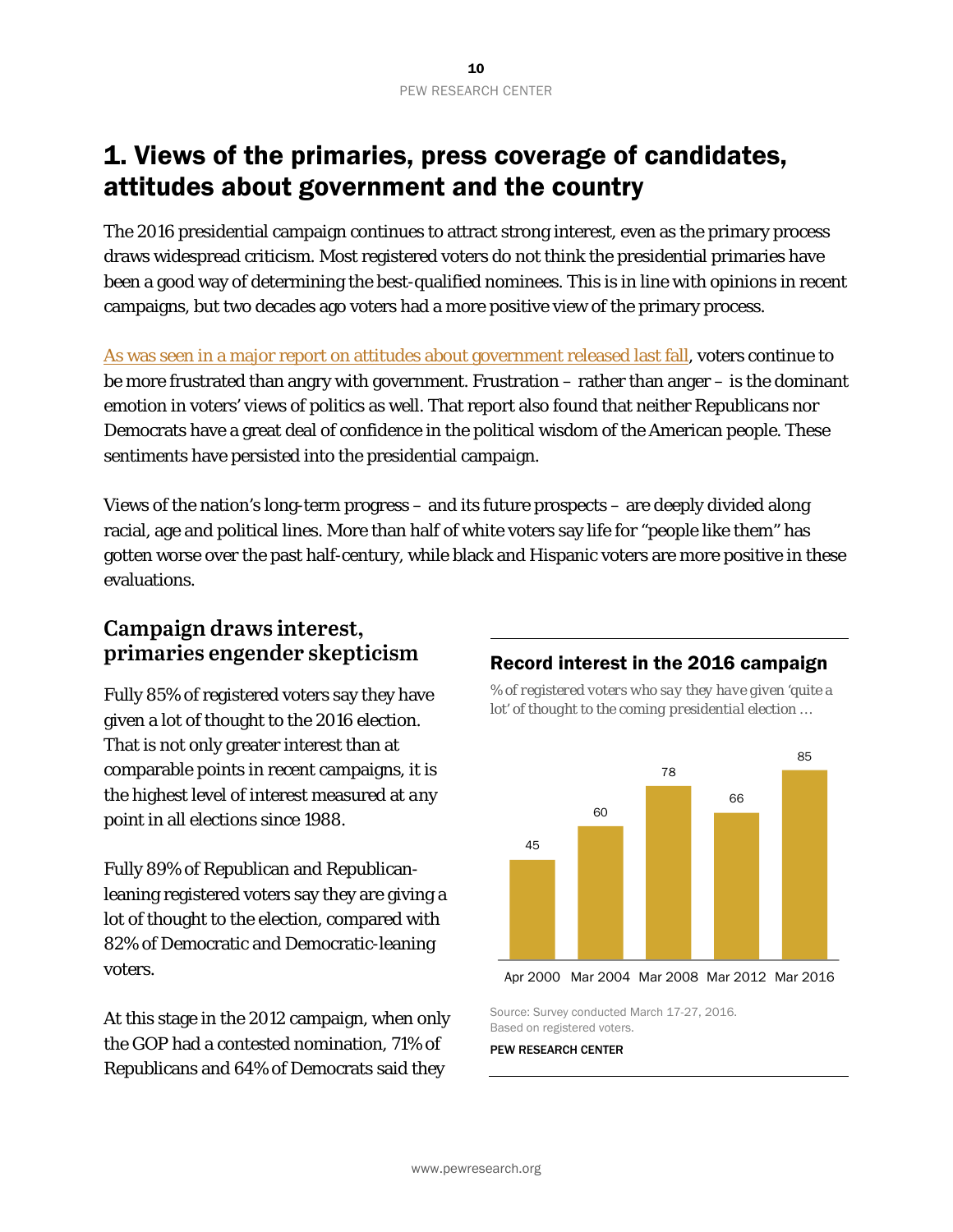were giving a lot of thought to the election. In March 2008, when both parties had nomination fights, 83% of Democrats and 76% of Republicans were giving a great deal of thought to the election.

In line with previous Pew Research Center surveys, voters take a dim view of the primary system's ability to produce well-qualified nominees.

Only 35% of voters say that the primary system is a good way of determining the best qualified nominee. That is a smaller share than in the 2008 campaign, but in line with views of the primary process in 2000 and 1992.

Democrats and Republicans differ on whether the presidential primaries are a good way determining the best-qualified nominees. Currently, 42% of Republican voters have a positive view of the primary process, compared with 30% of Democrats.

## Just 35% of voters say the primaries produce the best-qualified nominees

*% of voters who say that so far, primaries have been a good way of determining best-qualified nominees …*



Source: Survey conducted March 17-27, 2016. Q13F2. Based on registered voters for all years except 2012; 2012 based on general public.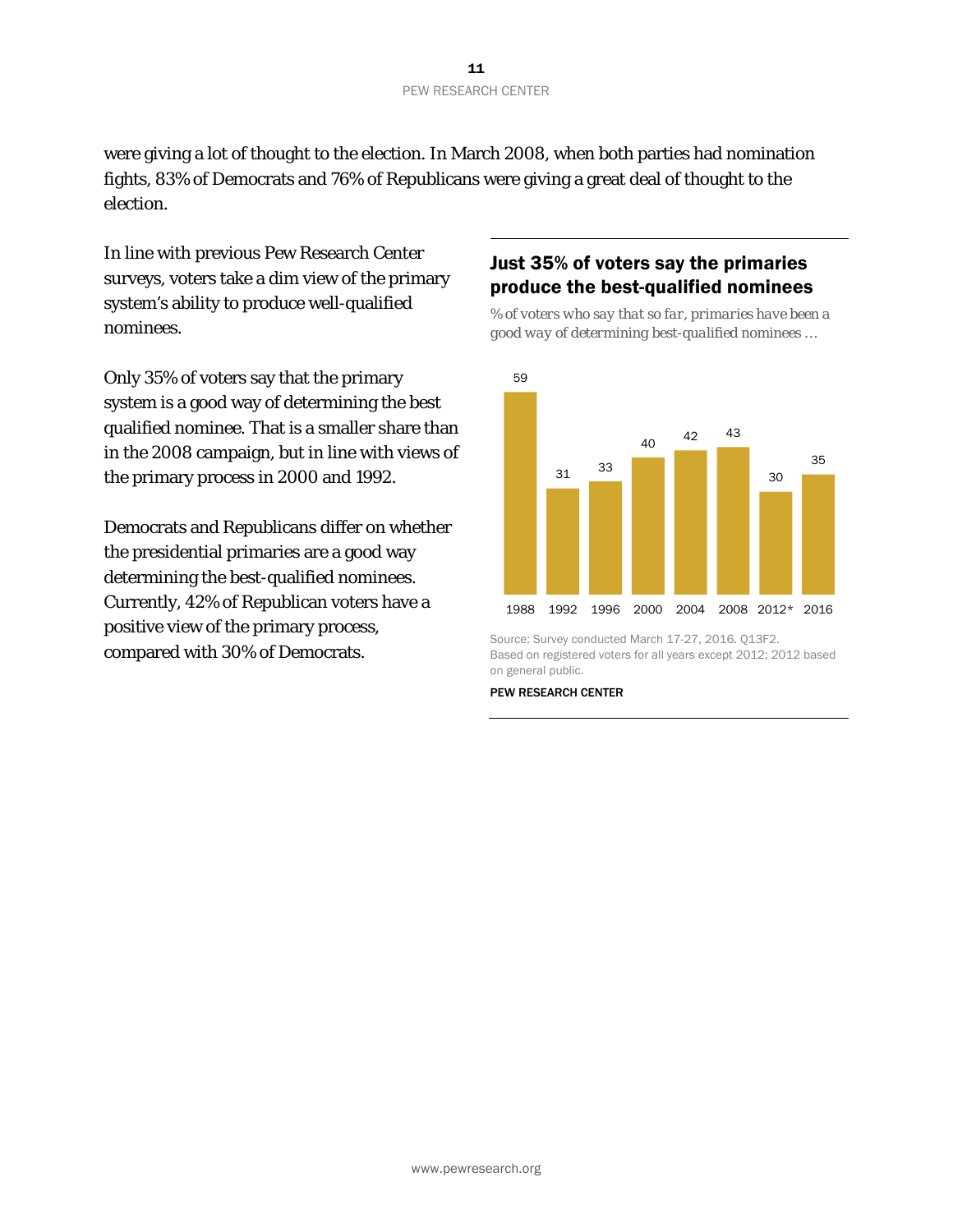The share of Democrats expressing a positive view of the primary process has declined 22 percentage points (from 52%) in February 2008. Republicans views are little different than in 2000 or 2008.

Yet the current partisan differences are largely the result of the highly positive views Trump backers have of the primary process. Six-inten GOP voters who support Trump for the Republican nomination say the primaries have been a good way of determining the bestqualified nominees. Majorities of those who support the four other candidates say they have not.

Among Republicans, Cruz supporters express more positive views of the primaries than do Kasich backers (40% vs. 17%). Among Democrats, Clinton supporters are more likely than those who support Sanders to say the primaries are a good way of determining the best-qualified nominees (37% vs 25%).

#### Democrats less positive about primary process than in 2008

*% of voters who say that, so far, primaries have been a good way of determining best-qualified nominees …*



Source: Survey conducted March 17-27, 2016. Q13F2. Based on registered voters.

PEW RESEARCH CENTER

#### All candidates' supporters - except for Trump's – view the primaries negatively

*% of voters who say that, so far, primaries have been a \_\_\_\_ of determining best-qualified nominees …*

|                                | Good<br>way | Not a good<br>way | DK        |
|--------------------------------|-------------|-------------------|-----------|
|                                | %           | ℅                 | ℅         |
| All voters                     | 35          | 62                | $3 = 100$ |
| Among Rep/Lean Rep,<br>support |             |                   |           |
| Trump                          | 60          | 34                | $7 = 100$ |
| Cruz                           | 40          | 59                | $2 = 100$ |
| Kasich                         | 17          | 82                | $1 = 100$ |
| Among Dem/Lean<br>Dem, support |             |                   |           |
| Clinton                        | 37          | 61                | $2 = 100$ |
| Sanders                        | 25          | 73                | $3 = 100$ |

Source: Survey conducted March 17-27, 2016. Q13F2. Figures may not add to 100% because of rounding. Based on registered voters.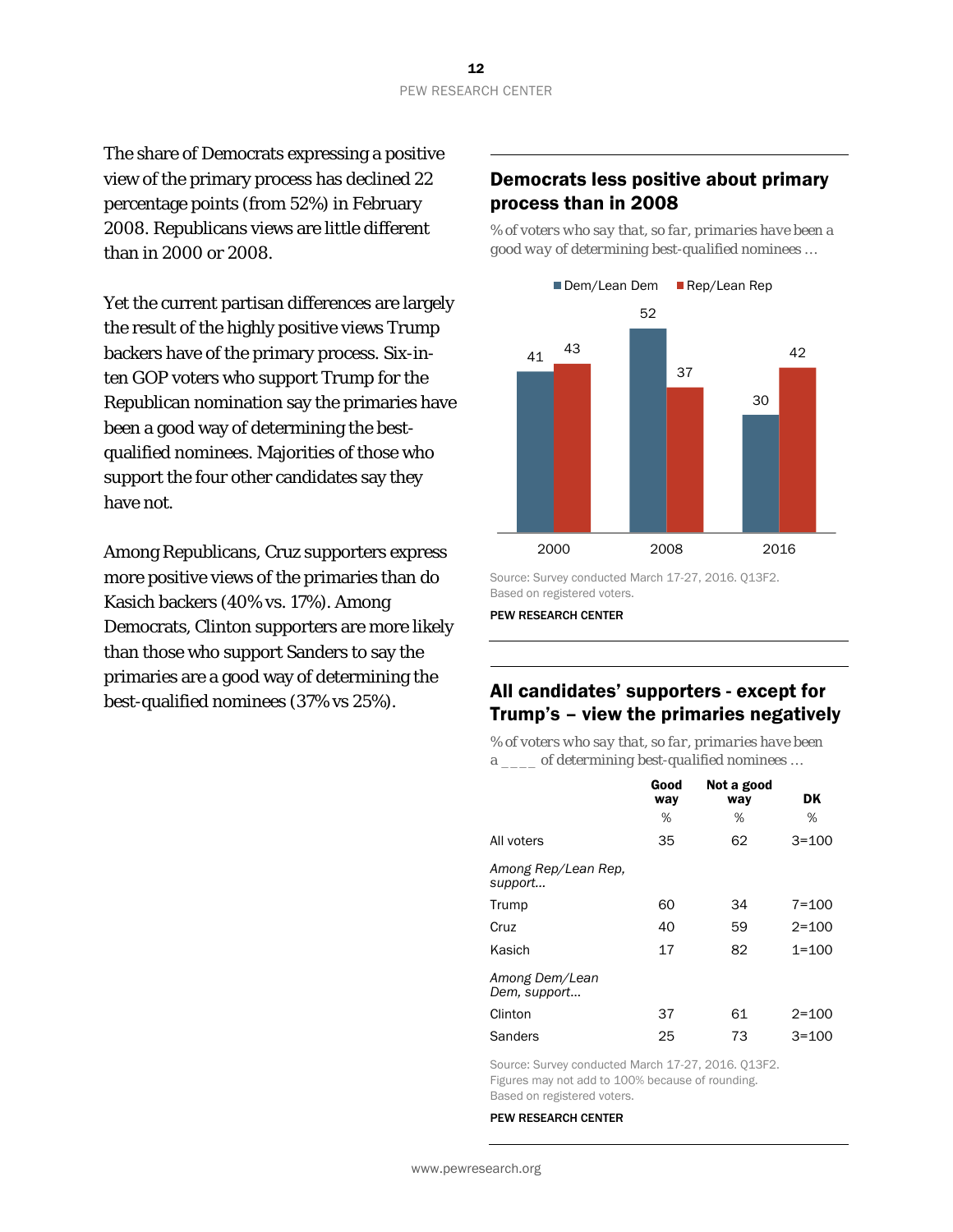# **Most voters see personal insults by politicians as out of bounds**

In a campaign that has been punctuated by harsh personal attacks, 68% of registered voters say that "personally insulting political opponents is never fair game." Just 30% say personal attacks are sometimes fair game.

There are partisan differences in opinions about of the acceptability of personal insults by politicians. But as with views of the primary process, these differences arise largely from the distinctive views of those who back Trump.

Trump supporters are divided: Nearly as many say personal insults are sometimes fair game (47%) as say they are never fair game (51%). Among supporters of the other candidates – Cruz, Kasich, Clinton and Sanders – majorities of between 66% and 74% say that personal insults against political opponents are always off limits.

## Large majorities say personal insults are 'never fair game' in politics

*% of registered voters who say personally insulting political opponents is …*



Don't know responses not shown. Based on registered voters.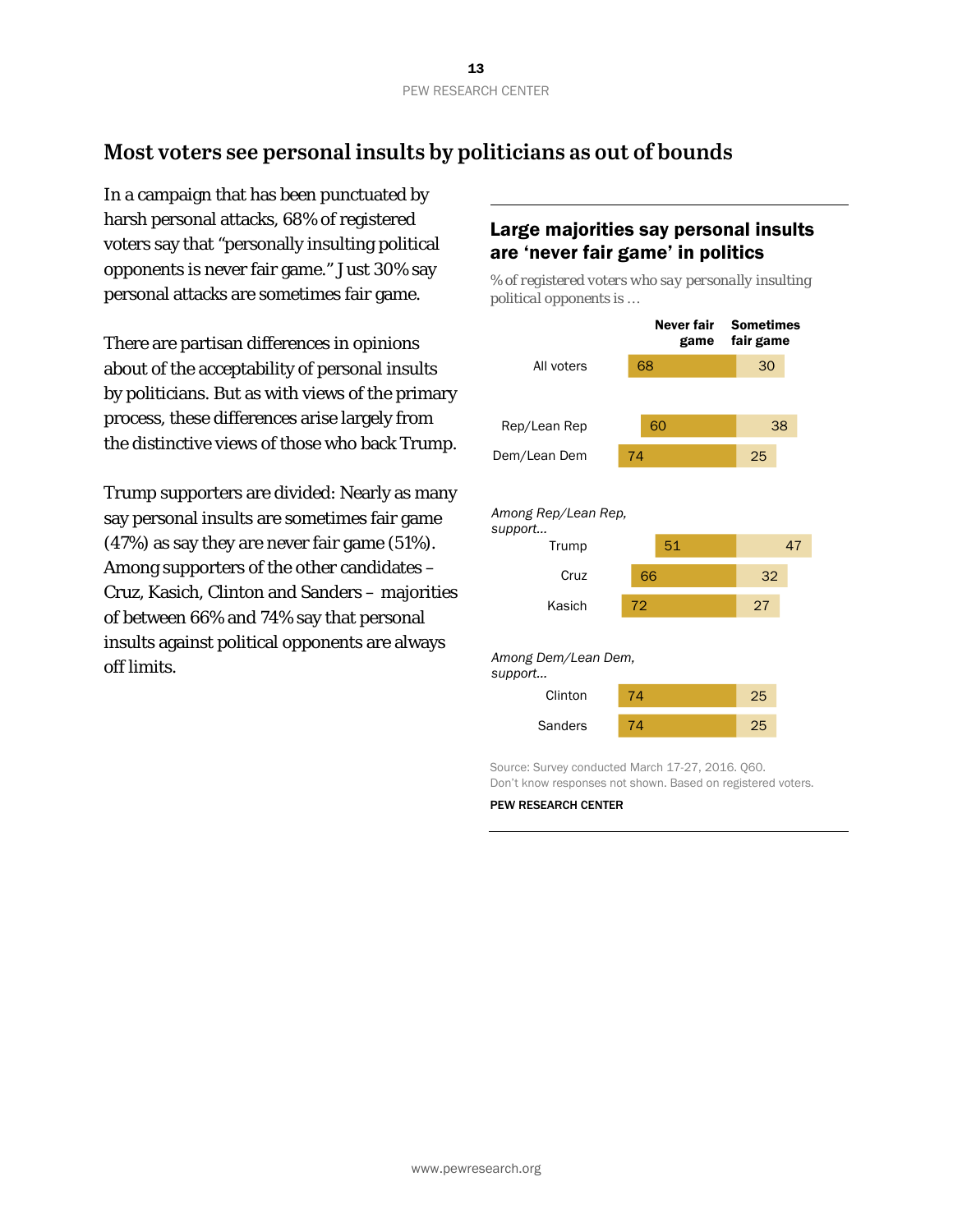# **How voters view the candidates' amount of press coverage**

Voters overwhelmingly say that Trump has received too much news coverage. Three-quarters (75%) of all registered voters say that news organizations have given too much coverage to Trump.

Views of coverage of most other presidential candidates are much less one-sided. About four-in-

ten (41%) say Clinton has received too much coverage, while 48% say news organizations have given about the right amount of coverage to Clinton.

Few voters say Cruz, Sanders or Kasich have received too much coverage. A majority of voters (57%) say Cruz has gotten about the right amount of coverage, and 53% say the same about news coverage of Sanders.

Most voters (60%) say news organizations have given too little coverage to Kasich – by far the highest share saying that about coverage of any candidate. Only about half as many voters (29%) say Kasich has received about the right amount of coverage.

## Three-quarters of voters say Trump has gotten 'too much' news coverage

*% of registered voters saying news organizations have given \_\_\_ of coverage to each …* 



Source: Survey conducted March 17-27, 2016. Q38. Don't know responses not shown. Based on registered voters.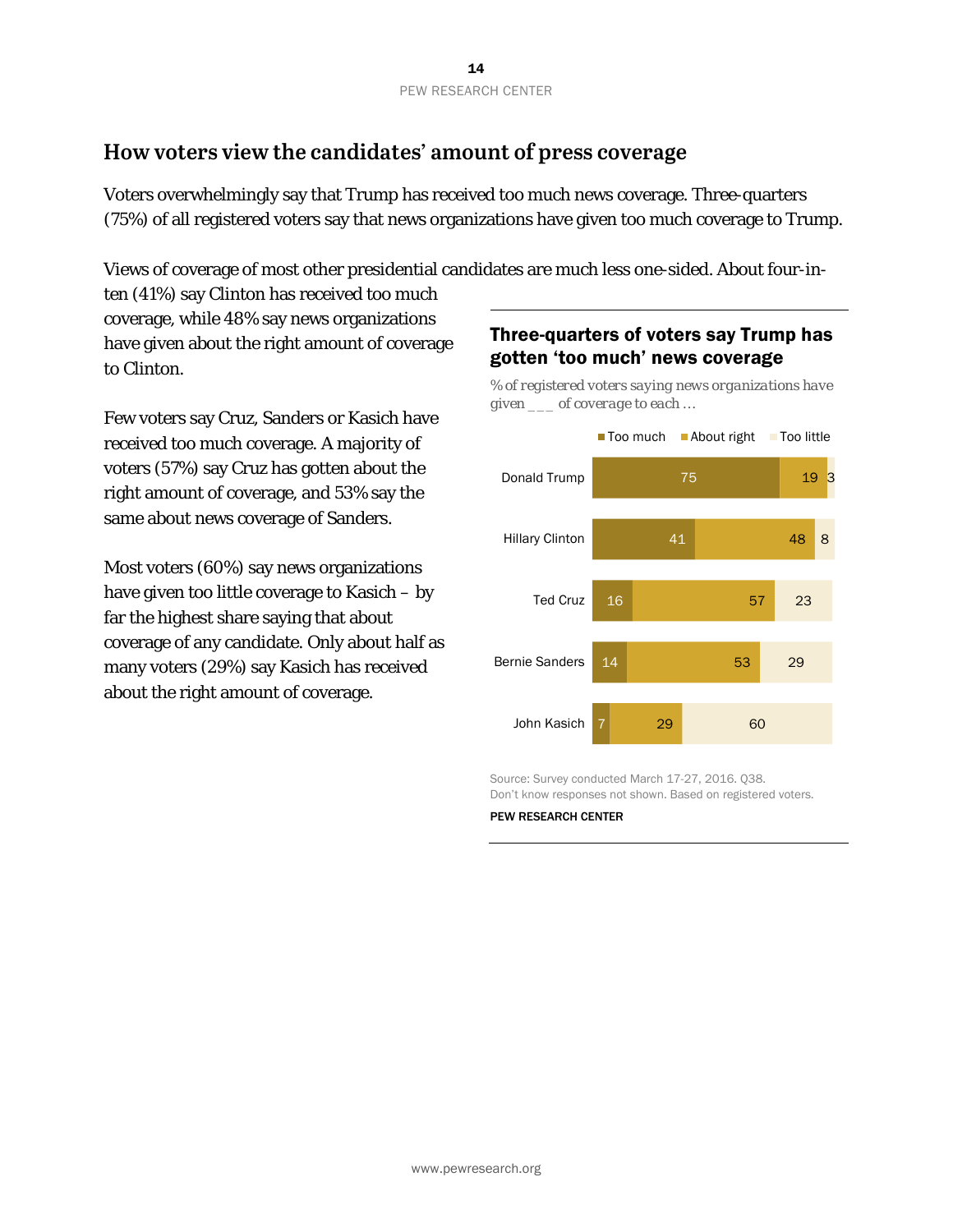Perceptions of the amount of coverage each candidate has received vary widely across backers of each of the candidates, although in each case a candidate's supporters are less likely than those who prefer their rivals to say their candidate receives too much (and more likely to say the candidate receives too little) coverage.

Overwhelming majorities of Cruz (84%) and Kasich supporters (90%) think Trump has gotten too much coverage. Most Trump supporters (55%) say he has gotten about the right amount of coverage, although 33% say coverage of their candidate has been excessive.

Nearly half of Cruz supporters (47%) think their candidate has gotten about the right amount of coverage, while 43% say he has gotten too little coverage. Majorities of Trump (66%) and Kasich backers (63%) say Cruz has gotten the right amount of news coverage.

Roughly eight-in-ten Kasich supporters (82%) say their candidate has gotten too little coverage, a view that is shared by a majority (54%) of Cruz supporters and 42% of Trump backers.

Among Democratic voters a majority (66%) also say news organizations have given Kasich too little coverage. Most Democrats (56%) think Cruz has gotten about the right amount of coverage, while Democrats are about as likely as GOP supporters of Kasich and Cruz to say that Trump has gotten too much coverage (88%).

## How supporters of GOP candidates view news coverage of the Republican field



Source: Survey conducted March 17-27, 2016. Q38. Don't know responses not shown. Based on Republican/Republican-leaning registered voters.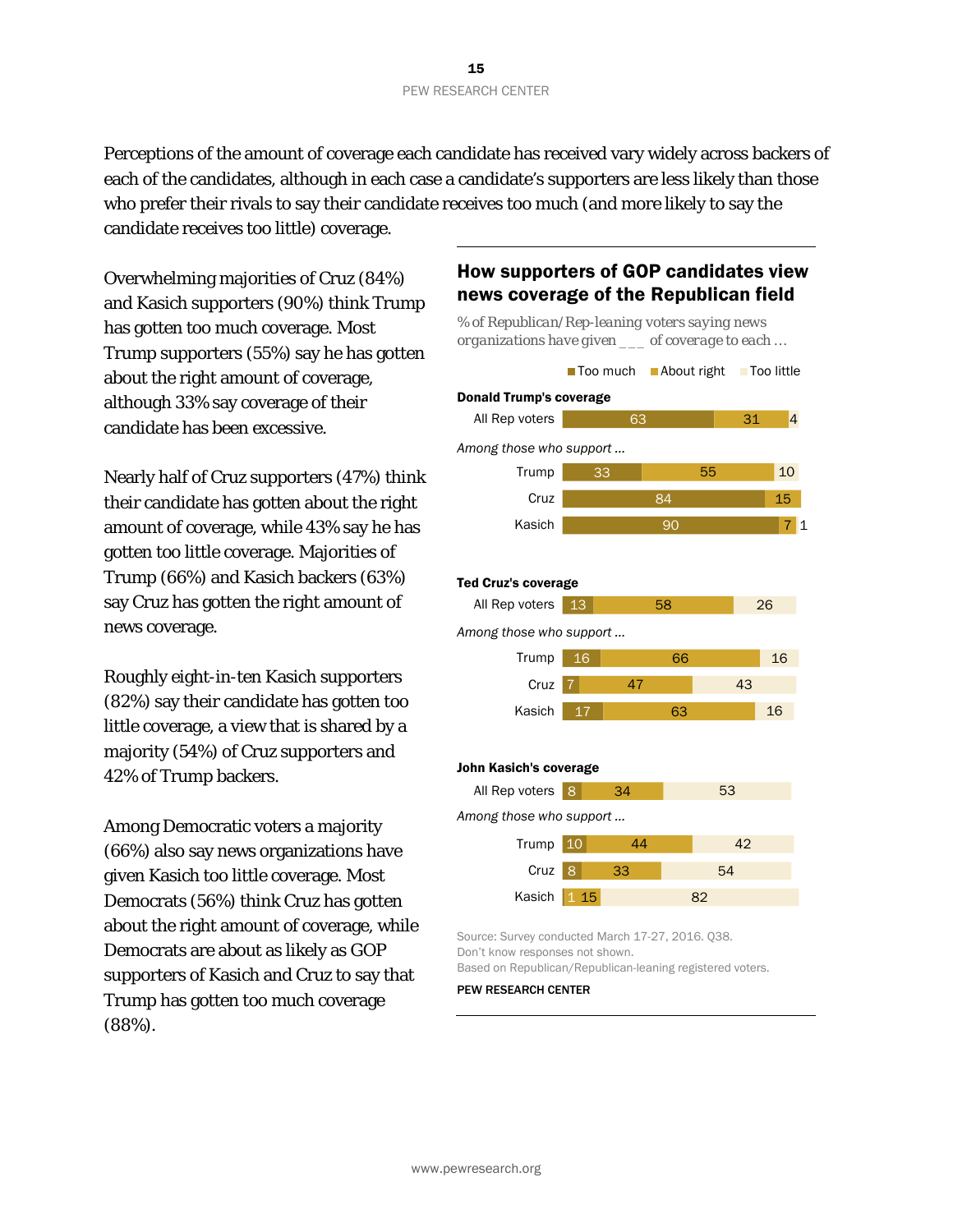Clinton and Sanders supporters also differ in their perceptions of the amount of coverage each candidate receives. Nearly three-quarters of Clinton supporters (73%) say their candidate has gotten the right amount of coverage, while just 12% say Clinton has gotten too much coverage. Among Sanders supporters, about half (51%) think the amount of coverage devoted to Clinton has been appropriate, while 41% say she has gotten too much coverage.

A majority of Sanders backers (58%) say the Vermont senator has received too little coverage. Among Clinton supporters, 26% say Sanders has been under-covered, while 64% feel he has received the right amount of coverage.

Among Republican voters, 58% say news organizations have given Clinton too much

#### How Democratic voters view news coverage of Clinton and Sanders

*% of Democratic/Dem-leaning voters saying news organizations have given \_\_\_ of coverage to each …* 



coverage. Roughly the same share of GOP voters (55%) say Sanders has gotten about the right amount of news coverage.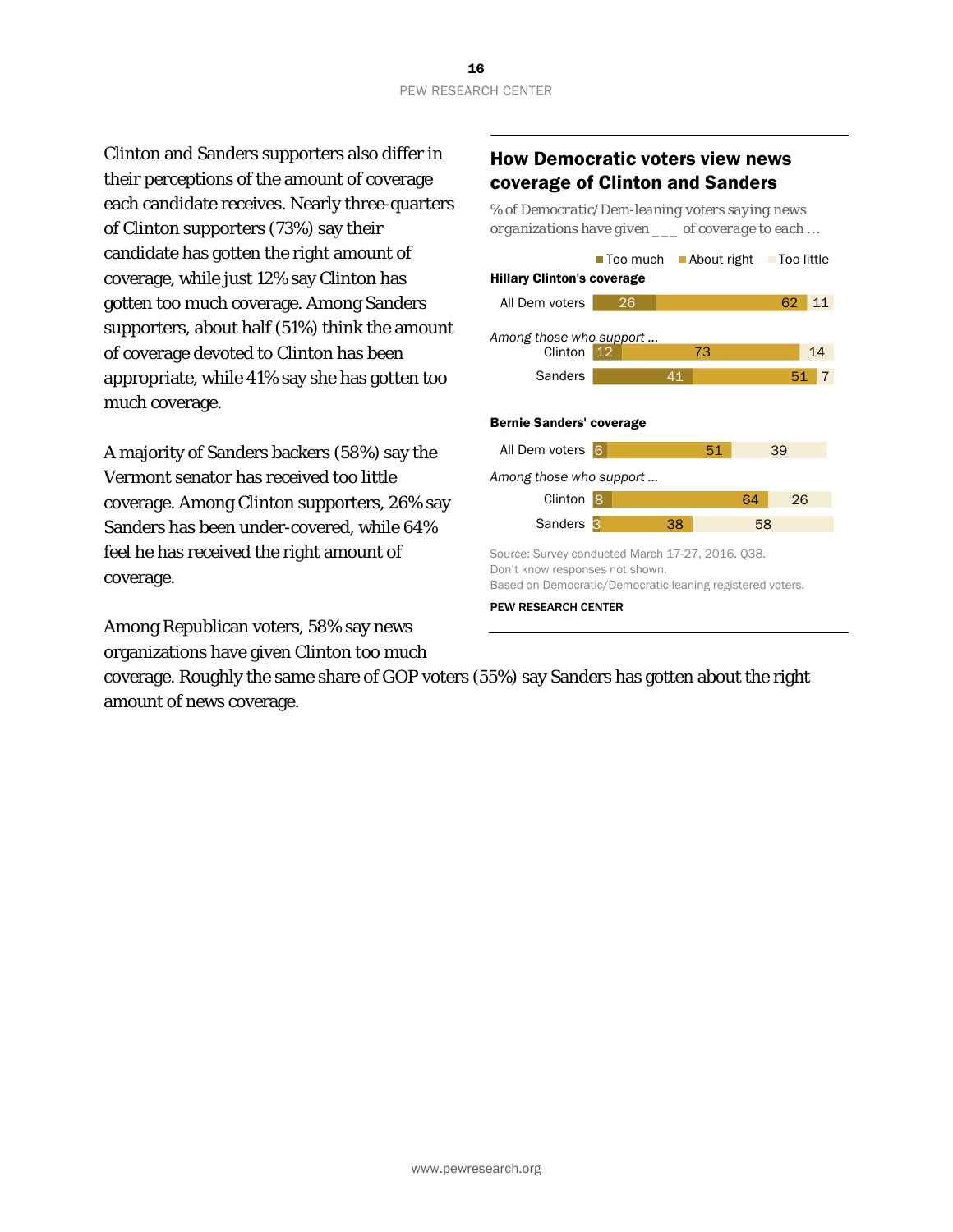# **Little confidence in public's political wisdom**

Voters' confidence in the political wisdom of the public has changed little since last fall, before the presidential primaries. Just a third of registered voters say they have either a very great deal of confidence or a good deal of confidence in the wisdom of the public when it comes to making political decisions. Nearly two-thirds (65%) say they have little or no confidence in the public's political wisdom.

Since 2007, the shares of both Republicans and Democrats who express at least a good deal of confidence in the public's political wisdom has fallen sharply. Currently, just 35% of Republican voters and 32% of Democratic voters say they have at least a good deal of confidence in the public's wisdom in politics, down from 61% and 58%, respectively, nine years ago.

## Across partisan lines, an erosion of confidence in public's political wisdom

*% of voters who have a very great deal or good deal of confidence in the political wisdom of American public …*



Four-in-ten Trump supporters (40%) say they have a very great deal or good deal of confidence in the public's political wisdom, along with 33% of Cruz backers and 30% of Kasich supporters.

Among Democrats, Clinton supporters (36%) are somewhat more likely than Sanders supporters (27%) to express at least a good deal of confidence in the public's political wisdom.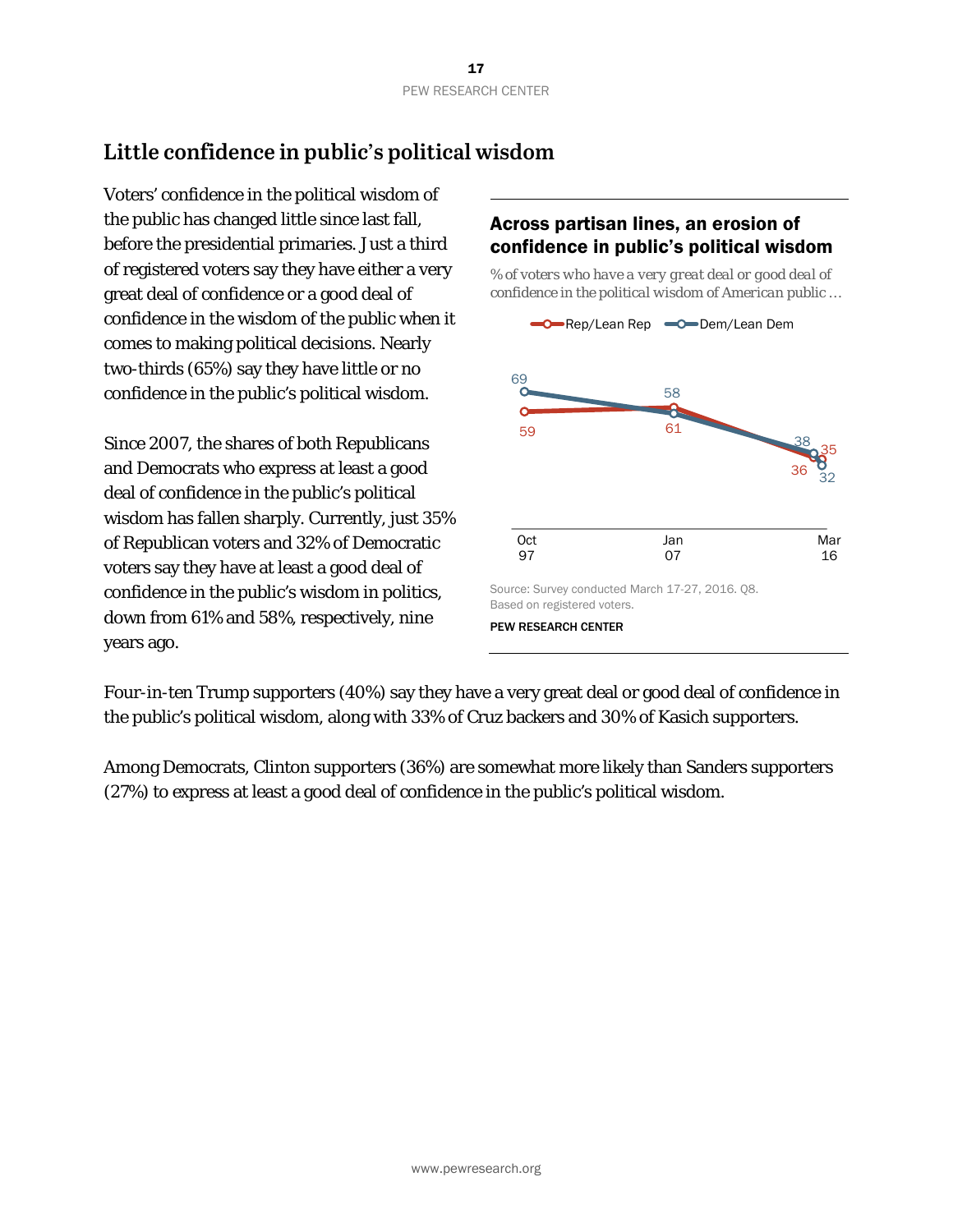# **Feelings of frustration toward government**

As the primary campaigns continue, overall feelings toward the federal government have remained steady. About six-in-ten registered voters (59%) say they feel frustrated with the federal government, while 22% say they are angry and just 17% say they are basically content.

Anger toward the federal government is no higher among voters today than it was in October 2015 (24%); and it is lower than in October 2013 (32%), during the 16-day shutdown of the federal government.

## Most continue to be frustrated with the government

*Which best describes feeling toward federal government? (%)*



Republican and Republican-leaning registered voters continue to express higher levels of anger toward than federal government than Democratic and Democratic-leaning registered voters.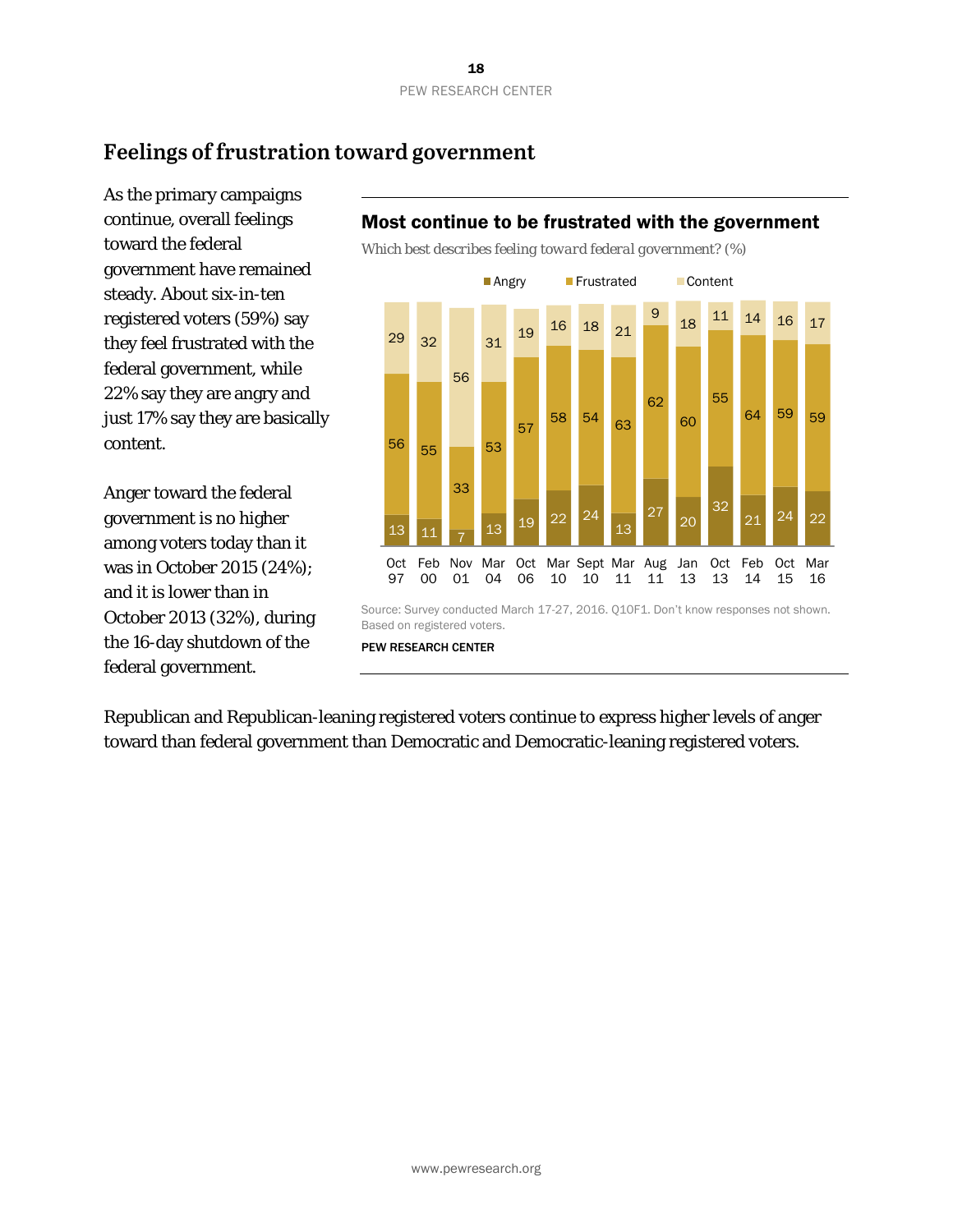Overall, 35% of Republican voters say they are angry at government; more (58%) describe themselves as frustrated and just 6% say they are basically content with the federal government. Republican anger toward government is about the same as it was last fall and is slightly lower than it was in October 2013, when it reached a recent high of 41%.

Democratic and Democratic-leaning registered voters express lower levels of anger toward the federal government than Republicans: Just 10% of Democrats say they are angry at government. About six-in-ten Democrats (61%) say they are frustrated with the federal government, while 27% say they are basically content.

In recent administrations, members of the party that does not control the White House have consistently express greater levels of

#### anger toward the federal government than members of the president's party.

## GOP voters remain more likely than Democrats to feel anger toward gov't

*% of registered voters who say they are angry with federal government …*



Source: Survey conducted March 17-27, 2016. Q10F1. Based on registered voters.

PEW RESEARCH CENTER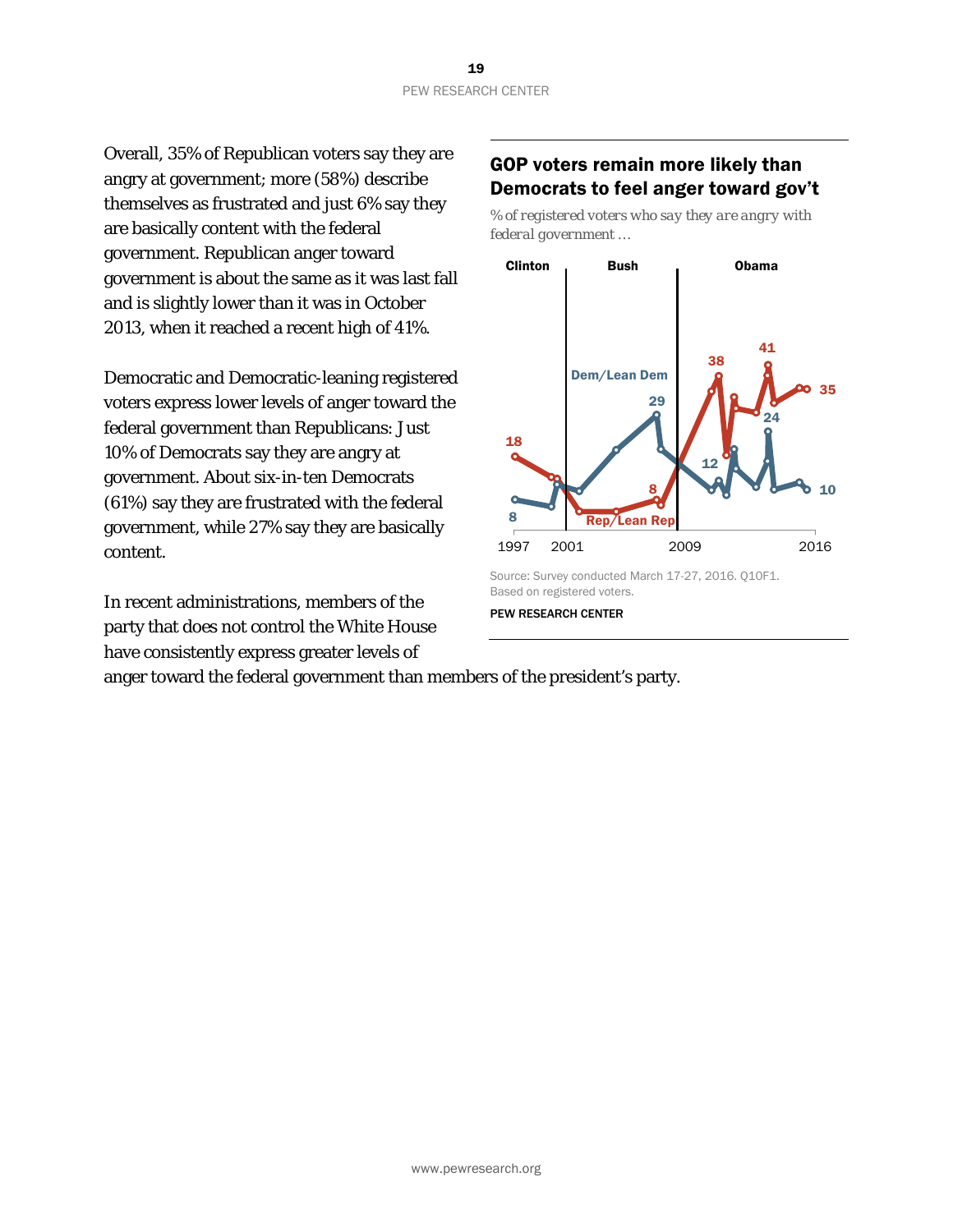In the current survey, half of respondents were asked about their feelings toward the "federal government," while the other half of respondents were asked about their feelings toward "politics today."

There are only modest differences between the results of the two questions. While 59% of voters say they are frustrated with government, 67% express frustration with politics. About one-in-five (22%) express anger at the government, while an almost identical percentage (23%) says they are angry at politics today.

Those who express anger at politics were asked in an open-ended format why they are angry. More than half (55%) of voters who are angry about politics cite an aspect of politicians' conduct as the main reason. A quarter (25%) specifically mentions dishonest and self-serving politicians as a cause for anger. About one-insix say they are angry about politicians' inability to get things done (18%) or mention that politicians are out of touch (15%). Some voters express anger about particular political figures: While 4% point to Barack Obama as the main reason they are angry about politics, roughly the same number (5%) mention Republicans as the reason for their anger.

#### Voters express frustration with politics, as well as with government

*Feeling toward federal government/politics today… (%)*



Source: Survey conducted March 17-27, 2016. Q10F1 & Q11F2. Don't know responses not shown. Based on registered voters. PEW RESEARCH CENTER

#### What is the main reason you are angry about politics today?

*Among registered voters who are angry about politics today, % saying it is because of … (open-ended question)* 

| Politicians lie/don't keep promises/are self-serving | 25 |
|------------------------------------------------------|----|
| Gridlock/partisanship/politicians are incompetent    | 18 |
| Politicians out of touch/not working for Americans   | 15 |
| Economy/jobs                                         | 5  |
| Social Security/healthcare/entitlements              | 5  |
| Republicans                                          | 5  |
| National decline/general state of the country        | 5  |
| Barack Obama                                         | 4  |
| Public isn't paying attention/has lost values        | 4  |
| Corruption/lobbyists/interest groups                 | 4  |
| Lack of good candidates/real choices                 | 3  |
| Wall Street/big business influence on government     | 3  |
| Taxes                                                | 3  |
| Socialist/liberal influence                          | 3  |
| <b>NET: Politicians (general)</b>                    | 55 |
| <b>NET: Issues</b>                                   | 19 |
|                                                      |    |

Source: Survey conducted March 17-27, 2016. Q12F2. Based on registered voters who say politics makes them angry (N=205). See topline for all responses.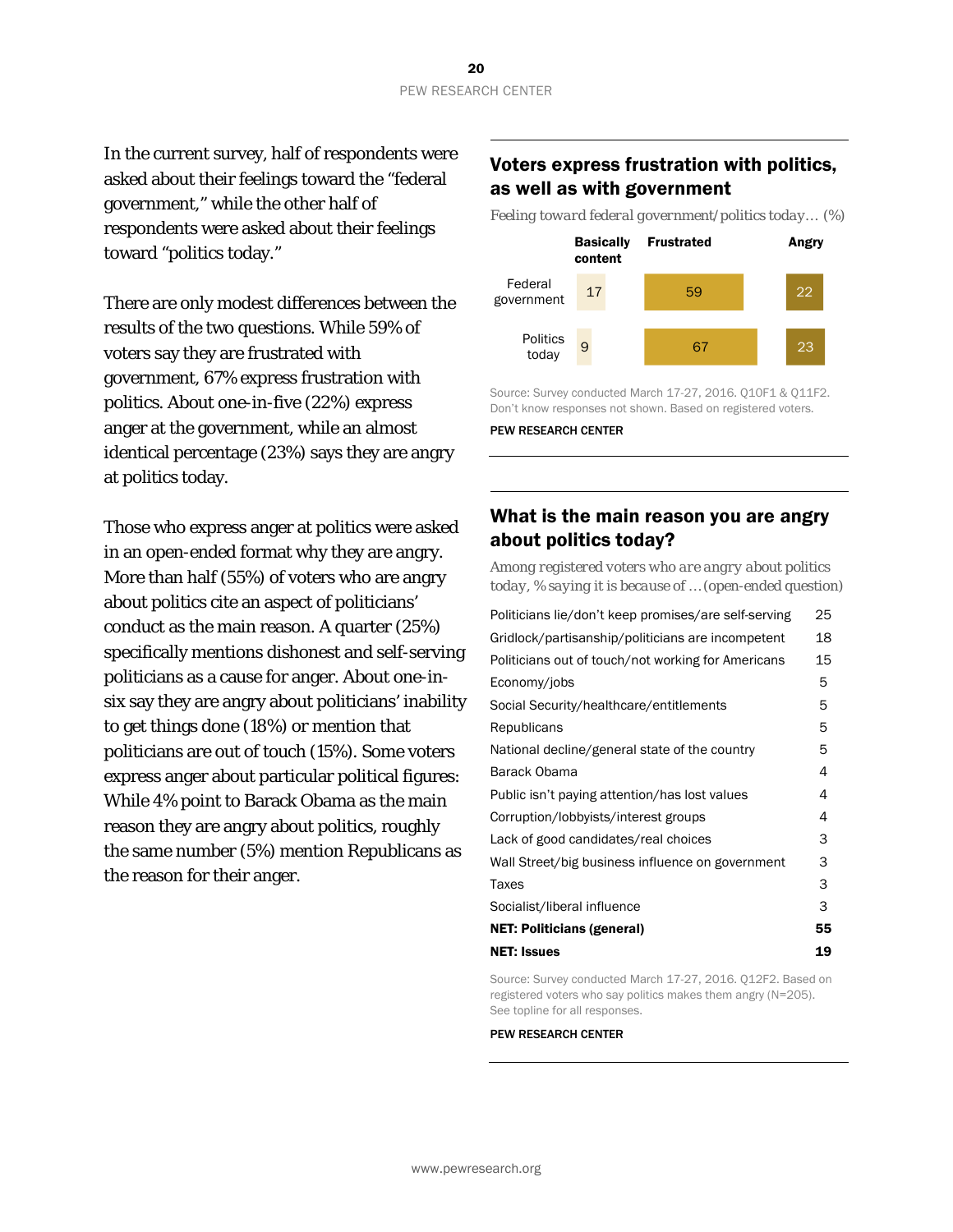#### 21 PEW RESEARCH CENTER

Anger at government – and politics – is much more pronounced among Trump backers than among supporters of any other presidential candidate, Republican or Democrat.

Half of Trump supporters (50%) say they are angry at the federal government, compared with 30% of Cruz supporters and 18% of Kasich supporters. Even smaller shares of Sanders (13%) and Clinton supporters (6%) express anger at government.

#### Half of Trump supporters are angry at the federal government

|                                                            | Feeling toward<br>federal government |                    |       | Feeling about<br>politics today |                    |       |
|------------------------------------------------------------|--------------------------------------|--------------------|-------|---------------------------------|--------------------|-------|
|                                                            | <b>Basically</b>                     | content Frustrated | Angry | <b>Basically</b>                | content Frustrated | Angry |
|                                                            | %                                    | %                  | %     | %                               | %                  | %     |
| All voters                                                 | 17                                   | 59                 | 22    | 9                               | 67                 | 23    |
| Among Rep/Lean<br>Rep, support                             |                                      |                    |       |                                 |                    |       |
| Trump                                                      | $\mathbf 1$                          | 48                 | 50    | 3                               | 56                 | 40    |
| Cruz                                                       | 8                                    | 62                 | 30    | 7                               | 69                 | 24    |
| Kasich                                                     | 10                                   | 72                 | 18    | 4                               | 77                 | 18    |
| Among Dem/Lean<br>Dem, support                             |                                      |                    |       |                                 |                    |       |
| Clinton                                                    | 34                                   | 57                 | 6     | 18                              | 63                 | 18    |
| Sanders                                                    | 21                                   | 65                 | 13    | 9                               | 74                 | 14    |
| Source: Survey conducted March 17-27, 2016. Q10F1 & Q11F2. |                                      |                    |       |                                 |                    |       |

Don't know responses not shown. Based on registered voters.

PEW RESEARCH CENTER

Four-in-ten of those who

support Trump say they are angry at politics – again, the highest share among supporters of any candidate.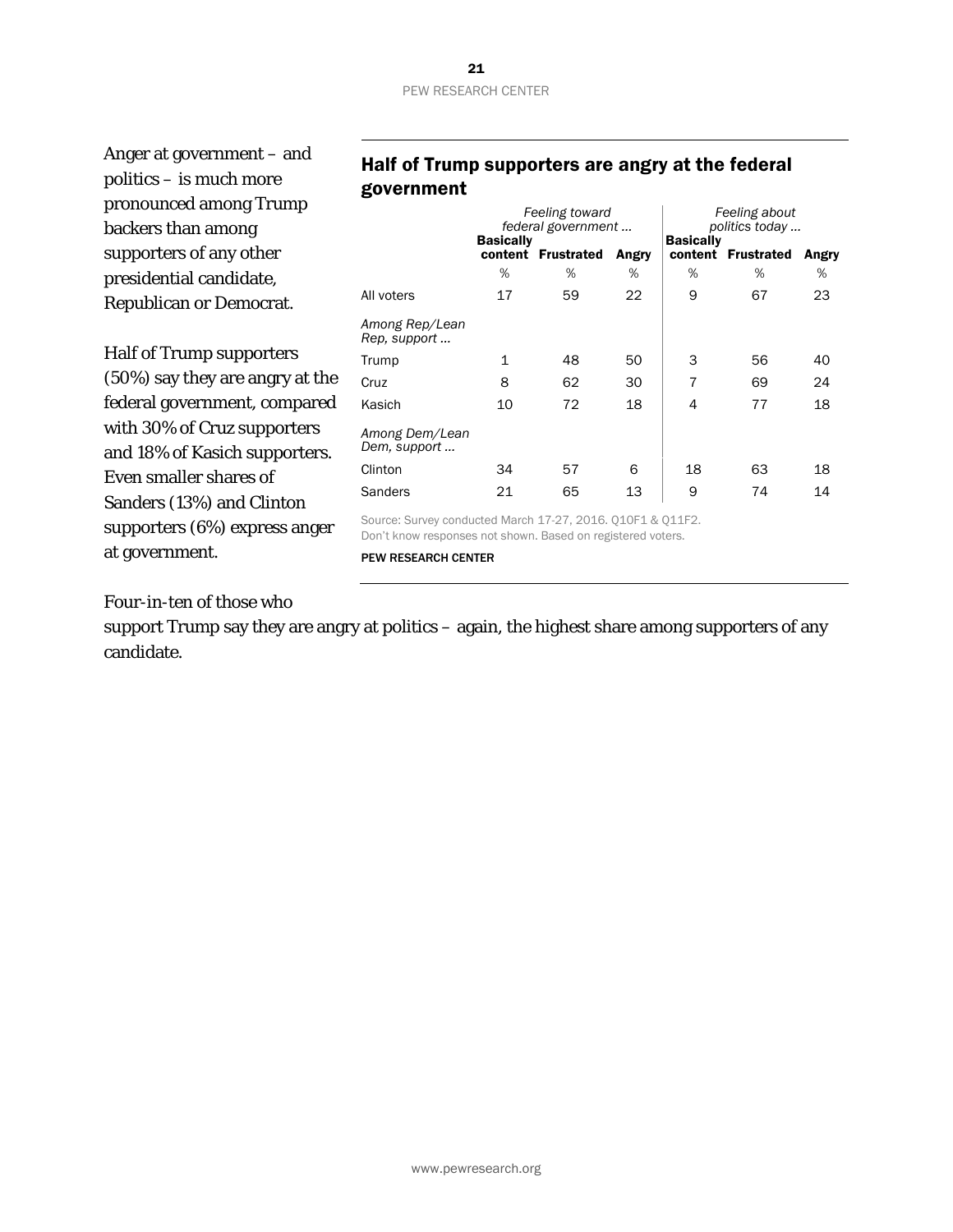## **Views of the country's past and future**

Voters are divided in assessing the changes the country has undergone over the past 50 years. While 46% say life in America today is worse for "people like them," 34% say it is better and 14% say it is about the same.

Most white voters (54%) say life in this country has gotten worse for people like them over the past halfcentury, while most blacks (58%) say life has gotten better. Hispanics express mixed views (41% better, 37% worse, 14% about the same).

There also are wide educational differences in these views, with better educated voters more likely to say life in this country for people like them has improved.

Looking at these differences among white voters, 60% of those who have not completed college say life has gotten worse for people like them, while just 23% say things have gotten better (11% say life is about the same). Among whites with a college degree or more education, 42% say life has gotten worse while nearly as many say it has gotten better (36%) and 15% think it is about the same.

Among all registered voters the ideological divide in these opinions is stark: 70% of conservative Republicans think life in the U.S. has gotten worse for people like

### Wide racial differences in views of how life in America has changed for 'people like you'

*% of registered voters who say …* 

|              | Compared with 50 years ago,<br>life in America today for<br>people like you is<br><b>About the</b> |      |               | Compared with today, life<br>for next generation of<br>Americans will be<br><b>About the</b> |      |               |
|--------------|----------------------------------------------------------------------------------------------------|------|---------------|----------------------------------------------------------------------------------------------|------|---------------|
|              | <b>Worse</b>                                                                                       | same | <b>Better</b> | <b>Worse</b>                                                                                 | same | <b>Better</b> |
|              | %                                                                                                  | %    | %             | %                                                                                            | %    | %             |
| All voters   | 46                                                                                                 | 14   | 34            | 51                                                                                           | 18   | 24            |
| Men          | 45                                                                                                 | 14   | 34            | 48                                                                                           | 19   | 26            |
| Women        | 46                                                                                                 | 13   | 33            | 54                                                                                           | 17   | 22            |
| White        | 54                                                                                                 | 13   | 28            | 54                                                                                           | 18   | 21            |
| <b>Black</b> | 17                                                                                                 | 17   | 58            | 41                                                                                           | 21   | 29            |
| Hispanic     | 37                                                                                                 | 14   | 41            | 37                                                                                           | 22   | 36            |
| 18-29        | 27                                                                                                 | 22   | 44            | 41                                                                                           | 22   | 31            |
| 30-49        | 44                                                                                                 | 14   | 34            | 54                                                                                           | 18   | 23            |
| 50-64        | 53                                                                                                 | 10   | 31            | 54                                                                                           | 19   | 21            |
| $65+$        | 55                                                                                                 | 13   | 28            | 51                                                                                           | 15   | 24            |
| Postgrad     | 37                                                                                                 | 11   | 44            | 49                                                                                           | 21   | 24            |
| College grad | 39                                                                                                 | 15   | 38            | 49                                                                                           | 18   | 26            |
| Some college | 49                                                                                                 | 13   | 32            | 56                                                                                           | 16   | 23            |
| HS or less   | 51                                                                                                 | 14   | 29            | 49                                                                                           | 21   | 23            |
| Rep/Lean Rep | 66                                                                                                 | 10   | 19            | 64                                                                                           | 13   | 18            |
| Conservative | 70                                                                                                 | 9    | 15            | 67                                                                                           | 12   | 16            |
| Mod/Liberal  | 58                                                                                                 | 10   | 25            | 58                                                                                           | 15   | 22            |
| Dem/Lean Dem | 28                                                                                                 | 17   | 48            | 39                                                                                           | 24   | 29            |
| Conserv/Mod  | 35                                                                                                 | 14   | 45            | 42                                                                                           | 23   | 26            |
| Liberal      | 20                                                                                                 | 20   | 52            | 35                                                                                           | 25   | 31            |

Source: Survey conducted March 17-27, 2016. Q6 & Q7. Don't know responses not shown. Whites and blacks include only those who are not Hispanic; Hispanics are of any race. Based on registered voters.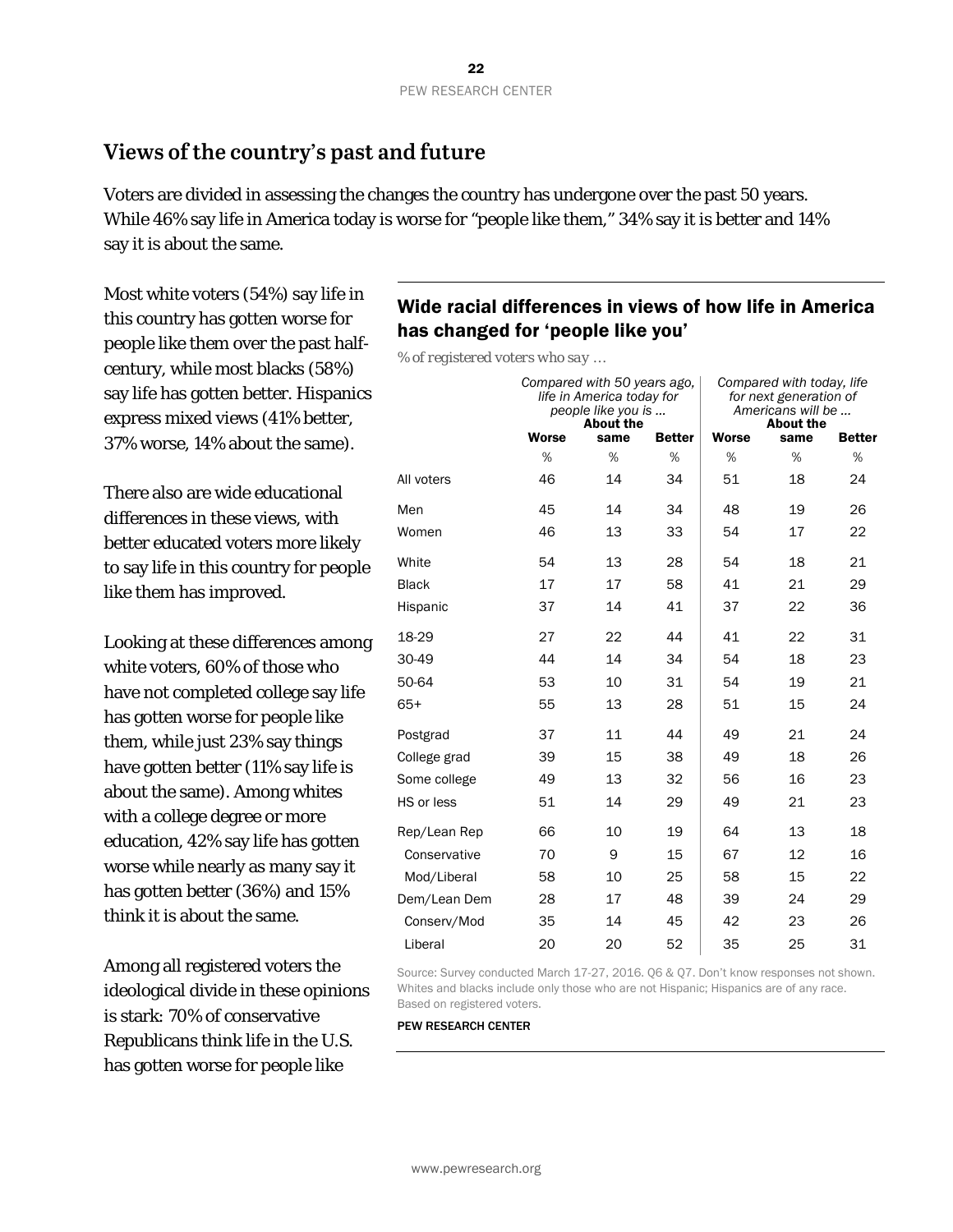#### 23 PEW RESEARCH CENTER

them, compared with 20% of liberal Democrats. About half of liberal Democrats (52%) say life has gotten better for people like them.

When registered voters assess prospects for the next generation of Americans, the outlook is gloomy. About half (51%) say the future for the next generation will be worse, while only about half as many (24%) think life will be better; 18% say life will be about the same as it is today.

There are substantial racial, age and partisan gaps in these opinions as well, but the educational differences are far more modest than in views about how life in the U.S. has changed. For instance, 52% of white voters with at least a college degree expect life for the next generation of Americans to be worse, as do 56% of white voters who have not completed college.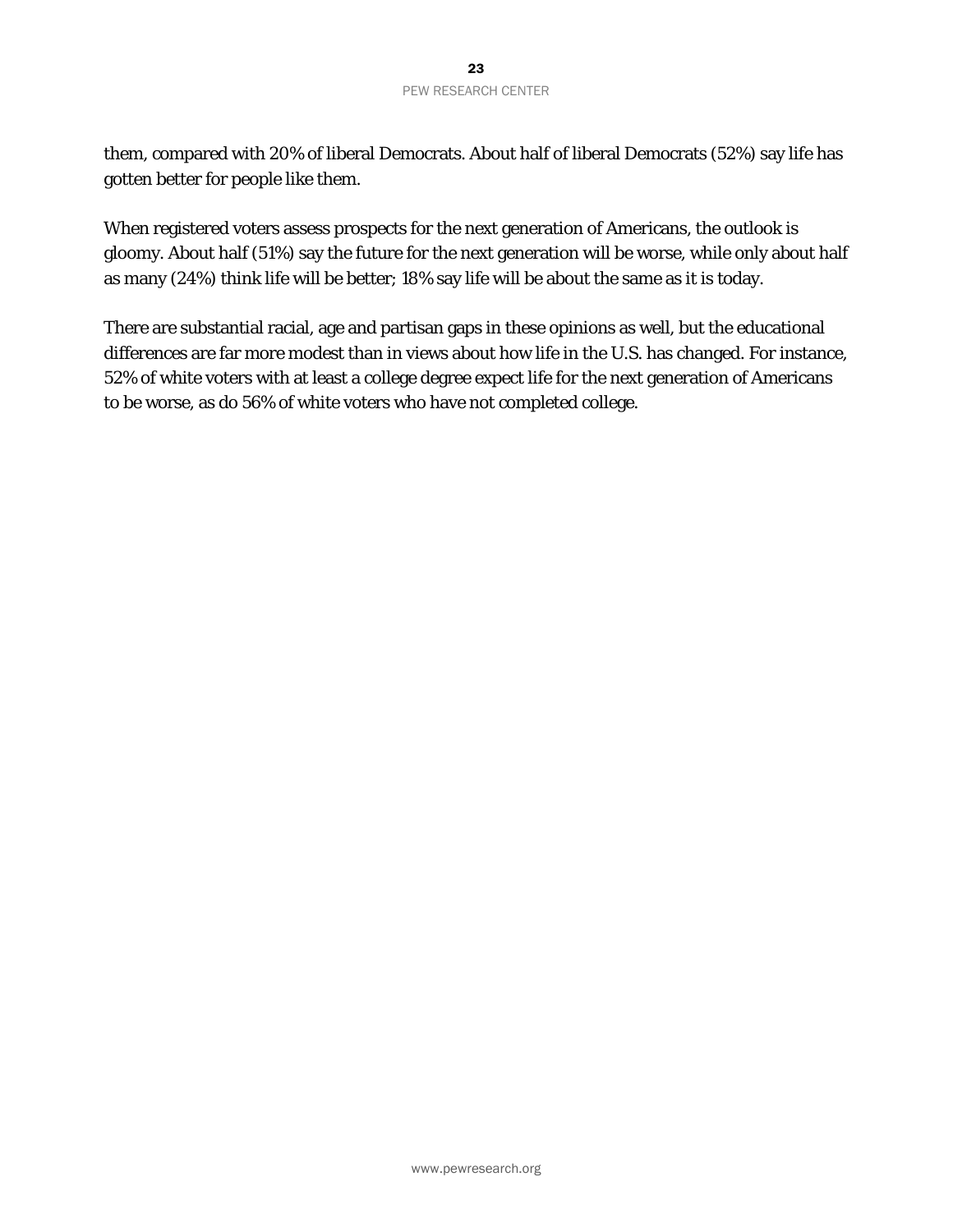# 2. Views on immigration, diversity, social issues

Republican and Democratic registered voters remain far apart on key questions regarding perceptions of immigrants and immigration policy, views on the security treatment of U.S. Muslims and views on issues such as abortion and same-sex marriage.

These gaps across parties are familiar. The gaps within parties by primary candidate support vary by issue. In general, disagreements among Republican voters are more common – and larger in magnitude – than disagreements among Democratic voters when it comes to questions on immigrants and immigration, U.S. Muslims, and same-sex marriage and abortion.

On the Republican side, Trump supporters tend to hold more conservative views than Cruz and Kasich supporters on immigration and in their views of U.S. Muslims. Large majorities of Trump supporters say immigrants burden the country, back building a wall along the entire U.S.-Mexico border and say U.S. Muslims should be subject to additional security scrutiny – fewer Cruz or Kasich supporters agree. However, when it comes to the issues of abortion and same-sex marriage, Ted Cruz supporters are the most likely to take conservative positions and say that abortion should be illegal in all or most cases and that gays and lesbians should not be allowed to marry legally.

By contrast, there is broad agreement among Clinton and Sanders supporters that immigrants make positive contributions to the U.S., that there should not be a border wall and that Muslims should not be subject to additional security scrutiny because of their religion. On some issues, modest differences emerge between Sanders and Clinton supporters, but these differences are limited to the size of the majority expressing an opinion. For example, 83% of Sanders supporters say gays and lesbians should be allowed to marry legally, compared with fewer – but still most – Clinton supporters (68%).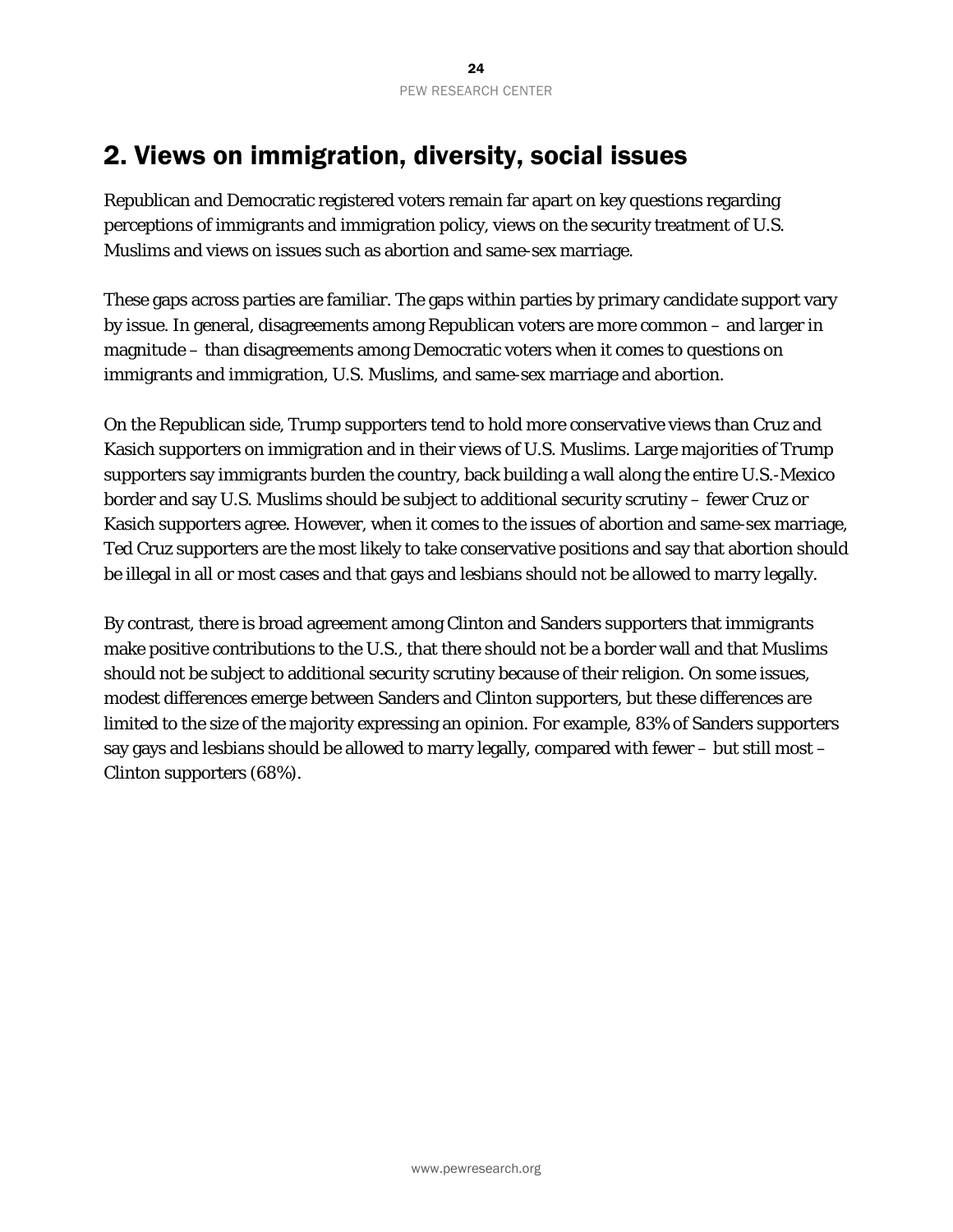# **Divides within the GOP in views of immigration policy**

Republican and Democratic registered voters take opposing views on whether immigrants are more of a strength or burden for the United States. By a wide 78%-17% margin, Democratic and Democratic-leaning registered voters say immigrants today do more to strengthen the country

through their hard work and talents than burden the country because they take jobs, housing and health care. By contrast, 56% of Republican and Republican-leaning registered voters view immigrants more as a burden for the country, compared with just 32% who say immigrants strengthen the country.

Nearly seven-in-ten Republican voters who support Donald Trump (69%) say immigrants burden the country, compared with just 20% who say they strengthen the country. Ted Cruz supporters are 18 points less likely than Trump supporters to hold this view, though by a narrower margin, (51%-36%) more also view immigrants in the U.S. as a burden rather than a strength. By contrast, supporters of John Kasich are roughly as likely to say immigrants strengthen the country (49%) as to say they burden the country (40%).

On the Democratic side, wide majorities of Sanders (82%) and Clinton supporters (78%) say immigrants today do more to strengthen the country rather than burden the country.

## Trump supporters say immigrants do more to burden than strengthen country



Source: Survey conducted March 17-27, 2016. Q50c. Don't know responses not shown. Based on registered voters.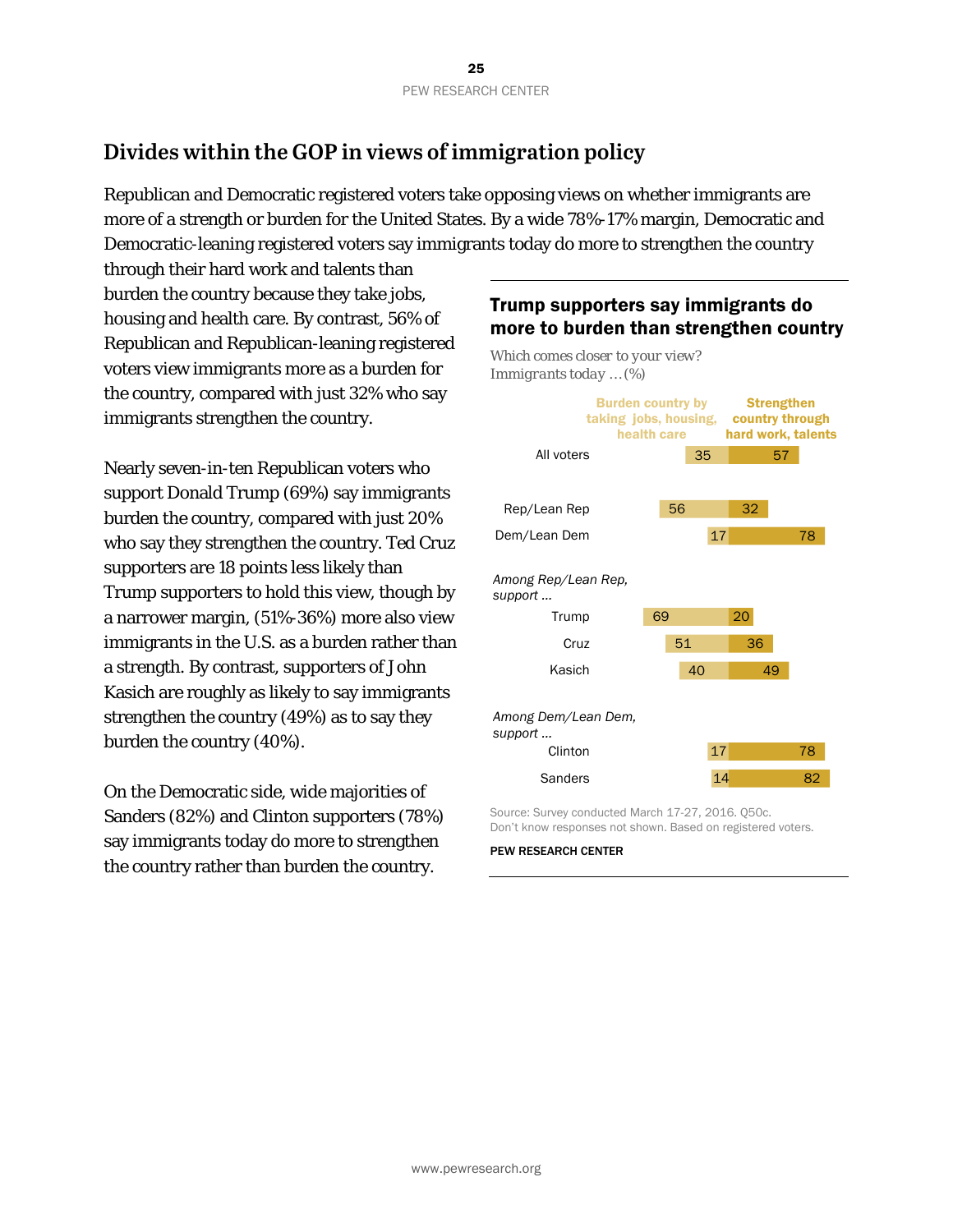While a majority of Republican registered voters say immigrants are a burden on the country, a majority (57%) also say there should be a way for undocumented immigrants currently in the country to stay legally, if certain requirements are met; fewer (41%) say undocumented immigrants should not be allowed to stay in the country legally. Among Democratic voters, nearly nine-in-ten (88%) say there should be a path to legal status for undocumented immigrants, while 11% say there should not be.

Republicans and Republican leaners who support Donald Trump are split on whether undocumented immigrants currently in the country should be able to stay here legally, if certain requirements are met: 47% say there should be a way for them to stay legally, while 52% say undocumented immigrants should not be allowed to stay in the country legally. Among Republicans who support Ted Cruz (58%-41%) or John Kasich (75%-24%), more say there should be a way for undocumented immigrants to stay in the country legally than

#### By primary choice, GOP divides on legal status for undocumented immigrants

*% of registered voters who say undocumented immigrants in the U.S. who meet certain requirements …* 



PEW RESEARCH CENTER

say there should not be a way for them to stay in the U.S. legally.

An overwhelming majority of both Bernie Sanders (90%) and Hillary Clinton (87%) supporters say there should be a way for undocumented immigrants currently in the country to stay here legally, if certain requirements are met.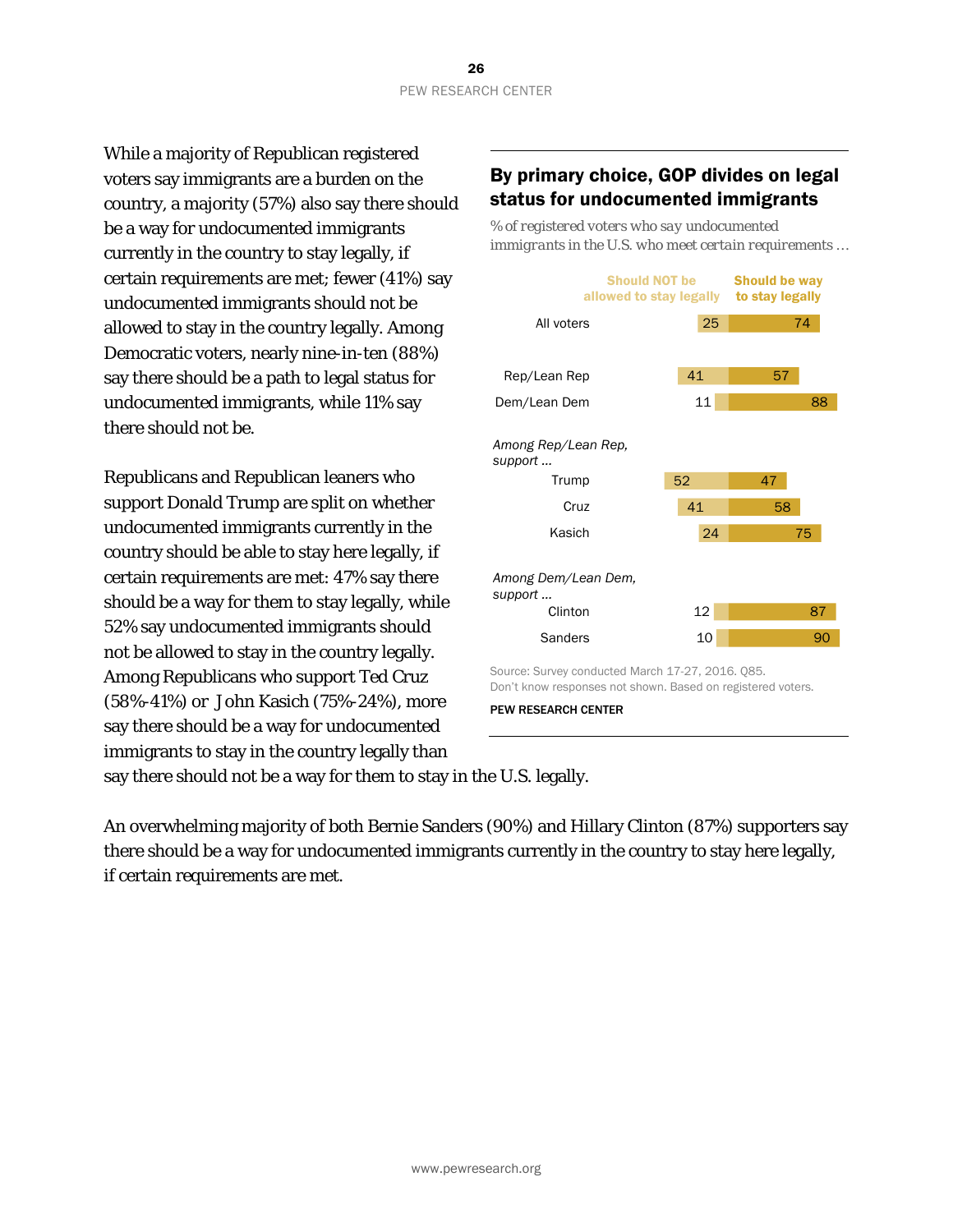Most voters who oppose a way for undocumented immigrants to stay in the country legally also support a national effort to deport all undocumented immigrants currently in the country. Those who oppose a path to legal status for undocumented immigrants (25% of all voters) were asked a follow-up question about deportation: A wide majority of those against legal status (19% of all voters) say there should be a national law enforcement effort to deport all immigrants now living in the country illegally. A much smaller share of those against legal status for undocumented immigrants say there should not be a national deportation effort (5% of all voters).

Among Republican and Republican-leaning voters, 32% say there should be a national law enforcement effort to deport all immigrants who are now living in the U.S. illegally. Supporters of Donald Trump are the most likely to take this position (42% say this, compared with 30% of Ted Cruz supporters and just 17% of John Kasich supporters).

Among Democratic voters, few (8%) think there should be a law enforcement effort to deport all immigrants in the U.S. illegally, with no significant difference between the views of Clinton and Sanders supporters.

#### Most who are opposed to legal status support a national effort to deport undocumented immigrants

*% of registered voters who say undocumented immigrants in the U.S. who meet certain requirements …*

|                                | <b>Should be</b><br>allowed to | <b>Should not</b><br>be allowed<br>to stay | And should there be effort<br>to deport |           |           |
|--------------------------------|--------------------------------|--------------------------------------------|-----------------------------------------|-----------|-----------|
|                                | stay legally                   | legally                                    | <b>Yes</b>                              | <b>No</b> | DK        |
|                                | %                              | %                                          | %                                       | %         | %         |
| All voters                     | 74                             | 25                                         | 19                                      | 5         | $1 = 100$ |
| Rep/Lean Rep                   | 57                             | 41                                         | 32                                      | 8         | $2 = 100$ |
| Dem/Lean Dem                   | 88                             | 11                                         | 8                                       | 3         | $1 = 100$ |
| Among Rep/Lean<br>Rep, support |                                |                                            |                                         |           |           |
| Trump                          | 47                             | 52                                         | 42                                      | 8         | $2 = 100$ |
| Cruz                           | 58                             | 41                                         | 30                                      | 8         | $1 = 100$ |
| Kasich                         | 75                             | 24                                         | 17                                      | 6         | $1 = 100$ |
| Among Dem/Lean<br>Dem, support |                                |                                            |                                         |           |           |
| Clinton                        | 87                             | 12                                         | 8                                       | 3         | $1 = 100$ |
| <b>Sanders</b>                 | 90                             | 10                                         | 6                                       | 3         | $* = 100$ |

Source: Survey conducted March 17-27, 2016. Q85/Q86.

Figures may not add to 100% because of rounding. Based on registered voters.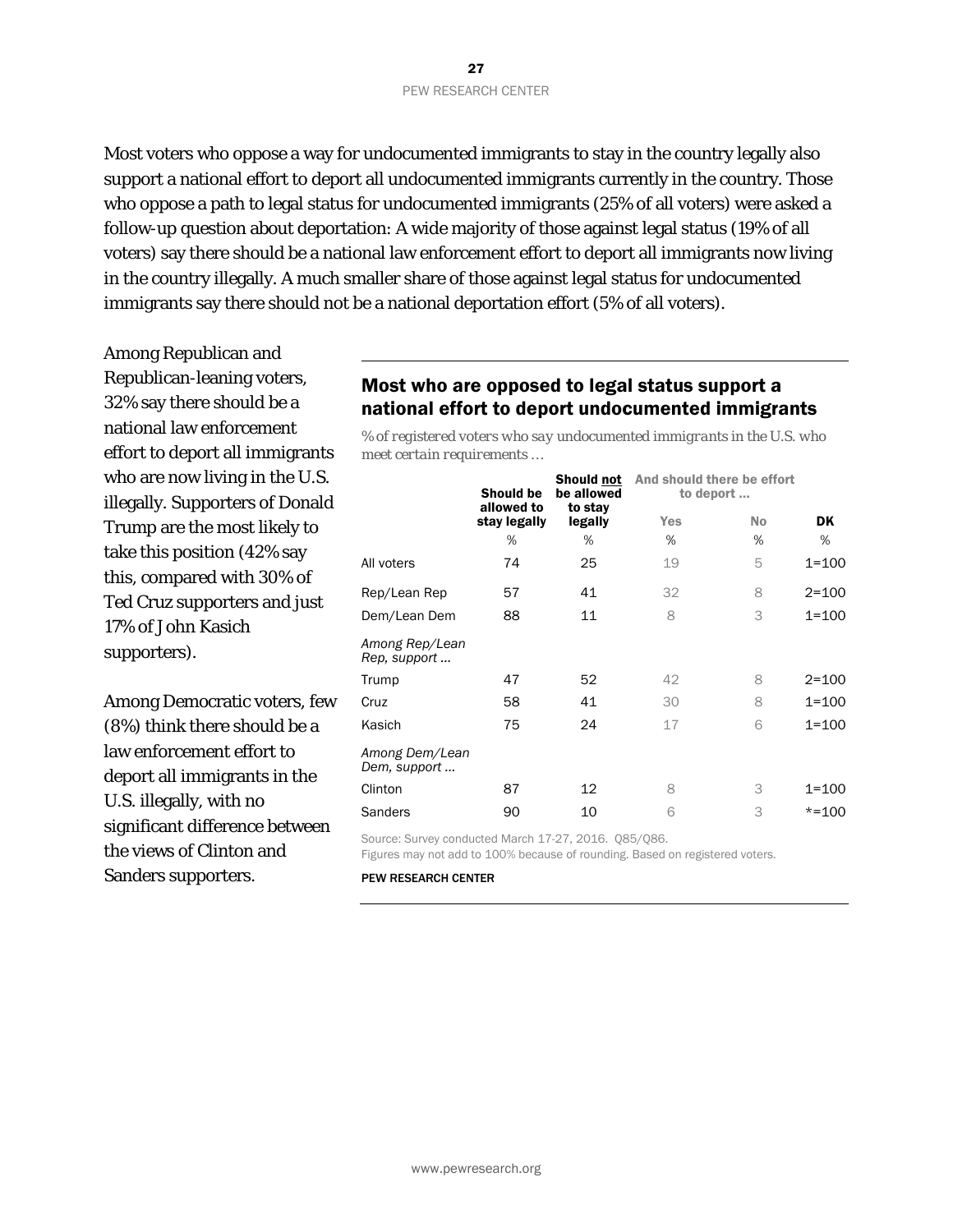About six-in-ten voters (59%) say they oppose building a wall along the entire border with Mexico, while 38% say they are in favor of building a wall. Republican voters back a wall along the U.S.- Mexico border by a 67%-31% margin. By contrast, Democratic voters are broadly opposed: 86% do not want to build a wall along the entire border with Mexico, compared with just 13% who support this.

Among Republican and Republican-leaning registered voters, those who support Donald Trump as the party's presidential nominee stand out for their strong support for building a wall along the border. Overall, 84% of Republicans who support Donald Trump favor building a wall along the entire border with Mexico, while just 14% say they are opposed. Most Ted Cruz supporters also favor building a wall, though by a somewhat more modest 64%-32% margin. Among Republican voters who support John Kasich, 53% oppose building a wall, while 45% are in favor.

Among Democratic and Democratic-leaning registered voters, large majorities of those who support Sanders (91%) and Clinton (83%) oppose building a wall along the entire border with Mexico.

### Large majority of Trump supporters favor building wall on Mexican border

*% of registered voters who \_\_\_ building a wall along border with Mexico …*



Source: Survey conducted March 17-27, 2016. Q88F2. Don't know responses not shown. Based on registered voters.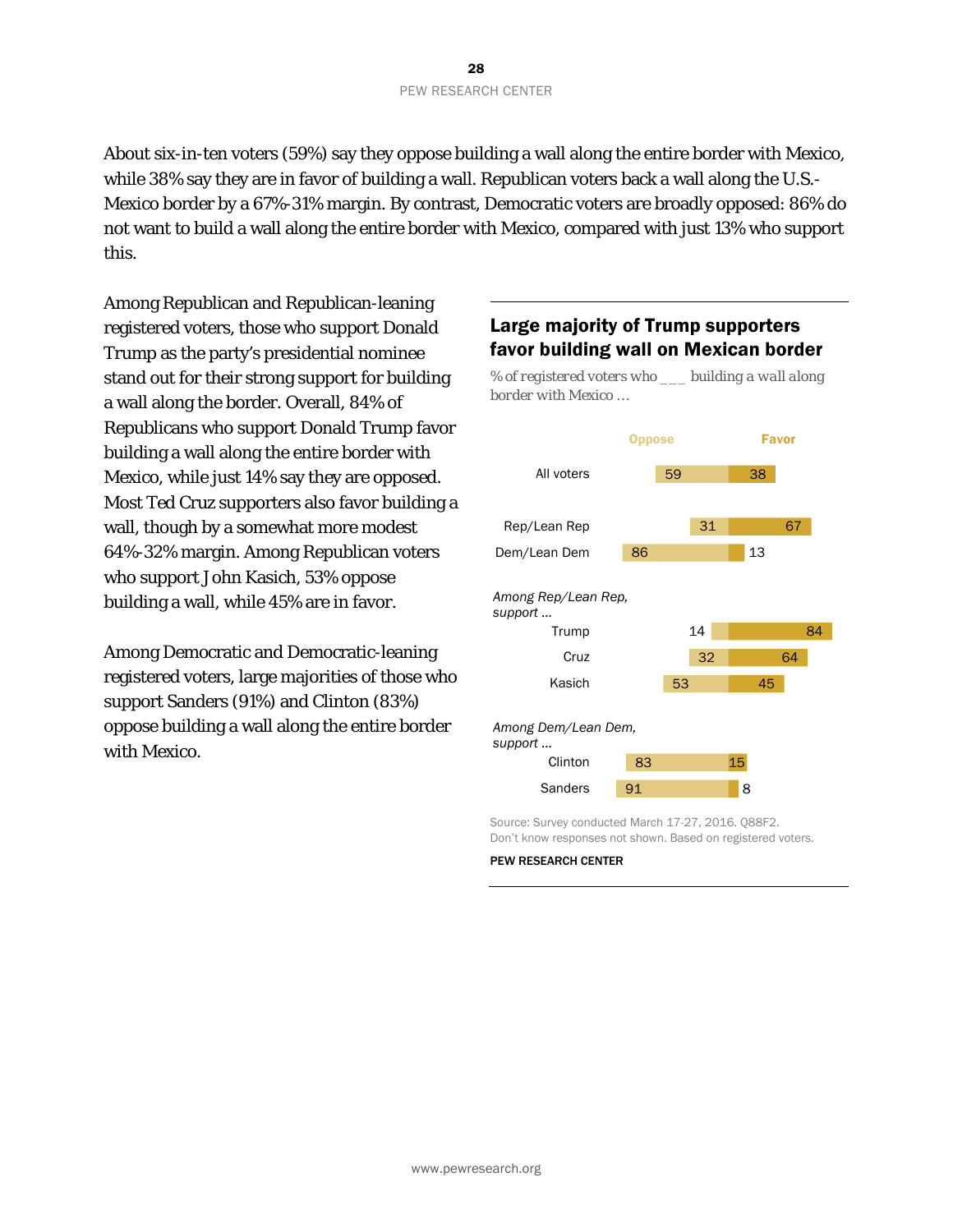# **The impact of growing diversity in the country today**

About six-in-ten voters (59%) say an increasing number of people from many different races, ethnic groups and nationalities in the U.S. makes the country a better place to live; 31% say increasing diversity does not make much difference either way, while just 8% say increasing diversity makes the U.S. a worse place to live.

Among Republican voters who support Donald Trump, about as many say diversity makes the U.S. a better place to live (39%) as say it doesn't make a difference (42%); 17% say it makes the U.S. a worse place to live. Ted Cruz supporters are somewhat more likely than Trump supporters to say diversity

#### How has diversity impacted the U.S. as place to live?

*% of registered voters who say an increasing number of people of different races and ethnicities makes the U.S. \_\_\_\_ to live …*



makes the U.S. a better place to live (48% vs. 39%); 38% of Cruz supporters say diversity doesn't make a difference, while 11% say it makes the country a worse place to live. Among Republicans who support John Kasich, more say diversity improves life in the U.S. (54%) than say it doesn't make a difference (35%); just 9% think it makes life in the country worse.

Among Democratic voters, roughly seven-in-ten of both Sanders (73%) and Clinton (72%) supporters say increasing diversity makes the country a better place to live, while about a quarter of both groups say it doesn't make much difference either way. Hardly any Democratic voters say growing diversity makes the country a worse place to live.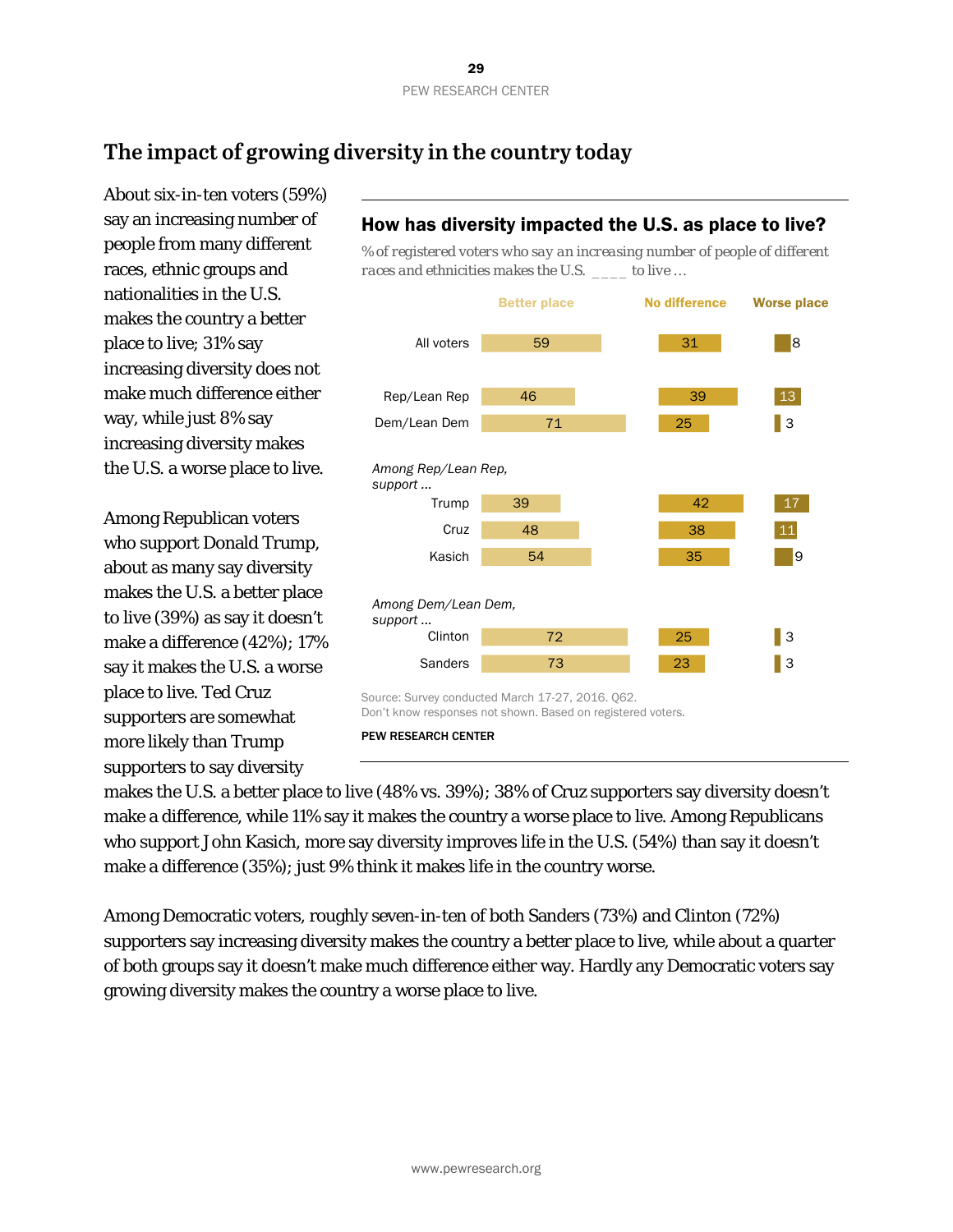# **Should U.S. Muslims be subject to additional security scrutiny?**

Most voters continue to say that Muslims living in the U.S. should not be subject to additional security scrutiny solely because of their religion (61%), while 33% say that they should be subject to more scrutiny than people in other religious groups. Views are unchanged from [December of last year.](http://www.people-press.org/2015/12/15/views-of-governments-handling-of-terrorism-fall-to-post-911-low/) *(There was no significant difference in attitudes measured during the first five nights of interviewing – conducted before the March 22 terror attacks in Brussels – and the final six nights of interviewing.)*

Somewhat more Republican registered voters say the federal government should give U.S. Muslims additional scrutiny because of their religion (53%) than say they should not (41%). The view that Muslims should be subject to additional security scrutiny is most widely held among Republican voters who support Donald Trump: 64% of Trump supporters take this view compared with just 28% who say Muslims should not be subject to additional scrutiny solely because of their religion. Among Republicans who support Ted Cruz,

#### Supporters of different GOP candidates disagree on scrutiny for U.S. Muslims

*% of registered voters saying U.S. Muslims should \_\_\_\_ solely because of their religion …*



53% say U.S. Muslims should receive additional scrutiny; 42% say they should not. Most Republicans who support John Kasich (58%) do not think U.S. Muslims should be given additional security scrutiny by the federal government because of their religion, while 37% think that they should be.

Among Democratic voters, large majorities of both Clinton and Sanders supporters oppose additional government scrutiny of U.S. Muslims because of their religion. However, this view is somewhat more widely held among Sanders (85%) than Clinton (75%) supporters.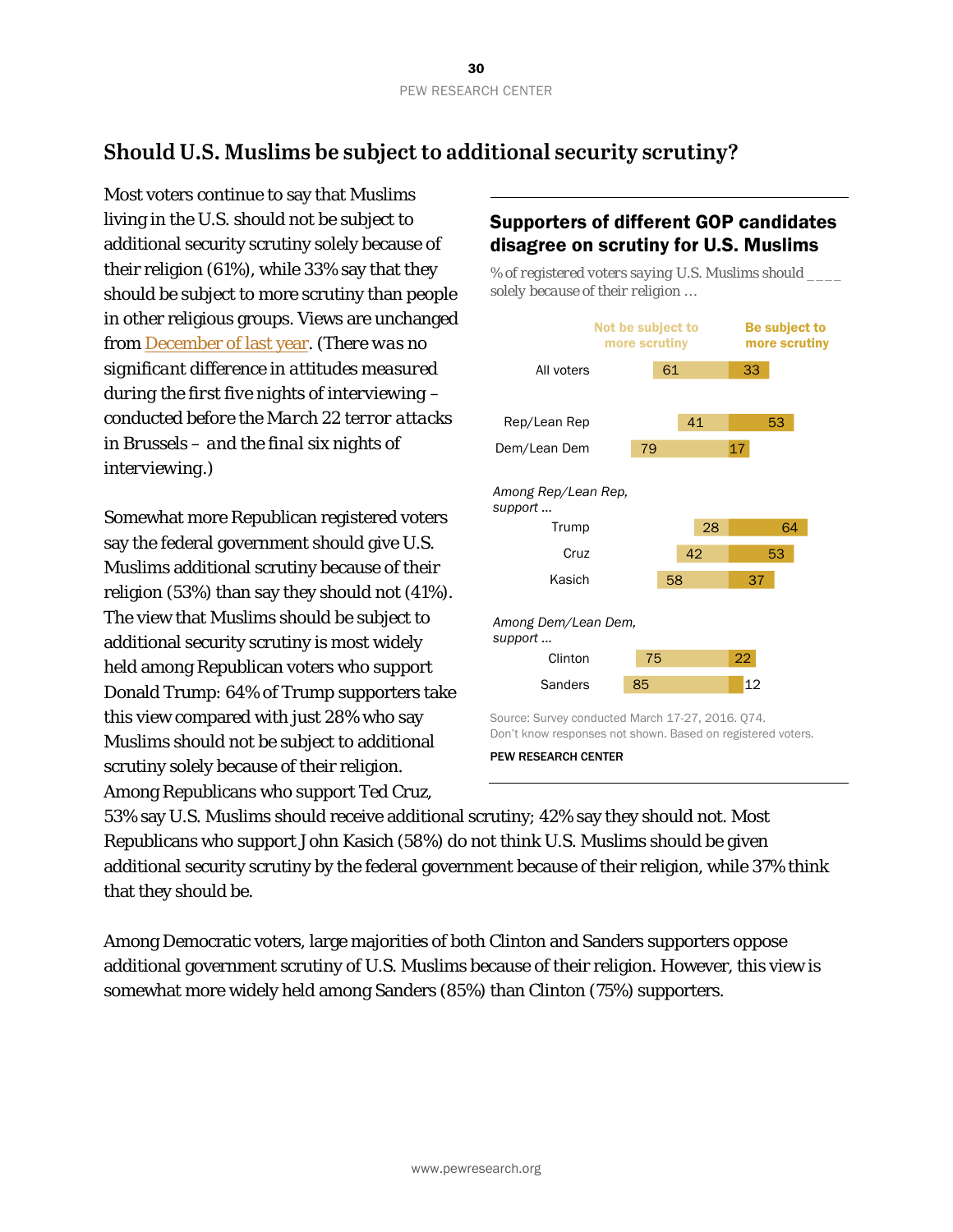## **Views on abortion**

On the issue of abortion, there continue to be deep divisions along partisan lines. About three-quarters (74%) of Democratic voters say abortion should be legal in all or most cases, while 23% say it should be illegal in all or most cases. By contrast, 58% of Republican voters say abortion should be illegal in all or most cases; 39% think it should be legal in all or most cases.

Among Republican voters, supporters of Ted Cruz are much more likely than those who support Trump or Kasich to say abortion should be illegal. Nearly three-quarters of Cruz supporters (73%) say abortion should be illegal in all or most cases, compared with 53% of Trump supporters and 50% of Kasich supporters.

Among Democratic voters, there is little difference in the views of Clinton and Sanders supporters: Large majorities of both Sanders (78%) and Clinton (72%) supporters say abortion should be legal in all or most cases.

#### Cruz voters express broad opposition to abortion

*% of registered voters who say abortion should be …*



Don't know responses not shown. Based on registered voters.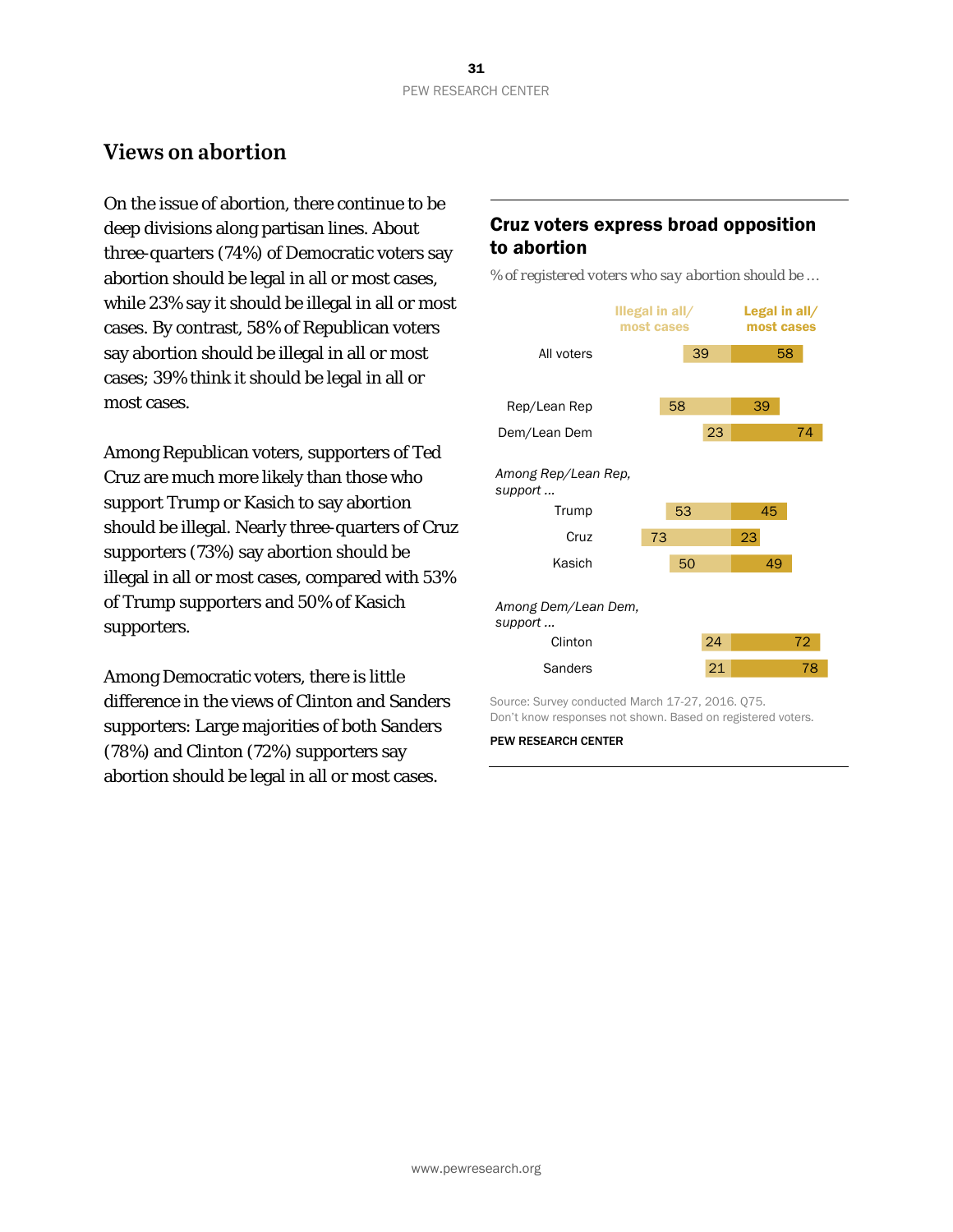# **Same-sex marriage divides GOP supporters more than Democrats**

A majority of the public continues to support the legalization of same-sex marriage (57%), as was the case both before and after the Supreme Court decision last June. There remains a wide gap in opinion between partisans, with Democratic registered voters broadly in favor, and a narrow majority of Republican registered voters opposed. Within the Republican Party, there are clear differences in views by primary candidate preference; differences are much more modest within the Democratic Party.

Those who support Ted Cruz for the Republican nomination are overwhelmingly opposed to same-sex marriage. Fully 70% of Cruz backers oppose allowing gays and lesbians to marry legally, while just a quarter (25%) say they are in favor.

Supporters of Donald Trump hold more mixed views: 52% oppose allowing gays and lesbians to marry legally, compared with 38% who favor this. John Kasich backers stand alone on the Republican side in their general support for same-sex marriage: 56% of those who

## GOP divides by primary preference on the issue of same-sex marriage



PEW RESEARCH CENTER

support John Kasich are in favor of allowing gays and lesbians to marry legally, while fewer (37%) are opposed.

On the Democratic side, most Clinton and Sanders supporters express support for allowing gays and lesbians to marry legally, though a larger majority of Sanders supporters (83%) than Clinton supporters (68%) say this.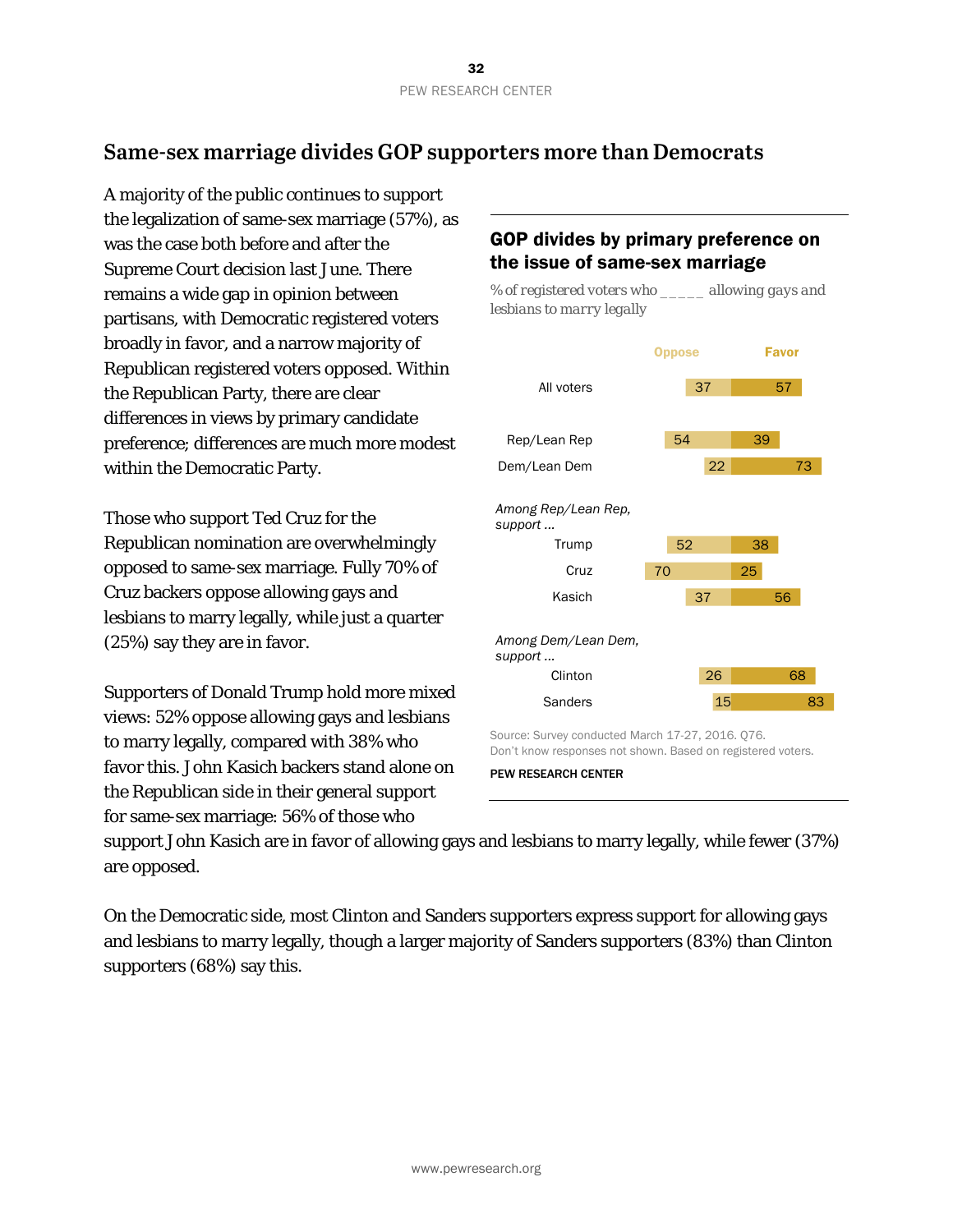# 3. Views on economy, government services, trade

Questions on the state of the U.S. economic system, free trade and the role of government – both generally and in specific areas such as health care – surface differences within both political parties.

On the Republican side, supporters of Donald Trump stand out for their unfavorable views of free trade, negative assessments of national economic conditions and their own personal finances, and for being more likely than supporters of other GOP candidates to say the economic system in this country unfairly favors powerful interests. Despite these divisions, much also unites Republican registered voters who back different primary candidates. On policy, there is broad consensus that the government should not be responsible for ensuring that all Americans have health care coverage. And on broader values, large majorities of Republicans believe that hard work leads to success in this country and that government is doing too much better left to businesses and individuals.

There also are many points of general agreement among Democrats: That corporate profits are too high, that the government should ensure health care coverage for all Americans, and that the government should be doing more to solve problems. But differences also emerge among Democrats in their views of the country. Most Sanders supporters say that hard work is no guarantee of success in this country, while Clinton supporters take the view that people who want to get ahead can make it if they're willing to work hard. In addition, most Clinton supporters say problems in the world would be even worse without U.S. involvement; Sanders supporters aren't so sure: About as many say U.S. efforts to solve problems around the world usually end up making things worse as say global problems would be even worse without U.S. efforts.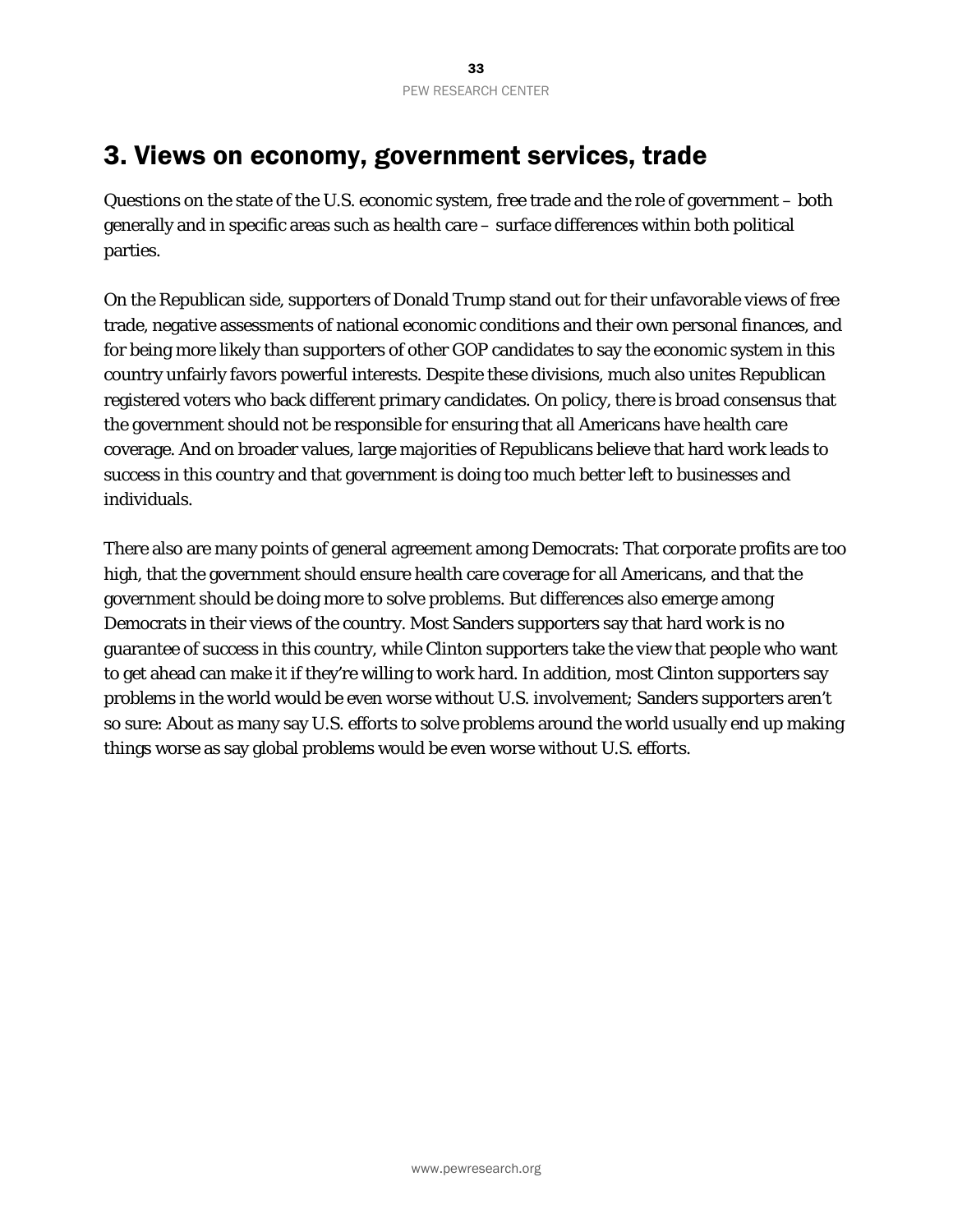# **Views of national economic conditions**

Most registered voters continue to see an uneven economic playing field in the U.S.: 68% say the economic system in the country unfairly favors powerful interests, while just 30% say the economic system is generally fair to most Americans.

Republican and Republican-leaning registered voters are slightly more likely to view the U.S. economic system as unfairly favoring powerful interests (54%) than being fair to most Americans (44%). This view is much more widespread among Democratic and Democratic-leaning registered voters. By a roughly four-to-one (80%-19%) margin, Democratic voters say the U.S. economic system unfairly favors powerful interests.

Among Republicans, a clear majority (61%) of Trump supporters say the economic system is tilted towards the powerful, compared with fewer (38%) who say it is generally fair. By contrast, about as many supporters of Cruz and Kasich say the U.S economic system is generally fair to most people as say it unfairly favors powerful interests.

An overwhelming 91% of Sanders supporters view the U.S. economic system as unfair, while just 9% say it is generally fair. Most Clinton supporters also hold this view, but by a somewhat less overwhelming margin (73%- 25%).

## Trump supporters say U.S. economic system unfairly favors powerful

*% of registered voters who say economic system in the U.S. …*



Source: Survey conducted March 17-27, 2016. Q58m. Don't know responses not shown. Based on registered voters.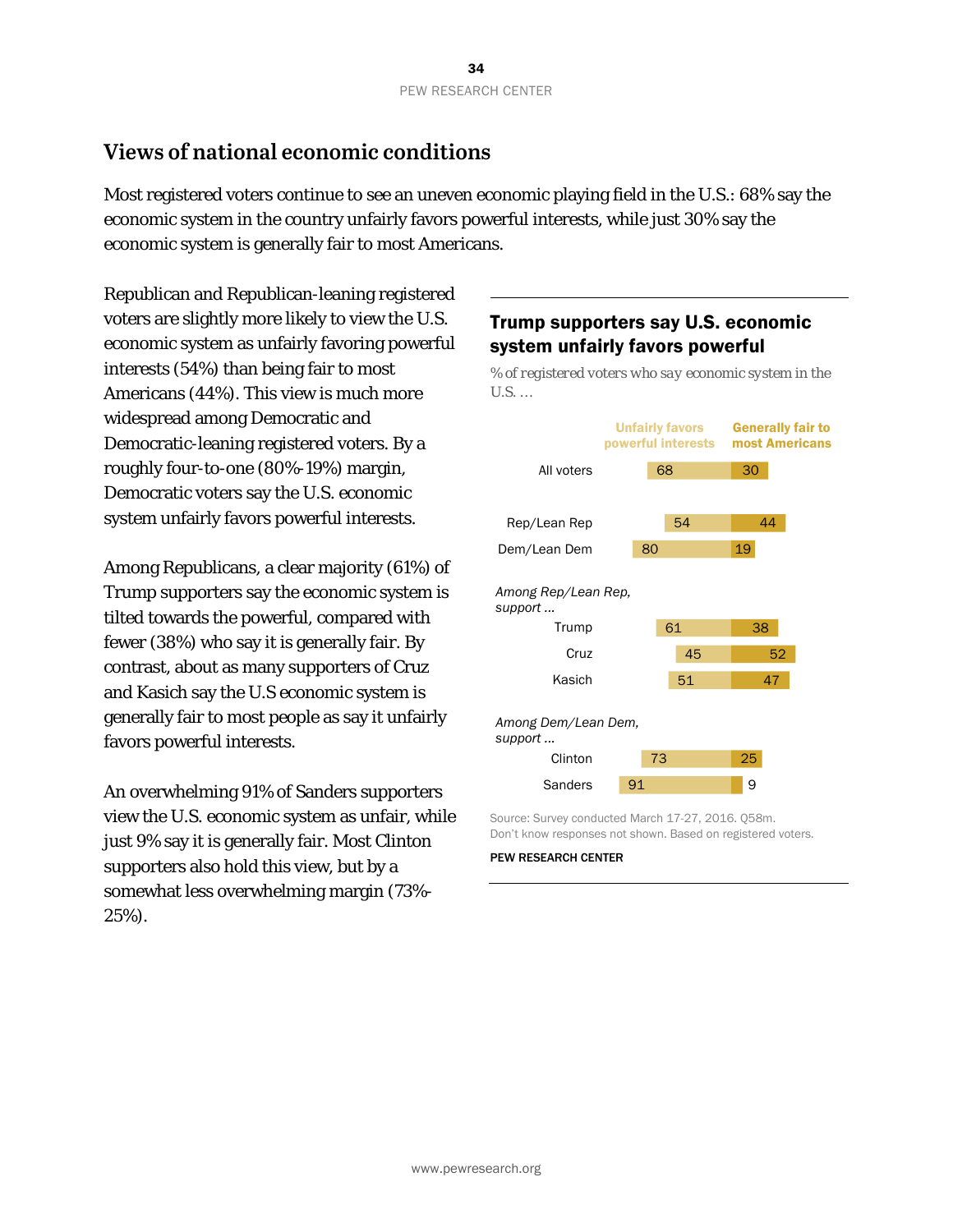Three-quarters of Democratic registered voters (75%) say that business corporations make too much profit, while just 22% say they make a fair and reasonable amount of profit. Among Republican registered voters a 58% majority believes that business corporations generally make a fair profit; 37% who say they make too much profit.

On balance, supporters of the three remaining Republican candidates see corporate profits as fair and reasonable rather than too high. However, the share of Trump supporters who say corporations make too much profit (43%) is somewhat higher than the share of Kasich (32%) or Cruz (31%) supporters who say this.

As with views of the fairness of the economic system, differences on the Democratic side are limited to the size of the majorities expressing a shared view. Fully 82% of Sanders supporters say business corporations make too much profit; a somewhat smaller majority (69%) of Clinton supporters also holds this view.

## Large partisan divide in views of corporate profits

*% of registered voters who say business corporations …*



Source: Survey conducted March 17-27, 2016. Q50b. Don't know responses not shown. Based on registered voters.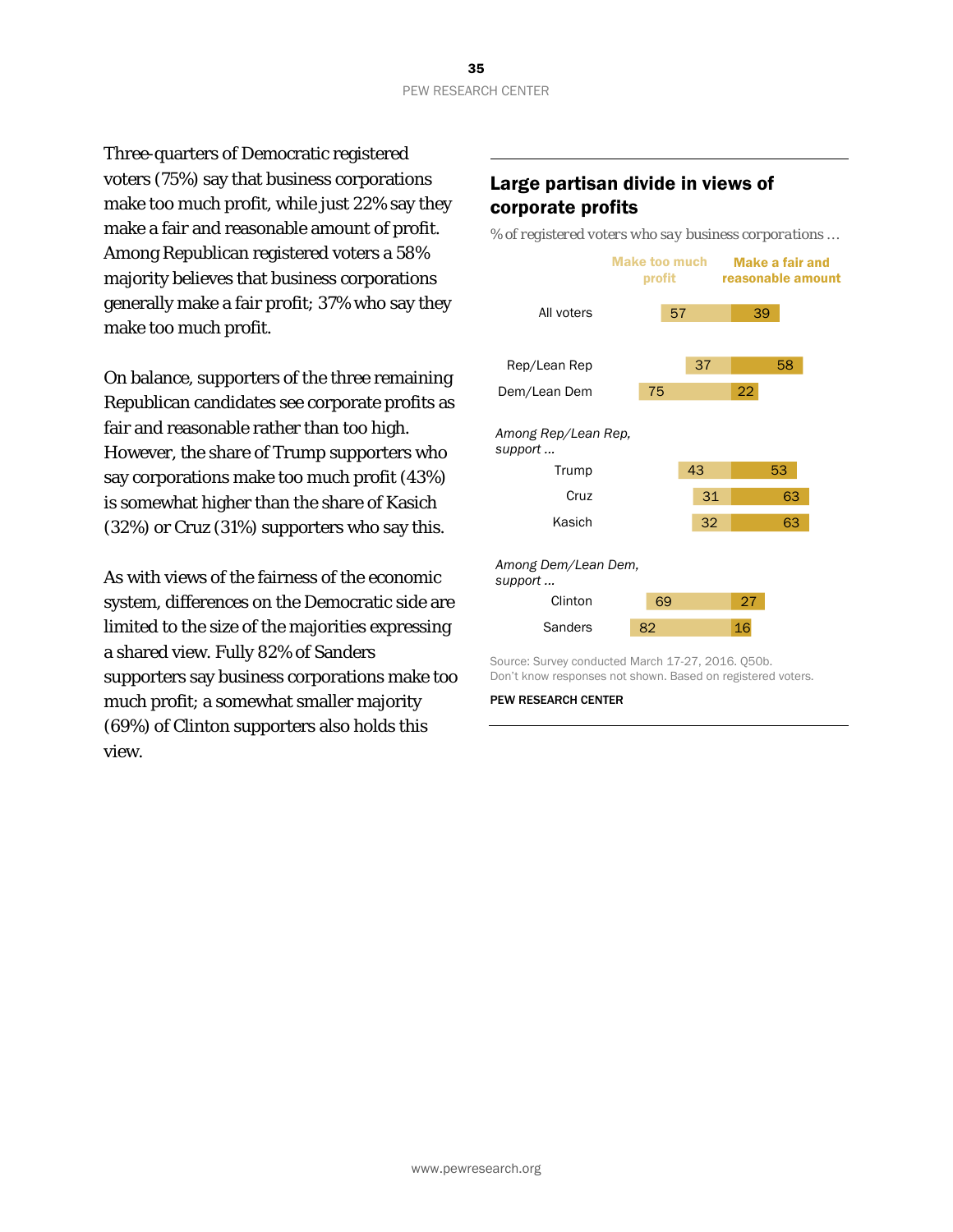Heading into the election, views of current economic conditions in the U.S. today are mixed. A plurality of registered voters report that conditions are only fair (43%); smaller shares say that conditions are excellent or good (28%) or poor (29%). As has been the case throughout the Obama administration, Republican registered voters are more likely than Democratic registered voters to view economic conditions negatively.

Trump supporters have particularly negative perceptions of the state of the economy: Nearly half (48%) say conditions are poor and 39% say they are only fair; just 12% call them excellent or good. Supporters of Cruz and Kasich are less negative: Roughly three-in-ten Cruz (31%) and Kasich supporters (28%) say economic conditions are poor. Pluralities of Cruz and Kasich supporters (47% each) say that economic conditions in the country today are only fair.

Among Democratic voters, Clinton supporters have a brighter view of current economic conditions than Sanders supporters. Overall,



43% of Clinton supporters say that the economy is in excellent or good shape, while 41% say conditions are only fair and just 15% say the economy is in poor shape. Sanders supporters are more likely to describe conditions as only fair (46%) than as excellent or good (30%); 23% say conditions are poor.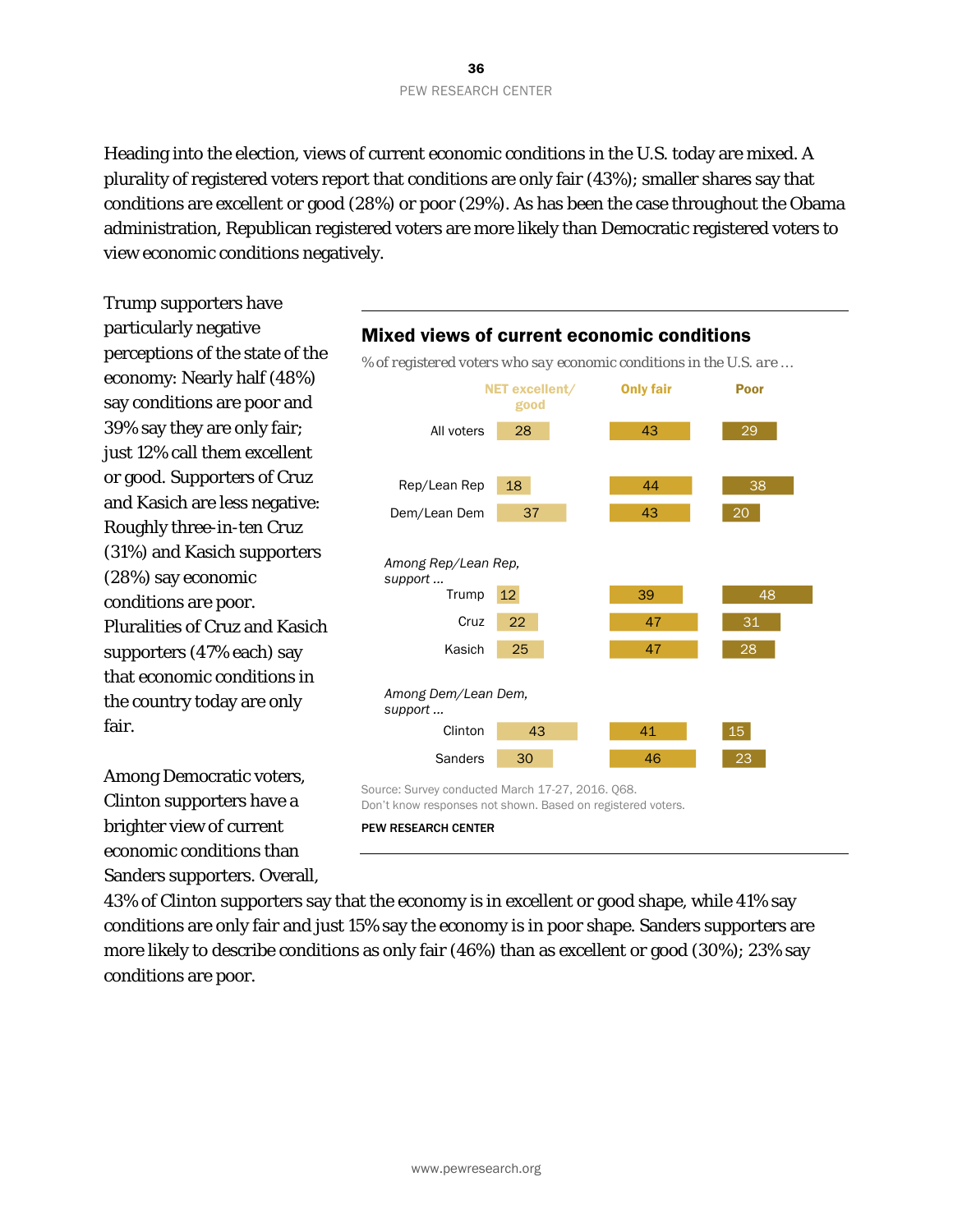Despite differing views on the state of the national economy, Republicans and Democrats have similar views about job availability in their local area. Roughly half of both Democratic and GOP registered voters say that jobs are difficult to find in their community (50% and 51%, respectively) while slightly smaller shares of both groups (43% of Democrats, 45% of Republicans) say there are plenty of jobs available.

A majority of Trump supporters (56%) say jobs are difficult to find in their community, while fewer (39%) say there are plenty of jobs available. Supporters of John Kasich offer more positive evaluations of their local job situation: 53% say there are plenty of jobs available in their community, while 42% say that jobs are difficult to find. Among Cruz supporters, 51% say jobs are difficult to find compared with 46% who say there are plenty of jobs available.

## Most Trump, Sanders supporters say jobs are difficult to find in their area

*% of registered voters who say \_\_\_\_ in their community*



Among Democratic voters, Sanders supporters

(55%) are more likely than supporters of Hillary Clinton (47%) to say jobs are difficult to find.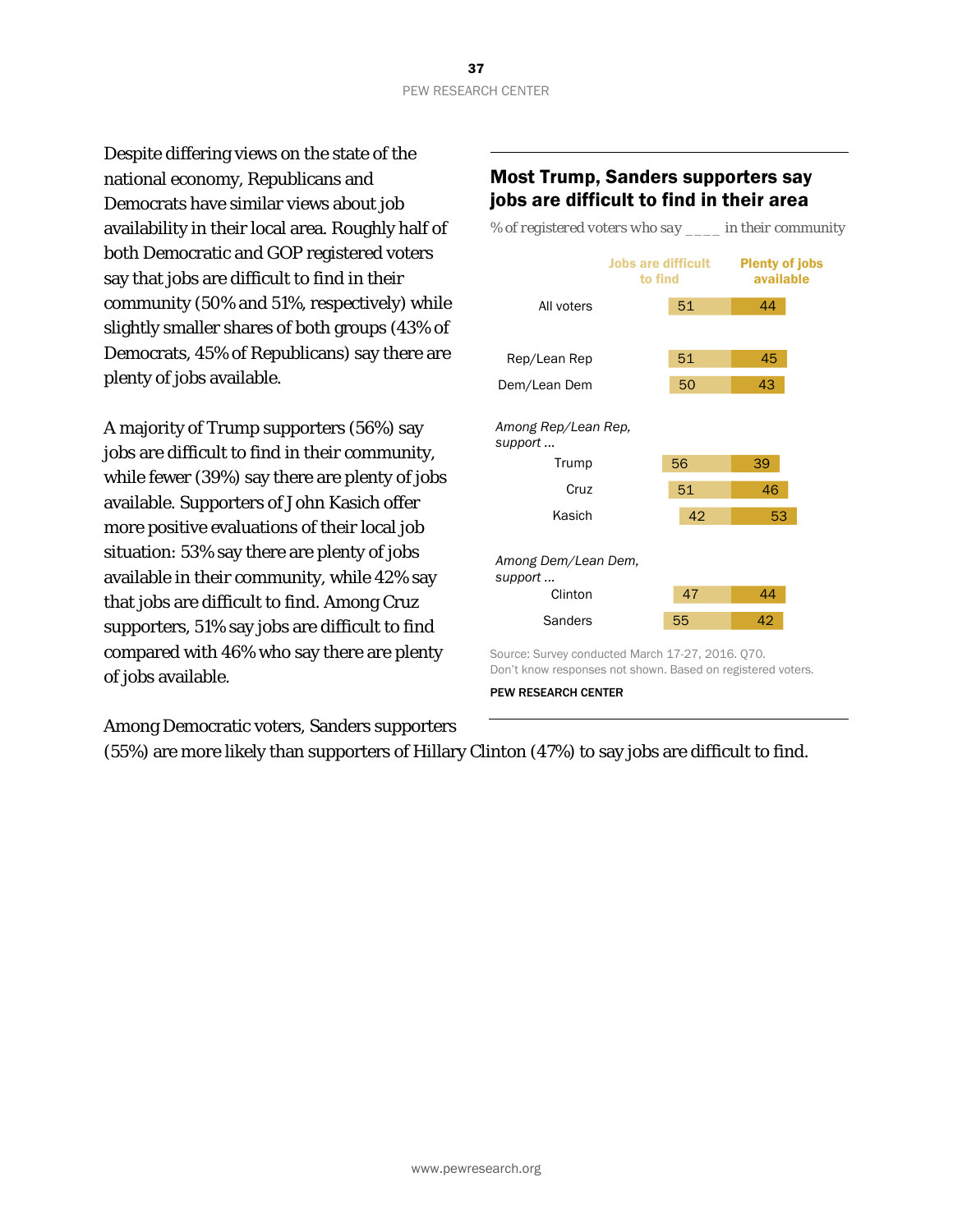## **Trump supporters least satisfied about their personal finances**

When it comes to assessments of personal finances, Donald Trump's supporters are less satisfied with their own situation than backers of Ted Cruz or John Kasich. Half (50%) of Trump supporters say they are not very satisfied with their own financial situation, while 48% say they are generally satisfied with the way things are going for them financially. Among Kasich (73%-24%) and Cruz (61%- 38%) supporters, far more say they are generally satisfied with their personal financial situation than not very satisfied.

Among Democratic voters, 65% of Hillary Clinton supporters and 57% of Bernie Sanders supporters say they are generally satisfied with their own personal financial situation.

## Trump supporters less satisfied with own finances than Cruz, Kasich backers

*% of registered voters who are \_\_\_\_ with own financial situation …*

|                                         |    | Not very satisfied Generally satisfied |
|-----------------------------------------|----|----------------------------------------|
| All voters                              | 39 | 59                                     |
|                                         |    |                                        |
| Rep/Lean Rep                            | 40 | 58                                     |
| Dem/Lean Dem                            | 39 | 61                                     |
| Among Rep/Lean Rep,<br>support<br>Trump | 50 | 48                                     |
| Cruz                                    | 38 | 61                                     |
| Kasich                                  | 24 | 73                                     |
| Among Dem/Lean Dem,<br>support          |    |                                        |
| Clinton                                 | 35 | 65                                     |
| Sanders                                 | 42 | 57                                     |

Source: Survey conducted March 17-27, 2016. Q50h. Don't know responses not shown. Based on registered voters.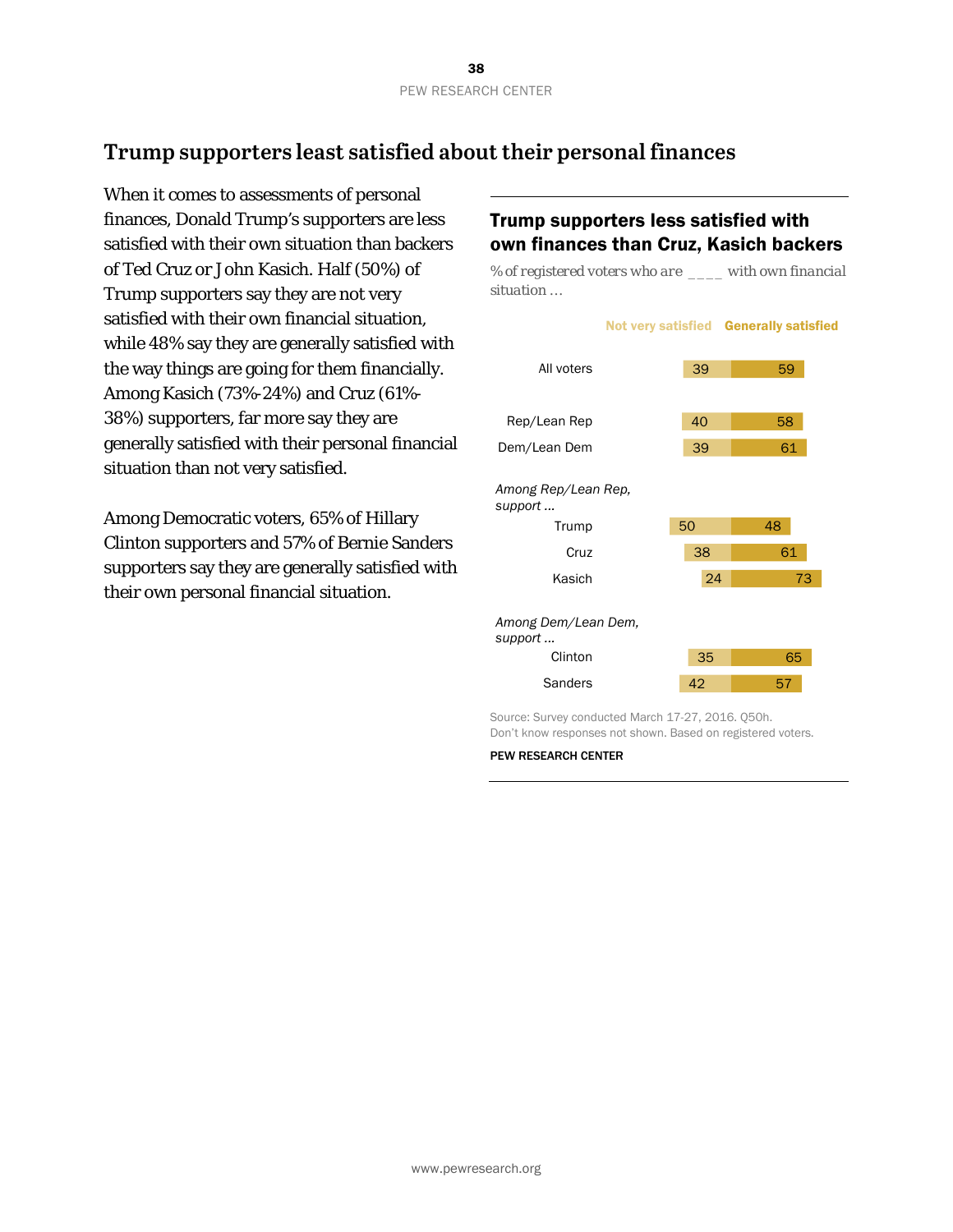Despite doubts about the fairness of the U.S. economic system, a majority of registered voters (61%) continue to say that most people who want to get ahead can make it if they're willing to work hard, while 37% say hard work and determination are no guarantee of success for most people.

Democratic and Democratic-leaning voters are divided in their views on this question. Most Sanders supporters (57%) say that hard work and determination are no guarantee of success for most people, while 42% say that most people who want to get ahead can make it through hard work. Views among Clinton supporters are the reverse: By a 59%-39% margin, Clinton backers say that most people who want to get ahead can make it if they're willing to work hard.

There are no significant differences in views among Republican and Republican-leaning voters, with at least seven-in-ten of those who support Trump, Cruz or Kasich saying most people who want to get ahead can make it if they're willing to work hard.

## Sanders supporters say hard work is no guarantee of success for most people

*% of registered voters who say …*



Source: Survey conducted March 17-27, 2016. Q50d. Don't know responses not shown. Based on registered voters.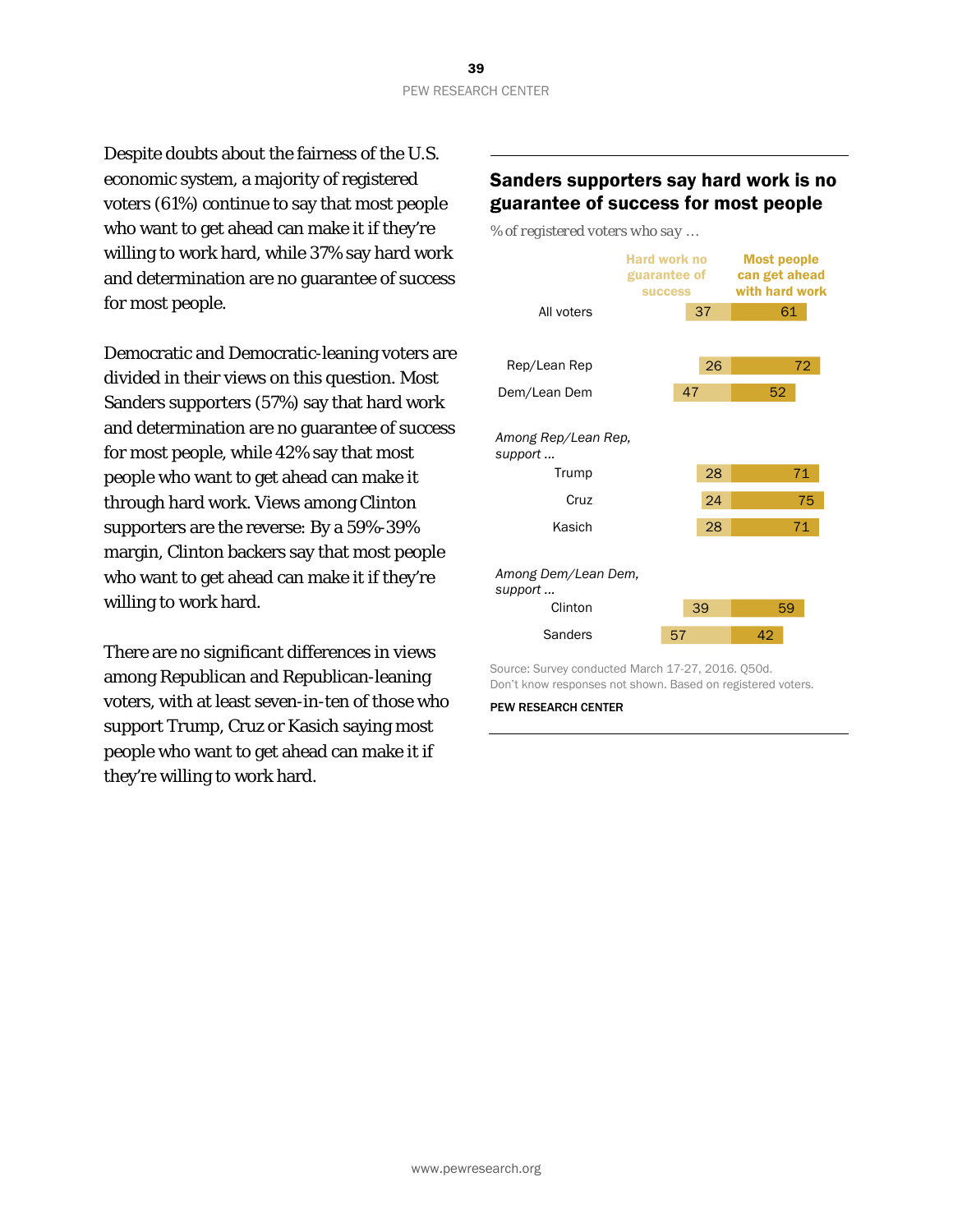## **Partisans remain deeply divided over federal role in health care**

One of the widest partisan divides on issues is whether or not it is the responsibility of the federal government to ensure that all Americans have health care coverage. A broad 83%-majority of Republican registered voters say this is not the federal government's responsibility; a similarly large 78%-majority of Democratic registered voters say this is the responsibility of the federal government.

Within the two parties there is little variation across supporters of each of the candidates. Broad majorities of Trump, Cruz and Kasich supporters say it is not the responsibility of the federal government to make sure all Americans have health care coverage, while large shares of Clinton and Sanders supporters say this is the responsibility of the federal government.

## Parties split on government's role in providing health care coverage

*Do you think it is the responsibility of the federal govt to make sure all Americans have health care coverage? (%)*



Source: Survey conducted March 17-27, 2016. Q80. Don't know responses not shown. Based on registered voters.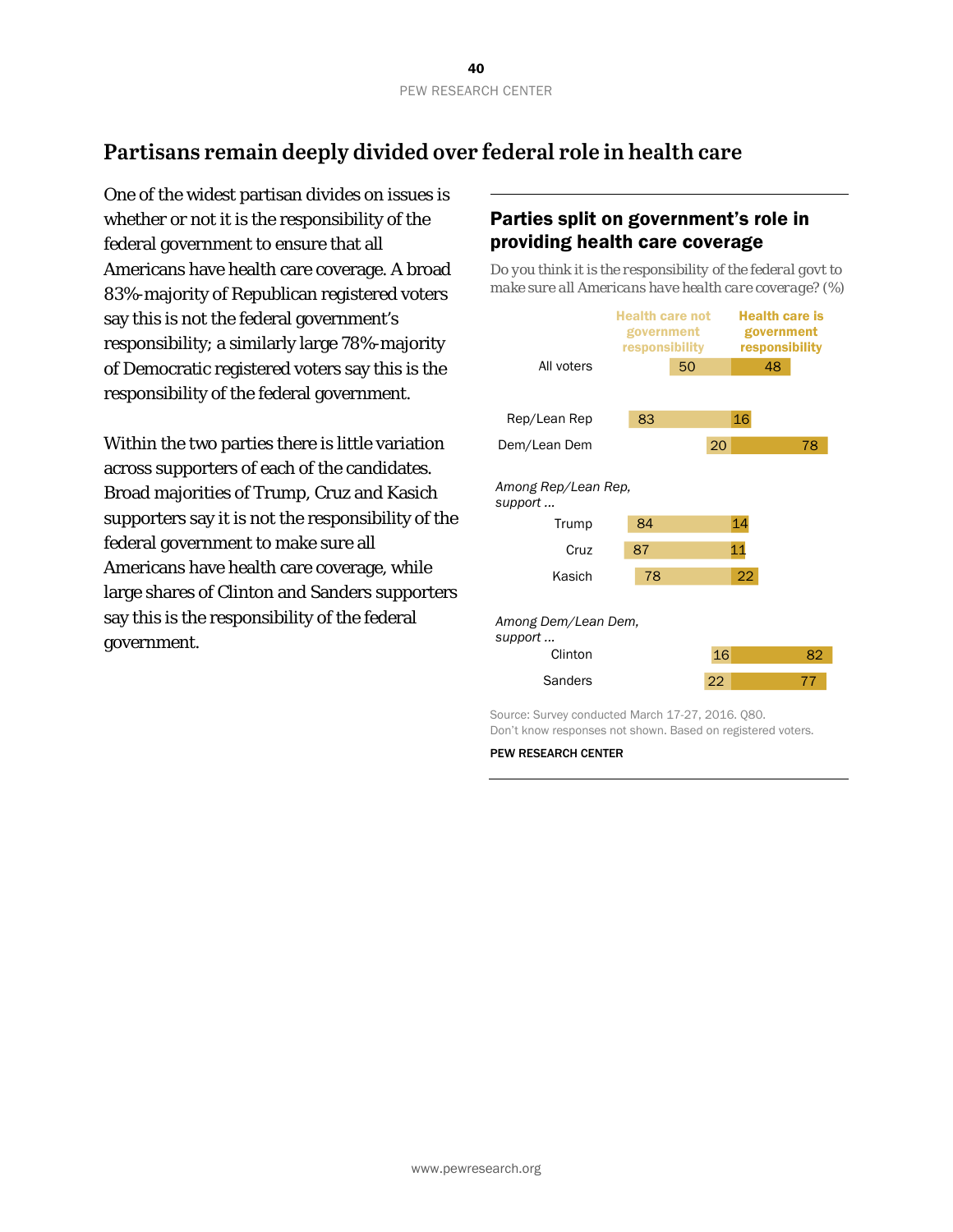## **Little appetite for considering reductions in Social Security**

When asked about the long-term future of Social Security, about seven-in-ten registered voters (71%) say that benefits should not be reduced in any way, while only about a quarter (26%) says some reductions in benefits for future retirees need to be considered.

While many questions regarding government benefits elicit opposing views among Republicans and Democrats, there is broad consensus on preserving Social Security benefits. Clear majorities of Republican and Democratic registered voters — and backers of all five presidential candidates — oppose reductions to the Social Security benefits of future retirees.

## Broad opposition to future reductions in Social Security benefits

*% of registered voters who say \_\_\_\_ when thinking about the long-term future of Social Security …*

|                                         | <b>Reductions need</b><br>to be considered | <b>Benefits should</b><br>not be reduced |
|-----------------------------------------|--------------------------------------------|------------------------------------------|
| All voters                              | 26                                         | 71                                       |
|                                         |                                            |                                          |
| Rep/Lean Rep                            | 29                                         | 68                                       |
| Dem/Lean Dem                            | 25                                         | 72                                       |
| Among Rep/Lean Rep,<br>support<br>Trump | 25                                         | 73                                       |
| Cruz                                    | 30                                         | 66                                       |
| Kasich                                  | 35                                         | 62                                       |
| Among Dem/Lean Dem,<br>support          |                                            |                                          |
| Clinton                                 | 26                                         | 71                                       |
| Sanders                                 | 25                                         | 72                                       |

Source: Survey conducted March 17-27, 2016. Q90. Don't know responses not shown. Based on registered voters.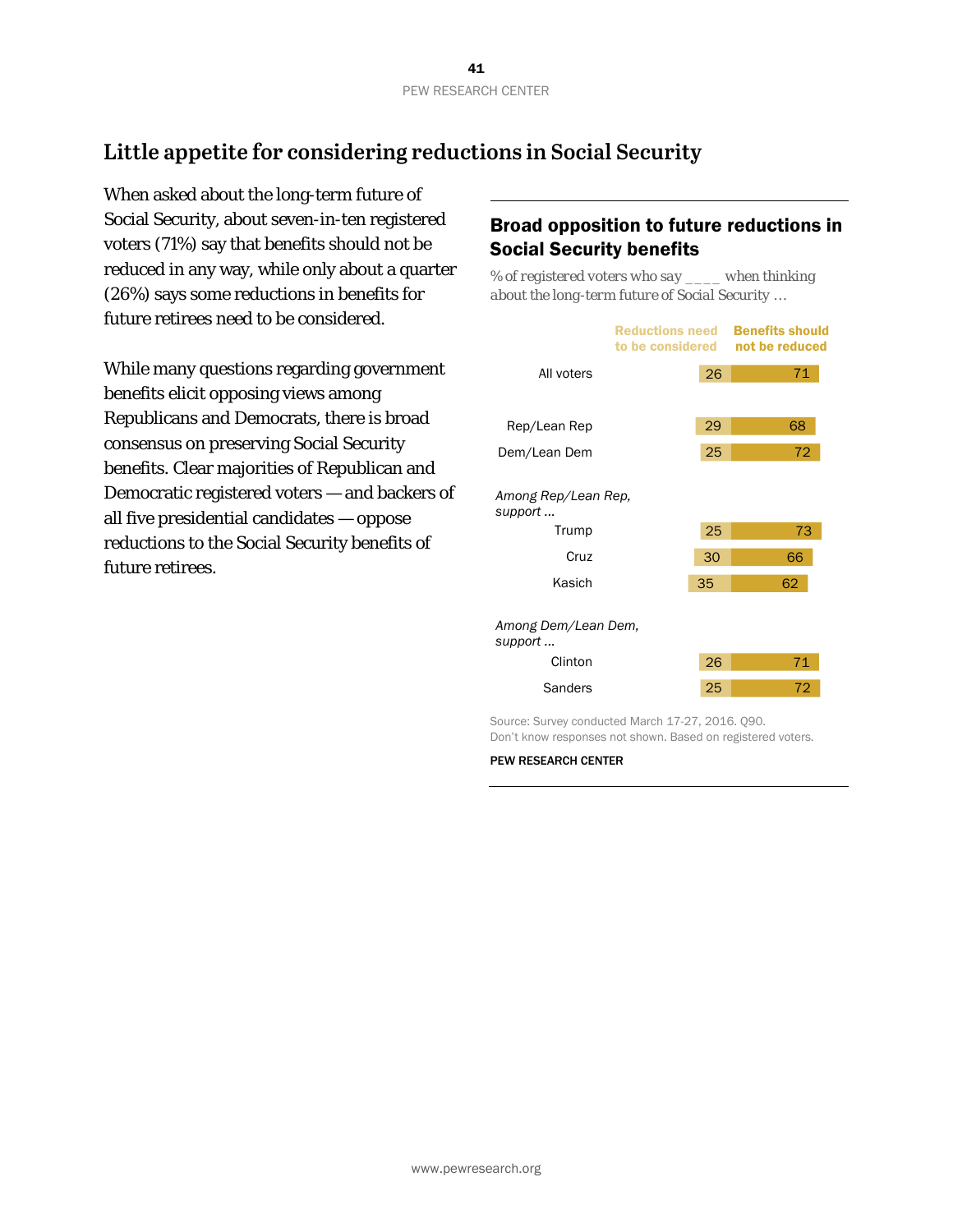## **Free trade agreements viewed positively by Democratic voters**

Registered voters are currently split in their overall view of how free trade agreements have impacted the U.S.: 47% say free trade agreements between the U.S. and other countries have been a good thing for the U.S., while about as many (43%) say they have been a bad thing. Opinions about free trade agreements among voters have turned more negative since May 2015, when more said they had been a good thing (53%) than a bad thing (37%) for the U.S. Current views are similar to those measured in March 2011 and April 2009.

Views of U.S. free trade agreements are more positive among Democratic and Democraticleaning voters (56% good thing vs. 34% bad thing) than Republican and Republicanleaning voters (38% good thing vs. 53% bad thing). This marks a shift from May 2015, when both groups took a positive view of free trade, on balance.

Among Republican voters, Trump supporters stand out for their negative views of free trade:

## Trump supporters view free trade agreements as bad for U.S.

*% of registered voters who say free trade agreements have been a \_\_\_\_\_ for the U.S. …*



PEW RESEARCH CENTER

67% of Trump supporters say free trade agreements have been a bad thing for the U.S., while just 27% say they have been a good thing. Republican supporters of Ted Cruz (48% good thing vs. 40% bad thing) and John Kasich (44% good thing vs. 46% bad thing) hold more mixed views.

By a 58% to 31% margin, more Clinton supporters say free trade agreements have been a good thing than a bad thing for the U.S. Views among supporters of Bernie Sanders are similar (55% good thing vs. 38% bad thing).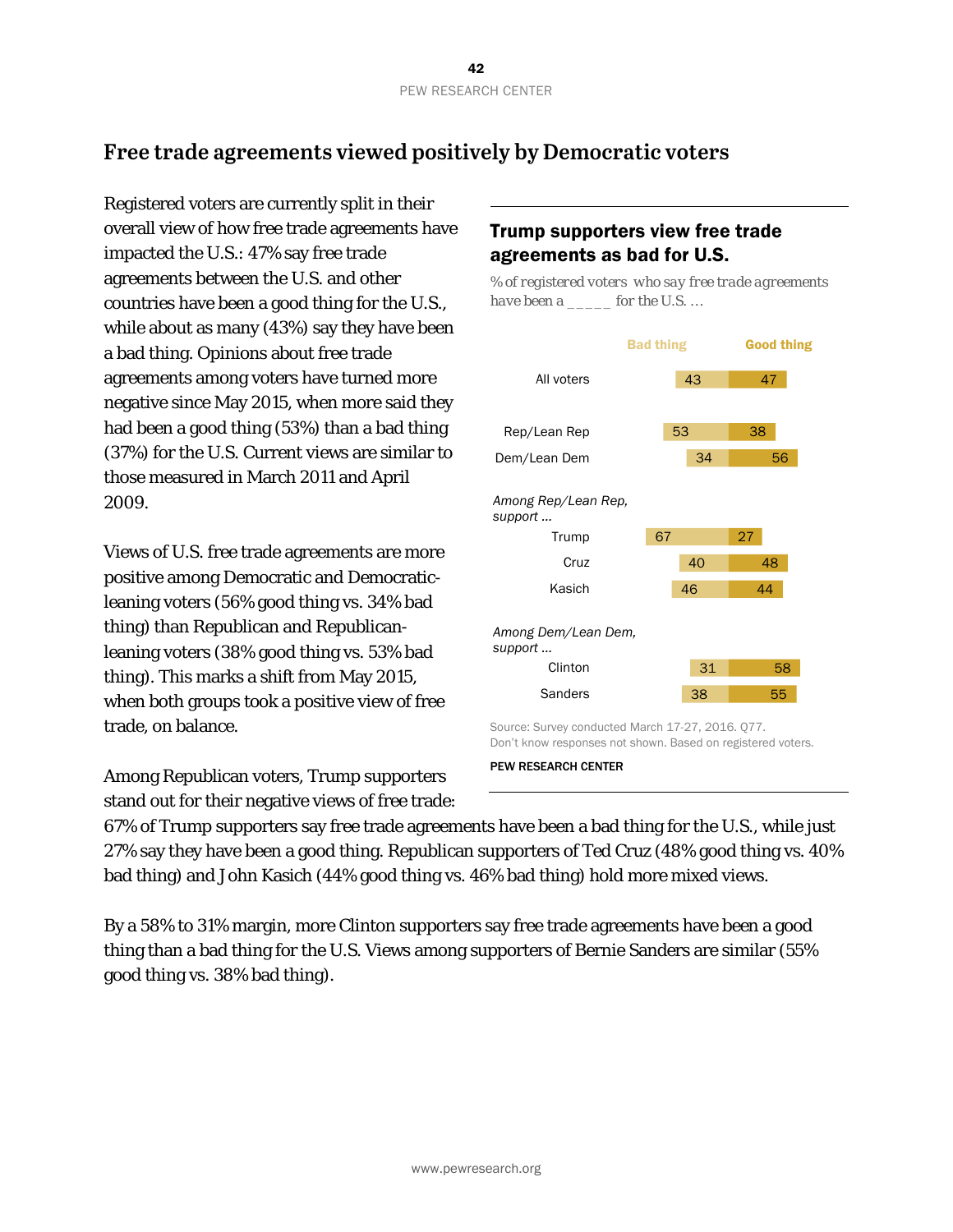Registered voters' perceptions of the *personal* impact of free trade agreements also are mixed: 42% say free trade agreements have definitely or probably helped the financial situation of their family; about as many (39%) say these agreements have definitely or probably hurt their family's finances. Overall views on this question are little changed from May 2015, although attitudes have shifted within partisan groups since then.

In the current survey, more Republican and Republican-leaning registered voters say free trade agreements have hurt their family's finances (48%) than say they have helped (36%). In May 2015, about as many Republican voters said they had helped their family's financial situation (38%) as hurt it (41%). By contrast, views among Democratic and Democratic-leaning registered voters in the current survey (48% helped vs. 32% hurt) are slightly more positive than they were in May 2015 (43% helped vs. 38% hurt).

As with views of the impact of free trade agreements on the country overall, Trump supporters are much more likely than Cruz or Kasich supporters to say free trade has hurt their own personal financial situation. By a 60% to 26% margin, more Republicans who support Trump for their party's presidential nomination say free trade agreements have definitely or probably hurt their family's finances than definitely or probably helped. Far fewer Kasich (42% helped vs. 42% hurt) or

## Trump supporters say they have been harmed by free trade agreements

*% of registered voters who say free trade agreements* 

*have \_\_\_\_ family's finances (%)*



Don't know responses not shown. Based on registered voters. PEW RESEARCH CENTER

Cruz (45% helped vs. 36% hurt) supporters think free trade agreements have hurt the financial situation of their own family.

Among Democratic voters, supporters of Clinton take a slightly more positive view of free trade's impact on their personal finances than supporters of Sanders. About half of Democratic voters who support Hillary Clinton (51%) say trade agreements have helped their finances, while fewer (29%) say they have hurt their finances. Among Sanders supporters, 36% say free trade agreements have hurt their family's finances, compared with 46% who say they have helped.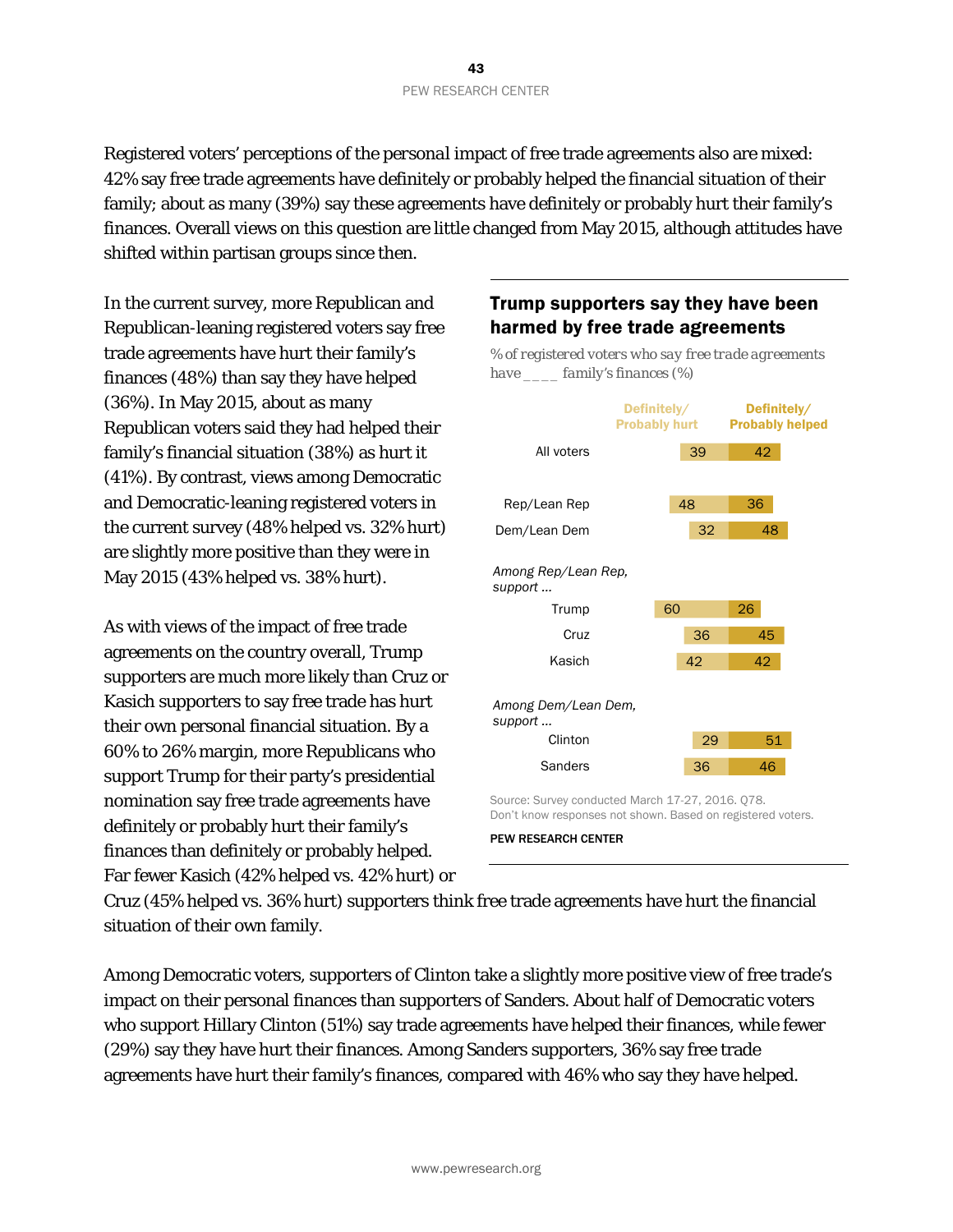## **Views of U.S. efforts to solve problems around the world**

When it comes to U.S. engagement with global problems, a majority of registered voters see the U.S. as having a positive impact. Six-in-ten (60%) say problems in the world would be even worse without U.S. involvement, while 34% say that U.S. efforts to solve problems around the world usually end up making things worse. Majorities of Republican (65%) and Democratic (58%) voters say U.S. global efforts usually do more good than harm.

Among Democrats, there is a divide in opinion about the impact of U.S. global involvement between Sanders and Clinton supporters. Twothirds (66%) of Democratic and Democraticleaning registered voters who support Hillary Clinton say that problems in the world would be even worse without U.S. involvement, compared with just 28% who say U.S. efforts usually make things worse. By contrast, about as many Sanders supporters say U.S. efforts to solve world problems usually end up making things worse (45%) as say problems in the world would be even worse without U.S. involvement (49%).

## Most say global problems would be worse without U.S. efforts

*When it comes to problems around the world … (%)*



Don't know responses not shown. Based on registered voters.

PEW RESEARCH CENTER

Among Republican and Republican-leaning registered voters, 72% of Cruz supporters and 70% of Kasich supporters say that problems in the world would be even worse without U.S. involvement; a narrower majority of Trump supporters (57%) also takes this view.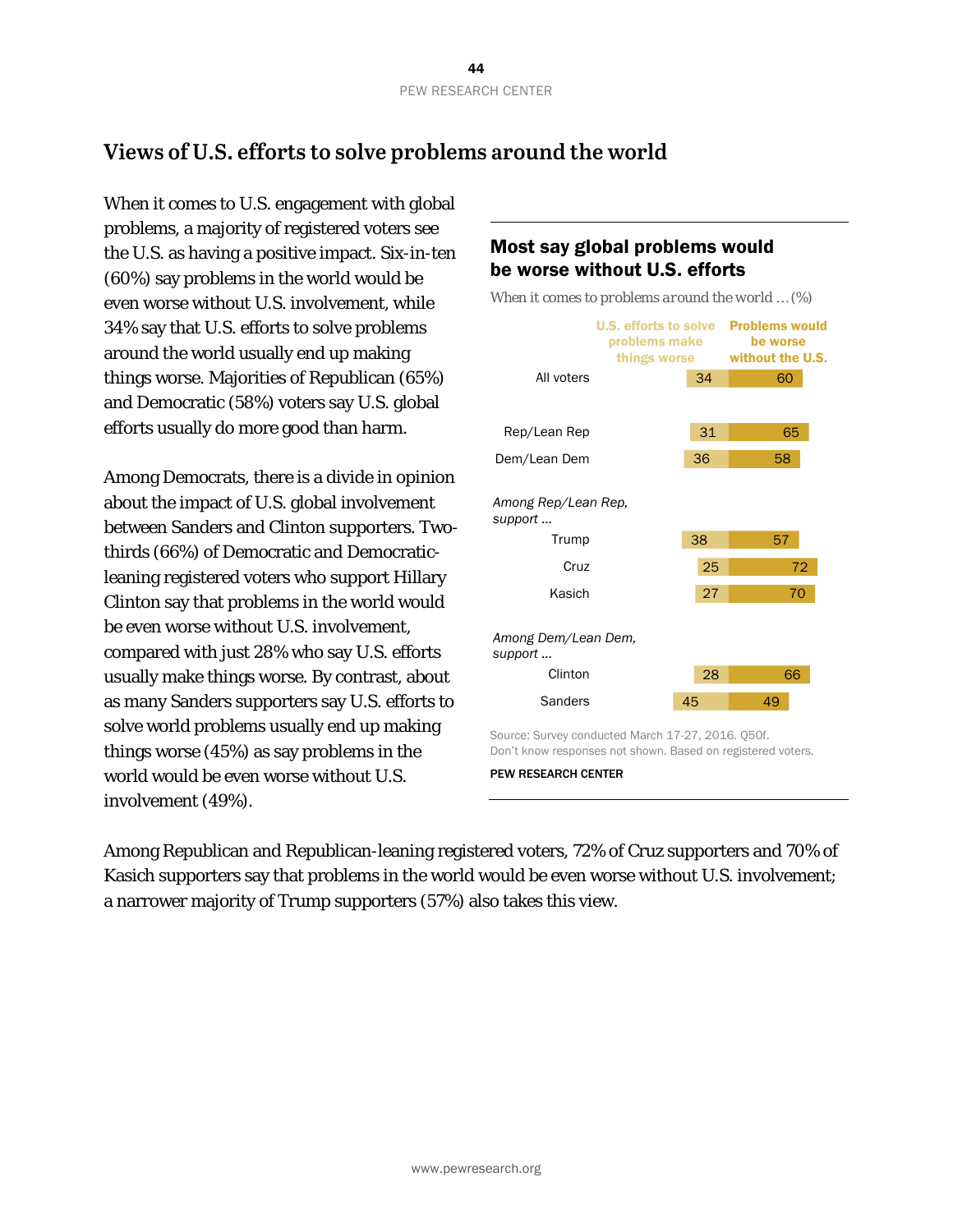## **Role of government divides parties, not candidates' supporters**

Republican and Democratic registered voters [continue to express](http://www.people-press.org/2015/11/23/2-general-opinions-about-the-federal-government/) fundamentally different views on the role of government in this country.

About three-quarters of Republican voters (76%) say government is doing too many things better left to businesses and individuals, while just 22% say government should do more to solve problems. Democratic voters want a bigger role for government: 65% say it should do more to solve problems, compared with just 30% who say it is doing too much better left to business and individuals.

The preference for a government that does less is shared by large majorities of Republican supporters of Kasich (81%), Cruz (79%) and Trump (73%).

On the Democratic side, similar majorities of Sanders supporters (68%) and Clinton (66%) supporters say government should do more to solve problems.

## Republican and Democratic voters remain divided on role of government

*% of registered voters who say government …*



Source: Survey conducted March 17-27, 2016. Q58l. Don't know responses not shown. Based on registered voters.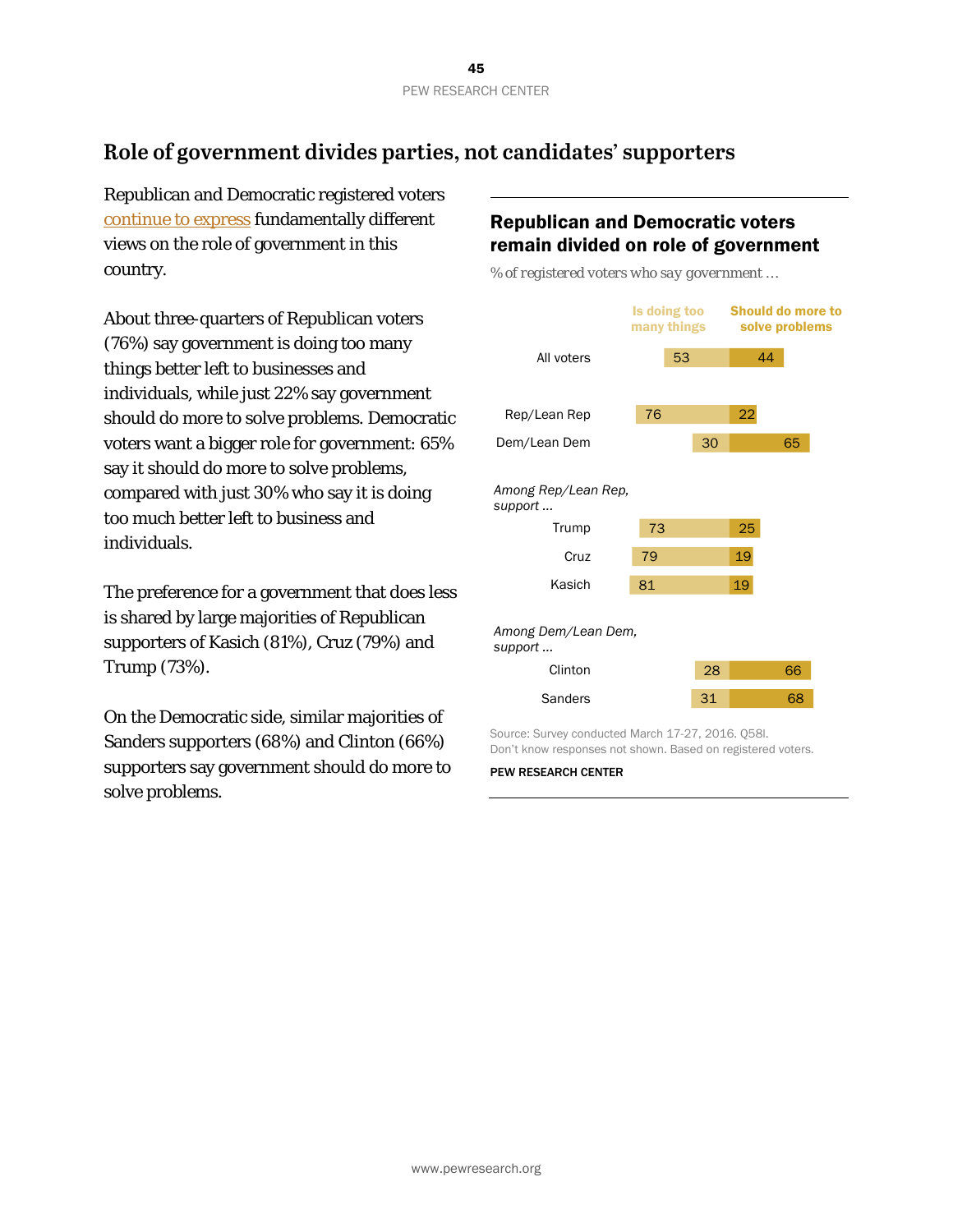# 4. Perceptions of the presidential candidates, and primary preferences

In the 2016 presidential race, registered voters [remain](http://www.people-press.org/2016/01/20/voters-skeptical-that-2016-candidates-would-make-good-presidents/)  [skeptical](http://www.people-press.org/2016/01/20/voters-skeptical-that-2016-candidates-would-make-good-presidents/) about how each of the candidates would fare as president. No more than 36% say any of the remaining five candidates would be a good or great president, and in the case of three of the candidates (Hillary Clinton, Ted Cruz and Donald Trump), more voters say each would be a "poor" or "terrible" president than say they would be "good" or "great." Only John Kasich is seen by more as a potentially

### How voters see the candidates as potential presidents

*% of registered voters who say each would make a \_\_\_\_\_ president*



Source: Survey conducted March 17-27, 2016. Q25. Don't know responses not shown. Based on registered voters.

PEW RESEARCH CENTER

good or great president (33%) than as a poor or terrible one (19%), with the plurality of voters (39%) saying that Kasich would make an "average" president.

About a quarter of voters (26%) say that Trump would be a good or great president, while nearly six-in-ten (59%) say he would make a poor or terrible president. Just 12% say Trump would be an average president, far fewer than say this about any of the other candidates. While about as many say Cruz would be a good or great president as say this about Trump (29%), far fewer (36%) say he would make a poor or terrible one; 31% say a Cruz presidency would be average.

Of the Democratic candidates, Clinton is somewhat more polarizing than Sanders: One-third of voters (33%) say she would be a great or good president, while 46% say she would make a poor or terrible president. Just 20% say Clinton would be an average president. Although about as many voters (36%) view Bernie Sanders' potential presidency as good or great as say this about a potential Clinton presidency, fewer voters offer negative evaluations of a possible Sanders presidency (35%), while somewhat more (26%) say he would be average.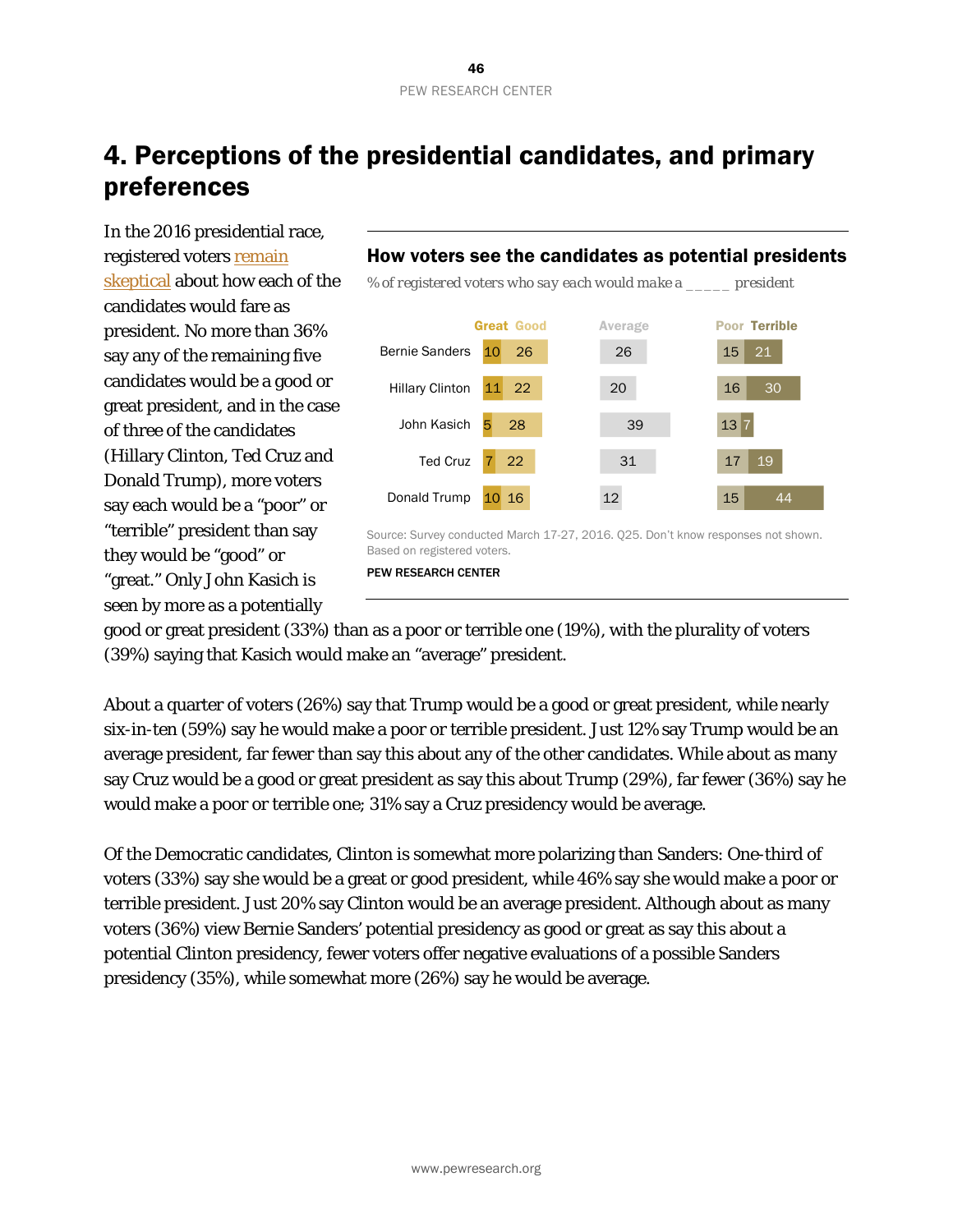The share of voters saying a Kasich presidency would be good or great has grown from just 13% in January to 33% today, and somewhat fewer now say he would make a poor or terrible president (19% today, 24% then). In January, nearly a third of voters (31%) did not offer an opinion about a possible Kasich presidency; today 9% do not. Although overall views of most other candidates as possible presidents are little changed over the last few months, the share of voters who say Trump would be a poor or terrible president is up seven points (from 52% to 59%).

## **Partisans' views of the candidates as possible presidents**

About half of Republican and Republican-leaning registered voters say Trump (49%) would make a good (29%) or great (21%) president, while 30% say he would be poor (12%) or terrible (19%).

The share of GOP voters saying Trump would be a good or great president has declined seven points since January (from 56%), while the share saying he would be poor or terrible has increased eight points. Though this change is seen across most Republican groups, the rising share saying he would be poor or terrible is somewhat more pronounced among Republican women than men. Today, 38% of GOP women say he would be a poor or terrible president, up from 24% in January (by comparison, just 24% of Republican men say Trump would be poor or terrible, little changed from 20% in January).

The possibility of a Cruz presidency is also viewed positively by about half of Republican voters (48%); 33% say Cruz would be an average president, while only 17% say he would be a poor or terrible one. These views are slightly less positive than they were in January (when 53% said he would be good or great and 13% said he would be poor or terrible).

About four-in-ten Republican voters (38%) now say Kasich would make a good or great president, while roughly as

### Republicans and Democrats evaluate their party's candidates as possible presidents



Source: Survey conducted March 17-27, 2016. Q25. Don't know responses not shown. Based on registered voters.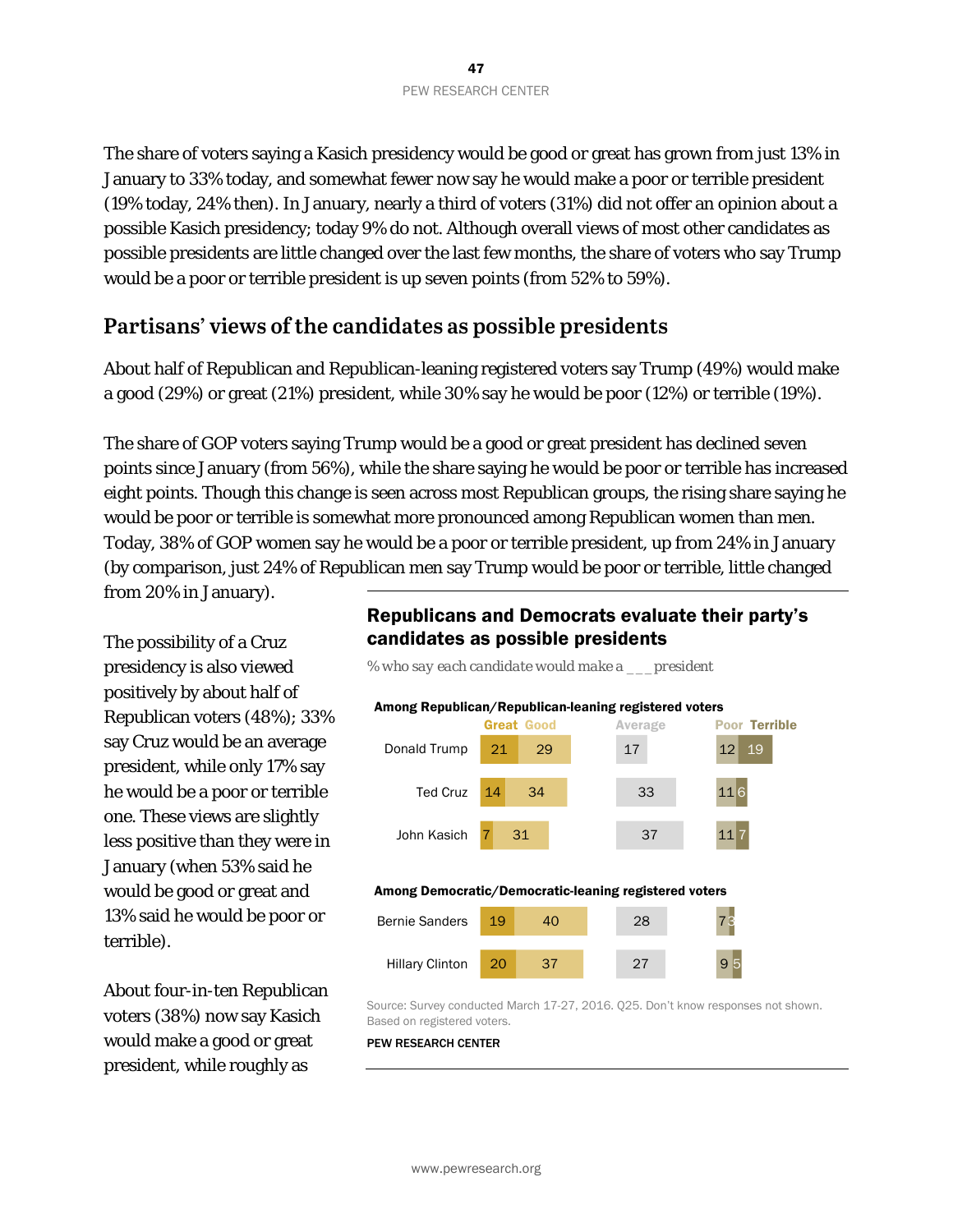many say he would be an average one (37%); 18% say he would be poor or terrible.

Although fewer GOP voters rate a potential Kasich presidency as good or great than say this of Trump or Cruz, evaluations of Kasich as a possible president have grown significantly more positive over the course of the last two months. Today 38% of GOP voters say Kasich would be a good or great president, up from 17% in January, and just 18% say he would be poor or terrible (25% in January).

Among Democratic voters overall, Clinton and Sanders are viewed similarly. Roughly six-in-ten say Clinton (57%) and Sanders (59%) would make good or great presidents, while nearly three-inten say they would be average presidents.

The share of Democratic voters saying Clinton would make a good or great president is down seven points since January (64% then, 57% today), while views of Sanders' potential presidency as good or great have increased by a similar share (51% then, 59% today). As was the case in January, few today say either Clinton (14%) or Sanders (10%) would be poor or terrible presidents.

Democratic voters [remain intensely](http://www.people-press.org/2016/01/20/voters-skeptical-that-2016-candidates-would-make-good-presidents/#2016-candidates-the-view-from-the-other-side)  [negative](http://www.people-press.org/2016/01/20/voters-skeptical-that-2016-candidates-would-make-good-presidents/#2016-candidates-the-view-from-the-other-side) in their evaluations about a potential Trump presidency. Fully 84% say he would make a poor or terrible president—including 67% who believe he would be terrible. Just 7% say Trump would be average, while 6% say he would be good or great.

Though Democratic views of the other GOP candidates are not

## Most Democrats say Trump would make a terrible president; many view Kasich as average

John Kasich 3 Ted Cruz 2 12 Donald Trump 1 5 25 42 29 7 14 5 22 17 30 67 Great Good Average Poor Terrible Among Democratic/Democratic-leaning registered voters *% who say each candidate would make a \_\_\_president*

## Majority of GOP voters view Clinton as terrible potential president

*% who say each candidate would make a \_\_\_president*

| Among Republican/Republican-leaning registered voters |                           |    |  |       |                      |  |
|-------------------------------------------------------|---------------------------|----|--|-------|----------------------|--|
|                                                       | <b>Great Good</b> Average |    |  |       | <b>Poor Terrible</b> |  |
| Bernie Sanders 1 10                                   |                           | 23 |  | $-23$ | 41                   |  |
| Hillary Clinton <sub>25</sub>                         |                           | 11 |  | 23    | 58                   |  |

Source: Survey conducted March 17-27, 2016. Q25. Don't know responses not shown. Based on registered voters.

PEW RESEARCH CENTER

particularly positive, they are considerably less negative. Cruz, for instance, is expected to be a poor or terrible president by about half of Democratic voters (52%), while only 14% say he would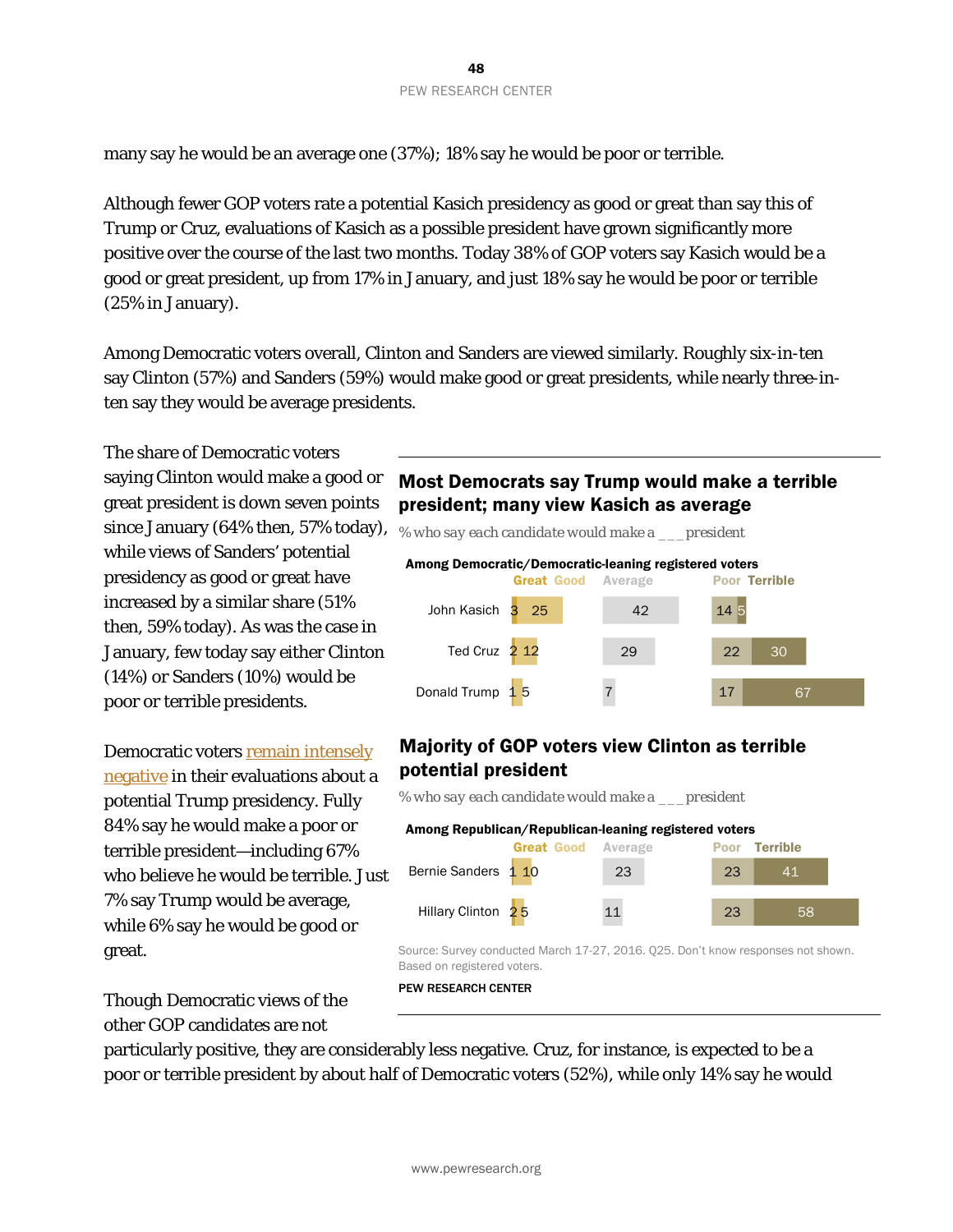be good or great (29% say he would be average). And Democratic voters view a Kasich presidency more positively than negatively: 42% say Kasich would be an average president, 29% say he would be good or great, while just 20% say he would be poor or terrible.

Among Republican voters, a possible Clinton presidency is viewed more negatively than a Sanders presidency. Still, both are viewed as poor or terrible potential presidents by the majority of Republicans (81% say this of Clinton, 64% of Sanders).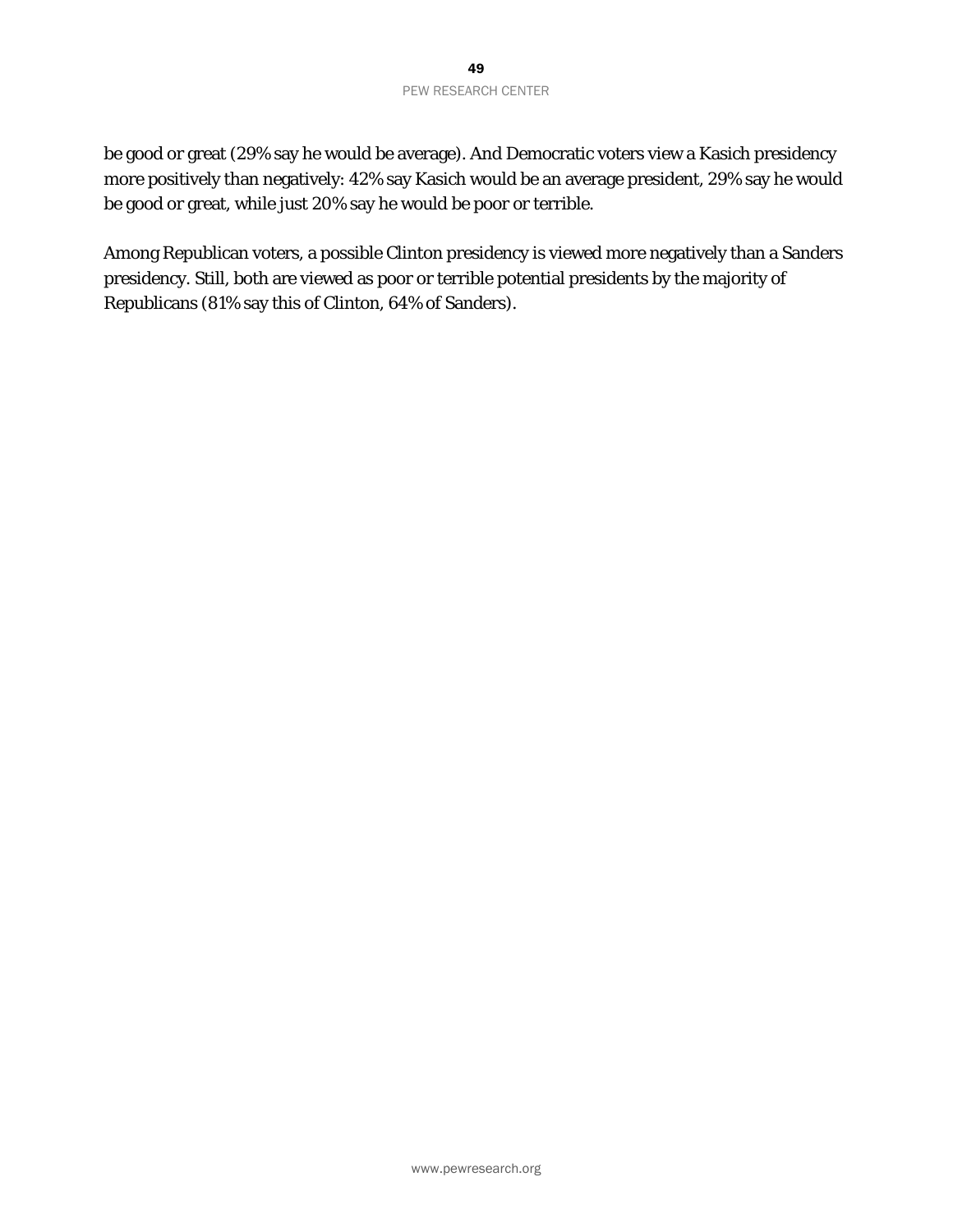## **How GOP primary backers view the other Republican candidates**

More than eight-in-ten supporters of each of the three GOP candidates say their candidate will make a good or great president, but they are far less positive in their assessments of the other two men in the field. Across the board, fewer than a third of any Republican candidate's supporters say either of the other candidates would be good or great presidents.

But Trump stands out for his relatively poor performance among Cruz and Kasich supporters. Fully 50% of Cruz supporters say Trump would be a poor (22%) or terrible (28%) president. Kasich supporters are similarly negative about Trump: 55% say he would make a poor (19%) or terrible (36%) president.

## About half of Kasich, Cruz supporters say Trump would make a poor or terrible president

*% of Republican and Republican-leaning registered voters who say each would make a \_\_\_\_\_ president*



Based on Republican and Republican-leaning registered voters.

PEW RESEARCH CENTER

By contrast, only 25% of Kasich supporters say Cruz would be a poor or terrible president, while just 17% of Cruz supporters say this about Kasich. And roughly a quarter of Trump supporters say Cruz (25%) and Kasich (26%) would be poor or terrible presidents.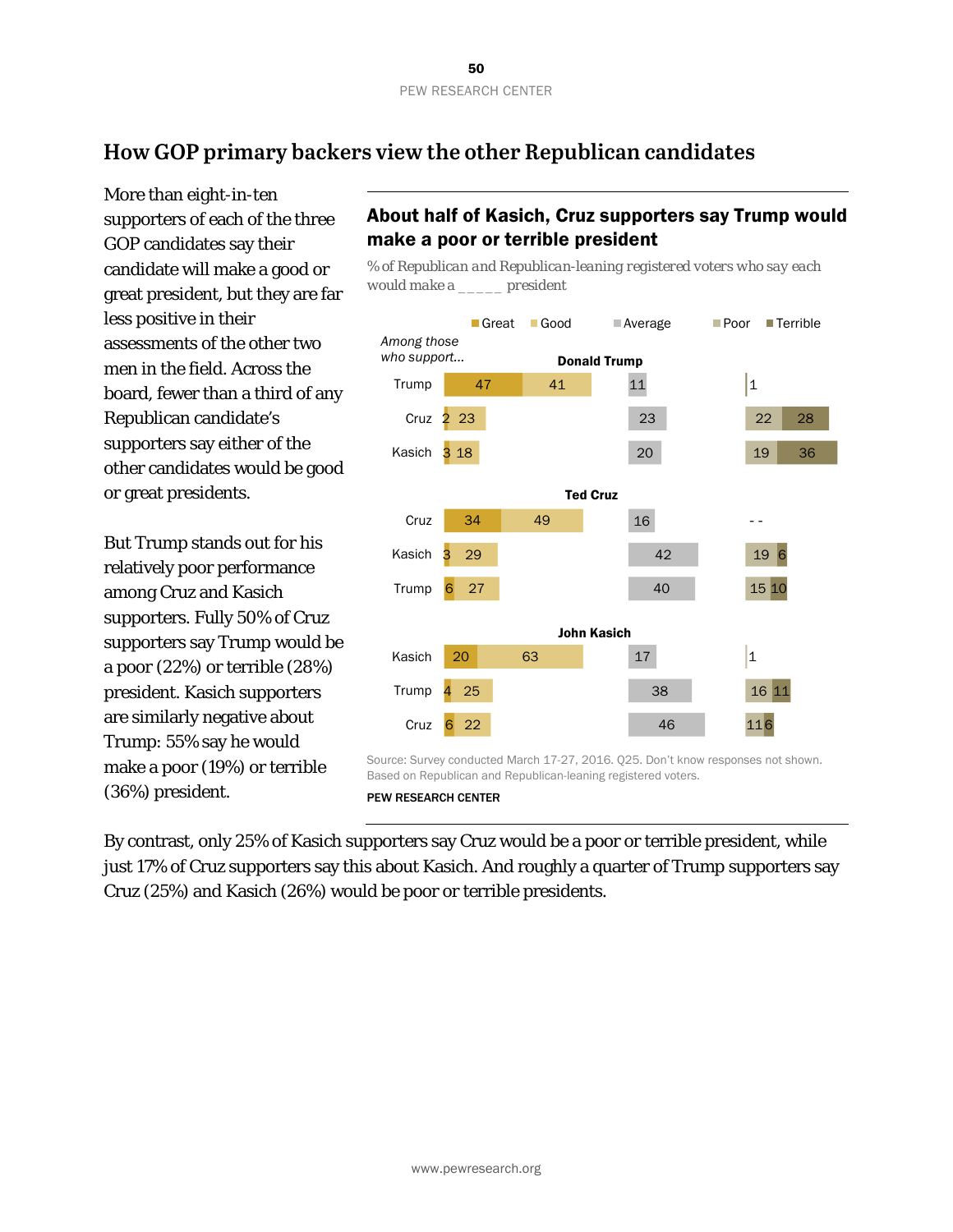## **How supporters view Sanders and Clinton as possible presidents**

More than eight-in ten supporters of Clinton (88%) and Sanders (82%) say their candidate would make a good or great president. But views about their intraparty opponent are not as overwhelmingly positive.

Sanders supporters, in particular, have mixed views of a potential Clinton presidency: A 45% plurality say she would be an average president, while about as many say she would be a good or great president (27%) as say she would be a poor or terrible one (28%).

By comparison, a 45% plurality of Clinton supporters say Sanders would be a good or great president, while about a third (34%) say he would be an average one. Just 16% of Clinton supporters say Sanders would be a poor or terrible president.

### Many Sanders' supporters say Clinton would make an 'average' president

*% of Democratic and Democratic-leaning registered voters who say each would make a \_\_\_\_\_ president*



Source: Survey conducted March 17-27, 2016. Q25. Don't know responses not shown. Based on Democratic and Democratic-leaning registered voters.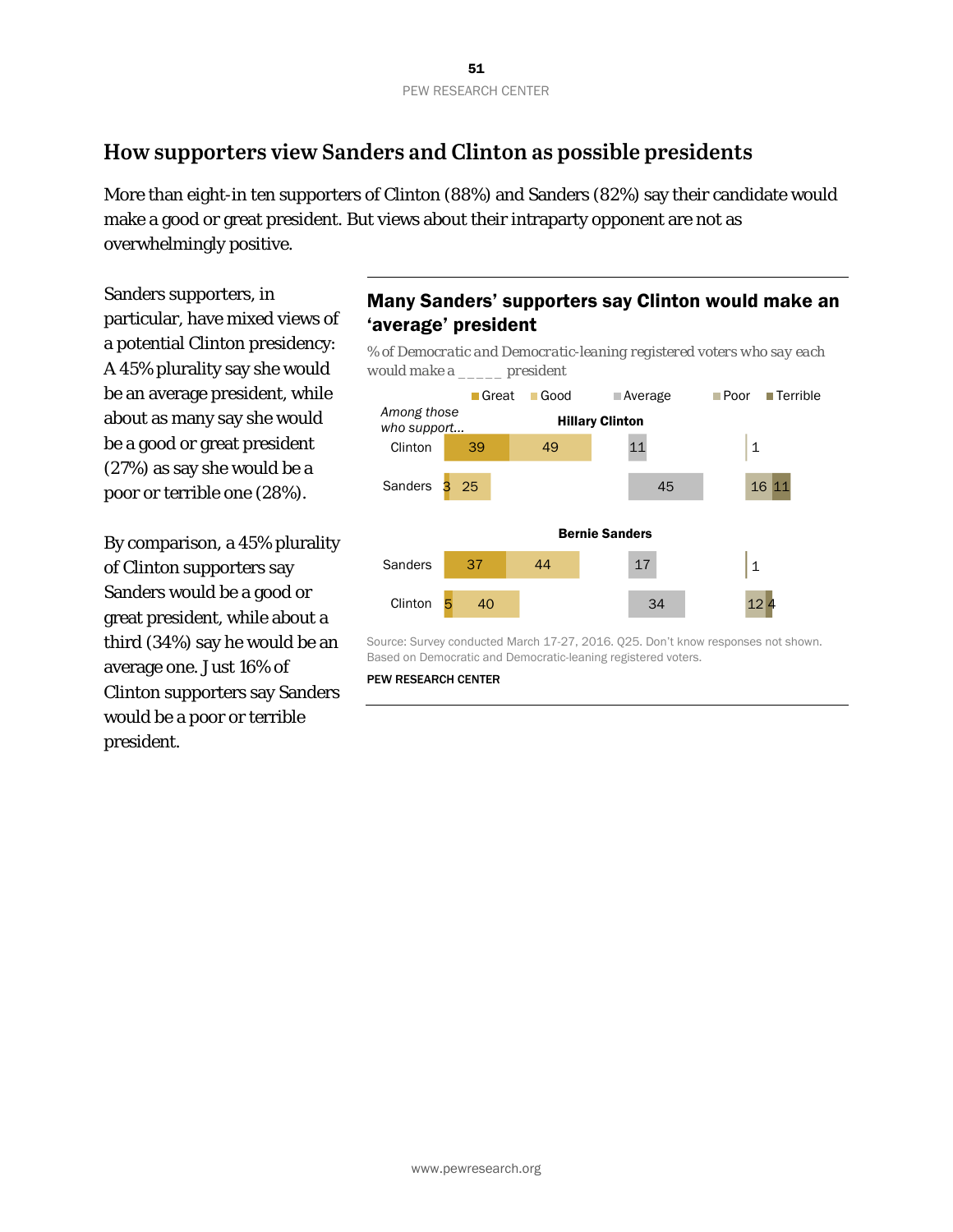## **The GOP primary race**

Overall, Donald Trump is supported by 41% of Republican and Republican-leaning registered voters; 32% favor Ted Cruz and 20% support John Kasich.

Trump performs better among Republican men than women. While significantly more Republican men back Trump (45%) than support either of the other GOP candidates (30% Cruz, 19% Kasich), the proportion of women who prefer Trump is little different than the share who back Cruz (38% Trump, 34% Cruz).

There are only modest age differences in GOP candidate support, with older people slightly more likely than younger people to back Trump. But there are substantial educational, income and religious differences.

Trump garners more support from those with lower levels of education and income: Nearly half of Republican voters who have not attended college (48%) and 44% of those with some college education but no degree support Trump, compared with only about a third of those with bachelors (32%) or postgraduate (30%)

### Educational, religious, gender divides in GOP candidate preferences

*Who would you like to see nominated as the Republican Party's presidential candidate?* 

*(% among Republican and Republican-leaning registered voters)* 

|                        | <b>Trump</b> | Cruz | <b>Kasich</b> | Other/DK  | <b>Unweighted</b><br>N |
|------------------------|--------------|------|---------------|-----------|------------------------|
|                        | %            | %    | %             | %         |                        |
| Total                  | 41           | 32   | 20            | $7 = 100$ | 834                    |
| Men                    | 45           | 30   | 19            | $6 = 100$ | 482                    |
| Women                  | 38           | 34   | 20            | $8 = 100$ | 352                    |
| 18-34                  | 35           | 37   | 21            | $6 = 100$ | 130                    |
| 35-49                  | 39           | 34   | 20            | $8 = 100$ | 160                    |
| 50-64                  | 45           | 29   | 19            | $7 = 100$ | 285                    |
| $65+$                  | 43           | 32   | 18            | $7 = 100$ | 253                    |
| Postgrad               | 30           | 25   | 41            | $4 = 100$ | 113                    |
| College grad           | 32           | 31   | 33            | $4 = 100$ | 260                    |
| Some college           | 44           | 34   | 15            | $7 = 100$ | 276                    |
| HS or less             | 48           | 32   | 11            | $9 = 100$ | 183                    |
| Family income          |              |      |               |           |                        |
| \$100,000+             | 32           | 28   | 32            | $9 = 100$ | 263                    |
| \$75,000-\$99,999      | 42           | 34   | 18            | $5 = 100$ | 118                    |
| \$30,000-\$74,999      | 42           | 38   | 15            | $5 = 100$ | 264                    |
| <\$30,000              | 51           | 30   | 13            | $7 = 100$ | 122                    |
| White evang Protestant | 38           | 41   | 14            | $7 = 100$ | 315                    |
| White mainline Prot    | 44           | 18   | 34            | $4 = 100$ | 148                    |
| Catholic               | 42           | 29   | 25            | $4 = 100$ | 159                    |
| Unaffiliated           | 57           | 17   | 17            | $8 = 100$ | 109                    |
| Attend religious       |              |      |               |           |                        |
| Weekly or more         | 29           | 44   | 20            | $7 = 100$ | 386                    |
| Less than weekly       | 50           | 23   | 20            | $7 = 100$ | 443                    |
| Conservative           | 43           | 37   | 15            | $6 = 100$ | 557                    |
| Moderate/Liberal       | 38           | 23   | 30            | $9 = 100$ | 269                    |

Source: Survey conducted March 17-27, 2016. Q23. Figures may not add to 100% because of rounding. Based on Republican and Republican-leaning registered voters.

PEW RESEARCH CENTER

degrees. Conversely, Kasich performs better among more highly educated Republicans: Fully 41%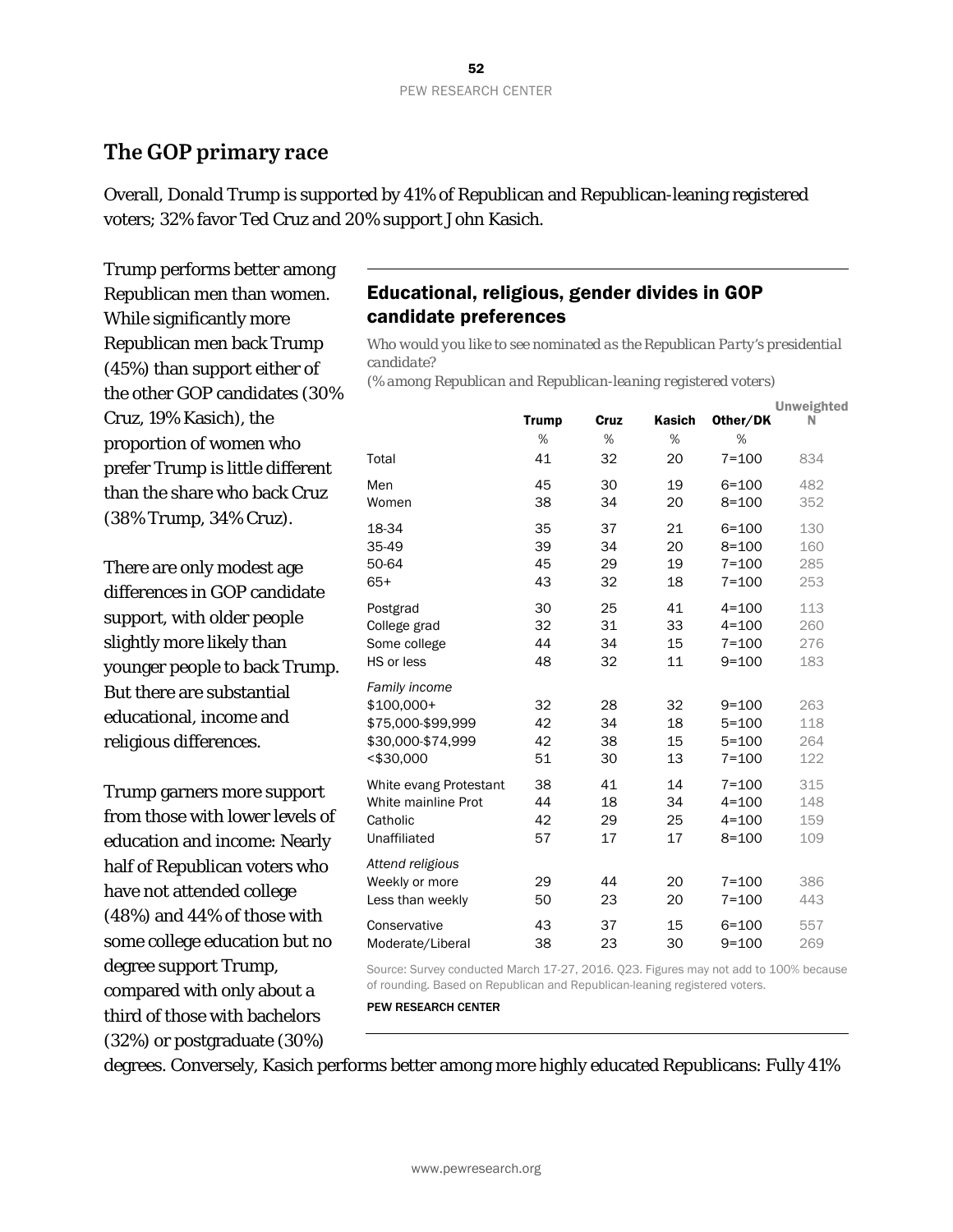of those with postgraduate degrees back Kasich for the nomination, compared with just 11% of those who did not attend college. Support for Cruz varies little by education.

Among white evangelical Protestant Republican voters, support is roughly divided between Trump (38%) and Cruz (41%), while a clear majority (57%) among the smaller share of the GOP electorate that is religiously unaffiliated supports Trump. Republican voters who regularly attend religious services are more likely to back Cruz (44%) than either Trump (29%) or Kasich (20%), while Trump leads among less frequent attenders.

Roughly equal shares of self-described conservative Republican voters (43%) and moderate and liberal Republican voters (38%) support Trump. Cruz performs better among conservative Republicans than among moderates and liberals (37% vs. 23%). And a greater share of moderate and liberal Republican voters than conservative Republican voters support Kasich (30% vs. 15%).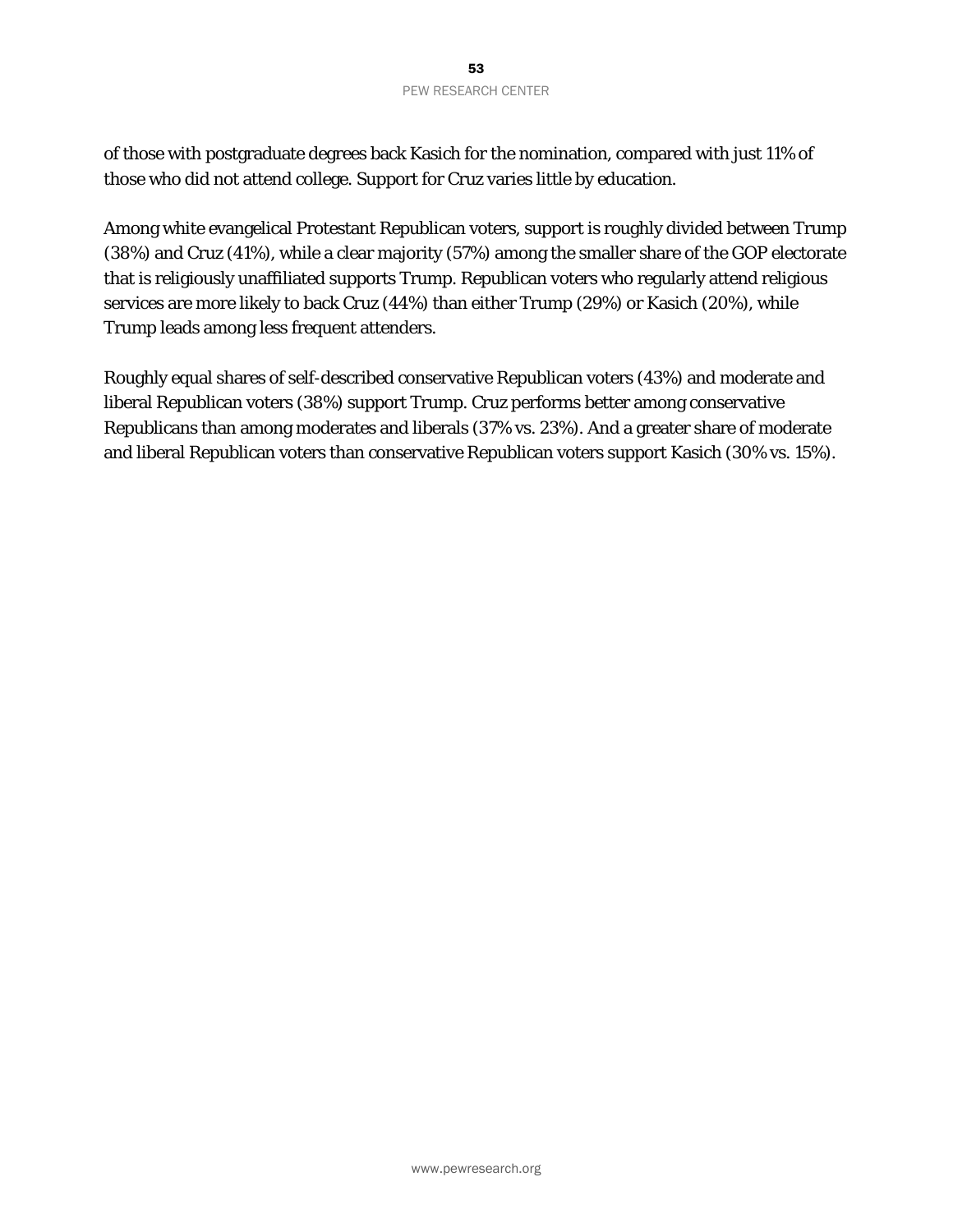## **The Democratic primary race**

Hillary Clinton is supported by 49% of Democratic and Democratic-leaning registered voters,

while Bernie Sanders is backed by 43%.

There are substantial age and gender differences in support for the two Democratic candidates.

Democratic voters under 30 prefer Sanders by more than three-to-one (74% Sanders, 21% Clinton), while those 30- 49 are more divided (43% Clinton, 48% Sanders), and Democratic voters 50 and older back Clinton by substantial margins (she leads among those 50-64 by 35 points and by 58 points among those 65 and older).

Democratic women back Clinton by a 13-point margin (52% vs. 39%), while Democratic men are more divided in their preferences (46% Clinton, 48% Sanders).

But gender differences are particularly pronounced among younger people: There is a 16 point gap among those under 50 in support for Sanders between Democratic men and Democratic women (68% vs.

## Age, gender, racial divides in Democratic candidate primary preferences

*Who would you like to see nominated as the Democratic Party's presidential candidate?* 

*(% among Democratic and Democratic-leaning registered voters)*

|                           | <b>Clinton</b> | <b>Sanders</b> | Other/DK   | <b>Unweighted</b><br>N |
|---------------------------|----------------|----------------|------------|------------------------|
|                           | %              | %              | %          |                        |
| Total                     | 49             | 43             | $8 = 100$  | 842                    |
| Men                       | 46             | 48             | $6 = 100$  | 408                    |
| Women                     | 52             | 39             | $9 = 100$  | 434                    |
| 18-29                     | 21             | 74             | $5 = 100$  | 154                    |
| 30-49                     | 43             | 48             | 10=100     | 220                    |
| 50-64                     | 64             | 29             | $7 = 100$  | 267                    |
| $65+$                     | 74             | 16             | 10=100     | 189                    |
| Men 18-49                 | 28             | 68             | $4 = 100$  | 199                    |
| Women 18-49               | 38             | 52             | $10 = 100$ | 175                    |
| Men 50+                   | 69             | 23             | $8 = 100$  | 206                    |
| Women 50+                 | 67             | 25             | $8 = 100$  | 250                    |
| White                     | 47             | 46             | $7 = 100$  | 495                    |
| <b>Black</b>              | 58             | 34             | $8 = 100$  | 172                    |
| Hispanic                  | 51             | 40             | $9 = 100$  | 98                     |
| Postgrad                  | 56             | 36             | $7 = 100$  | 141                    |
| College grad              | 50             | 43             | $6 = 100$  | 254                    |
| Some college              | 40             | 54             | $7 = 100$  | 232                    |
| HS or less                | 55             | 34             | $10 = 100$ | 211                    |
| Family income             |                |                |            |                        |
| $$100,000+$               | 56             | 36             | $8 = 100$  | 216                    |
| \$75,000-\$99,999         | 55             | 37             | $8 = 100$  | 106                    |
| \$30,000-\$74,999         | 40             | 53             | $7 = 100$  | 250                    |
| <\$30,000                 | 53             | 42             | $6 = 100$  | 208                    |
| Protestant                | 56             | 35             | $9 = 100$  | 334                    |
| Catholic                  | 59             | 33             | $8 = 100$  | 161                    |
| Unaffiliated              | 35             | 61             | $4 = 100$  | 266                    |
| Attend religious services |                |                |            |                        |
| Weekly or more            | 58             | 33             | $8 = 100$  | 268                    |
| Less than weekly          | 45             | 47             | $8 = 100$  | 569                    |
| Liberal                   | 44             | 50             | $6 = 100$  | 393                    |
| Conservative/Moderate     | 55             | 37             | $9 = 100$  | 429                    |

Source: Survey conducted March 17-27, 2016. Q24. Whites and blacks include only those who are not Hispanic; Hispanics are of any race. Figures may not add to 100% because of rounding. Based on Democratic and Democratic-leaning registered voters.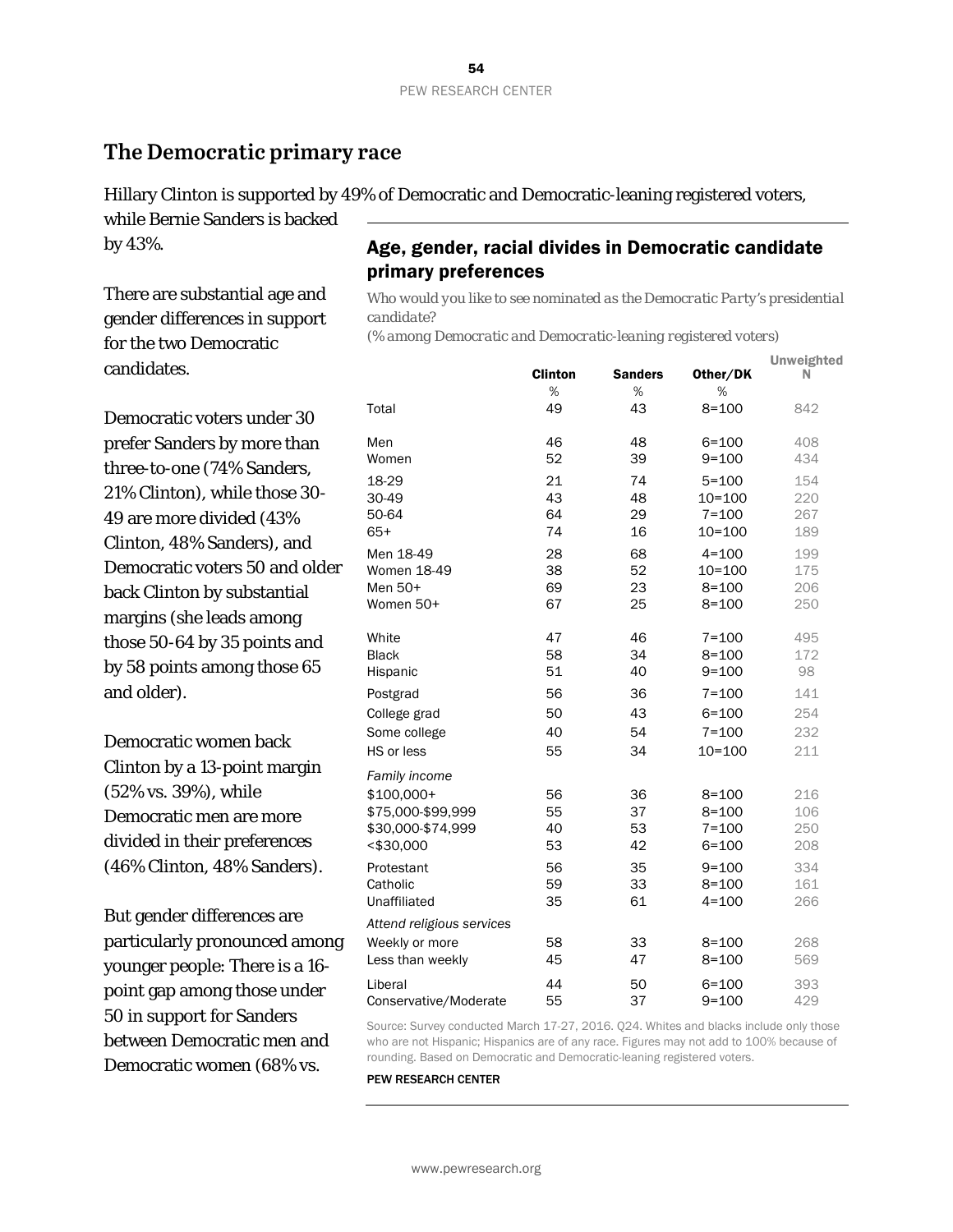52%). By comparison, there is no gender gap among Democratic voters ages 50 and older (69% of men and 67% of women back Clinton).

Black Democratic voters are more likely than whites to support Clinton (58% vs. 47%). Clinton also performs better among Democrats who regularly attend religious services (58% vs. 45% among those who attend less frequently), and among self-identified conservatives and moderates (55% vs. 44% among those who identify as liberal).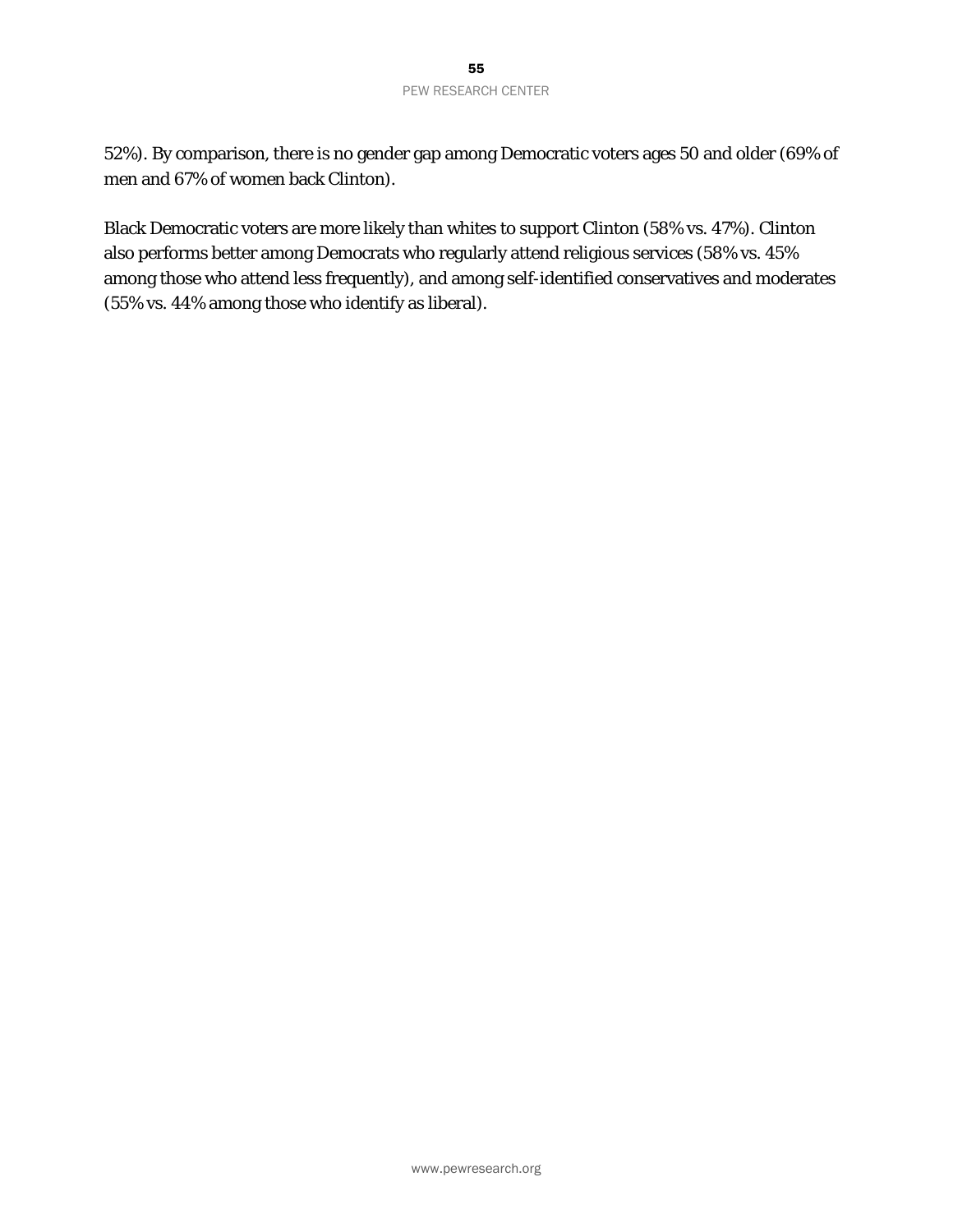## **Would Trump and Clinton unite their parties?**

A 56% majority of Republican registered voters expect that disagreements within the GOP will keep many Republicans from supporting Donald Trump if he becomes the party's nominee; just 38% say the party will unite solidly behind him.

By contrast, 64% of Democratic voters say the Democratic Party will unite solidly behind Hillary Clinton if she becomes the party's nominee, while just 30% expect that disagreements within the party will keep many from supporting her.

In March 2008, similar majorities of Democrats said the party would unite behind Barack Obama (66%) if he became the nominee or Clinton herself if she became the nominee (64%).

But the share of Republican and Republicanleaning registered voters who say the Republican Party will unite solidly behind Trump (38%) is far lower than for other GOP frontrunners in elections dating back to 1996.

In both 2008 and 2012, clear majorities of Republican voters expected the GOP would unite behind John McCain and Mitt Romney, respectively. And in 1996, about as many said the party would unite behind Bob Dole as said disagreements would keep many from supporting him (46% vs. 39%).

### Most Republicans do not think GOP will unite behind Trump if he is nominee

*% of Republican/Rep-leaning registered voters who say if Trump is the party's nominee, the party will...*

| <b>Have disagreements that keep</b><br>many from supporting him |    | <b>Unite solidly behind</b><br><b>him</b> |
|-----------------------------------------------------------------|----|-------------------------------------------|
| 56.                                                             | 38 |                                           |

*% of Democratic/Dem-leaning registered voters who say if Clinton is the party's nominee, the party will …*

| Have disagreements that keep<br>many from supporting her |    | <b>Unite solidly behind</b><br>her |
|----------------------------------------------------------|----|------------------------------------|
|                                                          | 30 | 64                                 |
| Source: Survey conducted March 17-27, 2016. Q99 & Q100.  |    |                                    |

Don't know responses not shown. Based on registered voters.

PEW RESEARCH CENTER

## For Republicans, Trump is most divisive frontrunner in at least 20 years

*% of Republican/Rep-leaning registered voters who say the Republican Party will...*



Source: Survey conducted March 17-27, 2016. Q99. Based on Republican and Republican-leaning registered voters.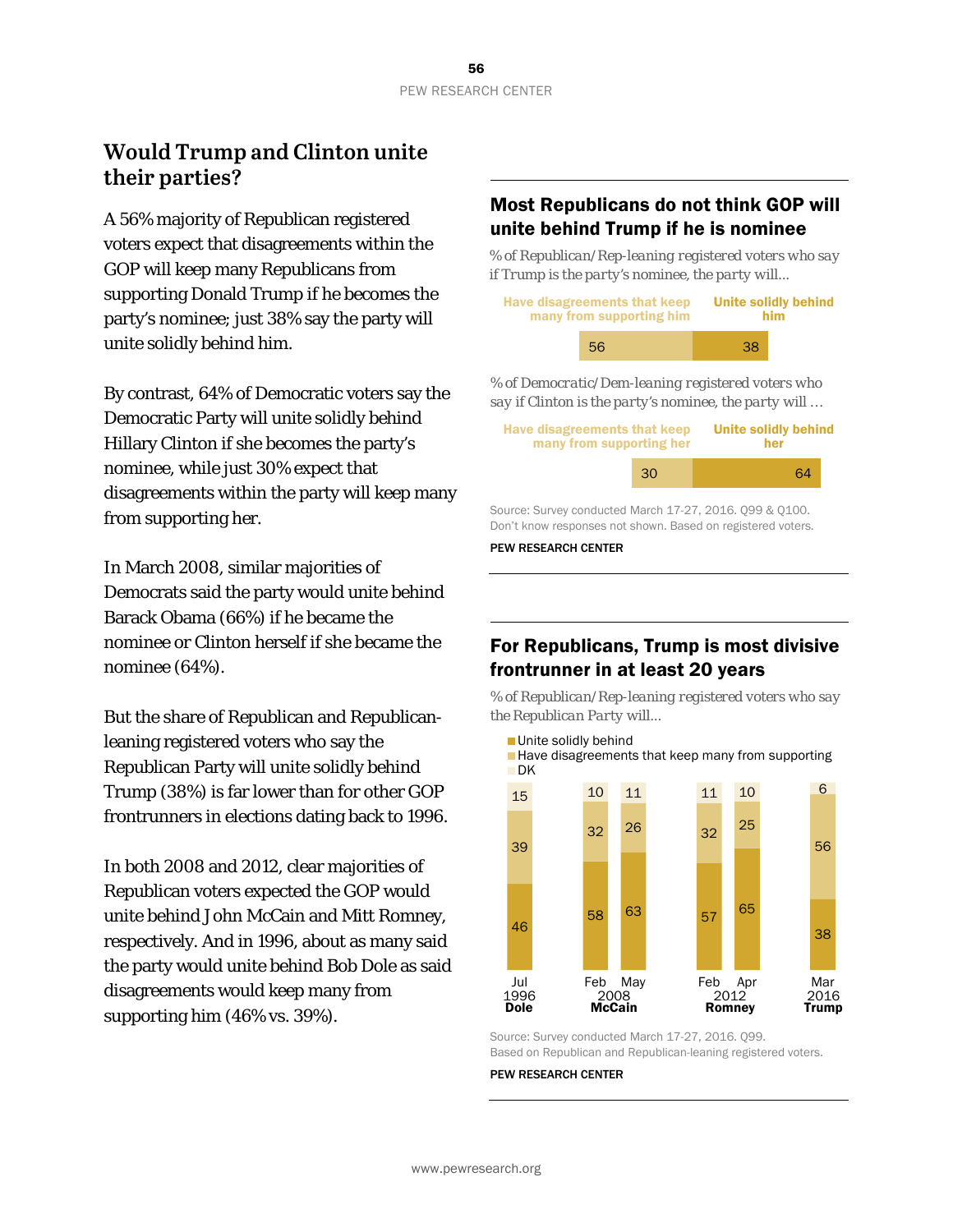Among Republicans, about two-thirds of those who support Ted Cruz (66%) and John Kasich (68%) say the disagreements within the GOP would keep many Republicans from uniting behind Trump if he were to become the nominee, while roughly a quarter of each say the party would unite behind Trump. More than half of Trump supporters (55%) expect Republicans to unite behind him, while 39% say they expect divisions to prevent many from supporting their candidate.

Though Democrats overall are more optimistic about the party's ability to unite behind Clinton if she becomes the nominee, Sanders supporters are divided on this question: About half (48%) say the party will come together to support Clinton, while about as many say disagreements within the party will keep many from supporting her (46%). By an overwhelming margin, most Clinton supporters say that the party will unify behind her (81% say this).

## Two-thirds of Cruz, Kasich supporters say GOP will not unite behind Trump

*% of Republican/Rep-leaning registered voters who say if Trump is the party's nominee, the party will ...*



Source: Survey conducted March 17-27, 2016. Q99. Don't know responses not shown.

Based on Republican and Republican-leaning registered voters.

PEW RESEARCH CENTER

### Sanders supporters split over whether Democrats will unite behind Clinton

*% of Democratic/Dem-leaning registered voters who say if Clinton is the party's nominee, the party will …*



Source: Survey conducted March 17-27, 2016. Q100. Don't know responses not shown.

Based on Democrats and Democratic-leaning registered voters.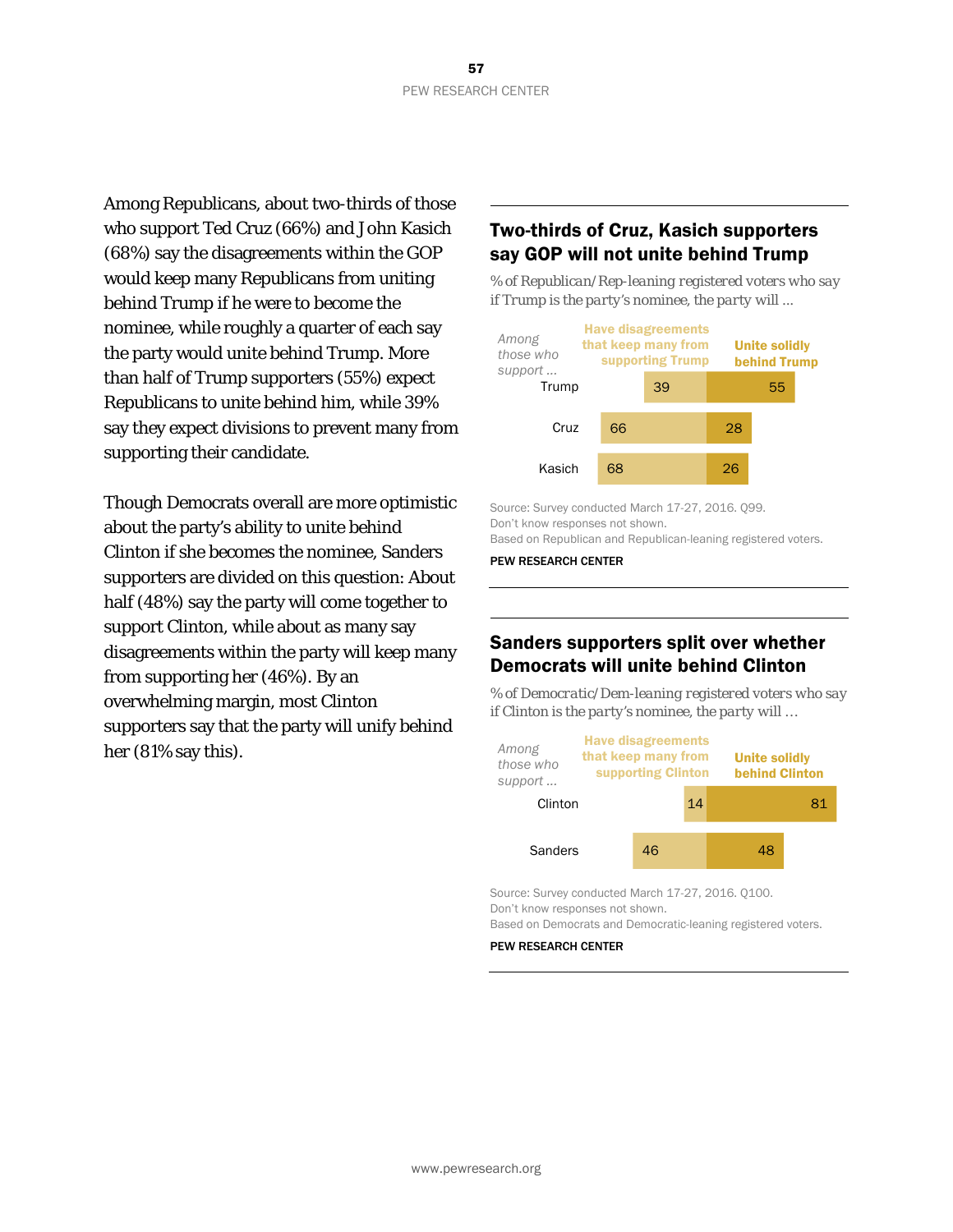## Acknowledgements

This report is a collaborative effort based on the input and analysis of the following individuals:

### Research team

Carroll Doherty, *Director, Political Research* Jocelyn Kiley, *Associate Director, Political Research* Alec Tyson, *Senior Researcher* Bradley Jones, *Research Associate* Baxter Oliphant, *Research Associate* Rob Suls, *Research Associate* Meredith Dost, *Research Assistant* Hannah Fingerhut, *Research Assistant* Shiva Maniam, *Research Assistant* Samantha Smith, *Research Assistant* Zac Krislov, *Research Intern*

### Communications and editorial

Dana Page, *Senior Communications Manager* Bridget Jameson, *Communications Associate*

### Graphic design and web publishing

Peter Bell, *Information Graphics Designer*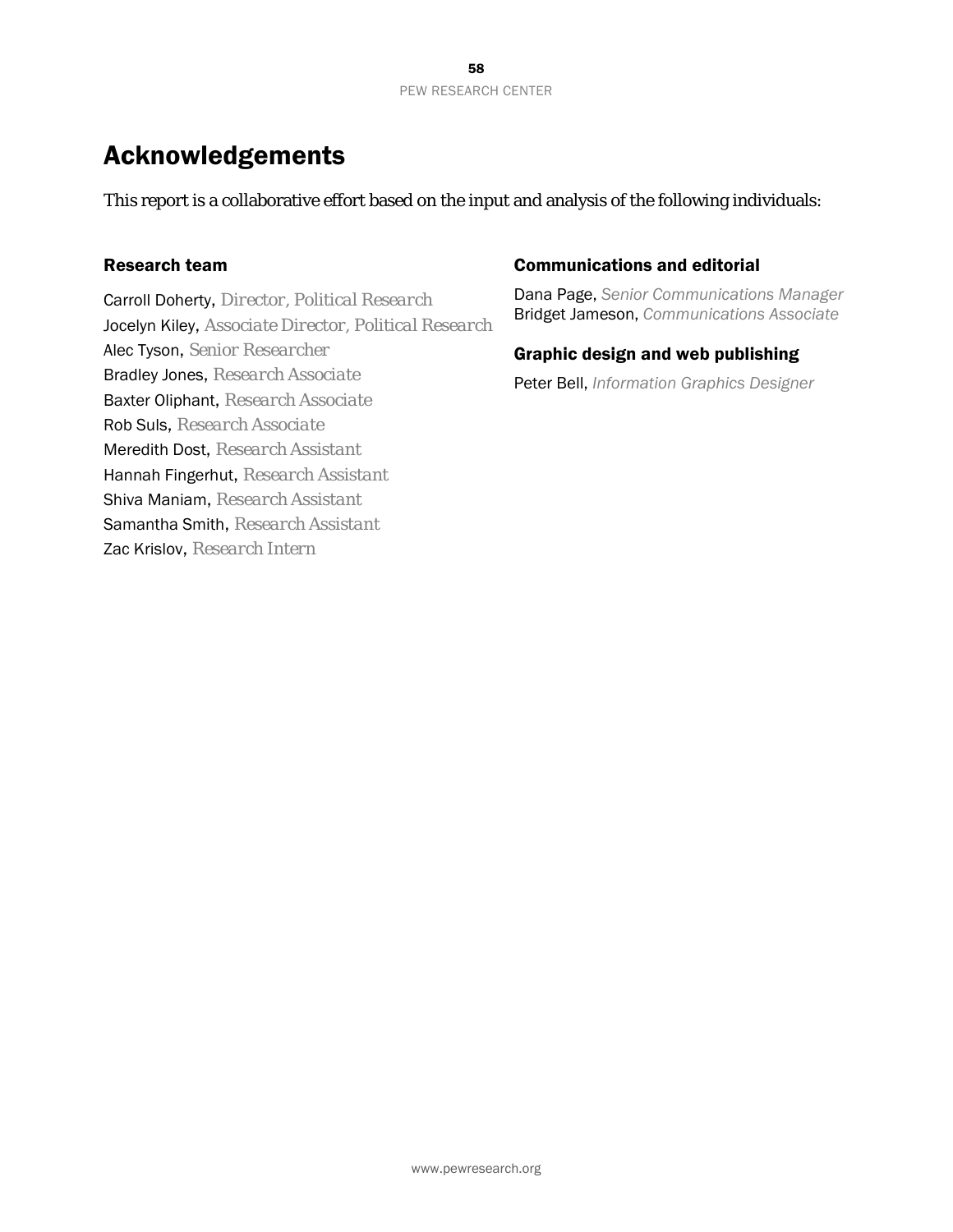## Methodology

The analysis in this report is based on telephone interviews conducted March 17-27, 2016 among a national sample of 2,254 adults, 18 years of age or older, living in all 50 U.S. states and the District of Columbia (566 respondents were interviewed on a landline telephone, and 1,688 were interviewed on a cell phone, including 983 who had no landline telephone). The survey was conducted under the direction of Abt SRBI. A combination of landline and cell phone random digit dial samples were used; both samples were provided by Survey Sampling International. Interviews were conducted in English and Spanish. Respondents in the landline sample were selected by randomly asking for the youngest adult male or female who is now at home. Interviews in the cell sample were conducted with the person who answered the phone, if that person was an adult 18 years of age or older. For detailed information about our survey methodology, see <http://www.pewresearch.org/methodology/u-s-survey-research/>

The combined landline and cell phone sample are weighted using an iterative technique that matches gender, age, education, race, Hispanic origin and nativity and region to parameters from the 2014 Census Bureau's American Community Survey and population density to parameters from the Decennial Census. The sample also is weighted to match current patterns of telephone status (landline only, cell phone only, or both landline and cell phone), based on extrapolations from the 2015 National Health Interview Survey. The weighting procedure also accounts for the fact that respondents with both landline and cell phones have a greater probability of being included in the combined sample and adjusts for household size among respondents with a landline phone. The margins of error reported and statistical tests of significance are adjusted to account for the survey's design effect, a measure of how much efficiency is lost from the weighting procedures.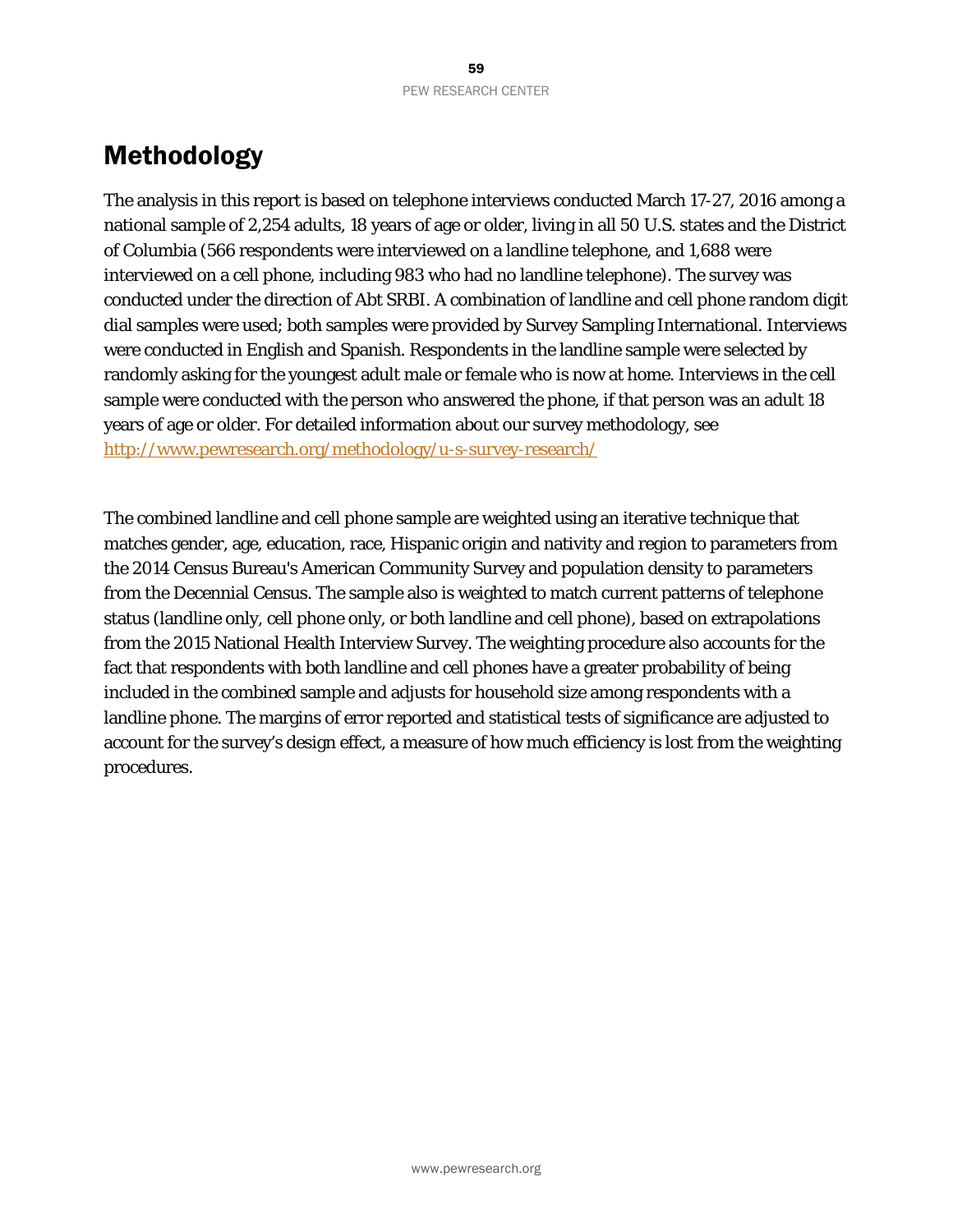| Group               | Unweighted<br>sample size | Plus or minus         |
|---------------------|---------------------------|-----------------------|
| Total sample        | 2.254                     | 2.4 percentage points |
|                     |                           |                       |
| Registered voters   | 1,787                     | 2.6 percentage points |
| Republican/Lean Rep | 834                       | 3.9 percentage points |
| Trump supporters    | 331                       | 6.1 percentage points |
| Cruz supporters     | 261                       | 6.9 percentage points |
| Kasich supporters   | 191                       | 8.1 percentage points |
| Democrat/Lean Dem   | 842                       | 3.8 percentage points |
| Clinton supporters  | 451                       | 5.3 percentage points |
| Sanders supporters  | 331                       | 6.1 percentage points |

The following table shows the unweighted sample sizes and the error attributable to sampling that would be expected at the 95% level of confidence for different groups in the survey:

Sample sizes and sampling errors for other subgroups are available upon request.

In addition to sampling error, one should bear in mind that question wording and practical difficulties in conducting surveys can introduce error or bias into the findings of opinion polls.

Pew Research Center is a nonprofit, tax-exempt 501(c)(3) organization and a subsidiary of The Pew Charitable Trusts, its primary funder.

© Pew Research Center, 2016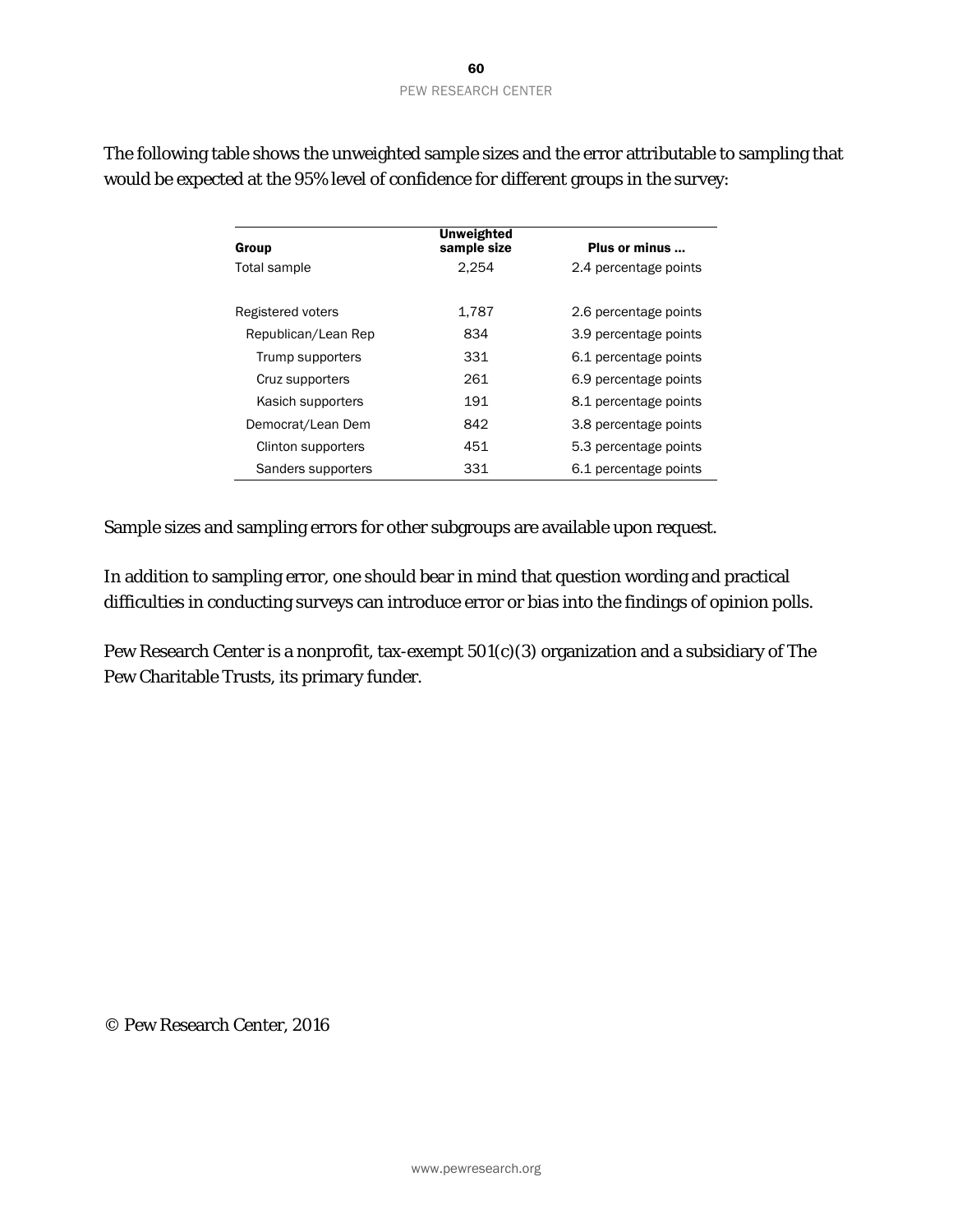#### **PEW RESEARCH CENTER MARCH 2016 POLITICAL SURVEY FINAL TOPLINE MARCH 17-27, 2016 N=2,254**

### **RANDOMIZE Q.1 AND Q.2**

**ASK ALL:**<br>Q.1 Do Q.1 Do you approve or disapprove of the way Barack Obama is handling his job as President? **[IF DK ENTER AS DK. IF DEPENDS PROBE ONCE WITH:** Overall do you approve or disapprove of the way Barack Obama is handling his job as President? **IF STILL DEPENDS ENTER AS DK]**

|                       |                | Dis-    | (VOL.) |                    |         | Dis-    | (VOL.)         |
|-----------------------|----------------|---------|--------|--------------------|---------|---------|----------------|
|                       | <u>Approve</u> | approve | DK/Ref |                    | Approve | approve | DK/Ref         |
| Mar 17-27, 2016       | 51             | 44      | 6      | Nov 9-14, 2011     | 46      | 46      | 8              |
| Jan 7-14, 2016        | 46             | 48      | 6      | Sep 22-Oct 4, 2011 | 43      | 48      | 9              |
| Dec 8-13, 2015        | 46             | 49      | 4      | Aug 17-21, 2011    | 43      | 49      | $\overline{7}$ |
| Sep 22-27, 2015       | 46             | 48      | 5      | Jul 20-24, 2011    | 44      | 48      | 8              |
| Jul 14-20, 2015       | 48             | 45      | 7      | Jun 15-19, 2011    | 46      | 45      | 8              |
| May 12-18, 2015       | 46             | 48      | 6      | May 25-30, 2011    | 52      | 39      | 10             |
| Mar 25-29, 2015       | 46             | 47      | 7      | May 5-8, 2011      | 50      | 39      | 11             |
| Feb 18-22, 2015       | 48             | 46      | 5      | May 2, 2011 (WP)   | 56      | 38      | 6              |
| Jan 7-11, 2015        | 47             | 48      | 5      | Mar 30-Apr 3, 2011 | 47      | 45      | 8              |
| Dec 3-7, 2014 $(U)$   | 42             | 51      | 6      | Feb 22-Mar 1, 2011 | 51      | 39      | 10             |
| Nov 6-9, 2014         | 43             | 52      | 5      | Feb 2-7, 2011      | 49      | 42      | 9              |
| Oct 15-20, 2014       | 43             | 51      | 6      | Jan 5-9, 2011      | 46      | 44      | 10             |
| Sep 2-9, 2014         | 42             | 50      | 8      | Dec 1-5, 2010      | 45      | 43      | 13             |
| Aug 20-24, 2014 (U)   | 42             | 50      | 8      | Nov 4-7, 2010      | 44      | 44      | 12             |
| Jul 8-14, 2014        | 44             | 49      | 6      | Oct 13-18, 2010    | 46      | 45      | 9              |
| Apr 23-27, 2014 (U)   | 44             | 50      | 7      | Aug 25-Sep 6, 2010 | 47      | 44      | 9              |
| Feb 27-Mar 16, 2014   | 44             | 49      | 7      | Jul 21-Aug 5, 2010 | 47      | 41      | 12             |
| Feb 14-23, 2014       | 44             | 48      | 8      | Jun 8-28, 2010     | 48      | 41      | 11             |
| Jan 15-19, 2014 (U)   | 43             | 49      | 8      | Jun 16-20, 2010    | 48      | 43      | 9              |
| Dec $3-8$ , 2013 (U)  | 45             | 49      | 6      | May 6-9, 2010      | 47      | 42      | 11             |
| Oct 30-Nov 6, 2013    | 41             | 53      | 6      | Apr 21-26, 2010    | 47      | 42      | 11             |
| Oct 9-13, 2013        | 43             | 51      | 6      | Apr 8-11, 2010     | 48      | 43      | 9              |
| Sep 4-8, 2013 $(U)$   | 44             | 49      | 8      | Mar 10-14, 2010    | 46      | 43      | 12             |
| Jul 17-21, 2013       | 46             | 46      | 7      | Feb 3-9, 2010      | 49      | 39      | 12             |
| Jun 12-16, 2013       | 49             | 43      | 7      | Jan 6-10, 2010     | 49      | 42      | 10             |
| May 1-5, 2013         | 51             | 43      | 6      | Dec 9-13, 2009     | 49      | 40      | 11             |
| Mar 13-17, 2013       | 47             | 46      | 8      | Oct 28-Nov 8, 2009 | 51      | 36      | 13             |
| Feb 13-18, 2013 $(U)$ | 51             | 41      | 7      | Sep 30-Oct 4, 2009 | 52      | 36      | 12             |
| Jan 9-13, 2013        | 52             | 40      | 7      | Sep 10-15, 2009    | 55      | 33      | 13             |
| Dec 5-9, 2012         | 55             | 39      | 6      | Aug 20-27, 2009    | 52      | 37      | 12             |
| Jun 28-Jul 9, 2012    | 50             | 43      | 7      | Aug 11-17, 2009    | 51      | 37      | 11             |
| Jun 7-17, 2012        | 47             | 45      | 8      | Jul 22-26, 2009    | 54      | 34      | 12             |
| May 9-Jun 3, 2012     | 46             | 42      | 11     | Jun 10-14, 2009    | 61      | 30      | 9              |
| Apr 4-15, 2012        | 46             | 45      | 9      | Apr 14-21, 2009    | 63      | 26      | 11             |
| Mar 7-11, 2012        | 50             | 41      | 9      | Mar 31-Apr 6, 2009 | 61      | 26      | 13             |
| Feb 8-12, 2012        | 47             | 43      | 10     | Mar 9-12, 2009     | 59      | 26      | 15             |
| Jan 11-16, 2012       | 44             | 48      | 8      | Feb 4-8, 2009      | 64      | 17      | 19             |
| Dec 7-11, 2011        | 46             | 43      | 11     |                    |         |         |                |

See past presidents' approval trends: [George W. Bush,](http://www.people-press.org/files/legacy-questionnaires/483.pdf) [Bill Clinton](http://www.people-press.org/files/legacy-questionnaires/18.pdf)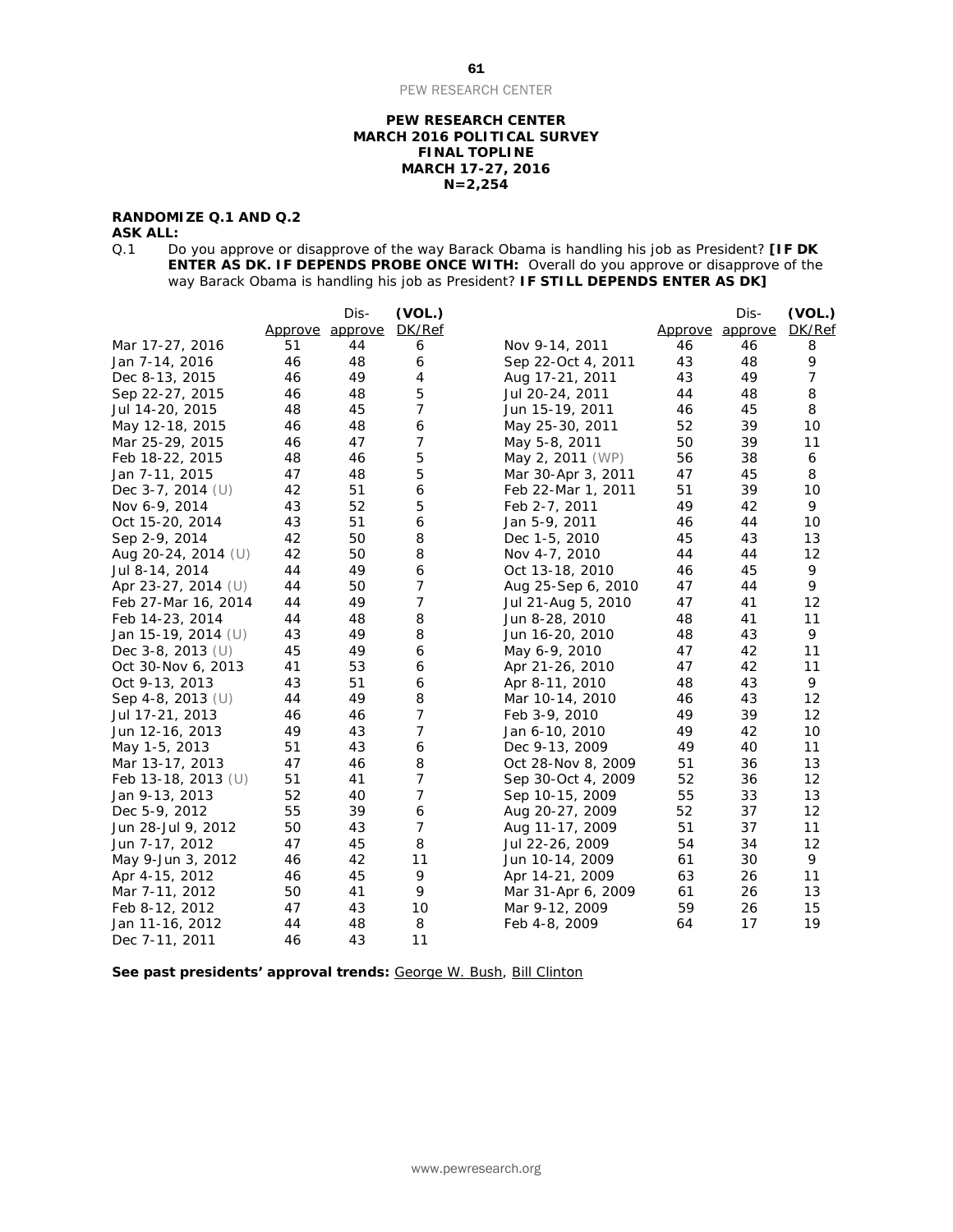### **RANDOMIZE Q.1 AND Q.2**

**ASK ALL:**<br>Q.2 **All** 

All in all, are you satisfied or dissatisfied with the way things are going in this country today?

| satisfied<br><u>DK/Ref</u><br>satisfied<br>DK/Ref<br>fied<br><u>fied</u><br>Mar 17-27, 2016<br>31<br>25<br>65<br>Sep 30-Oct 4, 2009<br>67<br>7<br>4<br>25<br>5<br>Sep 10-15, 2009 <sup>1</sup><br>7<br>Jan 7-14, 2016<br>70<br>30<br>64<br>3<br>7<br>72<br>65<br>Dec 8-13, 2015<br>25<br>Aug 20-27, 2009<br>28<br>5<br>7<br>67<br>Aug 27-Oct 4, 2015<br>27<br>Aug 11-17, 2009<br>28<br>65<br>69<br>4<br>28<br>66<br>Sep 22-27, 2015<br>27<br>Jul 22-26, 2009<br>6<br>5<br>Jul 14-20, 2015<br>31<br>64<br>4<br>30<br>64<br>Jun 10-14, 2009<br>29<br>67<br>58<br>8<br>May 12-18, 2015<br>4<br>34<br>Apr 28-May 12, 2009<br>5<br>7<br>31<br>64<br>Apr 14-21, 2009<br>23<br>70<br>Mar 25-29, 2015<br>5<br>7<br>62<br>33<br>20<br>73<br>Feb 18-22, 2015<br>Jan 7-11, 2009<br>Jan 7-11, 2015<br>31<br>66<br>4<br>13<br>83<br>4<br>December, 2008<br>3<br>Dec $3-7$ , 2014 (U)<br>71<br>3<br>11<br>26<br>Early October, 2008<br>86<br>27<br>4<br>25<br>69<br>6<br>Nov 6-9, 2014<br>68<br>Mid-September, 2008<br>5<br>65<br>29<br>6<br>21<br>74<br>Oct 15-20, 2014<br>August, 2008<br>25<br>71<br>7<br>Sep 2-9, 2014<br>4<br>19<br>74<br>July, 2008<br>72<br>5<br>24<br>4<br>19<br>76<br>Aug 20-24, 2014<br>June, 2008<br>68<br>29<br>4<br>18<br>76<br>6<br>Jul 8-14, 2014<br>Late May, 2008<br>29<br>65<br>March, 2008<br>22<br>72<br>6<br>Apr 23-27, 2014<br>6<br>28<br>66<br>6<br>24<br>70<br>6<br>Feb 12-26, 2014<br>Early February, 2008<br>7<br>69<br>5<br>27<br>Jan 15-19, 2014<br>26<br>Late December, 2007<br>66<br>3<br>75<br>Oct 30-Nov 6, 2013<br>21<br>October, 2007<br>28<br>66<br>6<br>5<br>9<br>Oct 9-13, 2013<br>14<br>81<br>30<br>61<br>February, 2007<br>7<br>27<br>67<br>6<br>32<br>61<br>Jul 17-21, 2013<br>Mid-January, 2007<br>65<br>5<br>7<br>30<br>30<br>63<br>May 1-5, 2013<br>Early January, 2007<br>5<br>7<br>Feb 13-18, 2013 (U)<br>31<br>64<br>28<br>65<br>December, 2006<br>8<br>Jan 9-13, 2013<br>30<br>66<br>4<br>28<br>64<br>Mid-November, 2006<br>7<br>7<br>Dec 17-19, 2012<br>25<br>68<br>30<br>63<br>Early October, 2006<br>5<br>62<br>5<br>Dec 5-9, 2012<br>33<br>30<br>65<br>July, 2006<br>61<br>8<br>65<br>Oct 18-21, 2012<br>32<br>May, 2006*<br>29<br>6<br>5<br>5<br>31<br>64<br>32<br>63<br>Jun 28-Jul 9, 2012<br>March, 2006<br>5<br>5<br>68<br>61<br>Jun 7-17, 2012<br>28<br>January, 2006<br>34<br>$\boldsymbol{7}$<br>7<br>29<br>64<br>34<br>59<br>May 9-Jun 3, 2012<br>Late November, 2005<br>65<br>Apr 4-15, 2012<br>24<br>69<br>6<br>29<br>6<br>Early October, 2005<br>7<br>28<br>35<br>58<br>Feb 8-12, 2012<br>66<br>6<br>July, 2005<br>75<br>57<br>4<br>21<br>4<br>39<br>Jan 11-16, 2012<br>Late May, 2005*<br>5<br>78<br>56<br>17<br>February, 2005<br>38<br>6<br>Sep 22-Oct 4, 2011<br>79<br>54<br>Aug 17-21, 2011<br>17<br>4<br>January, 2005<br>40<br>6<br>7<br>17<br>79<br>4<br>39<br>54<br>Jul 20-24, 2011<br>December, 2004<br>23<br>73<br>4<br>58<br>6<br>Jun 15-19, 2011<br>Mid-October, 2004<br>36<br>8<br>7<br>30<br>62<br>38<br>55<br>May 5-8, 2011<br>July, 2004<br>32<br>60<br>8<br>33<br>61<br>May 2, 2011<br>May, 2004<br>6<br>22<br>73<br>5<br>55<br>Late February, 2004*<br>39<br>Mar 8-14, 2011<br>6<br>Feb 2-7, 2011<br>26<br>68<br>5<br>48<br>7<br>Early January, 2004<br>45<br>9<br>Jan 5-9, 2011<br>23<br>71<br>6<br>December, 2003<br>44<br>47<br>72<br>7<br>Dec 1-5, 2010<br>21<br>October, 2003<br>38<br>56<br>6<br>23<br>69<br>8<br>Nov 4-7, 2010<br>August, 2003<br>40<br>53<br>7<br>7<br>9<br>63<br>50<br>41<br>Sep 23-26, 2010<br>30<br>April 8, 2003<br>5<br>71<br>Aug 25-Sep 6, 2010<br>25<br>January, 2003<br>44<br>50<br>6<br>9<br>Jun 24-27, 2010<br>27<br>64<br>November, 2002<br>41<br>48<br>11<br>7<br>May 13-16, 2010<br>28<br>64<br>55<br>September, 2002<br>41<br>4<br>29<br>5<br>9<br>Apr 21-26, 2010<br>66<br>Late August, 2002<br>47<br>44<br>Apr 1-5, 2010<br>31<br>63<br>6<br>May, 2002<br>44<br>44<br>12<br>25<br>5<br>Mar 11-21, 2010<br>69<br>7<br>Mar 10-14, 2010<br>23<br>71<br>23<br>71<br>Feb 3-9, 2010<br>6<br><sup>1</sup> In September 10-15, 2009 and other surveys noted with<br>27<br>Jan 6-10, 2010<br>69<br>4<br>an asterisk, the question was worded "Overall, are you<br>25<br>7<br>Oct 28-Nov 8, 2009<br>67<br>satisfied or dissatisfied with the way things are going in our | Satis- | Dis- | (VOL.) | Satis- | Dis- | (VOL.) |
|-------------------------------------------------------------------------------------------------------------------------------------------------------------------------------------------------------------------------------------------------------------------------------------------------------------------------------------------------------------------------------------------------------------------------------------------------------------------------------------------------------------------------------------------------------------------------------------------------------------------------------------------------------------------------------------------------------------------------------------------------------------------------------------------------------------------------------------------------------------------------------------------------------------------------------------------------------------------------------------------------------------------------------------------------------------------------------------------------------------------------------------------------------------------------------------------------------------------------------------------------------------------------------------------------------------------------------------------------------------------------------------------------------------------------------------------------------------------------------------------------------------------------------------------------------------------------------------------------------------------------------------------------------------------------------------------------------------------------------------------------------------------------------------------------------------------------------------------------------------------------------------------------------------------------------------------------------------------------------------------------------------------------------------------------------------------------------------------------------------------------------------------------------------------------------------------------------------------------------------------------------------------------------------------------------------------------------------------------------------------------------------------------------------------------------------------------------------------------------------------------------------------------------------------------------------------------------------------------------------------------------------------------------------------------------------------------------------------------------------------------------------------------------------------------------------------------------------------------------------------------------------------------------------------------------------------------------------------------------------------------------------------------------------------------------------------------------------------------------------------------------------------------------------------------------------------------------------------------------------------------------------------------------------------------------------------------------------------------------------------------------------------------------------------------------------------------------------------------------------------------------------------------------------------------------------------------------------------------------------------------------------------------------------------------------------------------------------------------------------------------------------------------------------------------------------------------------------------------------------------------------------------------------------------------------------------------------------------------------------------------------------------------------------------------------------------------------------------------------------------------------------------------------------------------------------------------------------------------------------------------------------------------------------------|--------|------|--------|--------|------|--------|
|                                                                                                                                                                                                                                                                                                                                                                                                                                                                                                                                                                                                                                                                                                                                                                                                                                                                                                                                                                                                                                                                                                                                                                                                                                                                                                                                                                                                                                                                                                                                                                                                                                                                                                                                                                                                                                                                                                                                                                                                                                                                                                                                                                                                                                                                                                                                                                                                                                                                                                                                                                                                                                                                                                                                                                                                                                                                                                                                                                                                                                                                                                                                                                                                                                                                                                                                                                                                                                                                                                                                                                                                                                                                                                                                                                                                                                                                                                                                                                                                                                                                                                                                                                                                                                                                                           |        |      |        |        |      |        |
|                                                                                                                                                                                                                                                                                                                                                                                                                                                                                                                                                                                                                                                                                                                                                                                                                                                                                                                                                                                                                                                                                                                                                                                                                                                                                                                                                                                                                                                                                                                                                                                                                                                                                                                                                                                                                                                                                                                                                                                                                                                                                                                                                                                                                                                                                                                                                                                                                                                                                                                                                                                                                                                                                                                                                                                                                                                                                                                                                                                                                                                                                                                                                                                                                                                                                                                                                                                                                                                                                                                                                                                                                                                                                                                                                                                                                                                                                                                                                                                                                                                                                                                                                                                                                                                                                           |        |      |        |        |      |        |
|                                                                                                                                                                                                                                                                                                                                                                                                                                                                                                                                                                                                                                                                                                                                                                                                                                                                                                                                                                                                                                                                                                                                                                                                                                                                                                                                                                                                                                                                                                                                                                                                                                                                                                                                                                                                                                                                                                                                                                                                                                                                                                                                                                                                                                                                                                                                                                                                                                                                                                                                                                                                                                                                                                                                                                                                                                                                                                                                                                                                                                                                                                                                                                                                                                                                                                                                                                                                                                                                                                                                                                                                                                                                                                                                                                                                                                                                                                                                                                                                                                                                                                                                                                                                                                                                                           |        |      |        |        |      |        |
|                                                                                                                                                                                                                                                                                                                                                                                                                                                                                                                                                                                                                                                                                                                                                                                                                                                                                                                                                                                                                                                                                                                                                                                                                                                                                                                                                                                                                                                                                                                                                                                                                                                                                                                                                                                                                                                                                                                                                                                                                                                                                                                                                                                                                                                                                                                                                                                                                                                                                                                                                                                                                                                                                                                                                                                                                                                                                                                                                                                                                                                                                                                                                                                                                                                                                                                                                                                                                                                                                                                                                                                                                                                                                                                                                                                                                                                                                                                                                                                                                                                                                                                                                                                                                                                                                           |        |      |        |        |      |        |
|                                                                                                                                                                                                                                                                                                                                                                                                                                                                                                                                                                                                                                                                                                                                                                                                                                                                                                                                                                                                                                                                                                                                                                                                                                                                                                                                                                                                                                                                                                                                                                                                                                                                                                                                                                                                                                                                                                                                                                                                                                                                                                                                                                                                                                                                                                                                                                                                                                                                                                                                                                                                                                                                                                                                                                                                                                                                                                                                                                                                                                                                                                                                                                                                                                                                                                                                                                                                                                                                                                                                                                                                                                                                                                                                                                                                                                                                                                                                                                                                                                                                                                                                                                                                                                                                                           |        |      |        |        |      |        |
|                                                                                                                                                                                                                                                                                                                                                                                                                                                                                                                                                                                                                                                                                                                                                                                                                                                                                                                                                                                                                                                                                                                                                                                                                                                                                                                                                                                                                                                                                                                                                                                                                                                                                                                                                                                                                                                                                                                                                                                                                                                                                                                                                                                                                                                                                                                                                                                                                                                                                                                                                                                                                                                                                                                                                                                                                                                                                                                                                                                                                                                                                                                                                                                                                                                                                                                                                                                                                                                                                                                                                                                                                                                                                                                                                                                                                                                                                                                                                                                                                                                                                                                                                                                                                                                                                           |        |      |        |        |      |        |
|                                                                                                                                                                                                                                                                                                                                                                                                                                                                                                                                                                                                                                                                                                                                                                                                                                                                                                                                                                                                                                                                                                                                                                                                                                                                                                                                                                                                                                                                                                                                                                                                                                                                                                                                                                                                                                                                                                                                                                                                                                                                                                                                                                                                                                                                                                                                                                                                                                                                                                                                                                                                                                                                                                                                                                                                                                                                                                                                                                                                                                                                                                                                                                                                                                                                                                                                                                                                                                                                                                                                                                                                                                                                                                                                                                                                                                                                                                                                                                                                                                                                                                                                                                                                                                                                                           |        |      |        |        |      |        |
|                                                                                                                                                                                                                                                                                                                                                                                                                                                                                                                                                                                                                                                                                                                                                                                                                                                                                                                                                                                                                                                                                                                                                                                                                                                                                                                                                                                                                                                                                                                                                                                                                                                                                                                                                                                                                                                                                                                                                                                                                                                                                                                                                                                                                                                                                                                                                                                                                                                                                                                                                                                                                                                                                                                                                                                                                                                                                                                                                                                                                                                                                                                                                                                                                                                                                                                                                                                                                                                                                                                                                                                                                                                                                                                                                                                                                                                                                                                                                                                                                                                                                                                                                                                                                                                                                           |        |      |        |        |      |        |
|                                                                                                                                                                                                                                                                                                                                                                                                                                                                                                                                                                                                                                                                                                                                                                                                                                                                                                                                                                                                                                                                                                                                                                                                                                                                                                                                                                                                                                                                                                                                                                                                                                                                                                                                                                                                                                                                                                                                                                                                                                                                                                                                                                                                                                                                                                                                                                                                                                                                                                                                                                                                                                                                                                                                                                                                                                                                                                                                                                                                                                                                                                                                                                                                                                                                                                                                                                                                                                                                                                                                                                                                                                                                                                                                                                                                                                                                                                                                                                                                                                                                                                                                                                                                                                                                                           |        |      |        |        |      |        |
|                                                                                                                                                                                                                                                                                                                                                                                                                                                                                                                                                                                                                                                                                                                                                                                                                                                                                                                                                                                                                                                                                                                                                                                                                                                                                                                                                                                                                                                                                                                                                                                                                                                                                                                                                                                                                                                                                                                                                                                                                                                                                                                                                                                                                                                                                                                                                                                                                                                                                                                                                                                                                                                                                                                                                                                                                                                                                                                                                                                                                                                                                                                                                                                                                                                                                                                                                                                                                                                                                                                                                                                                                                                                                                                                                                                                                                                                                                                                                                                                                                                                                                                                                                                                                                                                                           |        |      |        |        |      |        |
|                                                                                                                                                                                                                                                                                                                                                                                                                                                                                                                                                                                                                                                                                                                                                                                                                                                                                                                                                                                                                                                                                                                                                                                                                                                                                                                                                                                                                                                                                                                                                                                                                                                                                                                                                                                                                                                                                                                                                                                                                                                                                                                                                                                                                                                                                                                                                                                                                                                                                                                                                                                                                                                                                                                                                                                                                                                                                                                                                                                                                                                                                                                                                                                                                                                                                                                                                                                                                                                                                                                                                                                                                                                                                                                                                                                                                                                                                                                                                                                                                                                                                                                                                                                                                                                                                           |        |      |        |        |      |        |
|                                                                                                                                                                                                                                                                                                                                                                                                                                                                                                                                                                                                                                                                                                                                                                                                                                                                                                                                                                                                                                                                                                                                                                                                                                                                                                                                                                                                                                                                                                                                                                                                                                                                                                                                                                                                                                                                                                                                                                                                                                                                                                                                                                                                                                                                                                                                                                                                                                                                                                                                                                                                                                                                                                                                                                                                                                                                                                                                                                                                                                                                                                                                                                                                                                                                                                                                                                                                                                                                                                                                                                                                                                                                                                                                                                                                                                                                                                                                                                                                                                                                                                                                                                                                                                                                                           |        |      |        |        |      |        |
|                                                                                                                                                                                                                                                                                                                                                                                                                                                                                                                                                                                                                                                                                                                                                                                                                                                                                                                                                                                                                                                                                                                                                                                                                                                                                                                                                                                                                                                                                                                                                                                                                                                                                                                                                                                                                                                                                                                                                                                                                                                                                                                                                                                                                                                                                                                                                                                                                                                                                                                                                                                                                                                                                                                                                                                                                                                                                                                                                                                                                                                                                                                                                                                                                                                                                                                                                                                                                                                                                                                                                                                                                                                                                                                                                                                                                                                                                                                                                                                                                                                                                                                                                                                                                                                                                           |        |      |        |        |      |        |
|                                                                                                                                                                                                                                                                                                                                                                                                                                                                                                                                                                                                                                                                                                                                                                                                                                                                                                                                                                                                                                                                                                                                                                                                                                                                                                                                                                                                                                                                                                                                                                                                                                                                                                                                                                                                                                                                                                                                                                                                                                                                                                                                                                                                                                                                                                                                                                                                                                                                                                                                                                                                                                                                                                                                                                                                                                                                                                                                                                                                                                                                                                                                                                                                                                                                                                                                                                                                                                                                                                                                                                                                                                                                                                                                                                                                                                                                                                                                                                                                                                                                                                                                                                                                                                                                                           |        |      |        |        |      |        |
|                                                                                                                                                                                                                                                                                                                                                                                                                                                                                                                                                                                                                                                                                                                                                                                                                                                                                                                                                                                                                                                                                                                                                                                                                                                                                                                                                                                                                                                                                                                                                                                                                                                                                                                                                                                                                                                                                                                                                                                                                                                                                                                                                                                                                                                                                                                                                                                                                                                                                                                                                                                                                                                                                                                                                                                                                                                                                                                                                                                                                                                                                                                                                                                                                                                                                                                                                                                                                                                                                                                                                                                                                                                                                                                                                                                                                                                                                                                                                                                                                                                                                                                                                                                                                                                                                           |        |      |        |        |      |        |
|                                                                                                                                                                                                                                                                                                                                                                                                                                                                                                                                                                                                                                                                                                                                                                                                                                                                                                                                                                                                                                                                                                                                                                                                                                                                                                                                                                                                                                                                                                                                                                                                                                                                                                                                                                                                                                                                                                                                                                                                                                                                                                                                                                                                                                                                                                                                                                                                                                                                                                                                                                                                                                                                                                                                                                                                                                                                                                                                                                                                                                                                                                                                                                                                                                                                                                                                                                                                                                                                                                                                                                                                                                                                                                                                                                                                                                                                                                                                                                                                                                                                                                                                                                                                                                                                                           |        |      |        |        |      |        |
|                                                                                                                                                                                                                                                                                                                                                                                                                                                                                                                                                                                                                                                                                                                                                                                                                                                                                                                                                                                                                                                                                                                                                                                                                                                                                                                                                                                                                                                                                                                                                                                                                                                                                                                                                                                                                                                                                                                                                                                                                                                                                                                                                                                                                                                                                                                                                                                                                                                                                                                                                                                                                                                                                                                                                                                                                                                                                                                                                                                                                                                                                                                                                                                                                                                                                                                                                                                                                                                                                                                                                                                                                                                                                                                                                                                                                                                                                                                                                                                                                                                                                                                                                                                                                                                                                           |        |      |        |        |      |        |
|                                                                                                                                                                                                                                                                                                                                                                                                                                                                                                                                                                                                                                                                                                                                                                                                                                                                                                                                                                                                                                                                                                                                                                                                                                                                                                                                                                                                                                                                                                                                                                                                                                                                                                                                                                                                                                                                                                                                                                                                                                                                                                                                                                                                                                                                                                                                                                                                                                                                                                                                                                                                                                                                                                                                                                                                                                                                                                                                                                                                                                                                                                                                                                                                                                                                                                                                                                                                                                                                                                                                                                                                                                                                                                                                                                                                                                                                                                                                                                                                                                                                                                                                                                                                                                                                                           |        |      |        |        |      |        |
|                                                                                                                                                                                                                                                                                                                                                                                                                                                                                                                                                                                                                                                                                                                                                                                                                                                                                                                                                                                                                                                                                                                                                                                                                                                                                                                                                                                                                                                                                                                                                                                                                                                                                                                                                                                                                                                                                                                                                                                                                                                                                                                                                                                                                                                                                                                                                                                                                                                                                                                                                                                                                                                                                                                                                                                                                                                                                                                                                                                                                                                                                                                                                                                                                                                                                                                                                                                                                                                                                                                                                                                                                                                                                                                                                                                                                                                                                                                                                                                                                                                                                                                                                                                                                                                                                           |        |      |        |        |      |        |
|                                                                                                                                                                                                                                                                                                                                                                                                                                                                                                                                                                                                                                                                                                                                                                                                                                                                                                                                                                                                                                                                                                                                                                                                                                                                                                                                                                                                                                                                                                                                                                                                                                                                                                                                                                                                                                                                                                                                                                                                                                                                                                                                                                                                                                                                                                                                                                                                                                                                                                                                                                                                                                                                                                                                                                                                                                                                                                                                                                                                                                                                                                                                                                                                                                                                                                                                                                                                                                                                                                                                                                                                                                                                                                                                                                                                                                                                                                                                                                                                                                                                                                                                                                                                                                                                                           |        |      |        |        |      |        |
|                                                                                                                                                                                                                                                                                                                                                                                                                                                                                                                                                                                                                                                                                                                                                                                                                                                                                                                                                                                                                                                                                                                                                                                                                                                                                                                                                                                                                                                                                                                                                                                                                                                                                                                                                                                                                                                                                                                                                                                                                                                                                                                                                                                                                                                                                                                                                                                                                                                                                                                                                                                                                                                                                                                                                                                                                                                                                                                                                                                                                                                                                                                                                                                                                                                                                                                                                                                                                                                                                                                                                                                                                                                                                                                                                                                                                                                                                                                                                                                                                                                                                                                                                                                                                                                                                           |        |      |        |        |      |        |
|                                                                                                                                                                                                                                                                                                                                                                                                                                                                                                                                                                                                                                                                                                                                                                                                                                                                                                                                                                                                                                                                                                                                                                                                                                                                                                                                                                                                                                                                                                                                                                                                                                                                                                                                                                                                                                                                                                                                                                                                                                                                                                                                                                                                                                                                                                                                                                                                                                                                                                                                                                                                                                                                                                                                                                                                                                                                                                                                                                                                                                                                                                                                                                                                                                                                                                                                                                                                                                                                                                                                                                                                                                                                                                                                                                                                                                                                                                                                                                                                                                                                                                                                                                                                                                                                                           |        |      |        |        |      |        |
|                                                                                                                                                                                                                                                                                                                                                                                                                                                                                                                                                                                                                                                                                                                                                                                                                                                                                                                                                                                                                                                                                                                                                                                                                                                                                                                                                                                                                                                                                                                                                                                                                                                                                                                                                                                                                                                                                                                                                                                                                                                                                                                                                                                                                                                                                                                                                                                                                                                                                                                                                                                                                                                                                                                                                                                                                                                                                                                                                                                                                                                                                                                                                                                                                                                                                                                                                                                                                                                                                                                                                                                                                                                                                                                                                                                                                                                                                                                                                                                                                                                                                                                                                                                                                                                                                           |        |      |        |        |      |        |
|                                                                                                                                                                                                                                                                                                                                                                                                                                                                                                                                                                                                                                                                                                                                                                                                                                                                                                                                                                                                                                                                                                                                                                                                                                                                                                                                                                                                                                                                                                                                                                                                                                                                                                                                                                                                                                                                                                                                                                                                                                                                                                                                                                                                                                                                                                                                                                                                                                                                                                                                                                                                                                                                                                                                                                                                                                                                                                                                                                                                                                                                                                                                                                                                                                                                                                                                                                                                                                                                                                                                                                                                                                                                                                                                                                                                                                                                                                                                                                                                                                                                                                                                                                                                                                                                                           |        |      |        |        |      |        |
|                                                                                                                                                                                                                                                                                                                                                                                                                                                                                                                                                                                                                                                                                                                                                                                                                                                                                                                                                                                                                                                                                                                                                                                                                                                                                                                                                                                                                                                                                                                                                                                                                                                                                                                                                                                                                                                                                                                                                                                                                                                                                                                                                                                                                                                                                                                                                                                                                                                                                                                                                                                                                                                                                                                                                                                                                                                                                                                                                                                                                                                                                                                                                                                                                                                                                                                                                                                                                                                                                                                                                                                                                                                                                                                                                                                                                                                                                                                                                                                                                                                                                                                                                                                                                                                                                           |        |      |        |        |      |        |
|                                                                                                                                                                                                                                                                                                                                                                                                                                                                                                                                                                                                                                                                                                                                                                                                                                                                                                                                                                                                                                                                                                                                                                                                                                                                                                                                                                                                                                                                                                                                                                                                                                                                                                                                                                                                                                                                                                                                                                                                                                                                                                                                                                                                                                                                                                                                                                                                                                                                                                                                                                                                                                                                                                                                                                                                                                                                                                                                                                                                                                                                                                                                                                                                                                                                                                                                                                                                                                                                                                                                                                                                                                                                                                                                                                                                                                                                                                                                                                                                                                                                                                                                                                                                                                                                                           |        |      |        |        |      |        |
|                                                                                                                                                                                                                                                                                                                                                                                                                                                                                                                                                                                                                                                                                                                                                                                                                                                                                                                                                                                                                                                                                                                                                                                                                                                                                                                                                                                                                                                                                                                                                                                                                                                                                                                                                                                                                                                                                                                                                                                                                                                                                                                                                                                                                                                                                                                                                                                                                                                                                                                                                                                                                                                                                                                                                                                                                                                                                                                                                                                                                                                                                                                                                                                                                                                                                                                                                                                                                                                                                                                                                                                                                                                                                                                                                                                                                                                                                                                                                                                                                                                                                                                                                                                                                                                                                           |        |      |        |        |      |        |
|                                                                                                                                                                                                                                                                                                                                                                                                                                                                                                                                                                                                                                                                                                                                                                                                                                                                                                                                                                                                                                                                                                                                                                                                                                                                                                                                                                                                                                                                                                                                                                                                                                                                                                                                                                                                                                                                                                                                                                                                                                                                                                                                                                                                                                                                                                                                                                                                                                                                                                                                                                                                                                                                                                                                                                                                                                                                                                                                                                                                                                                                                                                                                                                                                                                                                                                                                                                                                                                                                                                                                                                                                                                                                                                                                                                                                                                                                                                                                                                                                                                                                                                                                                                                                                                                                           |        |      |        |        |      |        |
|                                                                                                                                                                                                                                                                                                                                                                                                                                                                                                                                                                                                                                                                                                                                                                                                                                                                                                                                                                                                                                                                                                                                                                                                                                                                                                                                                                                                                                                                                                                                                                                                                                                                                                                                                                                                                                                                                                                                                                                                                                                                                                                                                                                                                                                                                                                                                                                                                                                                                                                                                                                                                                                                                                                                                                                                                                                                                                                                                                                                                                                                                                                                                                                                                                                                                                                                                                                                                                                                                                                                                                                                                                                                                                                                                                                                                                                                                                                                                                                                                                                                                                                                                                                                                                                                                           |        |      |        |        |      |        |
|                                                                                                                                                                                                                                                                                                                                                                                                                                                                                                                                                                                                                                                                                                                                                                                                                                                                                                                                                                                                                                                                                                                                                                                                                                                                                                                                                                                                                                                                                                                                                                                                                                                                                                                                                                                                                                                                                                                                                                                                                                                                                                                                                                                                                                                                                                                                                                                                                                                                                                                                                                                                                                                                                                                                                                                                                                                                                                                                                                                                                                                                                                                                                                                                                                                                                                                                                                                                                                                                                                                                                                                                                                                                                                                                                                                                                                                                                                                                                                                                                                                                                                                                                                                                                                                                                           |        |      |        |        |      |        |
|                                                                                                                                                                                                                                                                                                                                                                                                                                                                                                                                                                                                                                                                                                                                                                                                                                                                                                                                                                                                                                                                                                                                                                                                                                                                                                                                                                                                                                                                                                                                                                                                                                                                                                                                                                                                                                                                                                                                                                                                                                                                                                                                                                                                                                                                                                                                                                                                                                                                                                                                                                                                                                                                                                                                                                                                                                                                                                                                                                                                                                                                                                                                                                                                                                                                                                                                                                                                                                                                                                                                                                                                                                                                                                                                                                                                                                                                                                                                                                                                                                                                                                                                                                                                                                                                                           |        |      |        |        |      |        |
|                                                                                                                                                                                                                                                                                                                                                                                                                                                                                                                                                                                                                                                                                                                                                                                                                                                                                                                                                                                                                                                                                                                                                                                                                                                                                                                                                                                                                                                                                                                                                                                                                                                                                                                                                                                                                                                                                                                                                                                                                                                                                                                                                                                                                                                                                                                                                                                                                                                                                                                                                                                                                                                                                                                                                                                                                                                                                                                                                                                                                                                                                                                                                                                                                                                                                                                                                                                                                                                                                                                                                                                                                                                                                                                                                                                                                                                                                                                                                                                                                                                                                                                                                                                                                                                                                           |        |      |        |        |      |        |
|                                                                                                                                                                                                                                                                                                                                                                                                                                                                                                                                                                                                                                                                                                                                                                                                                                                                                                                                                                                                                                                                                                                                                                                                                                                                                                                                                                                                                                                                                                                                                                                                                                                                                                                                                                                                                                                                                                                                                                                                                                                                                                                                                                                                                                                                                                                                                                                                                                                                                                                                                                                                                                                                                                                                                                                                                                                                                                                                                                                                                                                                                                                                                                                                                                                                                                                                                                                                                                                                                                                                                                                                                                                                                                                                                                                                                                                                                                                                                                                                                                                                                                                                                                                                                                                                                           |        |      |        |        |      |        |
|                                                                                                                                                                                                                                                                                                                                                                                                                                                                                                                                                                                                                                                                                                                                                                                                                                                                                                                                                                                                                                                                                                                                                                                                                                                                                                                                                                                                                                                                                                                                                                                                                                                                                                                                                                                                                                                                                                                                                                                                                                                                                                                                                                                                                                                                                                                                                                                                                                                                                                                                                                                                                                                                                                                                                                                                                                                                                                                                                                                                                                                                                                                                                                                                                                                                                                                                                                                                                                                                                                                                                                                                                                                                                                                                                                                                                                                                                                                                                                                                                                                                                                                                                                                                                                                                                           |        |      |        |        |      |        |
|                                                                                                                                                                                                                                                                                                                                                                                                                                                                                                                                                                                                                                                                                                                                                                                                                                                                                                                                                                                                                                                                                                                                                                                                                                                                                                                                                                                                                                                                                                                                                                                                                                                                                                                                                                                                                                                                                                                                                                                                                                                                                                                                                                                                                                                                                                                                                                                                                                                                                                                                                                                                                                                                                                                                                                                                                                                                                                                                                                                                                                                                                                                                                                                                                                                                                                                                                                                                                                                                                                                                                                                                                                                                                                                                                                                                                                                                                                                                                                                                                                                                                                                                                                                                                                                                                           |        |      |        |        |      |        |
|                                                                                                                                                                                                                                                                                                                                                                                                                                                                                                                                                                                                                                                                                                                                                                                                                                                                                                                                                                                                                                                                                                                                                                                                                                                                                                                                                                                                                                                                                                                                                                                                                                                                                                                                                                                                                                                                                                                                                                                                                                                                                                                                                                                                                                                                                                                                                                                                                                                                                                                                                                                                                                                                                                                                                                                                                                                                                                                                                                                                                                                                                                                                                                                                                                                                                                                                                                                                                                                                                                                                                                                                                                                                                                                                                                                                                                                                                                                                                                                                                                                                                                                                                                                                                                                                                           |        |      |        |        |      |        |
|                                                                                                                                                                                                                                                                                                                                                                                                                                                                                                                                                                                                                                                                                                                                                                                                                                                                                                                                                                                                                                                                                                                                                                                                                                                                                                                                                                                                                                                                                                                                                                                                                                                                                                                                                                                                                                                                                                                                                                                                                                                                                                                                                                                                                                                                                                                                                                                                                                                                                                                                                                                                                                                                                                                                                                                                                                                                                                                                                                                                                                                                                                                                                                                                                                                                                                                                                                                                                                                                                                                                                                                                                                                                                                                                                                                                                                                                                                                                                                                                                                                                                                                                                                                                                                                                                           |        |      |        |        |      |        |
|                                                                                                                                                                                                                                                                                                                                                                                                                                                                                                                                                                                                                                                                                                                                                                                                                                                                                                                                                                                                                                                                                                                                                                                                                                                                                                                                                                                                                                                                                                                                                                                                                                                                                                                                                                                                                                                                                                                                                                                                                                                                                                                                                                                                                                                                                                                                                                                                                                                                                                                                                                                                                                                                                                                                                                                                                                                                                                                                                                                                                                                                                                                                                                                                                                                                                                                                                                                                                                                                                                                                                                                                                                                                                                                                                                                                                                                                                                                                                                                                                                                                                                                                                                                                                                                                                           |        |      |        |        |      |        |
|                                                                                                                                                                                                                                                                                                                                                                                                                                                                                                                                                                                                                                                                                                                                                                                                                                                                                                                                                                                                                                                                                                                                                                                                                                                                                                                                                                                                                                                                                                                                                                                                                                                                                                                                                                                                                                                                                                                                                                                                                                                                                                                                                                                                                                                                                                                                                                                                                                                                                                                                                                                                                                                                                                                                                                                                                                                                                                                                                                                                                                                                                                                                                                                                                                                                                                                                                                                                                                                                                                                                                                                                                                                                                                                                                                                                                                                                                                                                                                                                                                                                                                                                                                                                                                                                                           |        |      |        |        |      |        |
|                                                                                                                                                                                                                                                                                                                                                                                                                                                                                                                                                                                                                                                                                                                                                                                                                                                                                                                                                                                                                                                                                                                                                                                                                                                                                                                                                                                                                                                                                                                                                                                                                                                                                                                                                                                                                                                                                                                                                                                                                                                                                                                                                                                                                                                                                                                                                                                                                                                                                                                                                                                                                                                                                                                                                                                                                                                                                                                                                                                                                                                                                                                                                                                                                                                                                                                                                                                                                                                                                                                                                                                                                                                                                                                                                                                                                                                                                                                                                                                                                                                                                                                                                                                                                                                                                           |        |      |        |        |      |        |
|                                                                                                                                                                                                                                                                                                                                                                                                                                                                                                                                                                                                                                                                                                                                                                                                                                                                                                                                                                                                                                                                                                                                                                                                                                                                                                                                                                                                                                                                                                                                                                                                                                                                                                                                                                                                                                                                                                                                                                                                                                                                                                                                                                                                                                                                                                                                                                                                                                                                                                                                                                                                                                                                                                                                                                                                                                                                                                                                                                                                                                                                                                                                                                                                                                                                                                                                                                                                                                                                                                                                                                                                                                                                                                                                                                                                                                                                                                                                                                                                                                                                                                                                                                                                                                                                                           |        |      |        |        |      |        |
|                                                                                                                                                                                                                                                                                                                                                                                                                                                                                                                                                                                                                                                                                                                                                                                                                                                                                                                                                                                                                                                                                                                                                                                                                                                                                                                                                                                                                                                                                                                                                                                                                                                                                                                                                                                                                                                                                                                                                                                                                                                                                                                                                                                                                                                                                                                                                                                                                                                                                                                                                                                                                                                                                                                                                                                                                                                                                                                                                                                                                                                                                                                                                                                                                                                                                                                                                                                                                                                                                                                                                                                                                                                                                                                                                                                                                                                                                                                                                                                                                                                                                                                                                                                                                                                                                           |        |      |        |        |      |        |
|                                                                                                                                                                                                                                                                                                                                                                                                                                                                                                                                                                                                                                                                                                                                                                                                                                                                                                                                                                                                                                                                                                                                                                                                                                                                                                                                                                                                                                                                                                                                                                                                                                                                                                                                                                                                                                                                                                                                                                                                                                                                                                                                                                                                                                                                                                                                                                                                                                                                                                                                                                                                                                                                                                                                                                                                                                                                                                                                                                                                                                                                                                                                                                                                                                                                                                                                                                                                                                                                                                                                                                                                                                                                                                                                                                                                                                                                                                                                                                                                                                                                                                                                                                                                                                                                                           |        |      |        |        |      |        |
|                                                                                                                                                                                                                                                                                                                                                                                                                                                                                                                                                                                                                                                                                                                                                                                                                                                                                                                                                                                                                                                                                                                                                                                                                                                                                                                                                                                                                                                                                                                                                                                                                                                                                                                                                                                                                                                                                                                                                                                                                                                                                                                                                                                                                                                                                                                                                                                                                                                                                                                                                                                                                                                                                                                                                                                                                                                                                                                                                                                                                                                                                                                                                                                                                                                                                                                                                                                                                                                                                                                                                                                                                                                                                                                                                                                                                                                                                                                                                                                                                                                                                                                                                                                                                                                                                           |        |      |        |        |      |        |
|                                                                                                                                                                                                                                                                                                                                                                                                                                                                                                                                                                                                                                                                                                                                                                                                                                                                                                                                                                                                                                                                                                                                                                                                                                                                                                                                                                                                                                                                                                                                                                                                                                                                                                                                                                                                                                                                                                                                                                                                                                                                                                                                                                                                                                                                                                                                                                                                                                                                                                                                                                                                                                                                                                                                                                                                                                                                                                                                                                                                                                                                                                                                                                                                                                                                                                                                                                                                                                                                                                                                                                                                                                                                                                                                                                                                                                                                                                                                                                                                                                                                                                                                                                                                                                                                                           |        |      |        |        |      |        |
|                                                                                                                                                                                                                                                                                                                                                                                                                                                                                                                                                                                                                                                                                                                                                                                                                                                                                                                                                                                                                                                                                                                                                                                                                                                                                                                                                                                                                                                                                                                                                                                                                                                                                                                                                                                                                                                                                                                                                                                                                                                                                                                                                                                                                                                                                                                                                                                                                                                                                                                                                                                                                                                                                                                                                                                                                                                                                                                                                                                                                                                                                                                                                                                                                                                                                                                                                                                                                                                                                                                                                                                                                                                                                                                                                                                                                                                                                                                                                                                                                                                                                                                                                                                                                                                                                           |        |      |        |        |      |        |
|                                                                                                                                                                                                                                                                                                                                                                                                                                                                                                                                                                                                                                                                                                                                                                                                                                                                                                                                                                                                                                                                                                                                                                                                                                                                                                                                                                                                                                                                                                                                                                                                                                                                                                                                                                                                                                                                                                                                                                                                                                                                                                                                                                                                                                                                                                                                                                                                                                                                                                                                                                                                                                                                                                                                                                                                                                                                                                                                                                                                                                                                                                                                                                                                                                                                                                                                                                                                                                                                                                                                                                                                                                                                                                                                                                                                                                                                                                                                                                                                                                                                                                                                                                                                                                                                                           |        |      |        |        |      |        |
|                                                                                                                                                                                                                                                                                                                                                                                                                                                                                                                                                                                                                                                                                                                                                                                                                                                                                                                                                                                                                                                                                                                                                                                                                                                                                                                                                                                                                                                                                                                                                                                                                                                                                                                                                                                                                                                                                                                                                                                                                                                                                                                                                                                                                                                                                                                                                                                                                                                                                                                                                                                                                                                                                                                                                                                                                                                                                                                                                                                                                                                                                                                                                                                                                                                                                                                                                                                                                                                                                                                                                                                                                                                                                                                                                                                                                                                                                                                                                                                                                                                                                                                                                                                                                                                                                           |        |      |        |        |      |        |
|                                                                                                                                                                                                                                                                                                                                                                                                                                                                                                                                                                                                                                                                                                                                                                                                                                                                                                                                                                                                                                                                                                                                                                                                                                                                                                                                                                                                                                                                                                                                                                                                                                                                                                                                                                                                                                                                                                                                                                                                                                                                                                                                                                                                                                                                                                                                                                                                                                                                                                                                                                                                                                                                                                                                                                                                                                                                                                                                                                                                                                                                                                                                                                                                                                                                                                                                                                                                                                                                                                                                                                                                                                                                                                                                                                                                                                                                                                                                                                                                                                                                                                                                                                                                                                                                                           |        |      |        |        |      |        |
|                                                                                                                                                                                                                                                                                                                                                                                                                                                                                                                                                                                                                                                                                                                                                                                                                                                                                                                                                                                                                                                                                                                                                                                                                                                                                                                                                                                                                                                                                                                                                                                                                                                                                                                                                                                                                                                                                                                                                                                                                                                                                                                                                                                                                                                                                                                                                                                                                                                                                                                                                                                                                                                                                                                                                                                                                                                                                                                                                                                                                                                                                                                                                                                                                                                                                                                                                                                                                                                                                                                                                                                                                                                                                                                                                                                                                                                                                                                                                                                                                                                                                                                                                                                                                                                                                           |        |      |        |        |      |        |
|                                                                                                                                                                                                                                                                                                                                                                                                                                                                                                                                                                                                                                                                                                                                                                                                                                                                                                                                                                                                                                                                                                                                                                                                                                                                                                                                                                                                                                                                                                                                                                                                                                                                                                                                                                                                                                                                                                                                                                                                                                                                                                                                                                                                                                                                                                                                                                                                                                                                                                                                                                                                                                                                                                                                                                                                                                                                                                                                                                                                                                                                                                                                                                                                                                                                                                                                                                                                                                                                                                                                                                                                                                                                                                                                                                                                                                                                                                                                                                                                                                                                                                                                                                                                                                                                                           |        |      |        |        |      |        |
|                                                                                                                                                                                                                                                                                                                                                                                                                                                                                                                                                                                                                                                                                                                                                                                                                                                                                                                                                                                                                                                                                                                                                                                                                                                                                                                                                                                                                                                                                                                                                                                                                                                                                                                                                                                                                                                                                                                                                                                                                                                                                                                                                                                                                                                                                                                                                                                                                                                                                                                                                                                                                                                                                                                                                                                                                                                                                                                                                                                                                                                                                                                                                                                                                                                                                                                                                                                                                                                                                                                                                                                                                                                                                                                                                                                                                                                                                                                                                                                                                                                                                                                                                                                                                                                                                           |        |      |        |        |      |        |
|                                                                                                                                                                                                                                                                                                                                                                                                                                                                                                                                                                                                                                                                                                                                                                                                                                                                                                                                                                                                                                                                                                                                                                                                                                                                                                                                                                                                                                                                                                                                                                                                                                                                                                                                                                                                                                                                                                                                                                                                                                                                                                                                                                                                                                                                                                                                                                                                                                                                                                                                                                                                                                                                                                                                                                                                                                                                                                                                                                                                                                                                                                                                                                                                                                                                                                                                                                                                                                                                                                                                                                                                                                                                                                                                                                                                                                                                                                                                                                                                                                                                                                                                                                                                                                                                                           |        |      |        |        |      |        |
|                                                                                                                                                                                                                                                                                                                                                                                                                                                                                                                                                                                                                                                                                                                                                                                                                                                                                                                                                                                                                                                                                                                                                                                                                                                                                                                                                                                                                                                                                                                                                                                                                                                                                                                                                                                                                                                                                                                                                                                                                                                                                                                                                                                                                                                                                                                                                                                                                                                                                                                                                                                                                                                                                                                                                                                                                                                                                                                                                                                                                                                                                                                                                                                                                                                                                                                                                                                                                                                                                                                                                                                                                                                                                                                                                                                                                                                                                                                                                                                                                                                                                                                                                                                                                                                                                           |        |      |        |        |      |        |
|                                                                                                                                                                                                                                                                                                                                                                                                                                                                                                                                                                                                                                                                                                                                                                                                                                                                                                                                                                                                                                                                                                                                                                                                                                                                                                                                                                                                                                                                                                                                                                                                                                                                                                                                                                                                                                                                                                                                                                                                                                                                                                                                                                                                                                                                                                                                                                                                                                                                                                                                                                                                                                                                                                                                                                                                                                                                                                                                                                                                                                                                                                                                                                                                                                                                                                                                                                                                                                                                                                                                                                                                                                                                                                                                                                                                                                                                                                                                                                                                                                                                                                                                                                                                                                                                                           |        |      |        |        |      |        |
|                                                                                                                                                                                                                                                                                                                                                                                                                                                                                                                                                                                                                                                                                                                                                                                                                                                                                                                                                                                                                                                                                                                                                                                                                                                                                                                                                                                                                                                                                                                                                                                                                                                                                                                                                                                                                                                                                                                                                                                                                                                                                                                                                                                                                                                                                                                                                                                                                                                                                                                                                                                                                                                                                                                                                                                                                                                                                                                                                                                                                                                                                                                                                                                                                                                                                                                                                                                                                                                                                                                                                                                                                                                                                                                                                                                                                                                                                                                                                                                                                                                                                                                                                                                                                                                                                           |        |      |        |        |      |        |
|                                                                                                                                                                                                                                                                                                                                                                                                                                                                                                                                                                                                                                                                                                                                                                                                                                                                                                                                                                                                                                                                                                                                                                                                                                                                                                                                                                                                                                                                                                                                                                                                                                                                                                                                                                                                                                                                                                                                                                                                                                                                                                                                                                                                                                                                                                                                                                                                                                                                                                                                                                                                                                                                                                                                                                                                                                                                                                                                                                                                                                                                                                                                                                                                                                                                                                                                                                                                                                                                                                                                                                                                                                                                                                                                                                                                                                                                                                                                                                                                                                                                                                                                                                                                                                                                                           |        |      |        |        |      |        |

<span id="page-62-0"></span>satisfied or dissatisfied with the way things are going in our country today?"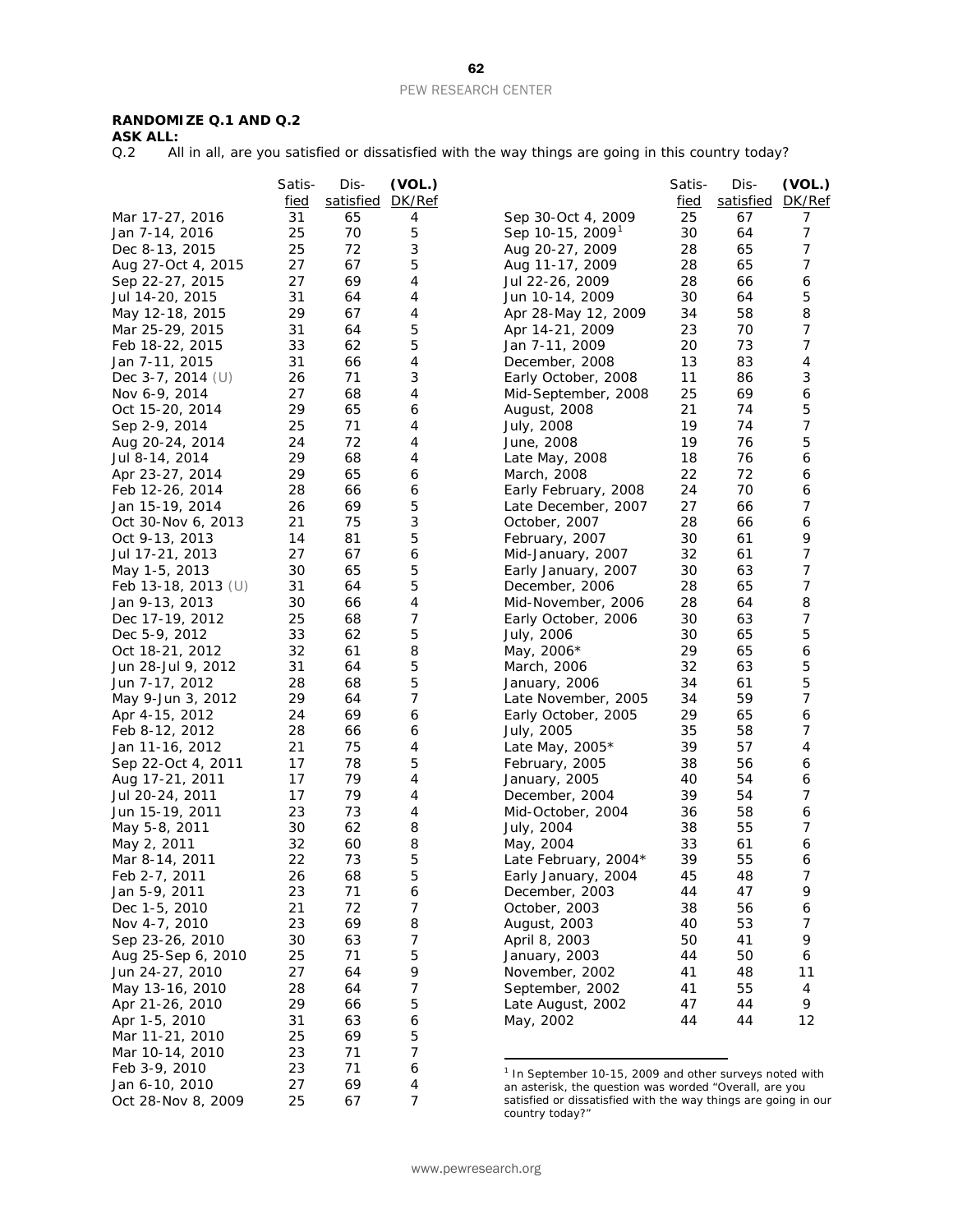| Q.2 CONTINUED         |             |           |        |                        |        |           |        |
|-----------------------|-------------|-----------|--------|------------------------|--------|-----------|--------|
|                       | Satis-      | Dis-      | (VOL.) |                        | Satis- | Dis-      | (VOL.) |
|                       | <u>fied</u> | satisfied | DK/Ref |                        | fied   | satisfied | DK/Ref |
| March, 2002           | 50          | 40        | 10     | August, 1997           | 49     | 46        | 5      |
| Late September, 2001  | 57          | 34        | 9      | January, 1997          | 38     | 58        | 4      |
| Early September, 2001 | 41          | 53        | 6      | July, 1996             | 29     | 67        | 4      |
| June, 2001            | 43          | 52        | 5      | March, 1996            | 28     | 70        | 2      |
| March, 2001           | 47          | 45        | 8      | October, 1995          | 23     | 73        | 4      |
| February, 2001        | 46          | 43        | 11     | June, 1995             | 25     | 73        | 2      |
| January, 2001         | 55          | 41        | 4      | April, 1995            | 23     | 74        | 3      |
| October, 2000 (RVs)   | 54          | 39        |        | July, 1994             | 24     | 73        | 3      |
| September, 2000       | 51          | 41        | 8      | March, 1994            | 24     | 71        | 5      |
| June, 2000            | 47          | 45        | 8      | October, 1993          | 22     | 73        | 5      |
| April, 2000           | 48          | 43        | 9      | September, 1993        | 20     | 75        | 5      |
| August, 1999          | 56          | 39        | 5      | May, 1993              | 22     | 71        |        |
| January, 1999         | 53          | 41        | 6      | January, 1993          | 39     | 50        | 11     |
| November, 1998        | 46          | 44        | 10     | January, 1992          | 28     | 68        | 4      |
| Early September, 1998 | 54          | 42        | 4      | November, 1991         | 34     | 61        | 5      |
| Late August, 1998     | 55          | 41        | 4      | Gallup: Late Feb, 1991 | 66     | 31        | 3      |
| Early August, 1998    | 50          | 44        | 6      | August, 1990           | 47     | 48        | 5      |
| February, 1998        | 59          | 37        | 4      | May, 1990              | 41     | 54        | 5      |
| January, 1998         | 46          | 50        | 4      | January, 1989          | 45     | 50        | 5      |
| September, 1997       | 45          | 49        | 6      | September, 1988 (RVs)  | 50     | 45        | 5      |

#### **NO QUESTIONS 3-5**

#### **ASK ALL:**

Q.6 In general, would you say life in America today is better, worse, or about the same as it was fifty years ago for people like you?

#### Mar 17-27

- $\frac{2016}{35}$
- 35 Better<br>43 Worse
- 43 Worse<br>15 About
- 15 About the same<br>7 Don't know/Refu 7 Don't know/Refused **(VOL.)**

## **ASK ALL:**<br>Q.7 Do

Do you think the future of the next generation of Americans will be better, worse, or about the same as life today?

|                            |        |       | About the | (VOL.) |
|----------------------------|--------|-------|-----------|--------|
|                            | Better | Worse | same      | DK/Ref |
| Mar 17-27, 2016            | 25     | 49    | 19        |        |
| CBS: January, 2014         | 20     | 53    | 25        |        |
| CBS/NYT: September, 2012   | 32     | 42    | 18        | 8      |
| CBS/NYT: April, 2012 (RVs) | 24     | 47    | 23        | 6      |
| CBS/NYT: October, 2011     | 21     | 46    | 29        |        |
| CBS/NYT: October, 2010     | 22     | 51    | 23        |        |
| CBS: May, 2010             | 20     | 50    | 25        | 5      |
| CBS/NYT: February, 2010    | 25     | 46    | 26        | 3      |
| <i>CBS</i> : May, 2009     | 25     | 42    | 28        | 5      |
| CBS: March, 2009           | 35     | 32    | 26        |        |
| CBS/NYT: April, 2008       | 33     | 34    | 29        |        |
| <i>CBS: June, 2007</i>     | 25     | 48    | 24        | 3      |
| CBS/NYT: September, 2006   | 30     | 38    | 28        |        |
| CBS/NYT: October, 2002     | 29     | 39    | 27        | 5      |
| NYT: June, 2000            | 40     | 31    | 26        | 3      |
| CBS: February, 2000        | 44     | 27    | 27        |        |
| CBS/NYT: March, 1995       | 16     | 58    | 20        | 6      |
| CBS/NYT: November, 1994    | 18     | 57    | 21        | 4      |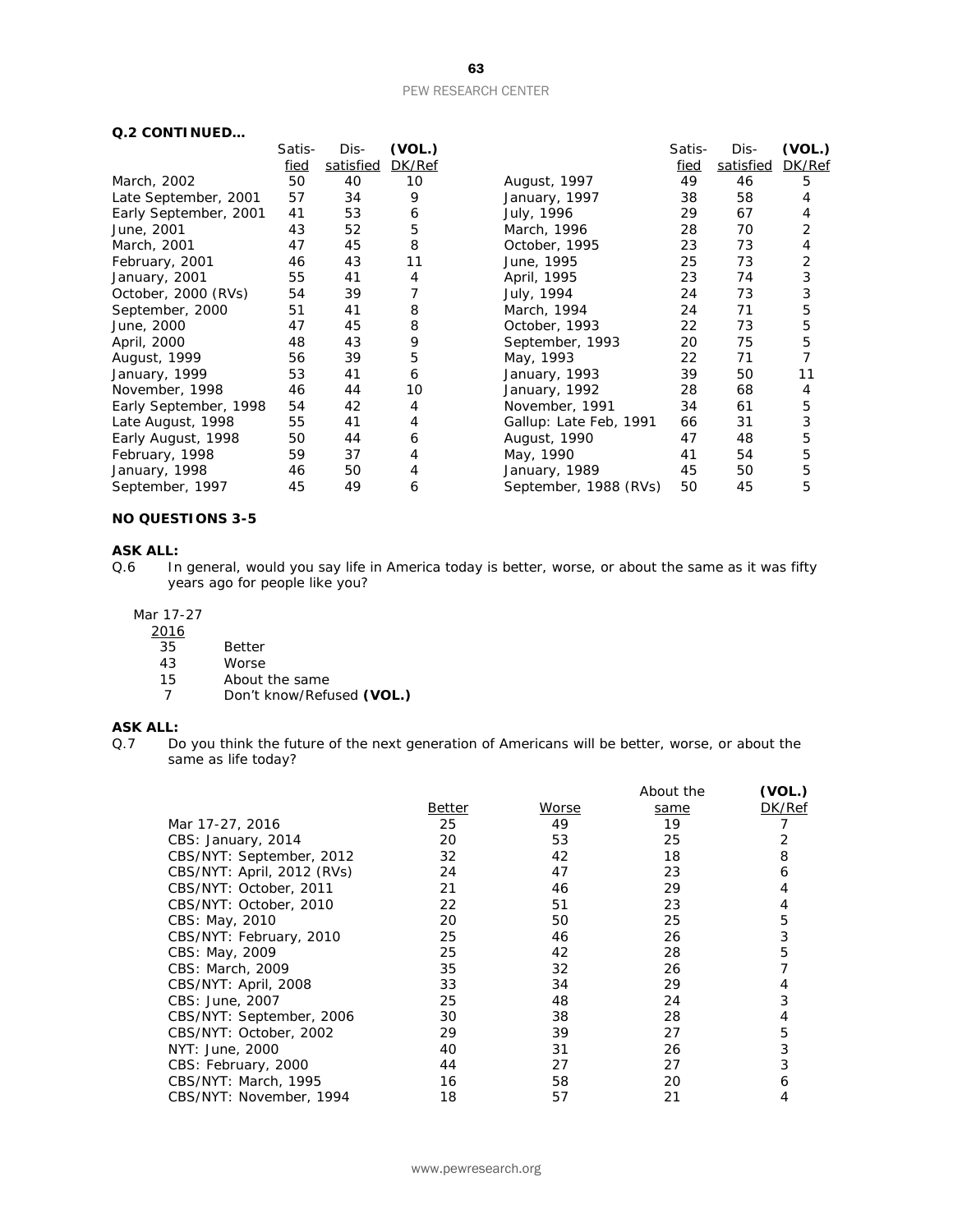#### **Q.7 CONTINUED…**

|                                      |               |       | About the | (VOL.) |
|--------------------------------------|---------------|-------|-----------|--------|
|                                      | <b>Better</b> | Worse | same      | DK/Ref |
| CBS: January, $1994^2$               | 22            | 53    | 21        | 4      |
| CBS/NYT: January, 1992               | 26            | 48    | 22        |        |
| CBS/NYT: November, 1991 <sup>3</sup> | 26            | 43    | 28        | 3      |
| CBS/NYT: October, 1991               | 20            | 52    | 25        | 3      |
| CBS/NYT: March, 1991                 | 36            | 26    | 35        | 3      |
| CBS/NYT: June, 1990                  | 28            | 36    | 31        | 5      |
| CBS/NYT: June, 1989                  | 25            | 52    | 18        | 5      |

## **ASK ALL:**<br>Q.8 In

In general, how much trust and confidence do you have in the wisdom of the American people when it comes to making political decisions? A very great deal, a good deal, not very much, or none at all?

| Aug 27- |      |      |        |
|---------|------|------|--------|
| Sep 13  | Jan  | Oct  | Gallup |
| 2015    | 2007 | 1997 | 1964   |
| Q       | 13   | 11   | 14     |
| 26      | 44   | 53   | 63     |
| 49      | 34   | 32   | 19     |
| 14      | 8    |      |        |
|         |      |      |        |
|         |      |      |        |

## **ASK ALL:**<br>0.9 W

Q.9 Would you say you follow what's going on in government and public affairs **[READ]**?

|                          | Most of  |    | Some of Only now  | Hardly         | (VOL.)   |
|--------------------------|----------|----|-------------------|----------------|----------|
|                          | the time |    | the time and then | at all         | DK/Ref   |
| Mar 17-27, 2016          | 55       | 27 | 11                | 7              | $^\star$ |
| Aug 27-Oct 4, 2015       | 51       | 26 | 14                | 8              |          |
| Oct 15-20, 2014          | 50       | 27 | 12                | 10             |          |
| Sep 2-9, 2014            | 51       | 25 | 14                | 9              | 1        |
| Jan 23-Mar 16, 2014      | 48       | 29 | 14                | 9              | $^\star$ |
| Oct 31-Nov 3, 2012 (RVs) | 69       | 21 | $\overline{7}$    | 3              | $^\star$ |
| Oct 24-28, 2012          | 51       | 27 | 13                | 9              | 1        |
| Oct 4-7, 2012 (RVs)      | 65       | 23 | 8                 | 4              | $^\star$ |
| Sep 12-16, 2012 (RVs)    | 60       | 26 | 10                | 4              | $^\star$ |
| Sep 22-Oct 4, 2011       | 47       | 28 | 15                | 8              |          |
| Feb 22-Mar 14, 2011      | 50       | 29 | 14                | 6              |          |
| Oct 27-30, 2010 (RVs)    | 56       | 29 | 10                | 5              | $^\star$ |
| Oct 13-18, 2010          | 49       | 28 | 12                | 10             |          |
| Aug 25-Sep 6, $2010^4$   | 52       | 25 | 13                | 10             |          |
| January, 2007            | 53       | 28 | 11                | $\overline{7}$ |          |
| November, 2006 (RVs)     | 58       | 26 | 10                | 6              | $^\star$ |
| Late October, 2006 (RVs) | 57       | 30 | 8                 | 5              | $^\star$ |
| December, 2005           | 50       | 28 | 14                | 8              | $^\star$ |
| December, 2004           | 45       | 35 | 14                | 5              | 1        |
| November, 2004 (RVs)     | 61       | 27 | 9                 | 3              | $^\star$ |
| Mid-October, 2004 (RVs)  | 63       | 26 | 8                 | 3              | $^\star$ |
| June, 2004               | 44       | 34 | 15                | 7              | $^\star$ |
| August, 2003             | 48       | 33 | 12                | 6              | 1        |
|                          |          |    |                   |                |          |

<span id="page-64-0"></span> $\overline{2}$ In January 1994, question read: "Do you think the future for the next generation will be better, worse, or about the same as life today?"

<span id="page-64-1"></span><sup>3</sup> In November 1991 and June 1990, question read: "Do you think the future generation of Americans will be better off, or worse off, or about the same as life today?" In November 1991, "same" was a volunteered response.

<span id="page-64-2"></span><sup>4</sup> In the Aug 25-Sep 6, 2010 survey, a wording experiment was conducted with one half of respondents asked the question wording shown above, and the other half was asked: "Some people seem to follow what's going on in government and public affairs most of the time, whether there's an election or not. Others aren't that interested. Would you say you follow what's going on in government and public affairs …" No significant differences were found between questions and the combined results are shown above. All surveys prior to Sep 2010 used the longer question wording.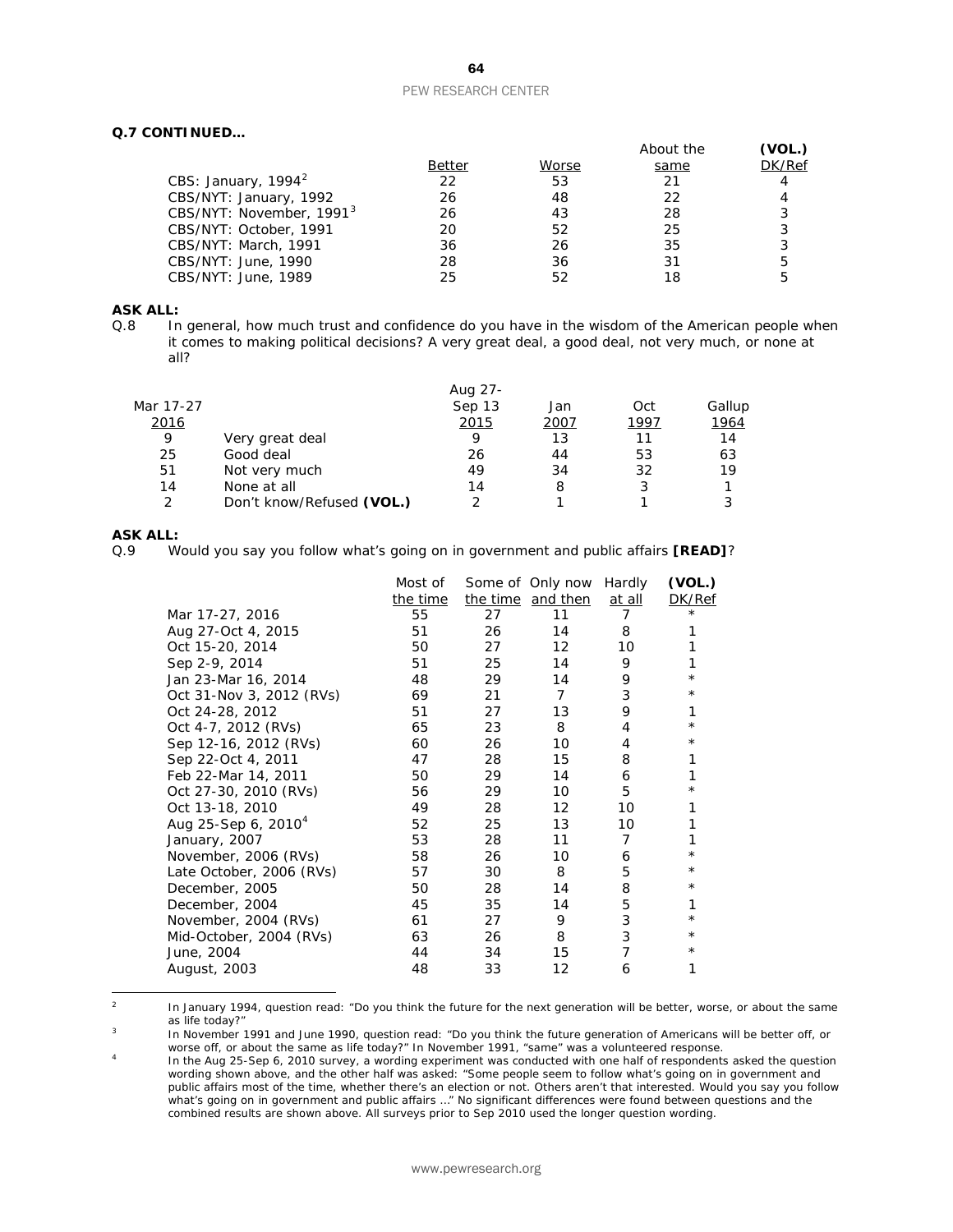#### **Q.9 CONTINUED…**

|                            | Most of  |    | Some of Only now Hardly |                | (VOL.)         |
|----------------------------|----------|----|-------------------------|----------------|----------------|
|                            | the time |    | the time and then       | at all         | DK/Ref         |
| November, 2002             | 49       | 27 | 14                      | 9              | 1              |
| August, 2002               | 54       | 30 | 11                      | 5              | $\star$        |
| March, 2001                | 49       | 27 | 13                      | 10             | 1              |
| Early November, 2000 (RVs) | 51       | 32 | 12                      | 5              | $^{\star}$     |
| September, 2000 (RVs)      | 51       | 34 | 10                      | 4              | 1              |
| June, 2000                 | 38       | 32 | 19                      | 11             | $\star$        |
| Late September, 1999       | 39       | 32 | 20                      | 9              | $^{\star}$     |
| August, 1999               | 40       | 35 | 17                      | 8              | $^\star$       |
| November, 1998             | 46       | 27 | 14                      | 13             | $\star$        |
| Late October, 1998 (RVs)   | 57       | 29 | 10                      | 4              | $^\star$       |
| Early October, 1998 (RVs)  | 51       | 33 | 11                      | 5              | $^\star$       |
| Early September, 1998      | 45       | 34 | 15                      | 6              | $^{\star}$     |
| June, 1998                 | 36       | 34 | 21                      | 9              | $^\star$       |
| November, 1997             | 41       | 36 | 16                      | $\overline{7}$ | $^\star$       |
| November, 1996 (RVs)       | 52       | 32 | 12                      | $\overline{4}$ | $^\star$       |
| October, 1996 (RVs)        | 43       | 37 | 13                      | 6              | 1              |
| June, 1996                 | 41       | 34 | 17                      | 8              | $^{\star}$     |
| October, 1995              | 46       | 35 | 14                      | 5              | $^\star$       |
| April, 1995                | 43       | 35 | 16                      | 6              | $\star$        |
| November, 1994             | 49       | 30 | 13                      | 7              | 1              |
| October, 1994              | 45       | 35 | 14                      | 6              | $^\star$       |
| July, 1994                 | 46       | 33 | 15                      | 6              | $\star$        |
| May, 1990                  | 39       | 34 | 18                      | 9              | $^{\star}$     |
| February, 1989             | 47       | 34 | 14                      | 4              | 1              |
| October, 1988 (RVs)        | 52       | 33 | 12                      | 3              | $\star$        |
| May, 1988                  | 37       | 37 | 17                      | 6              | 3              |
| January, 1988              | 37       | 35 | 18                      | 8              | $\overline{2}$ |
| November, 1987             | 49       | 32 | 14                      | $\overline{4}$ | 1              |
| May, 1987                  | 41       | 35 | 15                      | 7              | $\overline{2}$ |
| July, 1985                 | 36       | 33 | 18                      | 12             | 1              |

#### **ASK FORM 1 ONLY [N=1,130]:**

Q.10F1 Some people say they are basically content with the federal government, others say they are frustrated, and others say they are angry. Which of these best describes how you feel?

|                     | Basically |            |              | (VOL.) |
|---------------------|-----------|------------|--------------|--------|
|                     | content   | Frustrated | <u>Angry</u> | DK/Ref |
| Mar 17-27, 2016     | 20        | 57         | 21           | 2      |
| Aug 27-Oct 4, 2015  | 18        | 57         | 22           | 3      |
| Feb 12-26, 2014     | 17        | 62         | 19           | 2      |
| Oct 9-13, 2013      | 12        | 55         | 30           | 3      |
| Sep 25-29, 2013     | 17        | 51         | 26           | 5      |
| Jan 9-13, 2013      | 20        | 58         | 19           | 3      |
| Sep 22-Oct 4, 2011  | 17        | 58         | 21           | 3      |
| Aug 17-21, 2011     | 11        | 60         | 26           | 3      |
| Feb 22-Mar 1, 2011  | 22        | 59         | 14           | 5      |
| Aug 25-Sep 6, 2010  | 21        | 52         | 23           | 4      |
| Apr 1-5, 2010       | 23        | 52         | 21           | 4      |
| Mar 11-21, 2010     | 19        | 56         | 21           | 5      |
| Early January, 2007 | 21        | 58         | 16           | 5      |
| Early October, 2006 | 21        | 54         | 20           | 5      |
| March, 2004         | 32        | 52         | 13           | 3      |
| Mid November, 2001  | 53        | 34         | 8            | 5      |
| June, 2000          | 28        | 53         | 13           | 6      |
| February, 2000      | 33        | 54         | 10           | 3      |
| October, 1997       | 29        | 56         | 12           | 3      |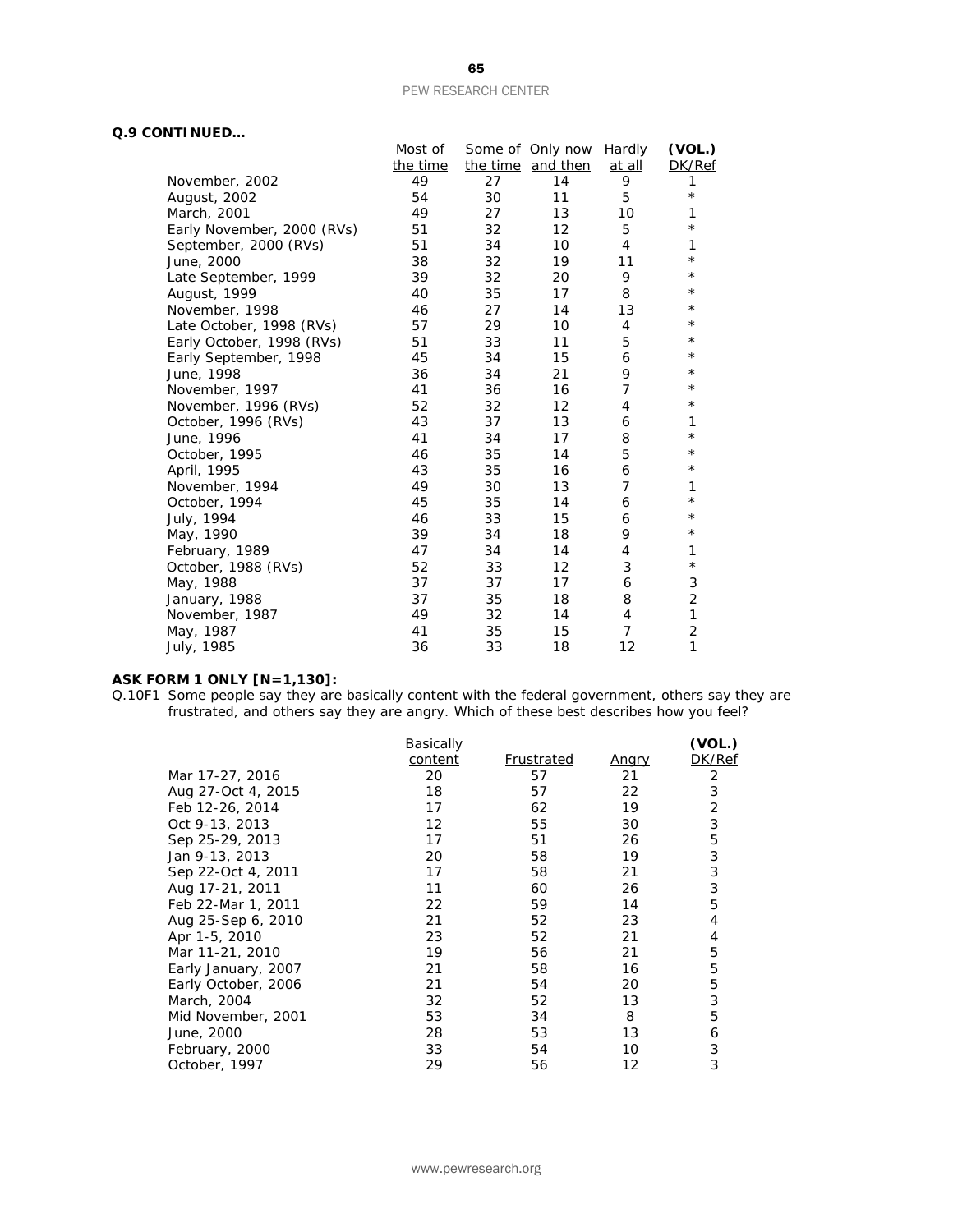#### **ASK FORM 2 ONLY [N=1,124]:**

Q.11F2 Some people say they are basically content with politics today, others say they are frustrated, and others say they are angry. Which of these best describes how you feel?

Mar 17-27

2016

- 13 Basically content
- 64 Frustrated
- 21 Angry
- 3 Don't know/Refused **(VOL.)**

#### **ASK IF ANGRY (Q.11F2=3) [N=247]:**

Q.12F2 And what is the main reason you are angry about politics today? **[RECORD VERBATIM RESPONSE. PROBE FOR CLARITY – DO NOT PROBE FOR ADDITIONAL MENTIONS. IF MORE THAN ONE MENTION, RECORD IN ORDER OF MENTION. RECORD UP TO THREE RESPONSES]**?

#### **BASED ON THOSE WHO ARE ANGRY ABOUT POLITICS:**

Mar 17-27

 $\frac{2016}{36}$ 

- 26 Politicians lie/don't keep promises/are self-serving<br>18 Gridlock/partisanship/politicians are incompetent/c
- Gridlock/partisanship/politicians are incompetent/don't get anything done
- 14 Politicians out of touch/not working for Americans
- 5 Economy/jobs
- 4 Barack Obama<br>4 Corruption/lobb
- Corruption/lobbyists/interest groups
- 4 Social Security/healthcare/entitlements
- 4 Republicans (non-specific)
- 4 National decline/general state of country
- 4 Lack of good candidates/real choices
- 3 Wall Street/big business influence on government
- 3 Racism/police brutality
- 3 American public isn't paying attention/has lost values
- 3 Donald Trump<br>3 Taxes
- 3 Taxes<br>2 Sociali
- 2 Socialist/liberal influence<br>2 Politicians disrespect Con
- 2 Politicians disrespect Constitution/laws/Founders' vision
- 2 Immigration policy/immigrants<br>2 Money in politics
- Money in politics
- 2 Economic inequality/challenges for poor
- 2 Loss of rights/civil liberties
- 2 2016 campaign<br>7 0ther
- 7 Other<br>9 None/
- 9 None/No problem<br>55 **(NET) POLITICI**
- **55 (NET) POLITICIANS (GENERAL)**
- **20 (NET) ISSUES**
- **12 (NET) SPECIFIC POLITICIANS/PARTIES/2016 CAMPAIGN**
- **7 (NET) INTEREST GROUPS**

*Total exceeds 100% because of multiple responses.*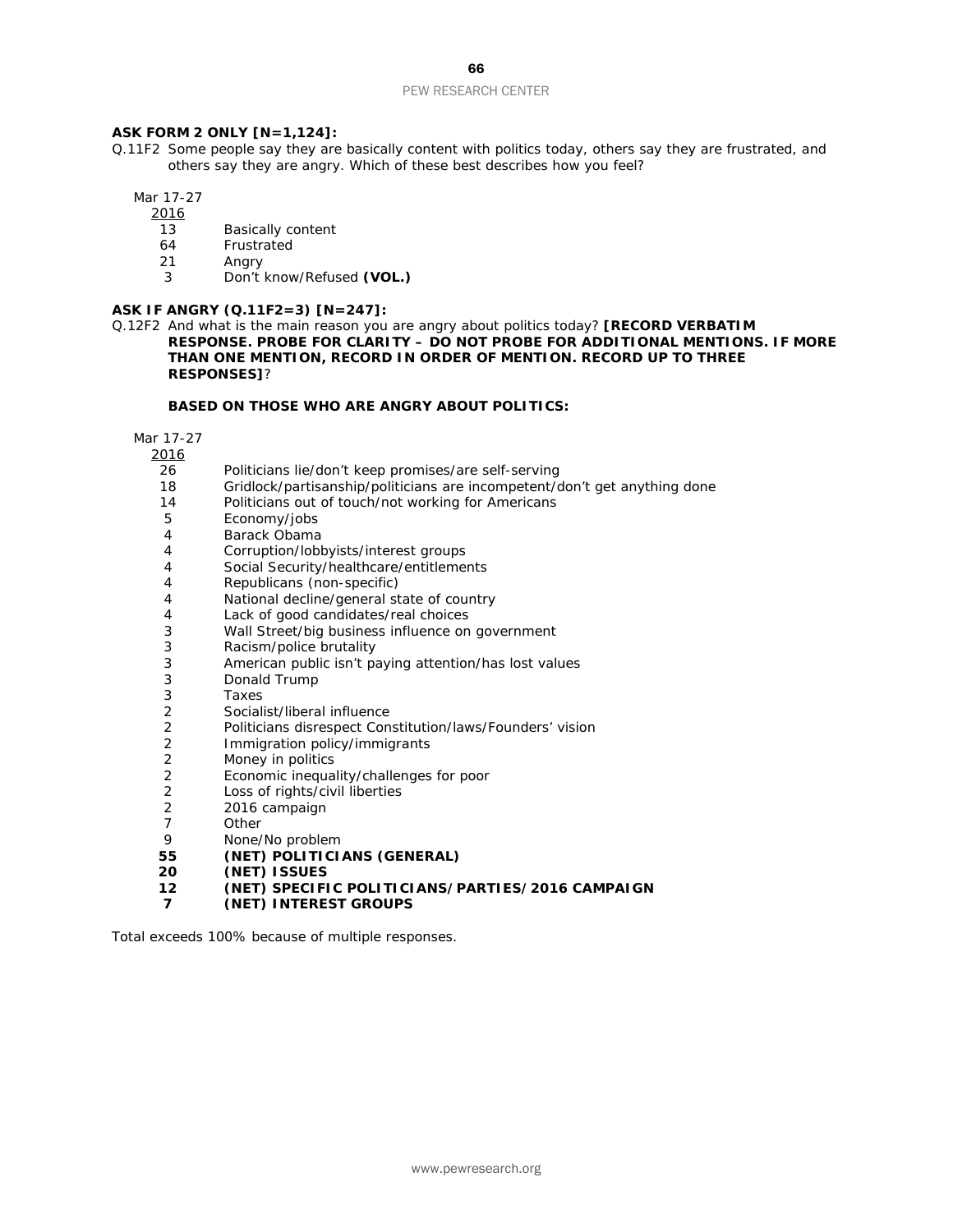## **ASK ALL:**<br>THOUGHT

THOUGHT How much thought have you given to the coming presidential election ... Quite a lot or only a little?

### **BASED ON REGISTERED VOTERS [N=1,787]:**

|                       | Quite<br><u>a lot</u> | (VOL.) Only a<br><b>Some</b> | <u>little</u> | (VOL.) (VOL.)<br><b>None</b> | DK/Ref         |
|-----------------------|-----------------------|------------------------------|---------------|------------------------------|----------------|
| 2016 Election         |                       |                              |               |                              |                |
| Mar 17-27, 2016       | 85                    | 3                            | 12            | 1                            | $^\star$       |
| 2012 Election         |                       |                              |               |                              |                |
| Oct 31-Nov 3, 2012    | 81                    | 2                            | 14            | 2                            | 1              |
| Oct 24-28, 2012       | 78                    | 3                            | 15            | 3                            | 1              |
| Oct 4-7, 2012         | 73                    | 3                            | 21            | $\overline{2}$               | 1              |
| Sep 12-16, 2012       | 70                    | 4                            | 23            | $\overline{2}$               | 1              |
| Jul 16-26, 2012       | 61                    | 5                            | 28            | 6                            | 1              |
| Jun 28-Jul 9, 2012    | 65                    | 3                            | 29            | 3                            | $^{\star}$     |
| Jun 7-17, 2012        | 67                    | 1                            | 30            | $\overline{2}$               | 1              |
| May 9-Jun 3, 2012     | 61                    | 2                            | 33            | 3                            | 1              |
| Apr 4-15, 2012        | 64                    | 2                            | 30            | $\overline{4}$               | 1              |
| Mar 7-11, 2012        | 66                    | $\overline{2}$               | 30            | 1                            | 1              |
| 2008 Election         |                       |                              |               |                              |                |
| November, 2008        | 81                    | 3                            | 13            | 2                            | 1              |
| Late October, 2008    | 81                    | 3                            | 13            | $\overline{2}$               | 1              |
| Mid-October, 2008     | 81                    | 3                            | 13            | 3                            | $\star$        |
| Early October, 2008   | 81                    | 2                            | 14            | 2                            | 1              |
| Late September, 2008  | 80                    | 3                            | 14            | $\overline{2}$               | $\mathbf{1}$   |
| Mid-September, 2008   | 78                    | 4                            | 14            | 3                            | 1              |
| August, 2008          | 74                    | 6                            | 17            | 2                            | $\mathbf{1}$   |
| July, 2008            | 74                    | 2                            | 20            | 3                            | $\mathbf{1}$   |
| June, 2008            | 72                    | $\overline{2}$               | 23            | $\mathbf 2$                  | 1              |
| Late May, 2008        | 75                    | 4                            | 17            | $\ensuremath{\mathsf{3}}$    | 1              |
| April, 2008           | 77                    | 7                            | 13            | 2                            | 1              |
| March, 2008           | 78                    | 3                            | 15            | 3                            | $\mathbf{1}$   |
| Late February, 2008   | 74                    | 3                            | 19            | $\overline{2}$               | $\overline{2}$ |
| 2004 Election         |                       |                              |               |                              |                |
| November, 2004        | 82                    | 3                            | 12            | 2                            | 1              |
| Mid-October, 2004     | 76                    | 5                            | 15            | 3                            | 1              |
| Early October, 2004   | 74                    | 4                            | 19            | $\overline{2}$               | 1              |
| September, 2004       | 71                    | 3                            | 22            | 3                            | 1              |
| August, 2004          | 69                    | $\overline{2}$               | 26            | $\sqrt{2}$                   | 1              |
| July, 2004            | 67                    | 2                            | 28            | $\overline{2}$               | 1              |
| June, 2004            | 58                    | 3                            | 36            | $\sqrt{2}$                   | 1              |
| May, 2004             | 59                    | 6                            | 30            | 4                            | 1              |
| Late March, 2004      | 60                    | 4                            | 31            | 4                            | 1              |
| Mid-March, 2004       | 65                    | $\overline{2}$               | 31            | $\overline{2}$               | $\star$        |
| 2000 Election         |                       |                              |               |                              |                |
| November, 2000        | 72                    | 6                            | 19            | 2                            | 1              |
| Late October, 2000    | 66                    | 6                            | 24            | 4                            | $\star$        |
| Mid-October, 2000     | 67                    | 9                            | 19            | 4                            | 1              |
| Early October, 2000   | 60                    | 8                            | 27            | 4                            | 1              |
| September, 2000       | 59                    | 8                            | 29            | 3                            | 1              |
| July, 2000            | 46                    | 6                            | 45            | 3                            | $^{\star}$     |
| June, 2000            | 46                    | 6                            | 43            | 5                            | $\star$        |
| May, 2000             | 48                    | 4                            | 42            | 5                            | 1              |
| April, 2000           | 45                    | 7                            | 41            | $\overline{7}$               | $^\star$       |
| 1996 Election         |                       |                              |               |                              |                |
| November, 1996        | 67                    | 8                            | 22            | 3                            | $^\star$       |
| October, 1996         | 65                    | 7                            | 26            | 1                            | 1              |
| Late September, 1996  | 61                    | 7                            | 29            | $\overline{c}$               | 1              |
| Early September, 1996 | 56                    | 3                            | 36            | $\overline{4}$               | 1              |
|                       |                       |                              |               |                              |                |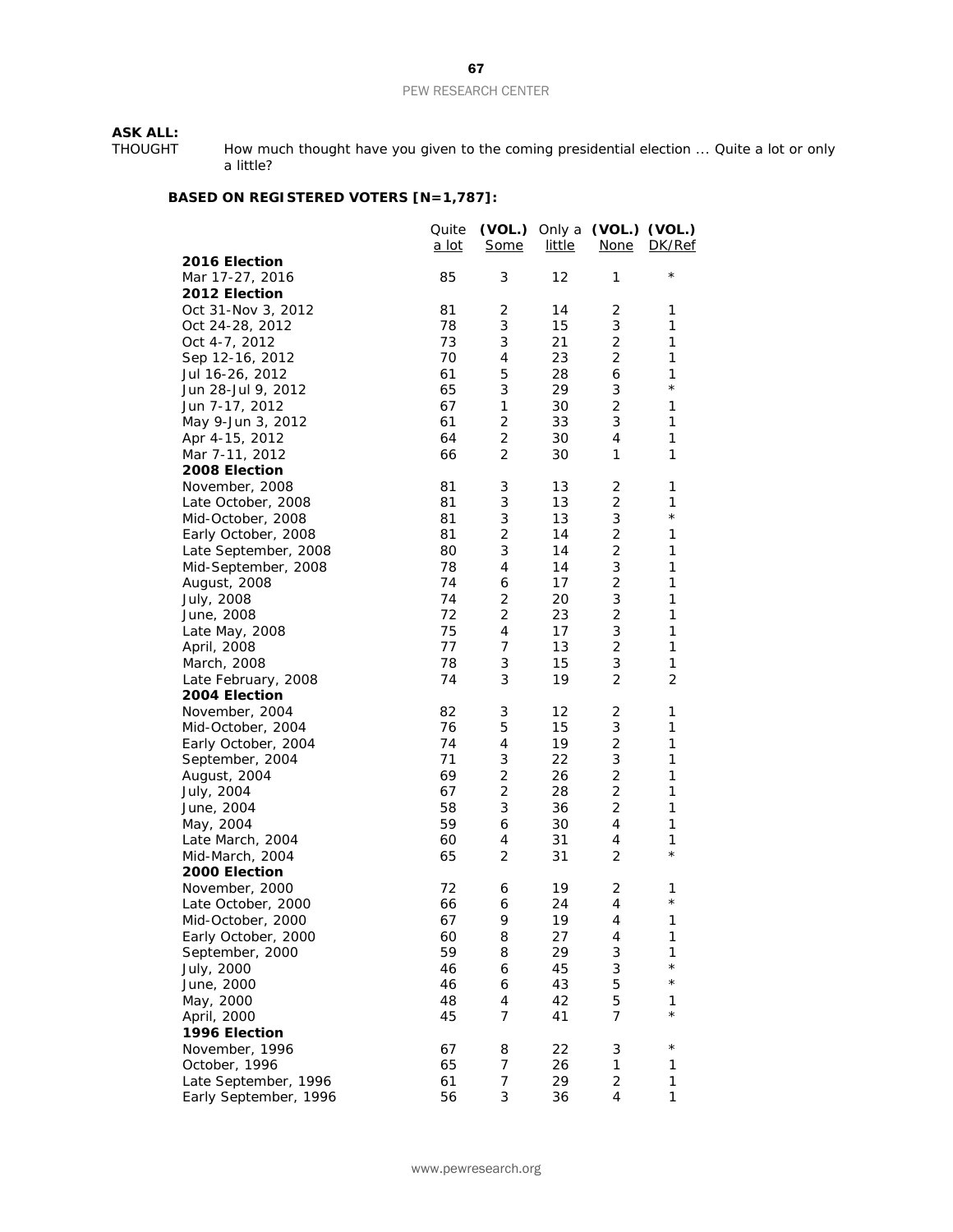#### **THOUGHT CONTINUED…**

|                         | Quite        | (VOL.) |        | Only a (VOL.) (VOL.) |          |
|-------------------------|--------------|--------|--------|----------------------|----------|
|                         | <u>a lot</u> | Some   | little | None                 | DK/Ref   |
| July, 1996              | 55           | 3      | 41     |                      | $^\star$ |
| June, 1996              | 50           | 5      | 41     | 3                    |          |
| 1992 Election           |              |        |        |                      |          |
| Early October, 1992     | 77           | 5      | 16     |                      |          |
| September, 1992         | 69           | 3      | 26     |                      |          |
| August, 1992            | 72           | 4      | 23     |                      | $^\star$ |
| June, 1992              | 63           | 6      | 29     |                      |          |
| 1988 Election           |              |        |        |                      |          |
| Gallup: November, 1988  | 73           | 8      | 17     | 2                    |          |
| Gallup: October, 1988   | 69           | 9      | 20     | 2                    |          |
| Gallup: September, 1988 | 57           | 18     | 23     | 2                    |          |
| Gallup: August, 1988    | 61           | 10     | 27     | 2                    |          |

#### **ASK FORM 2 ONLY [N=1,124]:**

Q.13F2 Thinking about the presidential primaries so far, generally do you think they have been a good way of determining who the best qualified nominees are or not?

|            |    | (VOL.) |
|------------|----|--------|
| <b>Yes</b> | No | DK/Ref |
| 34         | 61 | 4      |
| 30         | 57 | 13     |
| 35         | 60 | 5      |
| 43         | 52 | 5      |
| 40         | 46 | 14     |
| 41         | 50 | 9      |
| 35         | 58 | 7      |
| 31         | 59 | 10     |
| 51         | 41 | 8      |
| 48         | 37 | 15     |
| 56         | 31 | 13     |
| 61         | 23 | 16     |
| 40         | 48 | 12     |
|            |    |        |

## **ASK ALL:**<br>REG W

Which of these statements best describes you? **[READ IN ORDER] [INSTRUCTION: BE SURE TO CLARIFY WHETHER RESPONDENT IS ABSOLUTELY CERTAIN THEY ARE REGISTERED OR ONLY PROBABLY REGISTERED; IF RESPONDENT VOLUNTEERS THAT THEY ARE IN NORTH DAKOTA AND DON'T HAVE TO REGISTER, PUNCH 1]**

#### Mar 17-27

 $\frac{2016}{75}$ 

- 75 Are you ABSOLUTELY CERTAIN that you are registered to vote at your current address<br>5 Are you PROBABLY registered, but there is a chance your registration has lapsed
- 5 Are you PROBABLY registered, but there is a chance your registration has lapsed<br>18 Are you NOT registered to vote at your current address
- Are you NOT registered to vote at your current address
- 1 Don't know/Refused **(VOL.)**

#### **ASK ALL REGISTERED VOTERS (REG=1):**

OFTVOTE How often would you say you vote...**[READ IN ORDER]?**

#### **BASED ON REGISTERED VOTERS [N=1,787]:**

|                    |        |        | Part of |        | (VOL.)       |          |            |
|--------------------|--------|--------|---------|--------|--------------|----------|------------|
|                    |        | Nearly | the     |        | <b>Never</b> | (VOL.)   | (VOL.)     |
|                    | Always | always | time    | Seldom | vote         | Other    | DK/Ref     |
| Mar 17-27, 2016    | 63     | 22     | Q       | 4      |              |          | $^{\star}$ |
| Aug 27-Oct 4, 2015 | 61     | 22     | Q       |        |              | $^\star$ | $^{\star}$ |
| Oct 15-20, 2014    | 58     | 25     | Q       |        |              | $^\star$ | $^{\star}$ |
| Sep 2-9, 2014      | 58     | つフ     | 10      |        |              | $^\star$ | $^\star$   |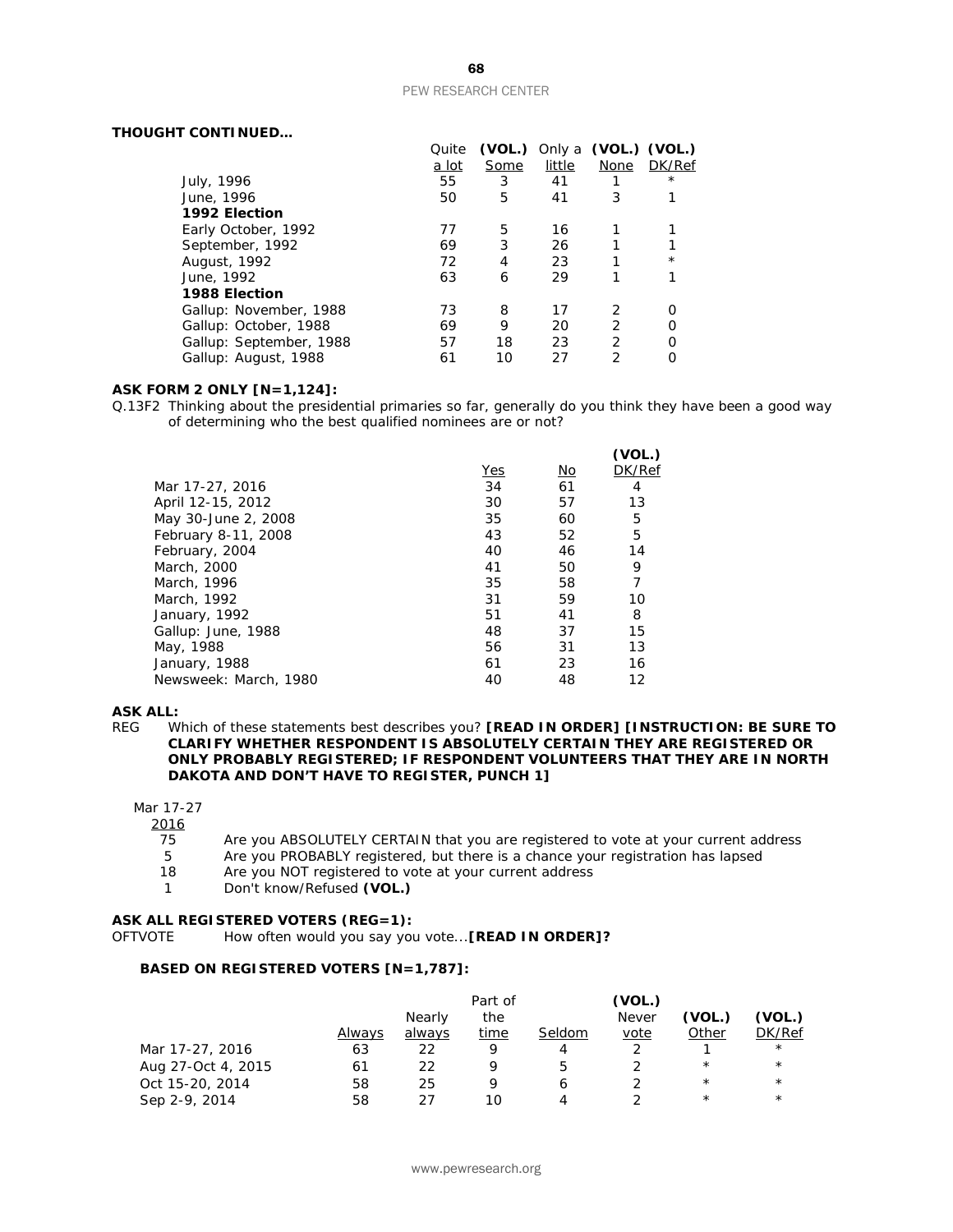| <b>OFTVOTE CONTINUED</b> |               |        | Part of        |        | (VOL.)         |                |            |
|--------------------------|---------------|--------|----------------|--------|----------------|----------------|------------|
|                          |               | Nearly | the            |        | Never          | (VOL.)         | (VOL.)     |
|                          | <u>Always</u> | always | time           | Seldom | vote           | Other          | DK/Ref     |
| Jul 8-14, 2014           | 58            | 25     | 10             | 4      | 2              | $^\star$       | $^\star$   |
| Jan 23-Mar 16, 2014      | 61            | 24     | 8              | 5      | 1              | $^\star$       | $^\star$   |
| Oct 31-Nov 3, 2012       | 62            | 23     | 7              | 5      | 2              | 1              | $^\star$   |
| Oct 24-28, 2012          | 59            | 24     | 8              | 5      | 3              | 1              | $^\star$   |
| Oct 4-7, 2012            | 67            | 20     | 6              | 4      | 1              | 1              | 0          |
| Sep 12-16, 2012          | 64            | 22     | 7              | 4      | $\overline{2}$ | 1              | $^\star$   |
| Jun 7-17, 2012           | 64            | 24     | 6              | 4      | 1              | $\star$        | $^\star$   |
| Apr 4-15, 2012           | 57            | 29     | 8              | 4      | 1              | $^\star$       | $^\star$   |
| Jan 4-8, 2012            | 60            | 24     | 8              | 6      | 1              | 1              | $^\star$   |
| Feb 22-Mar 14, 2011      | 62            | 24     | 8              | 4      | $\mathbf{1}$   | $\star$        | $^\star$   |
| Oct 27-30, 2010          | 58            | 24     | 11             | 5      | $\overline{2}$ | 1              | $^\star$   |
| Oct 13-18, 2010          | 57            | 27     | 10             | 4      | 2              | 1              | $^\star$   |
| Aug 25-Sep 6, 2010       | 59            | 26     | 9              | 4      | $\mathbf{1}$   | $^\star$       | $^\star$   |
| June 16-20, 2010         | 52            | 31     | 11             | 5      | 1              | 1              | 1          |
| Mar 31-Apr 6, 2009       | 62            | 23     | 7              | 5      | 1              | 1              | 1          |
| November, 2008           | 60            | 23     | 8              | 5      | 2              | $\overline{2}$ | $^{\star}$ |
| Late October, 2008       | 57            | 26     | 8              | 5      | 3              | $\mathbf{1}$   | $^\star$   |
| Mid-October, 2008        | 57            | 27     | 7              | 5      | 3              | 1              | $^\star$   |
| Early October, 2008      | 53            | 27     | 9              | 6      | 3              | 1              | 1          |
| Late September, 2008     | 55            | 27     | 9              | 6      | 2              | 1              | $^\star$   |
| Mid-September, 2008      | 54            | 28     | 10             | 5      | 2              | 1              | $^\star$   |
| August, 2008             | 55            | 29     | 9              | 4      | $\overline{2}$ | 1              | $^\star$   |
| July, 2008               | 53            | 30     | 10             | 4      | 1              | 1              | 1          |
| January, 2007            | 58            | 29     | 9              | 3      | 1              | $^{\star}$     | $^{\star}$ |
| November, 2006           | 58            | 26     | 8              | 5      | $\overline{2}$ | 1              | $^{\star}$ |
| Late October, 2006       | 58            | 27     | 9              | 4      | 1              | 1              | $^\star$   |
| Early October, 2006      | 47            | 36     | 10             | 3      | $\overline{c}$ | 1              | 1          |
| September, 2006          | 56            | 28     | 9              | 6      | $\mathbf{1}$   | $^\star$       | $^\star$   |
| May, 2006                | 60            | 26     | 8              | 4      | 1              | $^\star$       | 1          |
| December, 2005           | 60            | 24     | 9              | 4      | 2              | 1              | 1          |
| December, 2004           | 64            | 22     | 8              | 4      | 1              | $^{\star}$     | 1          |
| November, 2004           | 62            | 21     | 7              | 6      | 3              | $\mathbf{1}$   | $^\star$   |
| Mid-October, 2004        | 63            | 22     | $\overline{7}$ | 5      | $\overline{c}$ | 1              | $^{\star}$ |
| Early October, 2004      | 58            | 25     | 9              | 4      | $\overline{c}$ | 1              | 1          |
| September, 2004          | 58            | 27     | 9              | 5      | 2              | 1              | 1          |
| August, 2004             | 56            | 28     | 9              | 5      | $\overline{c}$ | $^\star$       | 1          |
| July, 2004               | 54            | 31     | 9              | 4      | 1              | $^{\star}$     | $^\star$   |
| June, 2004               | 57            | 29     | $\overline{7}$ | 5      | 1              | 1              | 1          |
| May, 2004                | 56            | 27     | 10             | 4      | 2              | 1              | 1          |
| April, 2004              | 55            | 29     | 9              | 5      | 1              | 1              | 1          |
| Late March, 2004         | 50            | 31     | 11             | 6      | 1              | $^\star$       | 1          |
| Mid-March, 2004          | 55            | 30     | 9              | 5      | 1              | $^\star$       | $^\star$   |
| February, 2004           | 55            | 29     | 12             | 3      | $\star$        | $\star$        | $^\star$   |
| January, 2004            | 54            | 30     | 10             | 4      | $\overline{c}$ | 1              | $\star$    |
| August, 2003             | 53            | 30     | 10             | 5      | 1              | $^{\star}$     | $^\star$   |
| June, 2003               | 48            | 36     | 11             | 3      | 1              | $^\star$       | 0          |
| Early November, 2002     | 52            | 30     | 11             | 6      | 1              | 0              | 1          |
| Early October, 2002      | 50            | 33     | 11             | 4      | $\star$        | 1              | 1          |
| Early September, 2002    | 59            | 25     | 11             | 4      | 1              | $^\star$       | $^\star$   |
| August, 2002             | 53            | 32     | 10             | 4      | 1              | $^\star$       | $^\star$   |
| May, 2002                | 53            | 31     | 9              | 5      | 1              | $^\star$       | 1          |
| Early November, 2000     | 57            | 26     | 8              | 6      | 2              | 1              | $^\star$   |
| Late October, 2000       | 52            | 30     | 9              | 6      | 1              | $\overline{c}$ | 0          |
| Mid-October, 2000        | 54            | 27     | 10             | 6      | $\star$        | 3              | $^\star$   |
| Early October, 2000      | 51            | 29     | 10             | 6      | 3              | 1              | $^\star$   |
|                          |               |        |                |        |                |                |            |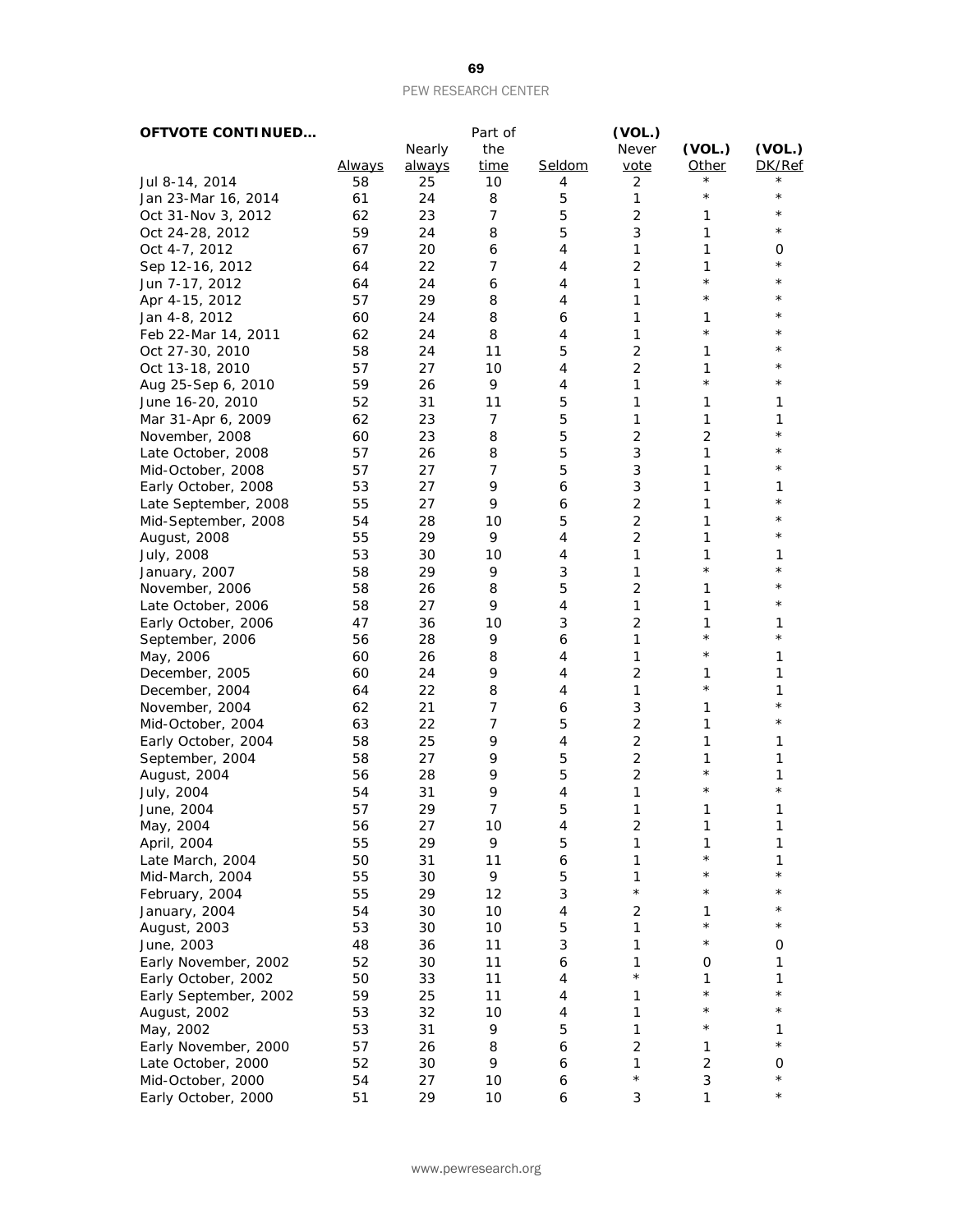| <b>OFTVOTE CONTINUED</b> |               |        | Part of     |                           | (VOL.)                   |                |               |
|--------------------------|---------------|--------|-------------|---------------------------|--------------------------|----------------|---------------|
|                          |               | Nearly | the         |                           | Never                    | (VOL.)         | (VOL.)        |
|                          | <b>Always</b> | always | <u>time</u> | Seldom                    | vote                     | <b>Other</b>   | DK/Ref        |
| September, 2000          | 61            | 21     | 9           | 7                         | 2                        |                |               |
| July, 2000               | 48            | 30     | 13          | 6                         | $\overline{c}$           | 1              | $\star$       |
| June, 2000               | 58            | 26     | 10          | 4                         | 1                        | 1              | $^\star$      |
| May, 2000                | 52            | 29     | 12          | 6                         | 1                        | 1              | $^\star$      |
| April, 2000              | 50            | 30     | 12          | 6                         | $\overline{c}$           | 1              | $^\star$      |
| March, 2000              | 49            | 34     | 12          | 4                         | 1                        | 1              | 0             |
| February, 2000           | 53            | 32     | 10          | 4                         | 1                        | O              | $^\star$      |
| January, 2000            | 50            | 34     | 12          | 4                         | 1                        | $\star$        | $^\star$      |
| October, 1999            | 39            | 47     | 9           | $\overline{2}$            | 1                        | $\star$        | $^\star$      |
| Late September, 1999     | 40            | 47     | 9           | 3                         | 1                        | $^\star$       | $^\star$      |
| Late October, 1998       | 56            | 28     | 10          | 5                         | 1                        | $^\star$       | $^\star$      |
| Early October, 1998      | 50            | 32     | 11          | 5                         | 1                        | 1              | $^\star$      |
| Early September, 1998    | 53            | 33     | 9           | 4                         | $\overline{\phantom{a}}$ | 1              | $^\star$      |
| Late August, 1998        | 48            | 35     | 13          | 4                         | $^\star$                 | $\mathbf 0$    | $^\star$      |
| June, 1998               | 49            | 33     | 12          | 5                         |                          | 1              | 0             |
| May, 1998                | 52            | 29     | 12          | 6                         | 1                        | 1              | $^\star$      |
| November, 1997           | 42            | 44     | 10          | 3                         | 1                        | $\star$        | $^\star$      |
| October, 1997            | 62            | 26     | 8           | 3                         | 1                        | $^\star$       | $^\star$      |
| June, 1997               | 54            | 30     | 10          | 4                         | 1                        | $^{\star}$     | *             |
| November, 1996           | 55            | 28     | 8           | 6                         | $\overline{2}$           | 1              | $^\star$      |
| October, 1996            | 52            | 30     | 9           | 5                         | $\overline{2}$           | $\overline{2}$ | $^\star$      |
| Late September, 1996     | 52            | 31     | 10          | 4                         | $\overline{2}$           | 1              | $^\star$      |
| Early September, 1996    | 53            | 29     | 12          | 4                         | 1                        | $\star$        | *             |
| July, 1996               | 52            | 33     | 8           | 5                         | 1                        | 1              | $^\star$      |
| June, 1996               | 52            | 33     | 9           | 4                         | 1                        | 1              | $^\star$      |
| Late April, 1996         | 44            | 37     | 11          | 5                         | 1                        | 1              | 1             |
| Early April, 1996        | 49            | 35     | 10          | 5                         | 1                        | $\star$        | $^\star$      |
| February, 1996           | 42            | 41     | 11          | 4                         | 1                        | 1              | $^\star$      |
| October, 1995            | 53            | 35     | 7           | 4                         | 1                        | $\star$        | $^\star$      |
| April, 1995              | 53            | 34     | 9           | 4                         | $^{\star}$               | $^{\star}$     | $^\star$      |
| November, 1994           | 58            | 28     | 8           | 5                         | $^\star$                 | 1              | 0             |
| Late October, 1994       | 55            | 32     | 10          | 3                         | $\star$                  | $^\star$       | $^\star$      |
|                          | 52            | 34     | 10          | 4                         | $^\star$                 | $\star$        | $^\star$      |
| July, 1994               | 57            | 31     | 7           | 4                         | 1                        | 1              | $^\star$      |
| May, 1993                | 54            | 33     | 8           | 4                         | $\star$                  | 1              | $^\star$      |
| Early October, 1992      | 52            | 33     | 8           | 5                         | 1                        | 1              | $^\star$      |
| September, 1992          | 60            | 29     | 7           | 3                         | 1                        | $^\star$       | $^\star$      |
| June, 1992               |               |        |             |                           |                          | $\star$        | $^\star$      |
| May, 1992                | 50            | 35     | 10          | 4                         | 1                        | $^\star$       | $^\star$      |
| Early May, 1992          | 49            | 35     | 10          | 4                         | 1<br>$^\star$            | $^\star$       | $^\star$      |
| March, 1992              | 47            | 36     | 11          | 6                         | $^\star$                 |                |               |
| February, 1992           | 50            | 36     | 9           | 4                         |                          |                | 2<br>$^\star$ |
| January 1992 $(GP)^5$    | 40            | 35     | 11          | 11                        | 4<br>$^\star$            | $\star$        | $^\star$      |
| November, 1991           | 46            | 41     | 9           | $\overline{4}$            |                          |                | $^\star$      |
| May, 1990                | 42            | 42     | 11          | 4                         | 1                        | $^\star$       |               |
| January, 1989 (GP)       | 45            | 30     | 10          | 8                         | 6                        | 1              | $^\star$      |
| Gallup: November, 1988   | 57            | 26     | 10          | 4                         | 2                        | 1              | $^\star$      |
| October, 1988            | 51            | 37     | 8           | 3                         | 1                        | $\star$        | $^\star$      |
| May, 1988                | 43            | 41     | 11          | 3                         | $\overline{2}$           | 1              | $^\star$      |
| January, 1988            | 49            | 39     | 9           | $\overline{c}$            | 1                        | $\star$        |               |
| September, 1988          | 51            | 40     | 6           | $\mathbf 2$               | $\star$                  | 1              | $^\star$      |
| May, 1987                | 43            | 43     | 9           | $\ensuremath{\mathsf{3}}$ | 1                        | $\mathbf{1}$   | $^\star$      |
|                          |               |        |             |                           |                          |                |               |

### **NO QUESTIONS 14-22**

<span id="page-70-0"></span> $5^{\circ}$ 

<sup>5</sup> Trends for January 1992 and January 1989 are based on general public.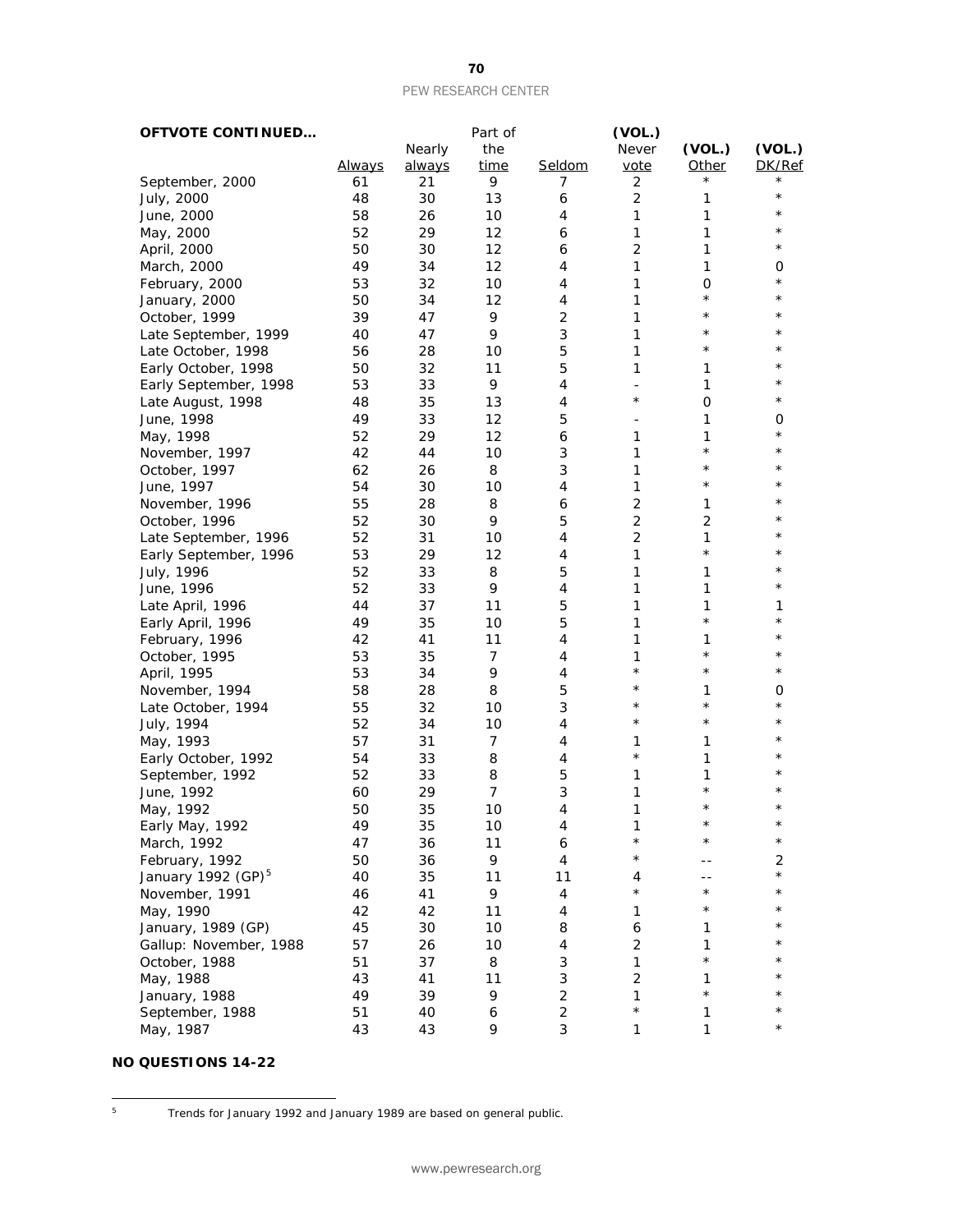### **RANDOMIZE Q.23 AND Q.24**

#### **ASK ALL REGISTERED VOTERS (REG=1):**

Q.23 As I name some Republican candidates for president in 2016, please tell me which one, if any, you would most like to see nominated as the Republican Party's candidate? **[READ AND RANDOMIZE] [PROBE IF NECESSARY:** As of today, who would you say you LEAN toward?**]**

#### **BASED ON REPUBLICAN/REPUBLICAN-LEANING REGISTERED VOTERS [N=834]:**

Mar 17-27

- 2016
- 41 Donald Trump
- 32 Ted Cruz
- 20 John Kasich
- \* Other **(VOL.)**<br>4 None **(VOL.)**
- None **(VOL.)**
- 1 Too early to tell **(VOL.)**
- 1 Don't know/Refused **(VOL.)**

#### **RANDOMIZE Q.23 AND Q.24**

#### **ASK ALL REGISTERED VOTERS (REG=1):**

Q.24 As I name some Democratic candidates for president in 2016, please tell me which one, if any, you would most like to see nominated as the Democratic Party's candidate? **[READ AND RANDOMIZE] [PROBE IF NECESSARY:** As of today, who would you say you LEAN toward?**]**

#### **BASED ON DEMOCRATIC/DEMOCRATIC-LEANING REGISTERED VOTERS [N=842]:**

Mar 17-27

2016

- 49 Hillary Clinton
- 43 Bernie Sanders<br>
A Other (VOL)
- Other (VOL.)
- 4 None **(VOL.)**
- 2 Too early to tell **(VOL.)**
- 2 Don't know/Refused **(VOL.)**

#### **ASK ALL REGISTERED VOTERS (REG=1):**

Q.25 Regardless of who you currently support, I'd like to know what kind of president you think each of the following would be if elected in November 2016? First, **[INSERT NAME; RANDOMIZE]**. If **[INSERT NAME]** were to become president do you think (he/she) would be a great, good, average, poor, or terrible president? How about if **[INSERT NEXT ITEM]** were to become president? **[IF NECESSARY:** do you think he/she would be a great, good, average, poor, or terrible president? **[PROGRAMMING NOTE:** For item c. program "she"]

#### **BASED ON REGISTERED VOTERS [N=1,787]:**

|    |                 | Great<br>president | Good<br>president | Average<br>president | Poor<br>president | Terrible<br>president | (VOL.)<br>Never heard of/<br>DK/Ref |
|----|-----------------|--------------------|-------------------|----------------------|-------------------|-----------------------|-------------------------------------|
| a. | Bernie Sanders  |                    |                   |                      |                   |                       |                                     |
|    | Mar 17-27, 2016 | 10                 | 26                | 26                   | 15                | 21                    | 3                                   |
|    | Jan 7-14, 2016  | 9                  | 21                | 22                   | 18                | 17                    | 12                                  |
| b. | Donald Trump    |                    |                   |                      |                   |                       |                                     |
|    | Mar 17-27, 2016 | 10                 | 16                | 12                   | 15                | 44                    | 3                                   |
|    | Jan 7-14, 2016  | 11                 | 20                | 12                   | 14                | 38                    | 5                                   |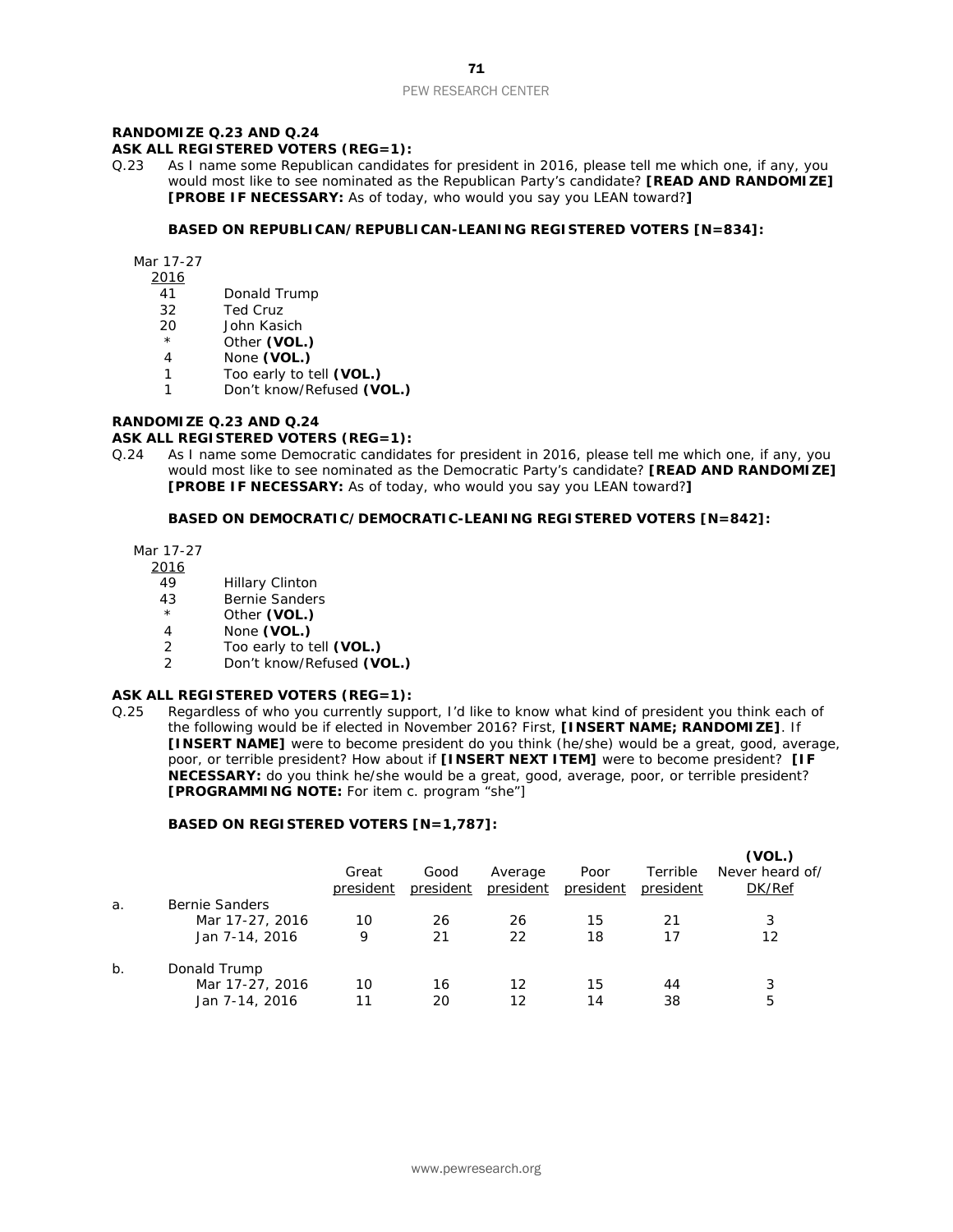# **Q.25 CONTINUED…**

|    |                                  |                    |                   |                      |                   |                       | (VOL.)                    |
|----|----------------------------------|--------------------|-------------------|----------------------|-------------------|-----------------------|---------------------------|
|    |                                  | Great<br>president | Good<br>president | Average<br>president | Poor<br>president | Terrible<br>president | Never heard of/<br>DK/Ref |
| C. | <b>Hillary Clinton</b>           |                    |                   |                      |                   |                       |                           |
|    | Mar 17-27, 2016                  | 11                 | 22                | 20                   | 16                | 30                    |                           |
|    | Jan 7-14, 2016                   | 11                 | 24                | 18                   | 16                | 28                    | 2                         |
|    | <b>TREND FOR</b>                 |                    |                   |                      |                   |                       |                           |
|    | <b>COMPARISON:</b>               |                    |                   |                      |                   |                       |                           |
|    | Gallup: Dec 2007 <sup>6</sup> 20 |                    | 28                | 17                   | 16                | 19                    |                           |
| d. | John Kasich                      |                    |                   |                      |                   |                       |                           |
|    | Mar 17-27, 2016                  | 5                  | 28                | 39                   | 13                | 7                     | 9                         |
|    | Jan 7-14, 2016                   | 1                  | 12                | 32                   | 17                | 7                     | 31                        |
| е. | <b>Ted Cruz</b>                  |                    |                   |                      |                   |                       |                           |
|    | Mar 17-27, 2016                  |                    | 22                | 31                   | 17                | 19                    | 4                         |
|    | Jan 7-14, 2016                   | 8                  | 20                | 28                   | 16                | 15                    | 13                        |
|    |                                  |                    |                   |                      |                   |                       |                           |

# **NO QUESTIONS 26-34**

# **QUESTIONS 35-37 PREVIOUSLY RELEASED**

#### **ASK ALL:**

Q.38 Now thinking about how news organizations have been covering the presidential candidates, would you say news organizations have given too much, too little, or about the right amount of coverage to **[INSERT ITEM; RANDOMIZE]**? How about **[ITEM]**? **[IF NECESSARY:** Would you say news organizations have given too much, too little, or about the right amount of coverage to **[ITEM]**?**]**

|         |                                           | Too much | Too little     | About the<br>right amount | (VOL.)<br>DK/Ref |
|---------|-------------------------------------------|----------|----------------|---------------------------|------------------|
| a.      | Donald Trump<br>Mar 17-27, 2016           | 75       | $\overline{4}$ | 18                        | 3                |
| $b$ .   | <b>Ted Cruz</b><br>Mar 17-27, 2016        | 16       | 25             | 54                        | 6                |
| $C_{1}$ | John Kasich<br>Mar 17-27, 2016            | 7        | 57             | 28                        | 7                |
| d.      | <b>Hillary Clinton</b><br>Mar 17-27, 2016 | 41       | 10             | 46                        | 3                |
| е.      | <b>Bernie Sanders</b><br>Mar 17-27, 2016  | 14       | 31             | 50                        | 5                |

# **NO QUESTIONS 39-49**

<span id="page-72-0"></span> $6\overline{6}$ 

In December 2007, question was asked in a list of Republican and Democratic candidates then running for president.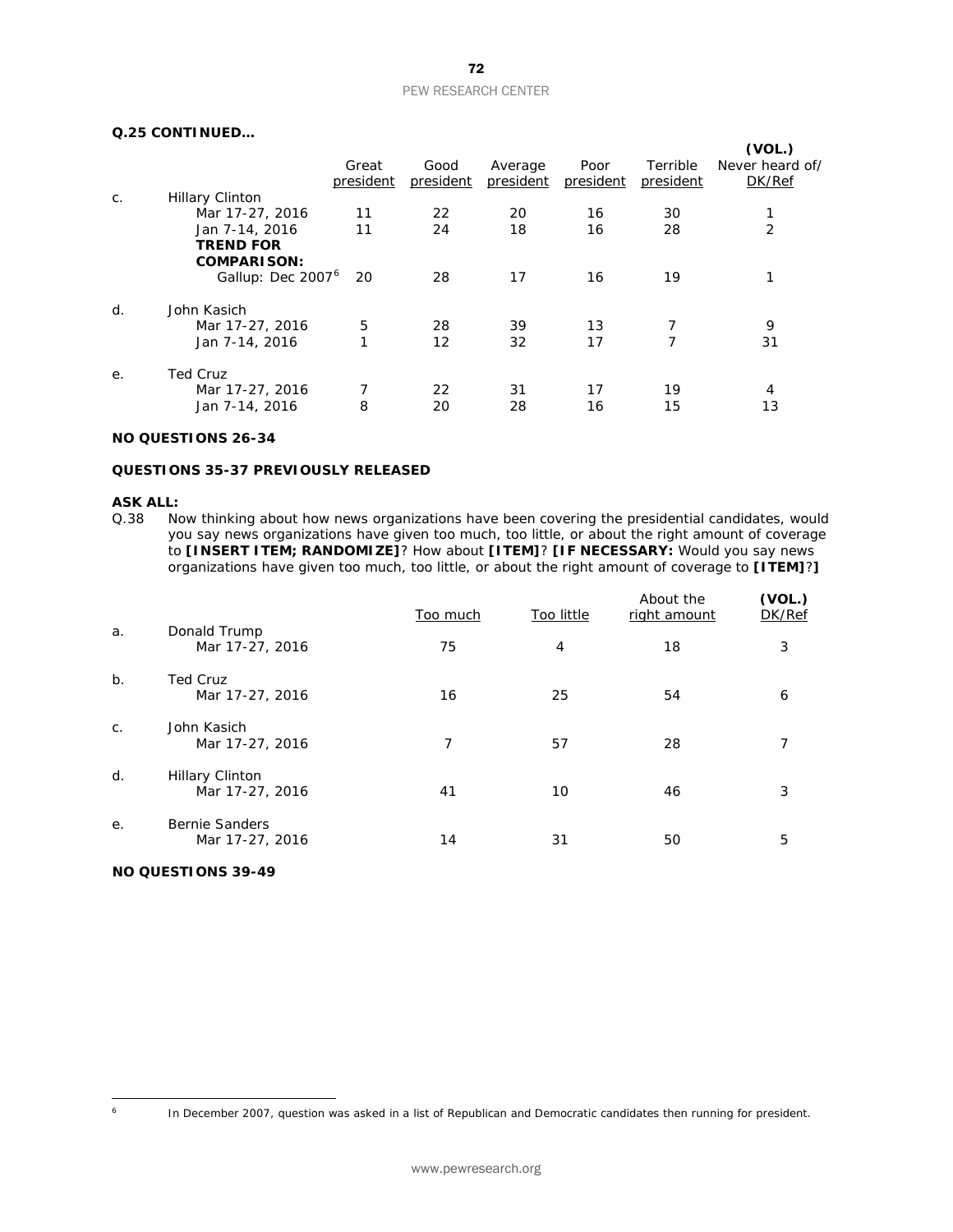# **ASK ALL:**

Q.50 I'm going to read you some pairs of statements that will help us understand how you feel about a number of things. As I read each pair, tell me whether the FIRST statement or the SECOND statement comes closer to your own views — even if neither is exactly right. The first pair is **[READ AND RANDOMIZE; RANDOMIZE PAIRS BUT NOT STATEMENTS WITHIN EACH PAIR].** Next, **[NEXT PAIR] [IF NECESSARY:** "Which statement comes closer to your views, even if neither is exactly right?"]

# **NO ITEM a**

|       |                          |                              | Most corporations make a | (VOL.)        |
|-------|--------------------------|------------------------------|--------------------------|---------------|
|       |                          | <b>Business corporations</b> | fair and reasonable      | Both/Neither/ |
| $b$ . |                          | make too much profit         | amount of profit         | DK/Ref        |
|       | Mar 17-27, 2016          | 58                           | 37                       | 5             |
|       | Aug 27-Oct 4, 2015       | 57                           | 38                       | 5             |
|       | Jan 23-Mar 16, 2014      | 56                           | 39                       | 4             |
|       | Mar 13-17, 2013          | 53                           | 41                       | 6             |
|       | Feb 22-Mar 14, 2011      | 54                           | 39                       | 7             |
|       | Aug 25-Sep 6, 2010 (RVs) | 54                           | 39                       | 6             |
|       | December, 2008           | 58                           | 35                       | 7             |
|       | October, 2008            | 59                           | 33                       | 8             |
|       | December, 2005           | 61                           | 33                       | 6             |
|       | December, 2004           | 53                           | 39                       | 8             |
|       | June, 2003               | 51                           | 42                       | 7             |
|       | July, 2002               | 58                           | 33                       | 9             |
|       | February, 2002           | 54                           | 39                       | 7             |
|       | September, 2000          | 54                           | 38                       | 8             |
|       | August, 1999             | 52                           | 42                       | 6             |
|       | June, 1997               | 51                           | 43                       | 6             |
|       | October, 1996            | 51                           | 42                       | 7             |
|       | October, 1995            | 53                           | 43                       | 4             |
|       | April, 1995              | 51                           | 44                       | 5             |
|       | October, 1994            | 50                           | 44                       | 6             |
|       | July, 1994               | 52                           | 43                       | 5             |

|    |                          | Immigrants today<br>strengthen our country<br>because of their hard work | Immigrants today are a<br>burden on our country<br>because they take our<br>jobs, housing and health | (VOL.)<br>Both/Neither/ |
|----|--------------------------|--------------------------------------------------------------------------|------------------------------------------------------------------------------------------------------|-------------------------|
| C. |                          | and talents                                                              | care                                                                                                 | DK/Ref                  |
|    | Mar 17-27, 2016          | 59                                                                       | 33                                                                                                   | 8                       |
|    | Aug 27-Oct 4, 2015       | 53                                                                       | 38                                                                                                   | 10                      |
|    | May 12-18, 2015          | 51                                                                       | 41                                                                                                   | 8                       |
|    | Jan 23-Mar 16, 2014      | 57                                                                       | 35                                                                                                   | 8                       |
|    | Dec 3-8, 2013            | 53                                                                       | 35                                                                                                   | 11                      |
|    | Oct 30-Nov 6, 2013       | 49                                                                       | 40                                                                                                   | 11                      |
|    | Mar 13-17, 2013          | 49                                                                       | 41                                                                                                   | 10                      |
|    | Jan 4-8, 2012            | 48                                                                       | 37                                                                                                   | 15                      |
|    | Feb 22-Mar 14, 2011      | 45                                                                       | 44                                                                                                   | 12                      |
|    | Aug 25-Sep 6, 2010 (RVs) | 44                                                                       | 42                                                                                                   | 14                      |
|    | Jul 21-Aug 5, 2010       | 42                                                                       | 45                                                                                                   | 13                      |
|    | Jun 16-20, 2010          | 39                                                                       | 50                                                                                                   | 11                      |
|    | Oct 28-Nov 30, 2009      | 46                                                                       | 40                                                                                                   | 14                      |
|    | October, 2006            | 41                                                                       | 41                                                                                                   | 18                      |
|    | March, 2006              | 41                                                                       | 52                                                                                                   | 7                       |
|    |                          |                                                                          |                                                                                                      |                         |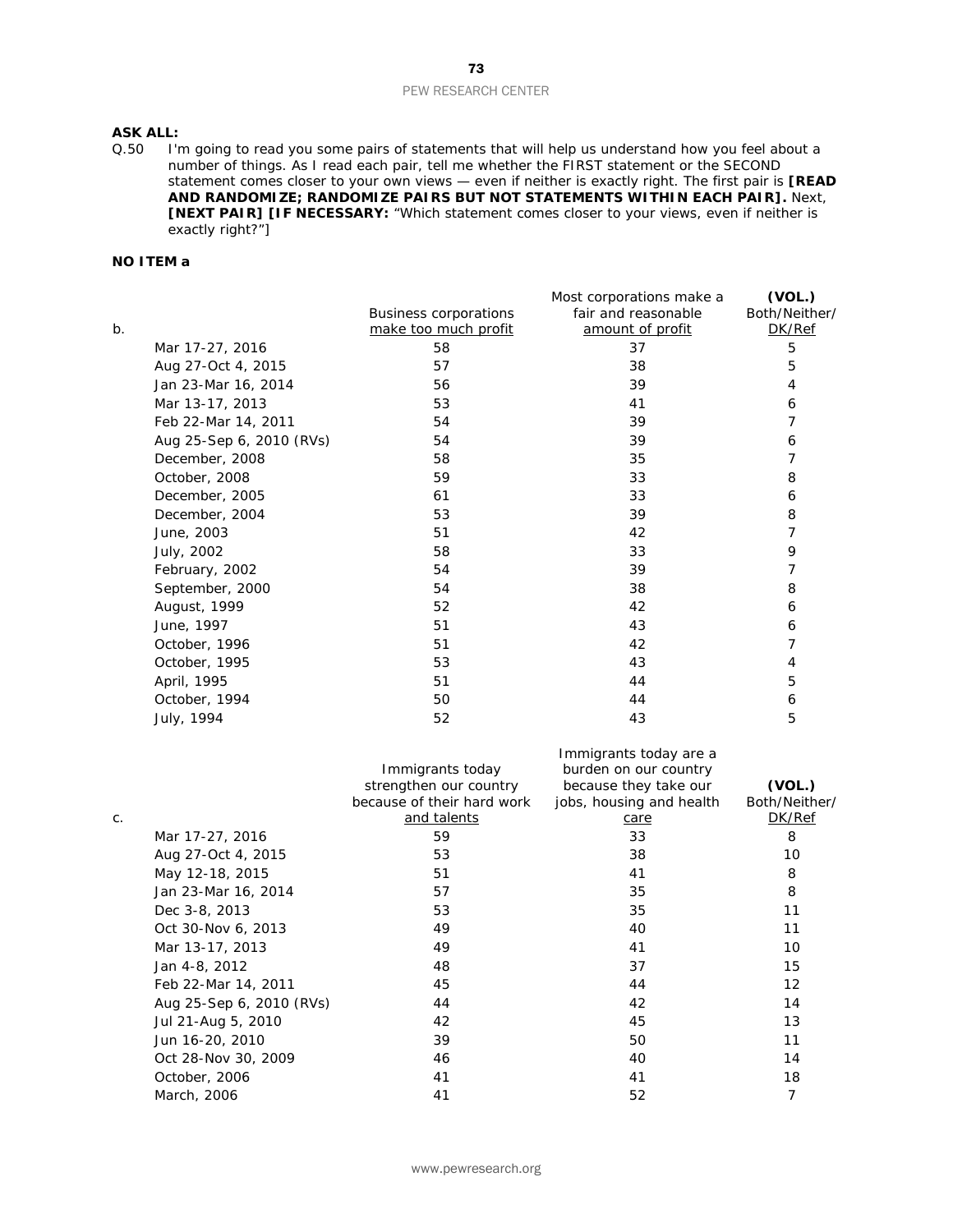| Q.50 CONTINUED           |                            | Immigrants today are a   |                |
|--------------------------|----------------------------|--------------------------|----------------|
|                          | Immigrants today           | burden on our country    |                |
|                          | strengthen our country     | because they take our    | (VOL.)         |
|                          | because of their hard work | jobs, housing and health | Both/Neither/  |
|                          | and talents                | care                     | DK/Ref         |
| December, 2005           | 45                         | 44                       | 11             |
| December, 2004           | 45                         | 44                       | 11             |
| June, 2003               | 46                         | 44                       | 10             |
| September, 2000          | 50                         | 38                       | 12             |
| August, 1999             | 46                         | 44                       | 10             |
| October, 1997            | 41                         | 48                       | 11             |
| June, 1997               | 41                         | 48                       | 11             |
| April, 1997              | 38                         | 52                       | 10             |
| June, 1996               | 37                         | 54                       | 9              |
| July, 1994               | 31                         | 63                       | 6              |
|                          | Most people who want to    | Hard work and            |                |
|                          | get ahead can make it if   | determination are no     | (VOL.)         |
|                          | they're willing to         | guarantee of success     | Both/Neither/  |
| d.                       | work hard                  | for most people          | DK/Ref         |
| Mar 17-27, 2016          | 62                         | 36                       | $\overline{2}$ |
| Dec 8-13, 2015           | 60                         | 37                       | 3              |
| Feb 18-22, 2015          | 64                         | 33                       | $\overline{2}$ |
| Jan 23-Mar 16, 2014      | 65                         | 32                       | 3              |
| Jan 15-19, 2014 (U)      | 60                         | 38                       | 3              |
| Dec 7-11, 2011           | 58                         | 40                       | 3              |
| Aug 25-Sep 6, 2010 (RVs) | 64                         | 33                       | 3              |
| March, 2006              | 64                         | 33                       | 3              |
| December, 2005           | 64                         | 33                       | 3              |
| December, 2004           | 68                         | 28                       | $\overline{4}$ |
| September, 2000          | 73                         | 24                       | 3              |
| August, 1999             | 74                         | 23                       | 3              |
| July, 1994               | 68                         | 30                       | $\overline{2}$ |
| <b>NO ITEM e</b>         |                            |                          |                |
|                          | U.S. efforts to solve      |                          |                |

|    |                     | problems around the<br>world usually end up    | Problems in the world<br>would be even worse       | (VOL.)<br>Both/Neither/ |
|----|---------------------|------------------------------------------------|----------------------------------------------------|-------------------------|
| f. |                     | making things worse                            | without U.S. involvement                           | DK/Ref                  |
|    | Mar 17-27, 2016     | 36                                             | 57                                                 | 6                       |
|    | Dec 8-13, 2015      | 38                                             | 55                                                 |                         |
|    | Jan 23-Mar 16, 2014 | 40                                             | 53                                                 |                         |
|    |                     | This country should do<br>whatever it takes to | This country has gone too<br>far in its efforts to | (VOL.)<br>Both/Neither/ |
| g. |                     | protect the environment                        | protect the environment                            | DK/Ref                  |
|    | Mar 17-27, 2016     | 74                                             | 23                                                 |                         |
|    | Jan 23-Mar 16, 2014 | 71                                             | 25                                                 | 4                       |
|    | Feb 22-Mar 14, 2011 | 71                                             | 24                                                 | 5                       |
|    | December, 2004      | 77                                             | 18                                                 | 5                       |
|    | September, 2000     | 78                                             | 17                                                 | 5                       |
|    | August, 1999        | 80                                             | 15                                                 | 5                       |
|    | October, 1996       | 77                                             | 18                                                 | 5                       |
|    | October, 1995       | 77                                             | 20                                                 | 3                       |
|    | April, 1995         | 74                                             | 22                                                 |                         |

74

www.pewresearch.org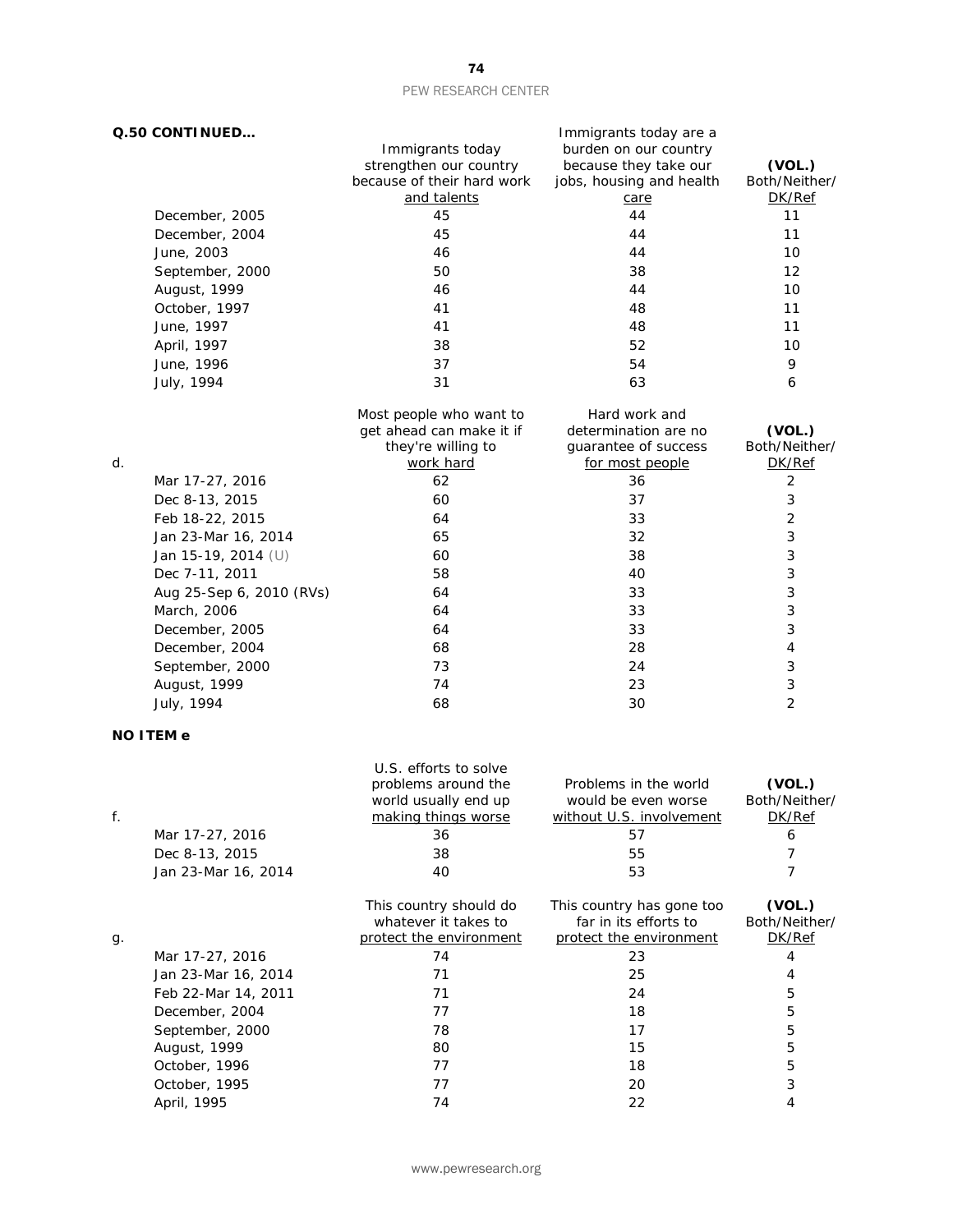|    | Q.50 CONTINUED      | This country should do<br>whatever it takes to<br>protect the environment | This country has gone too<br>far in its efforts to<br>protect the environment | (VOL.)<br>Both/Neither/<br>DK/Ref |
|----|---------------------|---------------------------------------------------------------------------|-------------------------------------------------------------------------------|-----------------------------------|
|    | October, 1994       | 77                                                                        | 19                                                                            | 4                                 |
|    | July, 1994          | 78                                                                        | 19                                                                            | 3                                 |
|    |                     | I'm generally satisfied                                                   |                                                                               | (VOL.)                            |
|    |                     | with the way things are                                                   | I'm not very satisfied with                                                   | Both/Neither/                     |
| h. |                     | going for me financially                                                  | my financial situation                                                        | DK/Ref                            |
|    | Mar 17-27, 2016     | 57                                                                        | 42                                                                            |                                   |
|    | Dec 8-13, 2015      | 57                                                                        | 43                                                                            |                                   |
|    | Jan 23-Mar 16, 2014 | 51                                                                        | 47                                                                            |                                   |
|    | Feb 22-Mar 14, 2011 | 47                                                                        | 51                                                                            |                                   |
|    | October, 2006       | 59                                                                        | 40                                                                            |                                   |
|    | December, 2005      | 56                                                                        | 42                                                                            | 2                                 |
|    | December, 2004      | 59                                                                        | 39                                                                            | 2                                 |
|    | September, 2000     | 59                                                                        | 39                                                                            | 2                                 |
|    | August, 1999        | 64                                                                        | 34                                                                            | 2                                 |
|    | October, 1996       | 57                                                                        | 41                                                                            | 2                                 |
|    | April, 1996         | 57                                                                        | 42                                                                            |                                   |
|    | July, 1994          | 56                                                                        | 43                                                                            |                                   |

# **NO QUESTIONS 51-53**

# **RANDOMIZE Q.54 AND Q.55**

# **ASK ALL:**

Now I have a few questions about the political parties…

[First]<br>Q.54 The Republican Party. Do you think the Republican Party **[INSERT ITEM; RANDOMIZE]** or not?

|    |                                                      | Yes | No | (VOL.)<br>DK/Ref |
|----|------------------------------------------------------|-----|----|------------------|
| a. | Is too extreme                                       |     |    |                  |
|    | Mar 17-27, 2016                                      | 54  | 42 | 4                |
|    | Sep 16-Oct 4, 2015                                   | 54  | 41 | 5                |
|    | Feb 18-22, 2015                                      | 50  | 46 | 4                |
|    | Feb 27-Mar 16, 2014                                  | 52  | 43 | 5                |
|    | Jul 17-21, 2013                                      | 48  | 46 | 6                |
|    | Feb 13-18, 2013                                      | 52  | 42 | 5                |
|    | <b>TREND FOR COMPARISON</b>                          |     |    |                  |
|    | Please tell me whether you think each of the         |     |    |                  |
|    | following description applies or does not apply to   |     |    |                  |
|    | the Republican Party  too extreme                    |     |    |                  |
|    | CNN/Gallup: February, 1999                           | 56  | 42 | 3                |
| b. | Is tolerant and open to all groups of people         |     |    |                  |
|    | Mar 17-27, 2016                                      | 32  | 65 | 3                |
|    | Feb 18-22, 2015                                      | 35  | 62 | 3                |
|    | Jul 17-21, 2013                                      | 33  | 62 | 6                |
|    | <b>TREND FOR COMPARISON</b>                          |     |    |                  |
|    | Please tell me if you think it describes or does not |     |    |                  |
|    | describe the Republican Party  Is tolerant and       |     |    |                  |
|    | open to all groups of people                         |     |    |                  |
|    | NBC News/Wall Street Journal: August, 1996 (RVs) 31  |     | 62 | 7                |
| C. | Cares about the middle class                         |     |    |                  |
|    | Mar 17-27, 2016                                      | 43  | 53 | 3                |
|    | Feb 18-22, 2015                                      | 43  | 54 | 3                |
|    | Feb 27-Mar 16, 2014                                  | 42  | 54 | 4                |
|    |                                                      |     |    |                  |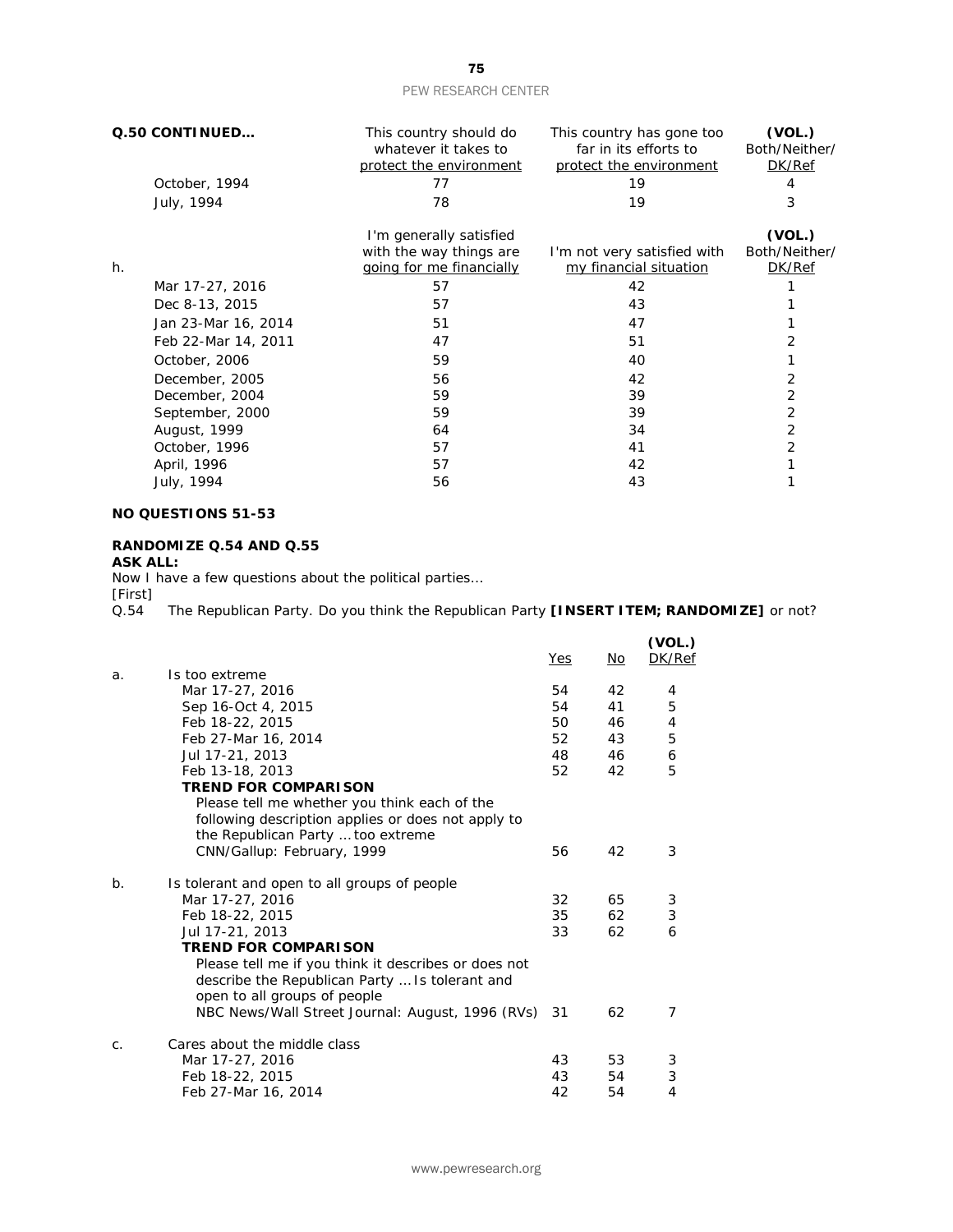# **Q.54 CONTINUED…**

|    |                       | Yes | No. | (VOL.)<br>DK/Ref |
|----|-----------------------|-----|-----|------------------|
| d. | Has good policy ideas |     |     |                  |
|    | Mar 17-27, 2016       | 45  | 49  |                  |
|    | Feb 18-22, 2015       | 48  | 46  |                  |

#### **RANDOMIZE Q.54 AND Q.55 ASK ALL:**

# [Now thinking about…]

Q.55 The Democratic Party. Do you think the Democratic Party **[INSERT ITEM; RANDOMIZE]** or not?

|       |                                                                                                                                          | Yes | No | (VOL.)<br>DK/Ref |
|-------|------------------------------------------------------------------------------------------------------------------------------------------|-----|----|------------------|
| a.    | Is too extreme                                                                                                                           |     |    |                  |
|       | Mar 17-27, 2016                                                                                                                          | 37  | 59 | 4                |
|       | Sep 16-Oct 4, 2015                                                                                                                       | 39  | 56 | 5                |
|       | Feb 18-22, 2015                                                                                                                          | 36  | 59 | 4                |
|       | Feb 27-Mar 16, 2014                                                                                                                      | 39  | 56 | 5                |
|       | Jul 17-21, 2013                                                                                                                          | 41  | 54 | 5                |
|       | Feb 13-18, 2013                                                                                                                          | 39  | 56 | 6                |
|       | <b>TREND FOR COMPARISON</b>                                                                                                              |     |    |                  |
|       | Please tell me whether you think each of the<br>following descriptions applies or does not apply to<br>the Democratic Party  too extreme |     |    |                  |
|       | CNN/Gallup: February, 1999                                                                                                               | 39  | 57 | 3                |
| $b$ . | Is tolerant and open to all groups of people                                                                                             |     |    |                  |
|       | Mar 17-27, 2016                                                                                                                          | 65  | 32 | 3                |
|       | Feb 18-22, 2015                                                                                                                          | 59  | 38 | 3                |
|       | Jul 17-21, 2013                                                                                                                          | 60  | 35 | 5                |
| C.    | Cares about the middle class                                                                                                             |     |    |                  |
|       | Mar 17-27, 2016                                                                                                                          | 61  | 36 | 3                |
|       | Feb 18-22, 2015                                                                                                                          | 60  | 38 | 2                |
|       | Feb 27-Mar 16, 2014                                                                                                                      | 57  | 38 | $\overline{4}$   |
| d.    | Has good policy ideas                                                                                                                    |     |    |                  |
|       | Mar 17-27, 2016                                                                                                                          | 53  | 41 | 6                |
|       | Feb 18-22, 2015                                                                                                                          | 52  | 43 | 5                |

# **NO QUESTIONS 56-57**

**ASK ALL:**<br>Q.58 | I'r I'm going to read a few more pairs of statements. Just tell me which statement comes closer to your own views — even if neither is exactly right. First, **[READ AND RANDOMIZE AND RANDOMIZE STATEMENTS WITHIN PAIRS]**. **[IF NECESSARY:** "Which statement comes closer to your views, even if neither is exactly right?"**]** Next, **[NEXT PAIR]**

|                       | Government should do<br>more to solve problems | Government is doing too<br>many things better left to<br>businesses and individuals | (VOL.)<br>Both/Neither/<br>DK/Ref |
|-----------------------|------------------------------------------------|-------------------------------------------------------------------------------------|-----------------------------------|
| Mar 17-27, 2016       | 48                                             | 49                                                                                  | 3                                 |
| Aug 27-Oct 4, 2015    | 47                                             | 48                                                                                  | 4                                 |
| Nov 6-9, 2014         | 49                                             | 46                                                                                  | 6                                 |
| Jan 23-Feb 9, 2014    | 45                                             | 51                                                                                  | 4                                 |
| Sep 12-16, 2012       | 44                                             | 49                                                                                  | 6                                 |
| Nov 4-7, 2010         | 43                                             | 48                                                                                  | 9                                 |
| Jun 8-28, 2010        | 43                                             | 47                                                                                  | 10                                |
| Jan 14-27, 2010 (SDT) | 45                                             | 47                                                                                  | 8                                 |
|                       |                                                |                                                                                     |                                   |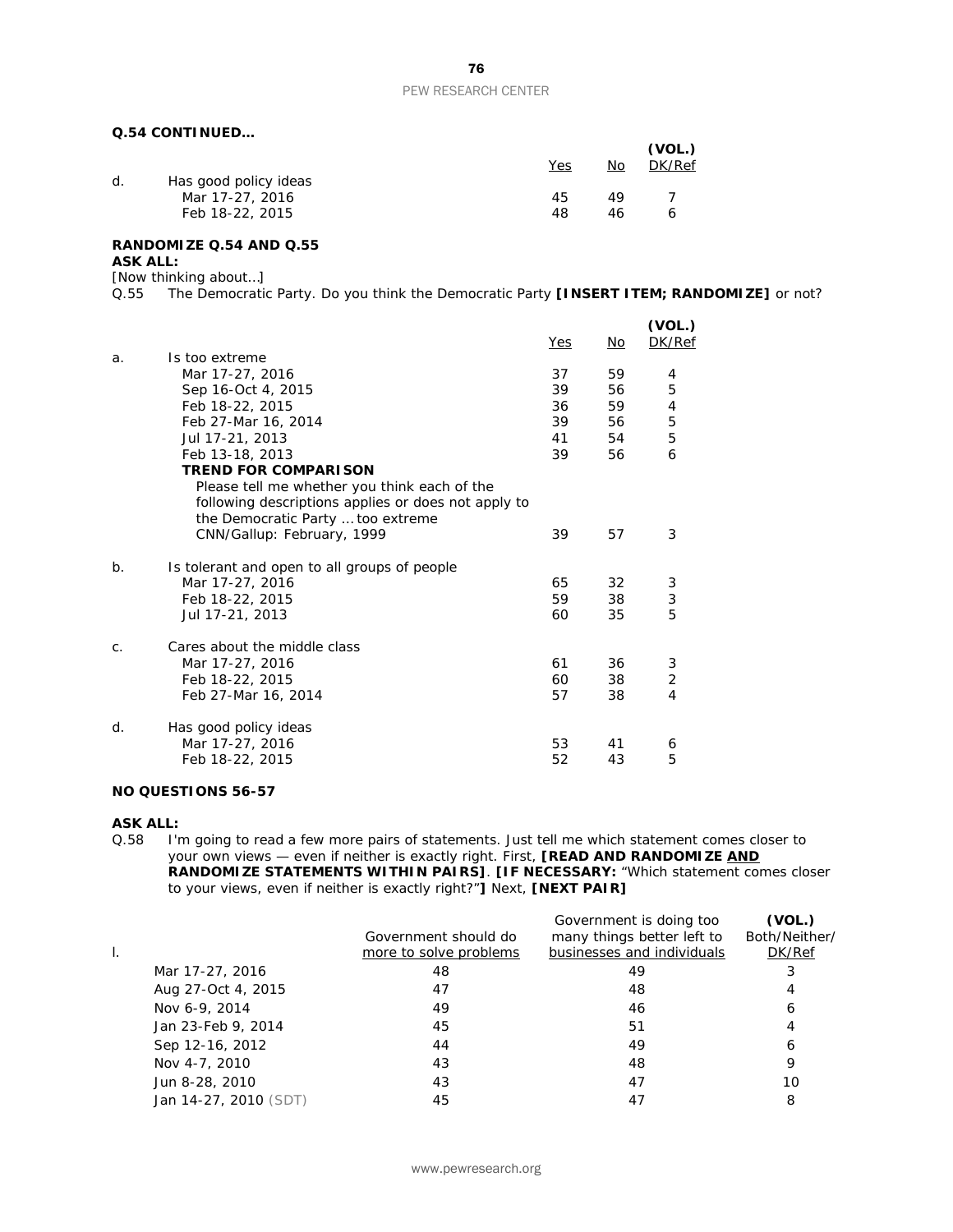| Q.58 CONTINUED     | The economic system in<br>this country unfairly | The economic system in<br>this country is generally | (VOL.)<br>Both/Neither/ |
|--------------------|-------------------------------------------------|-----------------------------------------------------|-------------------------|
| m.                 | favors powerful interests                       | fair to most Americans                              | DK/Ref                  |
| Mar 17-27, 2016    | 66                                              | 31                                                  | 2                       |
| Aug 27-Oct 4, 2015 | 65                                              | 31                                                  | 3                       |
| Feb 18-22, 2015    | 62                                              | 33                                                  | 4                       |
| Jan 29-Feb 9, 2014 | 62                                              | 34                                                  | 4                       |

#### **NO ITEM n**

| $\mathsf{O}$ .                                                                | Ordinary citizens can do a<br>lot to influence the<br>government in<br>Washington if they are<br>willing to make the effort | There's not much ordinary<br>citizens can do to<br>influence the government<br>in Washington | (VOL.)<br>Both/Neither/<br>DK/Ref |
|-------------------------------------------------------------------------------|-----------------------------------------------------------------------------------------------------------------------------|----------------------------------------------------------------------------------------------|-----------------------------------|
| Mar 17-27, 2016                                                               | 56                                                                                                                          | 42                                                                                           |                                   |
| Aug 27-Oct 4, 2015<br><b>TREND FOR COMPARISON:</b><br>Knight-Ridder: January, | 50                                                                                                                          | 47                                                                                           | 3                                 |
| $1996^7$ (RVs)                                                                | 58                                                                                                                          | 41                                                                                           |                                   |
|                                                                               | I hardly ever question<br>whether my political views                                                                        | I sometimes question<br>whether my political views                                           | (VOL.)<br>Both/Neither/           |
| $p$ .                                                                         | are the right ones                                                                                                          | are the right ones                                                                           | DK/Ref                            |
| Mar 17-27, 2016                                                               | 48                                                                                                                          | 49                                                                                           | 3                                 |

# **NO QUESTION 59**

# **ASK ALL:**<br>Q.60 Ar

And thinking about politics and elections, would you say personally insulting political opponents is **[READ; RANDOMIZE]**?

#### Mar 17-27

2016

- 31 Sometimes fair game
- 
- 67 Never fair game<br>1 Other/Depends (
- 1 Other/Depends **(VOL.)**<br>1 Don't know/Refused **(V** Don't know/Refused **(VOL.)**

# **NO QUESTION 61**

Next,

#### **ASK ALL:**

Q.62 On balance, do you think having an increasing number of people of many different races, ethnic groups and nationalities in the United States makes this country a better place to live, a worse place to live, or doesn't make much difference either way?

|         | Knight-Ridder |
|---------|---------------|
| Aug 27- | (RVs)         |
| Sep 13, | January       |
| 2015    | 1996          |
| 57      | 48            |
| 8       | 11            |
| 34      | 38            |
|         |               |
|         |               |

<span id="page-77-0"></span><sup>1</sup> 

<sup>7</sup> The January 1996 Knight-Ridder question stem read, "Now I'm going to read you some pairs of statements about the government in Washington. After I read each pair, tell me whether the first statement or the second statement comes CLOSER to your opinion -- even if neither is exactly right."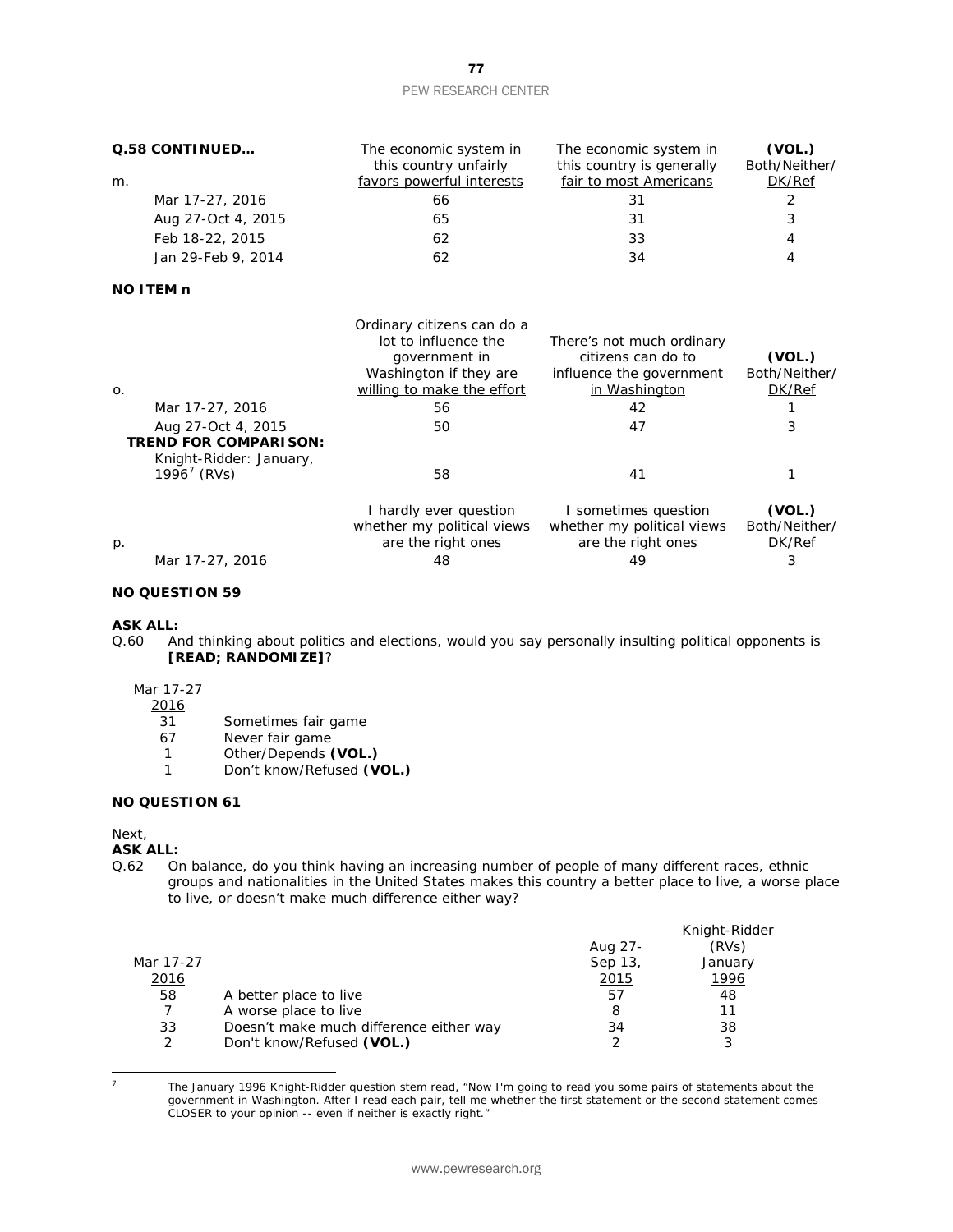## **NO QUESTIONS 63-67**

# **ASK ALL:**

Thinking about the nation's economy…

Q.68 How would you rate economic conditions in this country today… as excellent, good, only fair, or poor?

|                      |                           |      | Only        |             | (VOL.)     |
|----------------------|---------------------------|------|-------------|-------------|------------|
|                      | <b>Excellent</b>          | Good | <u>fair</u> | <u>Poor</u> | DK/Ref     |
| Mar 17-27, 2016      | 3                         | 26   | 43          | 28          | 1          |
| Dec 8-13, 2015       | 3                         | 24   | 45          | 28          | 1          |
| Sep 16-Oct 4, 2015   | 3                         | 21   | 43          | 33          | $^\star$   |
| May 12-18, 2015      | $\ensuremath{\mathsf{3}}$ | 24   | 43          | 30          | $^\star$   |
| Feb 18-22, 2015      | $\overline{c}$            | 23   | 43          | 31          | $^\star$   |
| Jan 7-11, 2015       | 4                         | 23   | 48          | 24          | $^\star$   |
| Oct 15-20, 2014      | 2                         | 19   | 45          | 33          | 1          |
| Aug 20-24, 2014      | $\mathbf 1$               | 19   | 48          | 31          | 1          |
| Jul 8-14, 2014       | $\overline{c}$            | 17   | 46          | 35          | $^{\star}$ |
| Apr 23-27, 2014 (U)  | $\overline{2}$            | 15   | 43          | 40          | 1          |
| Jan 15-19, 2014 (U)  | 1                         | 15   | 45          | 39          | 1          |
| Dec $3-8$ , 2013 (U) | $\mathbf{1}$              | 14   | 48          | 36          | 1          |
| Oct 9-13, 2013       | 1                         | 12   | 39          | 48          | $^\star$   |
| Sep 4-8, 2013        | $\overline{c}$            | 17   | 48          | 32          | $^{\star}$ |
| Jul 17-21, 2013      | $\mathbf 2$               | 15   | 45          | 37          | 1          |
| Jun 12-16, 2013      | $\overline{2}$            | 21   | 47          | 29          | $^{\star}$ |
|                      | 1                         |      | 43          |             |            |
| Mar 13-17, 2013      | $\overline{c}$            | 15   |             | 40          | 1          |
| Jan 9-13, 2013       | $\mathbf{1}$              | 11   | 38          | 49          | 1          |
| Dec 5-9, 2012        |                           | 14   | 50          | 35          | 1          |
| Oct 24-28, 2012      | 1                         | 12   | 42          | 44          | 1          |
| Sep 12-16, 2012      | 1                         | 12   | 43          | 44          | 1          |
| Jun 7-17, 2012       | 1                         | 9    | 47          | 42          | 1          |
| Mar 7-11, 2012       | 1                         | 9    | 38          | 51          | 1          |
| Feb 8-12, 2012       | 1                         | 10   | 46          | 43          | 1          |
| Jan 11-16, 2012      | 2                         | 9    | 42          | 47          | 1          |
| Dec 7-11, 2011       | $^{\star}$                | 8    | 38          | 53          | 1          |
| Aug 17-21, 2011      | 1                         | 6    | 37          | 56          | 1          |
| Jun 15-19, 2011      | $^{\star}$                | 8    | 45          | 46          | 1          |
| Mar 30-Apr 3, 2011   | 1                         | 7    | 38          | 53          | 1          |
| Feb 2-7, 2011        | $\mathbf{1}$              | 11   | 45          | 42          | 1          |
| Dec 1-5, 2010        | $\mathbf{1}$              | 8    | 44          | 45          | 1          |
| Oct 13-18, 2010      | 1                         | 7    | 38          | 54          | 1          |
| Aug 25-Sep 6, 2010   | 1                         | 7    | 43          | 48          | 1          |
| Jun 3-6, 2010        | 1                         | 8    | 48          | 43          | 1          |
| Apr 21-26, 2010      | $^{\star}$                | 11   | 39          | 49          | 1          |
| Mar 10-14, 2010      | 1                         | 6    | 39          | 53          | 1          |
| Feb 3-9, 2010        | 1                         | 7    | 38          | 53          | 1          |
| Dec 9-13, 2009       | 1                         | 7    | 41          | 50          | 1          |
| Oct 28-Nov 8, 2009   | $^\star$                  | 8    | 41          | 50          | 1          |
| Sep 30-Oct 4, 2009   | 1                         | 8    | 43          | 48          | 1          |
| Aug 11-17, 2009      | $^{\star}$                | 8    | 38          | 52          | 2          |
| Jun 10-14, 2009      | 1                         | 8    | 39          | 52          | 1          |
| Mar 9-12, 2009       | $^{\star}$                | 6    | 25          | 68          | 1          |
| Feb 4-8, 2009        | $^{\star}$                | 4    | 24          | 71          | 1          |
| December, 2008       | $^\star$                  | 7    | 33          | 59          | 1          |
| November, 2008       | 1                         | 6    | 28          | 64          | 1          |
| Late October, 2008   | $^\star$                  | 7    | 25          | 67          | 1          |
| Early October, 2008  | 1                         | 8    | 32          | 58          | 1          |
| Late September, 2008 | $^\star$                  | 7    | 27          | 65          | 1          |
| July, 2008           | 1                         | 9    | 39          | 50          | 1          |
| April, 2008          | 1                         | 10   | 33          | 56          | $^{\star}$ |
|                      | 1                         | 10   | 32          | 56          | 1          |
| March, 2008          |                           |      |             |             |            |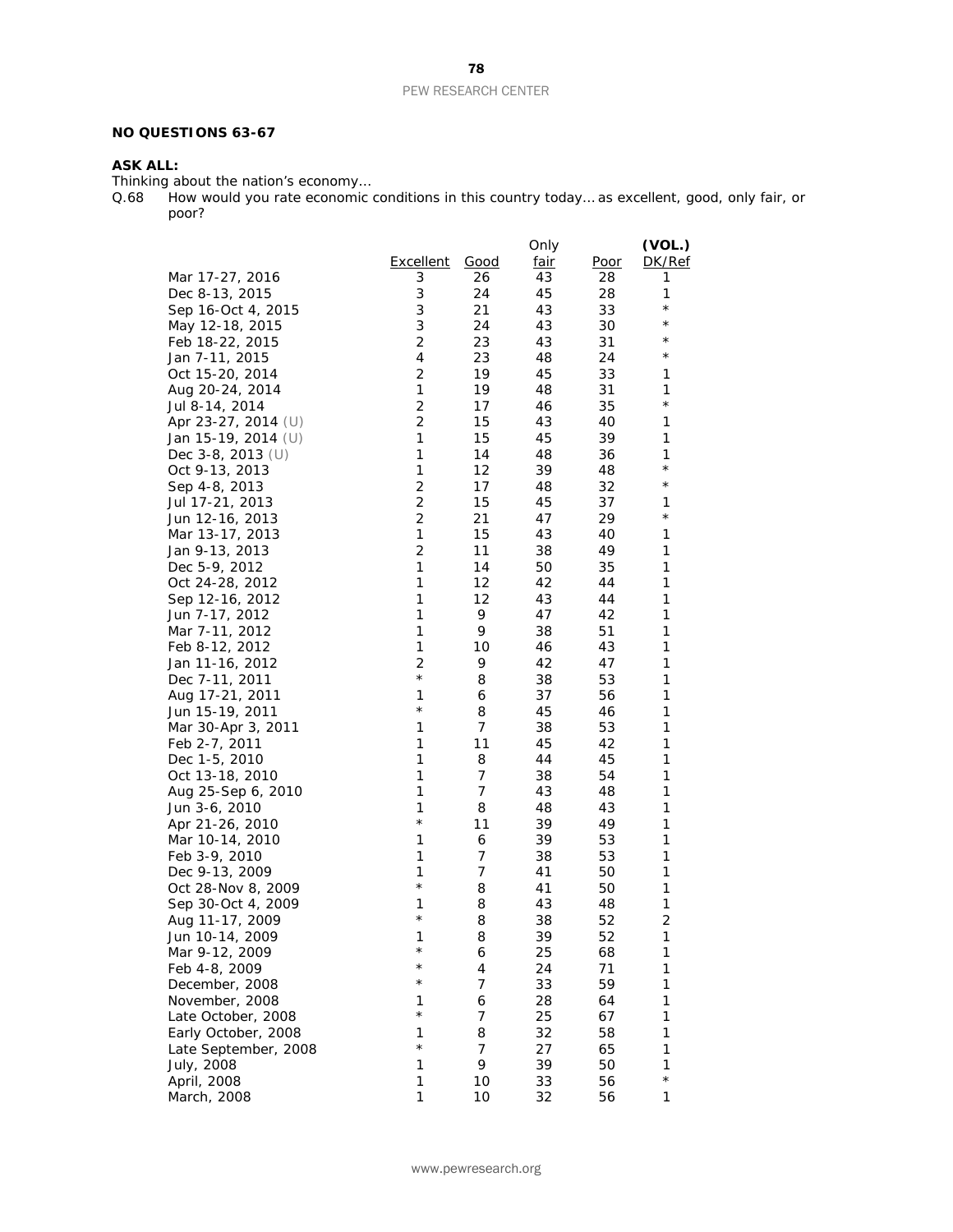| Q.68 CONTINUED                   |           |      | Only |      | (VOL.)         |
|----------------------------------|-----------|------|------|------|----------------|
|                                  | Excellent | Good | fair | Poor | DK/Ref         |
| Early February, 2008             |           | 16   | 36   | 45   | 2              |
| January, 2008                    | 3         | 23   | 45   | 28   | 1              |
| November, 2007                   | 3         | 20   | 44   | 32   |                |
| September, 2007                  | 3         | 23   | 43   | 29   | 2              |
| June, 2007                       | 6         | 27   | 40   | 25   | $\overline{2}$ |
| February, 2007                   | 5         | 26   | 45   | 23   | 1              |
| December, 2006                   | 6         | 32   | 41   | 19   | 2              |
| Early November, 2006 (RVs)       | 9         | 35   | 37   | 17   | 2              |
| Late October, 2006               | 6         | 27   | 40   | 25   | 2              |
| September, 2006                  | 5         | 32   | 41   | 20   | 2              |
| March, 2006                      | 4         | 29   | 44   | 22   | 1              |
| January, 2006                    | 4         | 30   | 45   | 19   | 2              |
| Early October, 2005              | 2         | 23   | 45   | 29   | 1              |
| Mid-September, 2005              | 3         | 28   | 44   | 24   |                |
| Mid-May, 2005                    | 3         | 29   | 47   | 20   |                |
| January, 2005                    | 3         | 36   | 45   | 15   |                |
| December, 2004                   | 3         | 33   | 43   | 20   |                |
| Early November, 2004 (RVs)       | 5         | 31   | 37   | 26   |                |
| Mid-September, 2004              | 4         | 34   | 40   | 20   | 2              |
| August, 2004                     | 3         | 30   | 45   | 21   | 1              |
| Late April, 2004                 | 4         | 34   | 38   | 22   | 2              |
| Late February, 2004 <sup>8</sup> | 2         | 29   | 42   | 26   | 1              |

# **ASK ALL:**<br>0.69 A

Q.69 A year from now, do you expect that economic conditions in the country as a whole will be better than they are at present, or worse, or just about the same as now?

|                     |        |       |             | (VOL.)         |
|---------------------|--------|-------|-------------|----------------|
|                     | Better | Worse | <u>Same</u> | DK/Ref         |
| Mar 17-27, 2016     | 22     | 17    | 55          | 6              |
| Dec 8-13, 2015      | 20     | 22    | 54          | 4              |
| Sep 16-Oct 4, 2015  | 23     | 21    | 53          | 3              |
| May 12-18, 2015     | 25     | 20    | 53          | 2              |
| Feb 18-22, 2015     | 27     | 20    | 52          | 1              |
| Jan 7-11, 2015      | 31     | 17    | 51          | 1              |
| Oct 15-20, 2014     | 27     | 21    | 50          | 3              |
| Aug 20-24, 2014     | 22     | 22    | 54          | 2              |
| Jul 8-14, 2014      | 26     | 22    | 51          | 1              |
| Apr 23-27, 2014 (U) | 25     | 24    | 49          | $\overline{2}$ |
| Jan 15-19, 2014 (U) | 27     | 22    | 50          | 1              |
| Oct 9-13, 2013      | 25     | 28    | 44          | 3              |
| Sep 4-8, 2013       | 28     | 25    | 46          | 1              |
| Jun 12-16, 2013     | 33     | 19    | 47          | 1              |
| Mar 13-17, 2013     | 25     | 32    | 41          | 1              |
| Jan 9-13, 2013      | 33     | 25    | 40          | 2              |
| Dec 5-9, 2012       | 37     | 25    | 36          | $\overline{2}$ |
| Sep 12-16, 2012     | 43     | 8     | 42          | 8              |
| Jun 7-17, 2012      | 34     | 11    | 50          | 5              |
| Mar 7-11, 2012      | 44     | 14    | 38          | 4              |
| Feb 8-12, 2012      | 44     | 10    | 42          | 3              |
| Jan 11-16, 2012     | 34     | 16    | 46          | 3              |
| Dec 7-11, 2011      | 28     | 18    | 50          | 4              |
| Aug 17-21, 2011     | 29     | 18    | 50          | 2              |
| Jun 15-19, 2011     | 29     | 23    | 46          | 2              |
| Oct 13-18, 2010     | 35     | 16    | 45          | 4              |
| Apr 21-26, 2010     | 42     | 19    | 36          | 3              |
| Feb 3-9, 2010       | 42     | 16    | 40          | 3              |

<span id="page-79-0"></span><sup>8</sup> Earlier trends available from Gallup.

 $\overline{a}$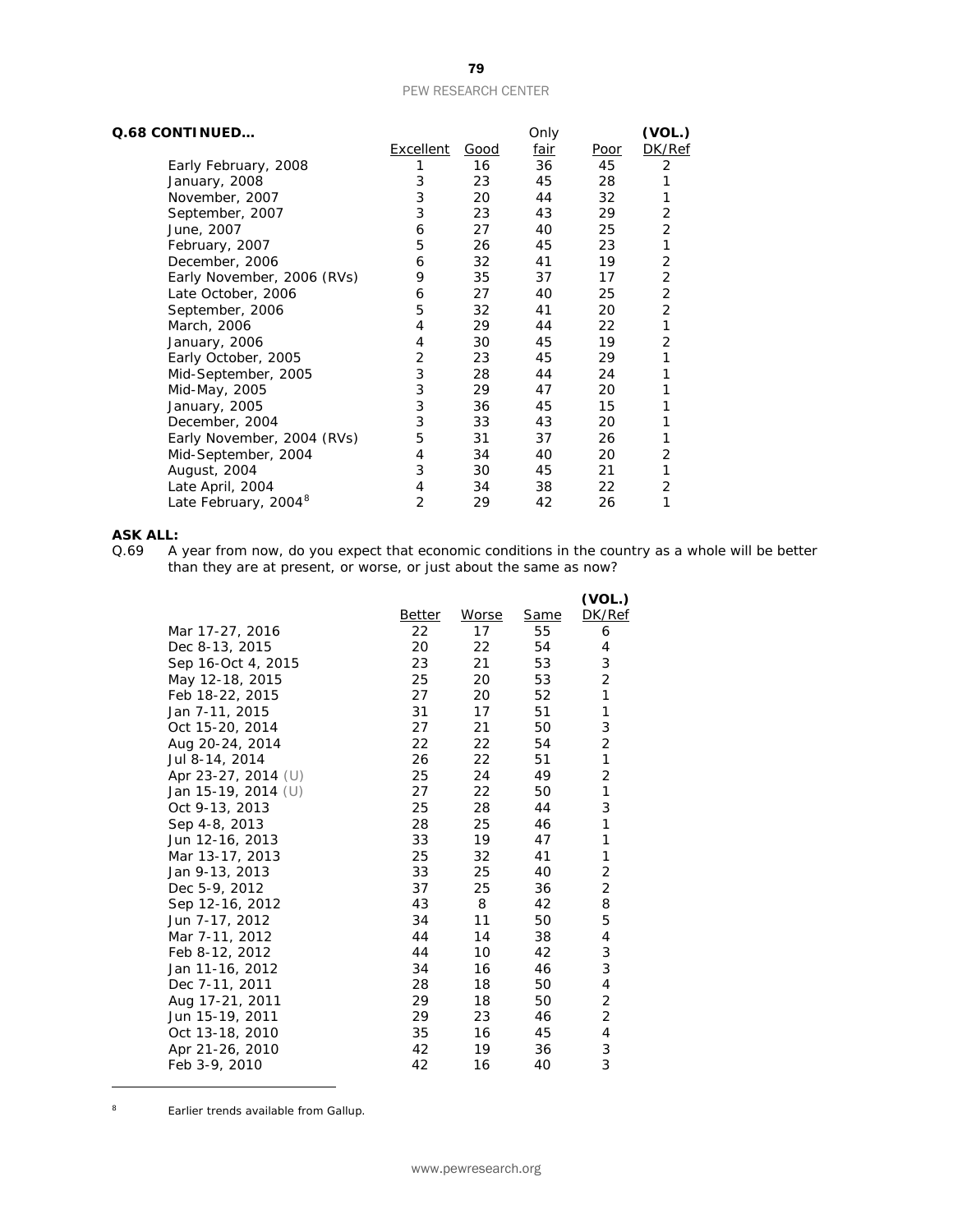| Q.69 CONTINUED                |                     |             |                   | (VOL.)              |
|-------------------------------|---------------------|-------------|-------------------|---------------------|
| Dec 9-13, 2009                | <b>Better</b><br>42 | Worse<br>17 | <b>Same</b><br>38 | DK/Ref              |
| Oct 28-Nov 8, 2009            | 39                  | 19          | 39                | 3<br>$\overline{c}$ |
|                               | 45                  | 15          | 38                |                     |
| Sep 30-Oct 4, 2009            | 45                  | 19          | 33                | 3<br>3              |
| Aug 11-17, 2009               | 48                  | 16          | 34                | $\overline{2}$      |
| Jun 10-14, 2009               | 41                  | 19          | 37                | 3                   |
| Mar 9-12, 2009                | 40                  |             |                   |                     |
| Feb 4-8, 2009                 |                     | 18          | 38                | 4                   |
| December, 2008                | 43                  | 17          | 36                | 4                   |
| Early October, 2008           | 46                  | 16          | 30                | 8                   |
| July, 2008                    | 30                  | 21          | 41                | 8                   |
| March, 2008                   | 33                  | 22          | 39                | 6                   |
| January, 2008                 | 20                  | 26          | 48                | 6                   |
| September, 2007               | 19                  | 23          | 53                | 5                   |
| June, 2007                    | 16                  | 24          | 55                | 5                   |
| February, 2007                | 17                  | 20          | 58                | 5                   |
| December, 2006                | 22                  | 18          | 56                | 4                   |
| September, 2006               | 16                  | 25          | 55                | $\pmb{4}$           |
| January, 2006                 | 20                  | 22          | 55                | 3                   |
| Early October, 2005           | 20                  | 32          | 45                | 3                   |
| Mid-September, 2005           | 18                  | 37          | 43                | $\overline{c}$      |
| Mid-May, 2005                 | 18                  | 24          | 55                | 3                   |
| January, 2005                 | 27                  | 18          | 52                | 3                   |
| August, 2004                  | 36                  | 9           | 47                | 8                   |
| Late February, 2004           | 39                  | 12          | 41                | 8                   |
| September, 2003               | 37                  | 17          | 43                | 3                   |
| May, 2003                     | 43                  | 19          | 35                | 3                   |
| Late March, 2003              | 33                  | 23          | 37                | $\overline{7}$      |
| January, 2003                 | 30                  | 20          | 44                | 6                   |
| January, 2002                 | 44                  | 17          | 36                | 3                   |
| Newsweek: January, 2001       | 18                  | 33          | 44                | 5                   |
| June, 2000                    | 15                  | 24          | 55                | 6                   |
| Early October, 1998 (RVs)     | 16                  | 22          | 57                | 5                   |
| Early September, 1998         | 18                  | 17          | 61                | 4                   |
| May, 1990                     | 18                  | 31          | 45                | 6                   |
| February, 1989                | 25                  | 22          | 49                | 4                   |
| September, 1988 (RVs)         | 24                  | 16          | 51                | 9                   |
| May, 1988                     | 24                  | 20          | 46                | 10                  |
| January, 1988                 | 22                  | 26          | 45                | 7                   |
| Newsweek: January, 1984 (RVs) | 35                  | 13          | 49                | 3                   |

# **ASK ALL:**<br>Q.70 Th

Q.70 Thinking now about job opportunities where you live, would you say there are plenty of jobs available in your community or are jobs difficult to find?

|                       |           |                                  | (VOL.)             |        |
|-----------------------|-----------|----------------------------------|--------------------|--------|
|                       | Plenty of | Jobs are                         | Lots of some jobs, | (VOL.) |
|                       |           | jobs available difficult to find | few of others      | DK/Ref |
| Mar 17-27, 2016       | 44        | 51                               |                    |        |
| Dec 8-13, 2015        | 41        | 53                               |                    |        |
| May 12-18, 2015       | 40        | 53                               |                    |        |
| Jan 7-11, 2015        | 36        | 57                               |                    |        |
| Aug 20-24, 2014       | 33        | 58                               |                    |        |
| Jul 8-14, 2014        | 29        | 62                               |                    |        |
| Apr 23-27, 2014 $(U)$ | 27        | 65                               |                    |        |
| Jun 12-16, 2013       | 29        | 64                               |                    |        |
| Dec 5-9, 2012         | 22        | 68                               |                    |        |
| Jan 11-16, 2012       | 16        | 78                               |                    |        |
| Jun 15-19, 2011       | 14        | 79                               |                    |        |
| Dec 1-5, 2010         | 14        | 79                               |                    |        |

80

www.pewresearch.org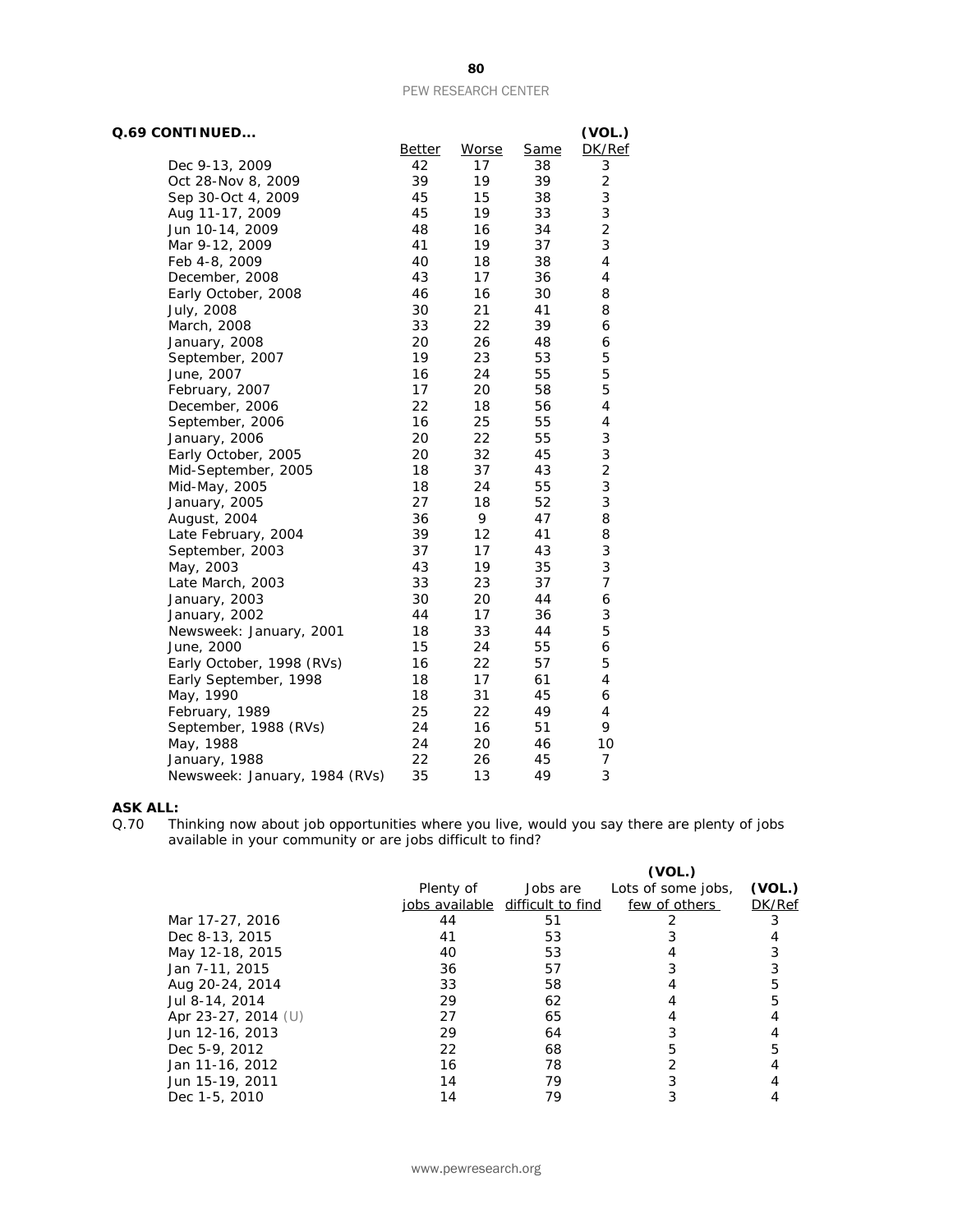| Q.70 CONTINUED           |           |                                  | (VOL.)             |                |
|--------------------------|-----------|----------------------------------|--------------------|----------------|
|                          | Plenty of | Jobs are                         | Lots of some jobs, | (VOL.)         |
|                          |           | jobs available difficult to find | few of others      | DK/Ref         |
| Mar 10-14, 2010          | 10        | 85                               | 3                  | 2              |
| Sep 30-Oct 4, 2009       | 14        | 79                               | 3                  | 3              |
| Feb 4-8, 2009            | 11        | 80                               | 3                  | 6              |
| December, 2008           | 19        | 73                               | 4                  | 4              |
| Early October, 2008      | 25        | 64                               | 4                  | 7              |
| July, 2008               | 31        | 58                               | 4                  | 7              |
| April, 2008              | 30        | 61                               | 4                  | 5              |
| Early February, 2008     | 34        | 53                               | 5                  | $\, 8$         |
| November, 2007           | 41        | 48                               | 4                  | $\overline{7}$ |
| September, 2007          | 36        | 50                               | 6                  | 8              |
| June, 2007               | 39        | 49                               | 5                  | 7              |
| February, 2007           | 39        | 48                               | 6                  | 7              |
| December, 2006           | 40        | 49                               | 5                  | 6              |
| March, 2006              | 37        | 56                               | 3                  | 4              |
| January, 2006            | 33        | 56                               | 6                  | 5              |
| Early October, 2005      | 36        | 56                               | 4                  | $\overline{4}$ |
| May, 2005                | 30        | 60                               | 6                  | $\overline{4}$ |
| January, 2005            | 32        | 58                               | 5                  | 5              |
| Mid-September, 2004      | 31        | 52                               | 6                  | 11             |
| August, 2004             | 34        | 55                               | 4                  | $\overline{7}$ |
| Late April, 2004         | 30        | 57                               | 4                  | 9              |
| Late February, 2004      | 31        | 59                               | 5                  | 6              |
| Mid-January, 2004        | 27        | 60                               | 6                  | 7              |
| October, 2003            | 24        | 66                               | 5                  | 5              |
| June, 2002               | 31        | 59                               | 4                  | 6              |
| June, 2001               | 42        | 44                               | 8                  | 6              |
| U.S. News: August, 1992  | 15        | 76                               | 6                  | 3              |
| U.S. News: May, 1992     | 16        | 77                               | 4                  | 3              |
| U.S. News: January, 1992 | 12        | 79                               | 6                  | 3              |

# **NO QUESTIONS 71-73**

# **ASK ALL:**<br>Q.74 W

Which of the following comes closer to your view about the federal government's efforts to prevent terrorism **[READ AND RANDOMIZE]**?

| Mar 17-27 |                                                               | Dec 8-13, |
|-----------|---------------------------------------------------------------|-----------|
| 2016      |                                                               | 2015      |
|           | Muslims living in the U.S. should be subject to more scrutiny |           |
| 33        | than people in other religious groups                         | 32        |
|           | Muslims living in the U.S. should NOT be subject to           |           |
| 60        | additional scrutiny solely because of their religion          | 61        |
|           | Don't know/Refused (VOL.)                                     |           |

# **RANDOMIZE Q.75 AND Q.76**

**ASK ALL:**<br>Q.75 Do Do you think abortion should be **[READ IN ORDER TO RANDOM HALF OF SAMPLE, IN REVERSE ORDER TO OTHER HALF OF SAMPLE]**?

|                 | Legal  | Legal   | <b>Illegal</b> | Illegal |        | NET      | <b>NET</b> |
|-----------------|--------|---------|----------------|---------|--------|----------|------------|
|                 | in all | in most | in most        | in all  | (VOL.) | Legal in | Illegal in |
|                 | cases  | cases   | cases          | cases   | DK/Ref | all/most | all/most   |
| Mar 17-27, 2016 | 24     | 33      | 24             | 16      | 3      | 56       | 41         |
| Sep 22-27, 2015 | 20     | 31      | 25             | 18      | 6      | 51       | 43         |
| Sep 2-9, 2014   | 22     | 34      | 26             | 14      | 5      | 55       | 40         |
| Jul 17-21, 2013 | 20     | 34      | 24             | 15      |        | 54       | 40         |
| Oct 24-28, 2012 | 23     | 32      | 25             | 13      |        | 55       | 39         |
| Apr 4-15, 2012  | 23     | 31      | 23             | 16      |        | 53       | 39         |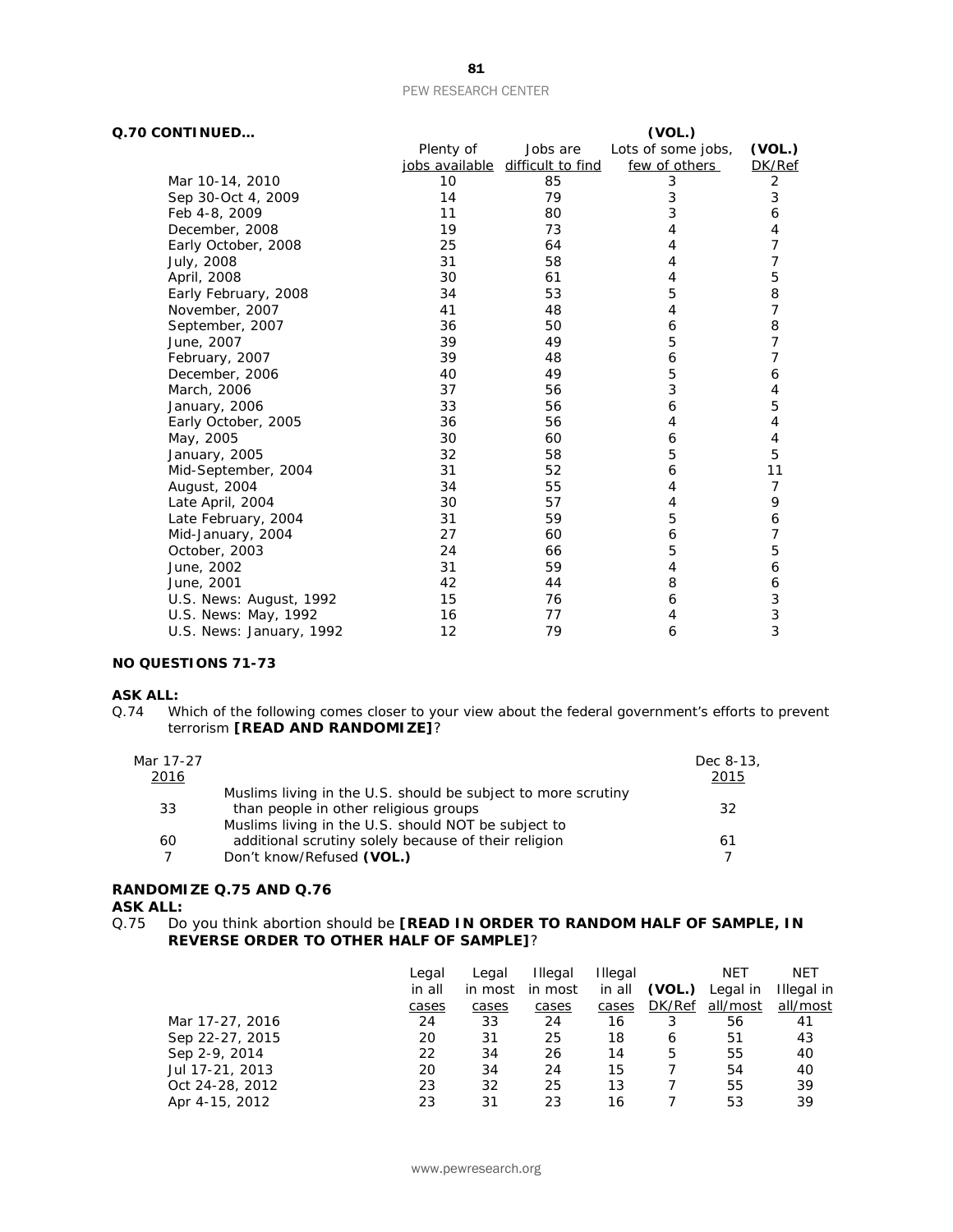# **Q. 75 CONTINUED…**

|                                 | Legal  | Legal   | <b>Illegal</b> | Illegal |        | <b>NET</b> | <b>NET</b> |
|---------------------------------|--------|---------|----------------|---------|--------|------------|------------|
|                                 | in all | in most | in most        | in all  | (VOL.) | Legal in   | Illegal in |
|                                 | cases  | cases   | cases          | cases   | DK/Ref | all/most   | all/most   |
| Nov 9-14, 2011                  | 20     | 31      | 26             | 17      | 6      | 51         | 43         |
| Sep 22-Oct 4, 2011              | 19     | 35      | 25             | 16      | 5      | 54         | 41         |
| Feb 22-Mar 1, 2011              | 18     | 36      | 26             | 16      | 4      | 54         | 42         |
| Jul 21-Aug 5, 2010              | 17     | 33      | 27             | 17      | 7      | 50         | 44         |
| August 11-27, 2009              | 16     | 31      | 27             | 17      | 8      | 47         | 45         |
| April, 2009                     | 18     | 28      | 28             | 16      | 10     | 46         | 44         |
| Late October, 2008              | 18     | 35      | 24             | 16      | 7      | 53         | 40         |
| Mid-October, 2008               | 19     | 38      | 22             | 14      | 7      | 57         | 36         |
| August, 2008                    | 17     | 37      | 26             | 15      | 5      | 54         | 41         |
| June, 2008                      | 19     | 38      | 24             | 13      | 6      | 57         | 37         |
| November, 2007                  | 18     | 33      | 29             | 15      | 5      | 51         | 44         |
| October, 2007                   | 21     | 32      | 24             | 15      | 8      | 53         | 39         |
| August, 2007                    | 17     | 35      | 26             | 17      | 5      | 52         | 43         |
| AP/Ipsos-Poll: February, 2006   | 19     | 32      | 27             | 16      | 6      | 51         | 43         |
| ABC/WaPo: December, 2005        | 17     | 40      | 27             | 13      | 3      | 57         | 40         |
| ABC/WaPo: April, 2005           | 20     | 36      | 27             | 14      | 3      | 56         | 41         |
| ABC/WaPo: December, 2004        | 21     | 34      | 25             | 17      | 3      | 55         | 42         |
| ABC/WaPo: May, 2004             | 23     | 31      | 23             | 20      | 2      | 54         | 43         |
| ABC/WaPo: January, 2003         | 23     | 34      | 25             | 17      | 2      | 57         | 42         |
| ABC/WaPo: August, 2001          | 22     | 27      | 28             | 20      | 3      | 49         | 48         |
| ABC/BeliefNet: June, 2001       | 22     | 31      | 23             | 20      | 4      | 53         | 43         |
| ABC/WaPo: January, 2001         | 21     | 38      | 25             | 14      | 1      | 59         | 39         |
| ABC/WaPo: September, 2000 (RVs) | 20     | 35      | 25             | 16      | 3      | 55         | 41         |
| ABC/WaPo: July, 2000            | 20     | 33      | 26             | 17      | 4      | 53         | 43         |
| ABC/WaPo: September, 1999       | 20     | 37      | 26             | 15      | 2      | 57         | 41         |
| ABC/WaPo: March, 1999           | 21     | 34      | 27             | 15      | 3      | 55         | 42         |
| ABC/WaPo: July, 1998            | 19     | 35      | 29             | 13      | 4      | 54         | 42         |
| ABC/WaPo: August, 1996          | 22     | 34      | 27             | 14      | 3      | 56         | 41         |
| ABC/WaPo: June, 1996            | 24     | 34      | 25             | 14      | 2      | 58         | 39         |
| ABC/WaPo: October, 1995         | 26     | 35      | 25             | 12      | 3      | 61         | 37         |
| ABC: September, 1995            | 24     | 36      | 25             | 11      | 4      | 60         | 36         |
| ABC/WaPo: July, 1995            | 27     | 32      | 26             | 14      | 1      | 59         | 40         |
|                                 |        |         |                |         |        |            |            |

# **RANDOMIZE Q.75 AND Q.76**

# **ASK ALL:**<br>0.76 Do

Do you strongly favor, favor, oppose, or strongly oppose allowing gays and lesbians to marry legally?

|                            | -Favor--<br><b>Strongly</b> |       |              | -Oppose-     |          |               |        |  |  |
|----------------------------|-----------------------------|-------|--------------|--------------|----------|---------------|--------|--|--|
|                            |                             |       |              |              | Strongly |               |        |  |  |
|                            | <b>Total</b>                | favor | <u>Favor</u> | <u>Total</u> | oppose   | <u>Oppose</u> | DK/Ref |  |  |
| Mar 17-27, 2016            | 55                          | 26    | 30           | 37           | 15       | 22            |        |  |  |
| Jul 14-20, 2015            | 54                          | 28    | 26           | 39           | 18       | 20            |        |  |  |
| May 12-18, 2015            | 57                          | 28    | 28           | 39           | 21       | 18            | 5      |  |  |
| Sep 2-9, 2014              | 49                          | 24    | 25           | 41           | 20       | 22            | 10     |  |  |
| Feb 12-26, 2014            | 54                          | 24    | 30           | 39           | 19       | 20            |        |  |  |
| May 1-5, 2013 <sup>9</sup> | 51                          | 21    | 30           | 42           | 19       | 22            | 8      |  |  |
| Mar 13-17, 2013            | 49                          | 22    | 27           | 44           | 22       | 21            | 8      |  |  |
| Oct 24-28, 2012            | 49                          | 22    | 27           | 40           | 19       | 21            | 11     |  |  |
| Jun 28-Jul 9, 2012         | 48                          | 23    | 25           | 44           | 24       | 20            | 8      |  |  |
| Jun 7-17, 2012             | 48                          | 23    | 25           | 44           | 23       | 21            | 9      |  |  |

<span id="page-82-0"></span> $\circ$ 

 $^{9}$  In May 1-5, 2013, Jun 28-Jul 9, 2012, Sep 22-Oct 4, 2011, July 21-Aug 5, 2010, Aug 11-17, 2009, August 2008, August 2007, Early January 2007, Early November 2006, March 2006, July 2005, December 2004, Early February 2004, November 2003, Mid-July 2003, March 2001 and June 1996 the question was asked as part of a list of items. In Jun 7-17, 2012, Apr 4-15, 2012, August 2009, April 2009, May 2008 and June 2008, the question read "allowing gay and lesbian couples;" all other instances read "allowing gays and lesbians."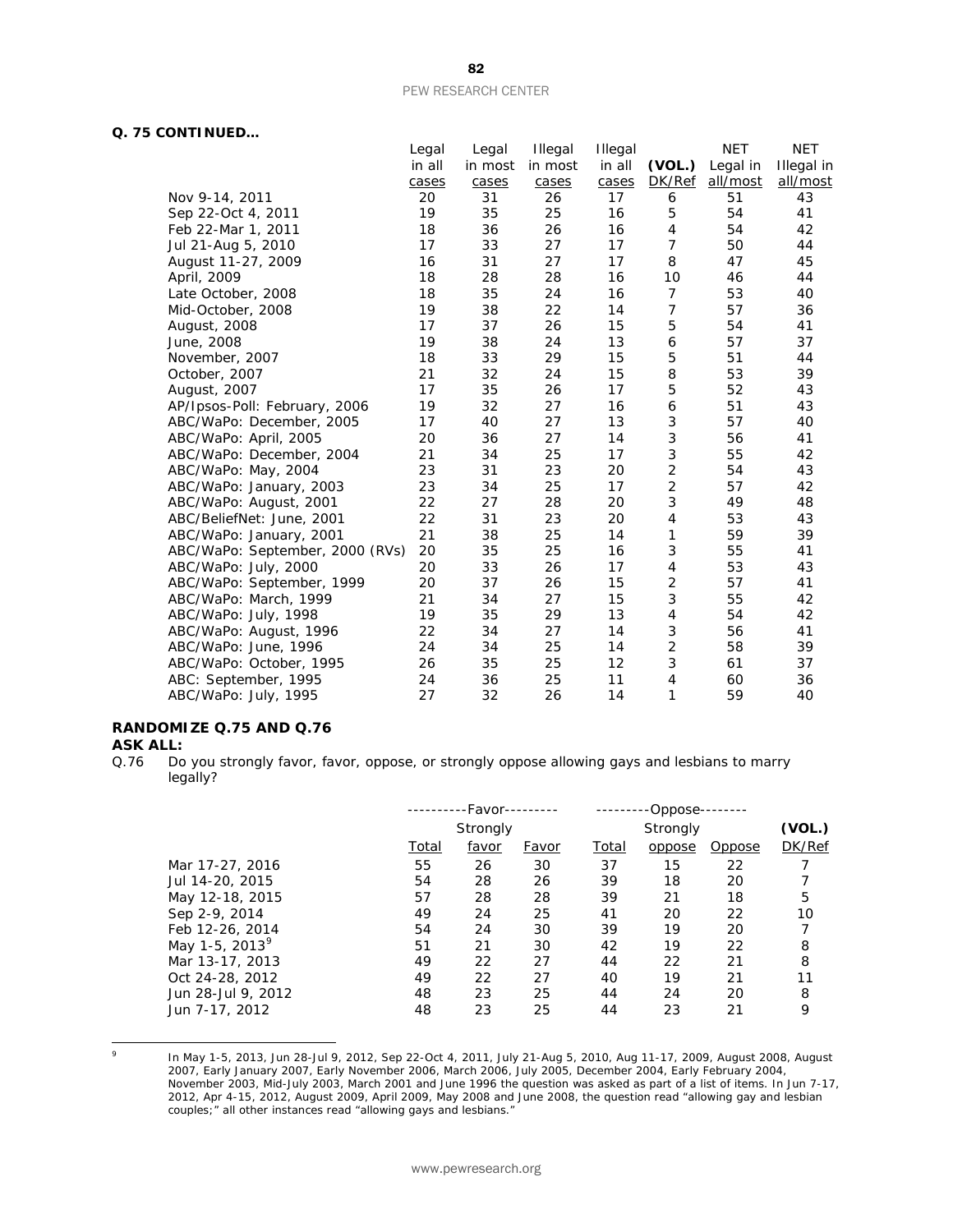# **Q.76 CONTINUED…**

|                            |       | --------Favor---------     |                            | -------      | --Oppose-- | ------               |                |
|----------------------------|-------|----------------------------|----------------------------|--------------|------------|----------------------|----------------|
|                            |       | Strongly                   |                            |              | Strongly   |                      | (VOL.)         |
|                            | Total | <u>favor</u>               | <u>Favor</u>               | <u>Total</u> | oppose     | <i><u>Oppose</u></i> | DK/Ref         |
| Apr 4-15, 2012             | 47    | 22                         | 25                         | 43           | 22         | 21                   | 11             |
| Sep 22-Oct 4, 2011         | 46    | $\overline{\phantom{a}}$ . | $\overline{\phantom{a}}$ . | 44           | $ -$       | $- -$                | 9              |
| Feb 22-Mar 1, 2011         | 45    | 20                         | 25                         | 46           | 25         | 21                   | 9              |
| Aug 25-Sep 6, 2010         | 43    | 16                         | 27                         | 47           | 26         | 22                   | 10             |
| Jul 21-Aug 5, 2010         | 41    | 17                         | 24                         | 48           | 24         | 24                   | 10             |
| Aug 11-17, 2009            | 39    | 14                         | 25                         | 53           | 31         | 22                   | 8              |
| Mid-April, 2009            | 35    | 14                         | 21                         | 54           | 31         | 23                   | 11             |
| August, 2008               | 39    | 13                         | 26                         | 52           | 30         | 22                   | 9              |
| June, 2008                 | 40    | 15                         | 25                         | 52           | 31         | 21                   | 8              |
| Late May, 2008             | 38    | 15                         | 23                         | 49           | 29         | 20                   | 13             |
| November, 2007             | 36    | 12                         | 24                         | 54           | 29         | 25                   | 10             |
| August, 2007               | 36    | 13                         | 23                         | 55           | 31         | 24                   | 9              |
| Early January, 2007        | 37    | 13                         | 24                         | 55           | 33         | 22                   | 8              |
| Early November, 2006 (RVs) | 30    | 10                         | 20                         | 57           | 31         | 26                   | 13             |
| July, 2006                 | 35    | 12                         | 23                         | 56           | 31         | 25                   | 9              |
| June, 2006                 | 33    | 13                         | 20                         | 55           | 32         | 23                   | 12             |
| March, 2006                | 39    | 10                         | 29                         | 51           | 28         | 23                   | 10             |
| July, 2005                 | 36    | 13                         | 23                         | 53           | 31         | 22                   | 11             |
| December, 2004             | 32    | 14                         | 18                         | 61           | 38         | 23                   | $\overline{7}$ |
| August, 2004               | 29    | 8                          | 21                         | 60           | 35         | 25                   | 11             |
| July, 2004                 | 32    | 10                         | 22                         | 56           | 33         | 23                   | 12             |
| Mid-March, 2004            | 32    | 10                         | 22                         | 59           | 35         | 24                   | 9              |
| Early February, 2004       | 30    | 9                          | 21                         | 63           | 42         | 21                   | $\overline{7}$ |
| November, 2003             | 30    | 10                         | 20                         | 62           | 41         | 21                   | 8              |
| October, 2003              | 30    | 9                          | 21                         | 58           | 33         | 25                   | 12             |
| Mid-July, 2003             | 38    | 10                         | 28                         | 53           | 30         | 23                   | 9              |
| March, 2001                | 35    | 8                          | 27                         | 57           | 34         | 23                   | 8              |
| June, 1996                 | 27    | 6                          | 21                         | 65           | 41         | 24                   | 8              |

# **ASK ALL:**

Thinking about free trade agreements…

Q.77 In general, do you think that free trade agreements between the U.S. and other countries have been a good thing or a bad thing for the United States?  $(10)$ 

| Good thing<br><b>Bad thing</b>  | DK/Ref |
|---------------------------------|--------|
|                                 |        |
| Mar 17-27, 2016<br>39<br>51     | 10     |
| May 12-18, 2015<br>58<br>33     |        |
| Feb 27-Mar 16, 2014<br>59<br>30 | 10     |
| Feb 22-Mar 1, 2011<br>48<br>41  | 12     |
| Mar 31-Apr 21, 2009<br>52<br>34 | 14     |

# **TREND FOR COMPARISON:**

*In general, do you think that free trade agreements like NAFTA and the policies of the World Trade Organization have been a good thing or a bad thing for the United States?*

|                              |            |           | (VOL.) |
|------------------------------|------------|-----------|--------|
|                              | Good thing | Bad thing | DK/Ref |
| Nov 4-7, 2010                | 35         | 44        | 21     |
| Oct 28-Nov 8, 2009           | 43         | 32        | 25     |
| Mar 31-Apr 21, 2009          | 44         | 35        | 21     |
| April, 2008                  | 35         | 48        | 17     |
| November, 2007               | 40         | 40        | 20     |
| December, 2006 <sup>10</sup> | 44         | 35        | 21     |

<span id="page-83-0"></span> $10<sup>10</sup>$ 

<sup>10</sup> In December 2006, December 2004, July 2004 and March 2004, the question wording asked about: "free trade agreements like NAFTA and the World Trade Organization," and did not mention "policies of" the World Trade Organization. In October 2005 the question asked: "So far, do you think that NAFTA has been a good thing or a bad thing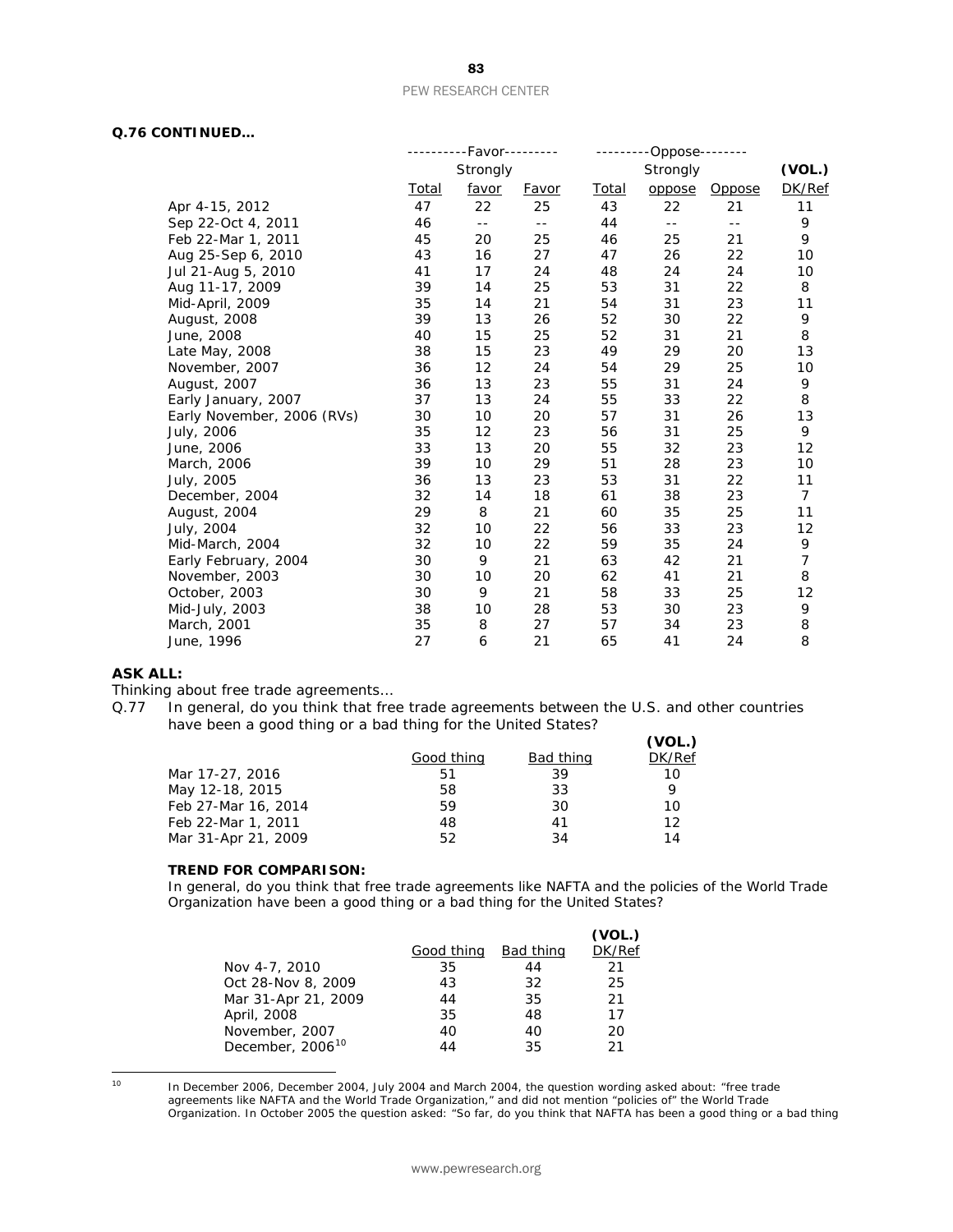# **Q.77 TREND FOR COMPARISON CONTINUED…**

|                       |            |                  | (VOL.) |
|-----------------------|------------|------------------|--------|
|                       | Good thing | <b>Bad thing</b> | DK/Ref |
| Late October, 2005    | 44         | 34               | 22     |
| December, 2004        | 47         | 34               | 19     |
| July, 2004            | 47         | 34               | 19     |
| March, 2004           | 44         | 37               | 19     |
| December, 2003        | 34         | 33               | 33     |
| Early September, 2001 | 49         | 29               | 22     |
| November, 1997        | 45         | 34               | 21     |
| September, 1997       | 47         | 30               | 23     |

# **ASK ALL:**<br>Q.78 Th

Thinking about the financial situation of you and your family... Do you think free trade agreements have definitely helped, probably helped, probably hurt, or definitely hurt the financial situation of you and your family?

|                    |            |          |          |                   | (VOL.)<br>Neither/<br>Doesn't<br>affect me/ |        |
|--------------------|------------|----------|----------|-------------------|---------------------------------------------|--------|
|                    | Definitely | Probably | Probably | Definitely        | Hasn't helped                               | (VOL.) |
|                    | helped     | helped   | hurt     | hurt              | or hurt                                     | DK/Ref |
| Mar 17-27, 2016    | 6          | 39       | 26       | 11                | 10                                          | 8      |
| May 12-18, 2015    | 4          | 38       | 24       | 12                | 11                                          | 10     |
| Nov 4-7, 2010      | 3          | 23       | 27       | 19                | 16                                          | 12     |
| Oct 28-Nov 8, 2009 | 4          | 29       | 26       | 14                | 11                                          | 17     |
| April, 2008        | 3          | 24       | 32       | 16                | 13                                          | 12     |
| December, 2006     | 3          | 32       | 24       | $12 \overline{ }$ | 11                                          | 18     |
| July, 2004         | 2          | 31       | 25       | 16                | 12                                          | 13     |
| December, 2003     | 2          | 25       | 24       | 14                | 15                                          | 20     |

# **NO QUESTION 79**

#### **ASK ALL:**

1

Q.80 Do you think it is the responsibility of the federal government to make sure all Americans have health care coverage, or is that not the responsibility of the federal government?

|                         | Yes, government | No, not government | (VOL.) |
|-------------------------|-----------------|--------------------|--------|
|                         | responsibility  | responsibility     | DK/Ref |
| Mar 17-27, 2016         | 51              | 46                 | 2      |
| Jan 23-Feb 9, 2014      | 47              | 50                 | 3      |
| Gallup: Nov 7-10, 2013  | 42              | 56                 | 2      |
| Gallup: Nov 15-18, 2012 | 44              | 54                 | 2      |
| Gallup: Nov 3-6, 2011   | 50              | 46                 | 4      |
| Gallup: Nov 4-7, 2010   | 47              | 50                 | 3      |
| Gallup: Nov 5-8, 2009   | 47              | 50                 | 3      |
| Gallup: November, 2008  | 54              | 41                 | 5      |
| Gallup: November, 2007  | 64              | 33                 | 3      |
| Gallup: November, 2006  | 69              | 28                 | 3      |
| Gallup: November, 2005  | 58              | 38                 | 4      |
| Gallup: November, 2004  | 64              | 34                 | 2      |
| Gallup: November, 2003  | 59              | 39                 | 2      |
| Gallup: November, 2002  | 62              | 35                 | 3      |
| Gallup: November, 2001  | 62              | 34                 | 4      |
| Gallup: September, 2000 | 64              | 31                 | 5      |
| Gallup: January, 2000   | 59              | 38                 | 3      |
|                         |                 |                    |        |

from a U.S. point of view?" In December 2003 the question wording asked about "free trade agreements like NAFTA and the WTO;" full names of the organizations were read out only if the respondent was uncertain. In Early September 2001 and earlier the question asked about: "…NAFTA, the North American Free Trade Agreement..."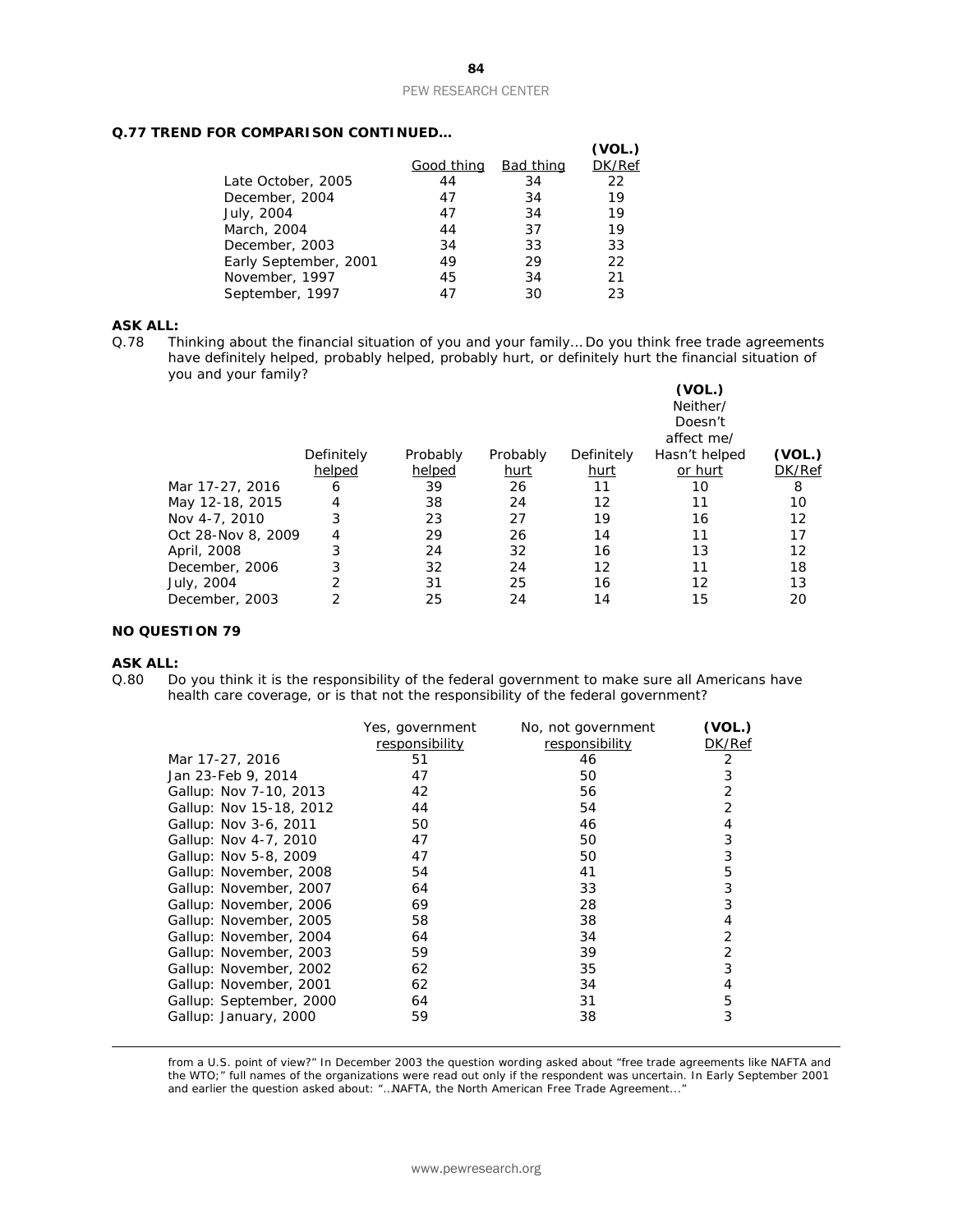# **NO QUESTIONS 81-84**

# **ASK ALL:**<br>0.85 W

Which comes closer to your view about how to handle undocumented immigrants who are now living in the U.S.? **[READ AND RANDOMIZE]**

# **ASK IF NOT ALLOWED TO STAY IN COUNTRY LEGALLY (Q.85=1) [N=524]:**<br>Q.86 Do you think there should be a national law enforcement effort to deport all

Do you think there should be a national law enforcement effort to deport all immigrants who are now living in the U.S. illegally, or should that not be done?

|                               | Allowed | Not allowed | Should be        | <b>Should NOT be</b>   |               |        |
|-------------------------------|---------|-------------|------------------|------------------------|---------------|--------|
|                               | to stay | to stay     | law enforcement  | law enforcement (VOL.) |               | (VOL.) |
|                               | legally | legally     | effort to deport | effort to deport       | <i>DK/Ref</i> | DK/Ref |
| Mar 17-27, 2016               | 75      | 23          |                  | 5                      |               |        |
| Sep 22-27, 2015               | 74      | 24          |                  |                        |               |        |
| May 12-18, 2015               | 72      | 27          |                  |                        |               |        |
| Dec $3-7$ , 2014 (U)          | 70      | 27          |                  |                        |               |        |
| Oct 15-20, 2014               | 71      | 25          |                  |                        |               |        |
| Jul 8-14, 2014                | 68      | 30          |                  |                        |               |        |
| Feb 14-23, 2014               | 73      | 24          |                  |                        |               |        |
| Jun 12-16, 2013               | 71      | 27          |                  |                        |               |        |
| May 1-5, 2013                 | 73      | 25          |                  |                        |               |        |
| Mar 13-17, 2013 <sup>11</sup> |         | 27          |                  |                        |               |        |

**(VOL.)**

### **ASK ALL FORM 1 ONLY [N=1,130]:**

Q.87F1 All in all, would you favor or oppose building a fence along the entire border with Mexico?

| Mar 17-27    |                           | Sep 22-27, | Sep 22-Oct 4, |
|--------------|---------------------------|------------|---------------|
| <u> 2016</u> |                           | 2015       | $2011^{12}$   |
| 38           | Favor                     | 46         | 46            |
| 58           | Oppose                    | 48         | 47            |
| 4            | Don't know/Refused (VOL.) | ь          |               |

# **TRENDS FOR COMPARISON:**

*Building a fence along 700 miles of the border with Mexico*

|                      |       |        | (VOL.) |
|----------------------|-------|--------|--------|
|                      | Favor | Oppose | DK/Ref |
| January, 2007        | 46    | 48     | h      |
| CNN: September, 2006 | 54    | 44     |        |

#### **ASK ALL FORM 2 ONLY [N=1,124]:**

Q.88F2 All in all, would you favor or oppose building a wall along the entire border with Mexico?

Mar 17-27

2016

- 34 Favor<br>62 Oppos
- 62 Oppose<br>4 Don't kr

4 Don't know/Refused **(VOL.)**

# **NO QUESTION 89**

<span id="page-85-0"></span> $11$ 

In May 2013 and March 2013, question read "Which comes closer to your view about how to handle immigrants who are now living in the U.S. illegally?" and the second answer choice read "There should be a way for those who meet certain requirements to stay in the country legally."

<span id="page-85-1"></span><sup>12</sup> In Sep 22-Oct 4, 2011, item was asked as part of a list.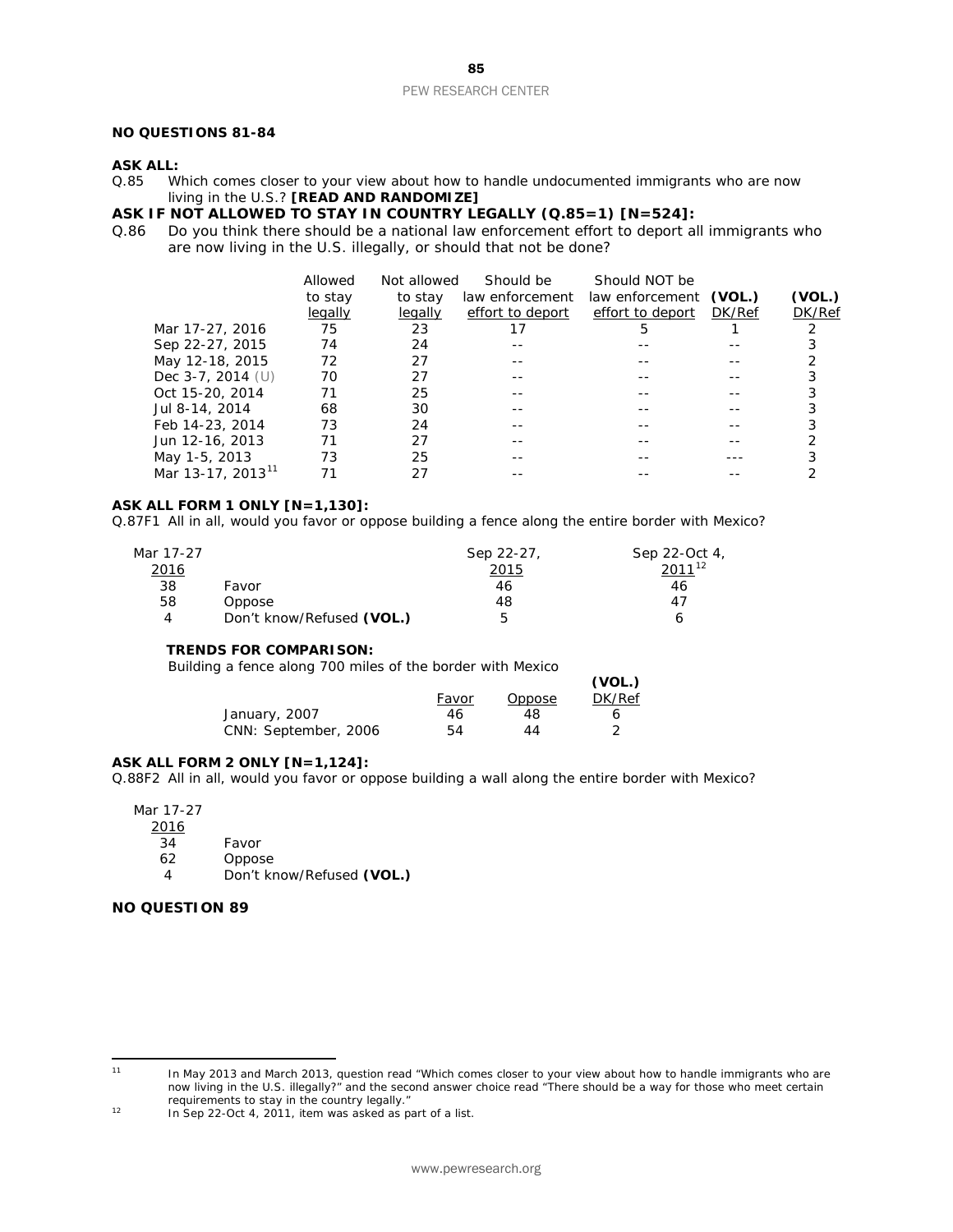# **ASK ALL:**<br>Q.90 Th

Thinking about the long term future of Social Security, do you think **[READ AND RANDOMIZE]**?

| Mar 17-27   |                                                                       | Jan 23-Feb 9  |
|-------------|-----------------------------------------------------------------------|---------------|
| <u>2016</u> |                                                                       | <u> 2014 </u> |
| 27          | Some reductions in benefits for future retirees need to be considered | -31           |
| 70.         | Social Security benefits should not be reduced in any way             | 67            |
|             | Don't know/Refused (VOL.)                                             | 2             |

### **ASK ALL:**

PARTY In politics TODAY, do you consider yourself a Republican, Democrat, or independent? **ASK IF INDEP/NO PREF/OTHER/DK/REF (PARTY=3,4,5,9):**<br>PARTYLN As of today do you lean more to the Republican Pa

As of today do you lean more to the Republican Party or more to the Democratic Party?

|                      |            |          |                        | (VOL.)                  | (VOL.)     |                |      |      |
|----------------------|------------|----------|------------------------|-------------------------|------------|----------------|------|------|
|                      |            |          |                        | No                      | Other      | (VOL.)         | Lean | Lean |
|                      | Republican | Democrat | Independent preference |                         | party      | DK/Ref         | Rep  | Dem  |
| Mar 17-27, 2016      | 25         | 31       | 38                     | 3                       | $^\star$   | 2              | 15   | 20   |
| Jan 7-14, 2016       | 24         | 30       | 38                     | 5                       | 1          | $\overline{2}$ | 14   | 17   |
| Dec 8-13, 2015       | 26         | 31       | 37                     | $\overline{4}$          | $^\star$   | $\overline{2}$ | 16   | 15   |
| Aug 27-Oct 4, 2015   | 24         | 29       | 41                     | $\overline{4}$          | $^{\star}$ | $\overline{2}$ | 17   | 17   |
| Sep 22-27, 2015      | 26         | 30       | 40                     | $\overline{2}$          | $^{\star}$ | $\overline{2}$ | 15   | 16   |
| Jul 14-20, 2015      | 22         | 32       | 41                     | $\overline{\mathbf{4}}$ | $^{\star}$ | $\mathbf{1}$   | 15   | 19   |
| May 12-18, 2015      | 24         | 32       | 38                     | 3                       | 1          | $\overline{2}$ | 15   | 18   |
| Mar 25-29, 2015      | 25         | 30       | 39                     | 4                       | $^{\star}$ | $\overline{2}$ | 15   | 17   |
| <b>Yearly Totals</b> |            |          |                        |                         |            |                |      |      |
| 2015                 | 23.7       | 30.4     | 40.1                   | 3.6                     | .4         | 1.8            | 16.4 | 17.3 |
| 2014                 | 23.2       | 31.5     | 39.5                   | 3.1                     | .7         | 2.0            | 16.2 | 16.5 |
| 2013                 | 23.9       | 32.1     | 38.3                   | 2.9                     | $.5\,$     | 2.2            | 16.0 | 16.0 |
| 2012                 | 24.7       | 32.6     | 36.4                   | 3.1                     | $.5\,$     | 2.7            | 14.4 | 16.1 |
| 2011                 | 24.3       | 32.3     | 37.4                   | 3.1                     | .4         | $2.5\,$        | 15.7 | 15.6 |
| 2010                 | 25.2       | 32.7     | 35.2                   | 3.6                     | .4         | 2.8            | 14.5 | 14.1 |
| 2009                 | 23.9       | 34.4     | 35.1                   | 3.4                     | .4         | 2.8            | 13.1 | 15.7 |
| 2008                 | 25.7       | 36.0     | 31.5                   | 3.6                     | $\cdot$ 3  | 3.0            | 10.6 | 15.2 |
| 2007                 | 25.3       | 32.9     | 34.1                   | 4.3                     | .4         | 2.9            | 10.9 | 17.0 |
| 2006                 | 27.8       | 33.1     | 30.9                   | 4.4                     | .3         | 3.4            | 10.5 | 15.1 |
| 2005                 | 29.3       | 32.8     | 30.2                   | 4.5                     | $\cdot$ 3  | 2.8            | 10.3 | 14.9 |
| 2004                 | 30.0       | 33.5     | 29.5                   | 3.8                     | .4         | 3.0            | 11.7 | 13.4 |
| 2003                 | 30.3       | 31.5     | 30.5                   | 4.8                     | .5         | 2.5            | 12.0 | 12.6 |
| 2002                 | 30.4       | 31.4     | 29.8                   | 5.0                     | .7         | 2.7            | 12.4 | 11.6 |
| 2001                 | 29.0       | 33.2     | 29.5                   | 5.2                     | .6         | 2.6            | 11.9 | 11.6 |
| 2001 Post-Sept 11    | 30.9       | 31.8     | 27.9                   | 5.2                     | .6         | 3.6            | 11.7 | 9.4  |
| 2001 Pre-Sept 11     | 27.3       | 34.4     | 30.9                   | 5.1                     | .6         | 1.7            | 12.1 | 13.5 |
| 2000                 | 28.0       | 33.4     | 29.1                   | 5.5                     | $.5\,$     | 3.6            | 11.6 | 11.7 |
| 1999                 | 26.6       | 33.5     | 33.7                   | 3.9                     | $.5\,$     | 1.9            | 13.0 | 14.5 |
| 1998                 | 27.9       | 33.7     | 31.1                   | 4.6                     | .4         | 2.3            | 11.6 | 13.1 |
| 1997                 | 28.0       | 33.4     | 32.0                   | 4.0                     | .4         | 2.3            | 12.2 | 14.1 |
| 1996                 | 28.9       | 33.9     | 31.8                   | 3.0                     | .4         | 2.0            | 12.1 | 14.9 |
| 1995                 | 31.6       | 30.0     | 33.7                   | 2.4                     | .6         | 1.3            | 15.1 | 13.5 |
| 1994                 | 30.1       | 31.5     | 33.5                   | 1.3                     | $-1$       | 3.6            | 13.7 | 12.2 |
| 1993                 | 27.4       | 33.6     | 34.2                   | 4.4                     | 1.5        | 2.9            | 11.5 | 14.9 |
| 1992                 | 27.6       | 33.7     | 34.7                   | 1.5                     | 0          | 2.5            | 12.6 | 16.5 |
| 1991                 | 30.9       | 31.4     | 33.2                   | 0                       | 1.4        | 3.0            | 14.7 | 10.8 |
| 1990                 | 30.9       | 33.2     | 29.3                   | 1.2                     | 1.9        | 3.4            | 12.4 | 11.3 |
| 1989                 | 33         | 33       | 34                     | $- -$                   | $- -$      | $\sim$ $\sim$  | $-$  | $-$  |
| 1987                 | 26         | 35       | 39                     | $ -$                    | $ -$       | $- -$          | $ -$ | $ -$ |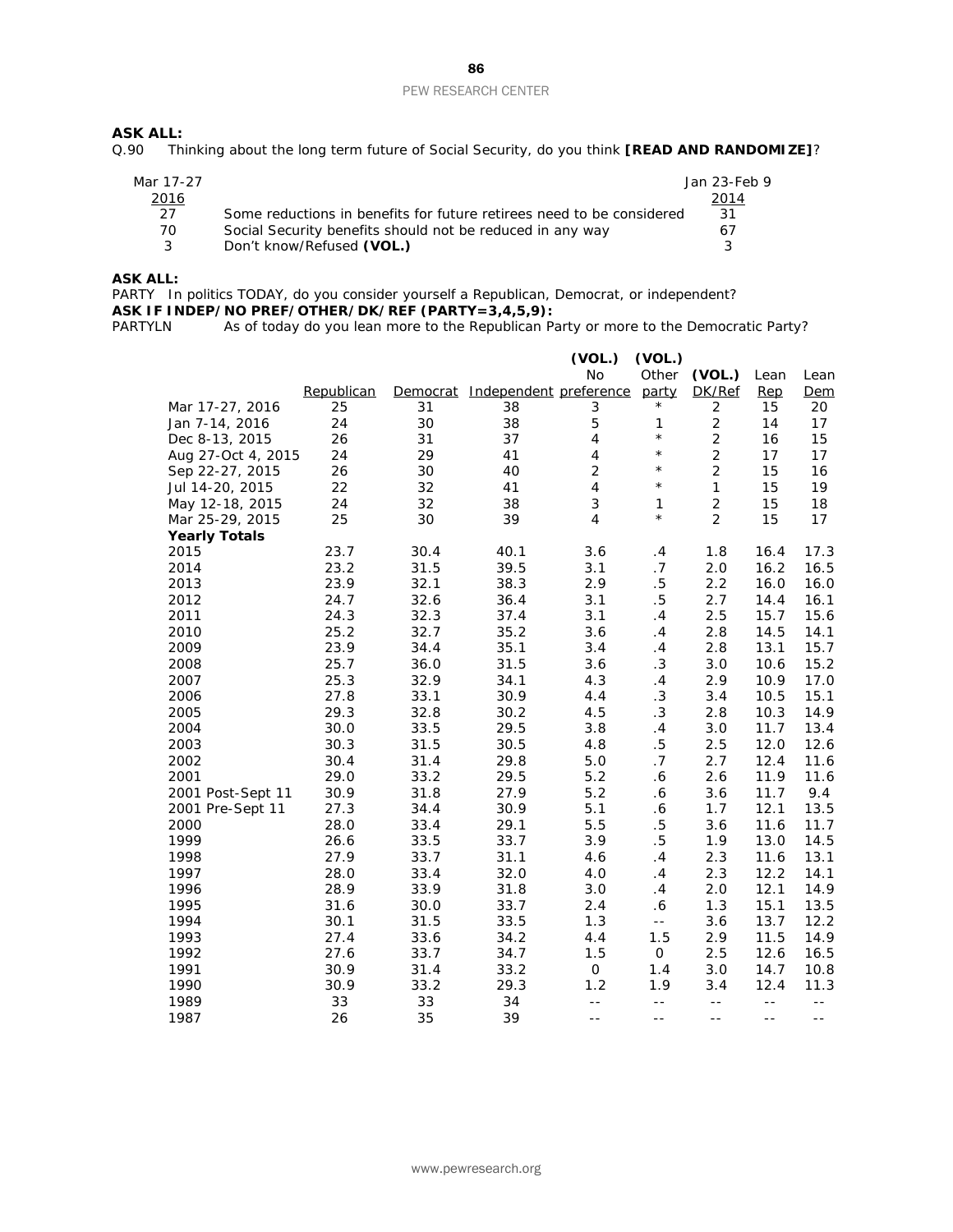# **ASK REPUBLICANS AND REPUBLICAN-LEANING VOTERS (PARTY=1 OR PARTYLN=1) AND (REG=1):**<br>0.99 If D

If Donald Trump is the Republican nominee, do you think the Republican Party will unite solidly behind him or do you think disagreements within the party will keep many Republicans from supporting Trump?

# **BASED ON REPUBLICAN/REPUBLICAN-LEANING REGISTERED VOTERS [N=834]:**

Mar 17-27

 $\frac{2016}{38}$ 

38 Solidly unite<br>56 Keep many f

56 Keep many from supporting<br>6 Don't know/Refused (VOL.) 6 Don't know/Refused **(VOL.)**

### **TRENDS FOR COMPARISON:**

|               |                         | Solidly | Keep many       | (VOL.) |
|---------------|-------------------------|---------|-----------------|--------|
|               |                         | unite   | from supporting | DK/Ref |
| Romney        | Apr 4-15, 2012          | 65      | 25              | 10     |
| Romney        | Feb 8-12, 2012          | 57      | 32              | 11     |
| <b>McCain</b> | May, 2008 <sup>13</sup> | 63      | 26              | 11     |
| <b>McCain</b> | March, 2008             | 64      | 22              | 14     |
| <b>McCain</b> | Late February, 2008     | 58      | 32              | 10     |
| <b>Dole</b>   | July, 1996              | 46      | 39              | 15     |

<span id="page-87-0"></span> $13$ 

<sup>13</sup> From February-May 2008 the question read: "Do you think the Republican Party will unite solidly behind John McCain or do you think that differences and disagreements within the party will keep many Republicans from supporting McCain." This question was asked about Bob Dole after the Republican nomination had been settled.